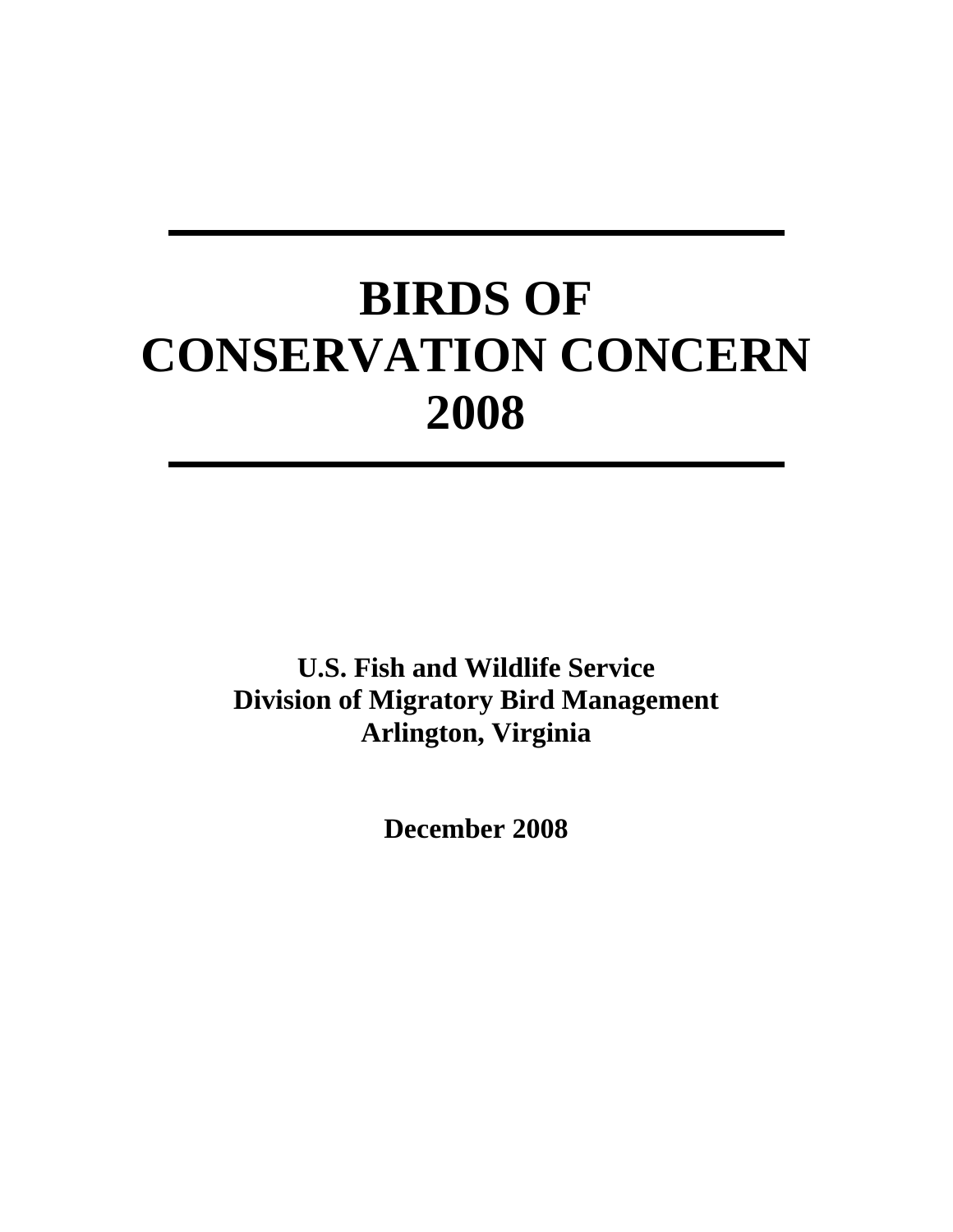## **BIRDS OF CONSERVATION CONCERN 2008**

Prepared by

 U.S. Fish and Wildlife Service Division of Migratory Bird Management Arlington, Virginia

*Suggested citation*:

U.S. Fish and Wildlife Service. 2008. Birds of Conservation Concern 2008. United States Department of Interior, Fish and Wildlife Service, Division of Migratory Bird Management, Arlington, Virginia. 85 pp. [Online version available at <http://www.fws.gov/migratorybirds/>]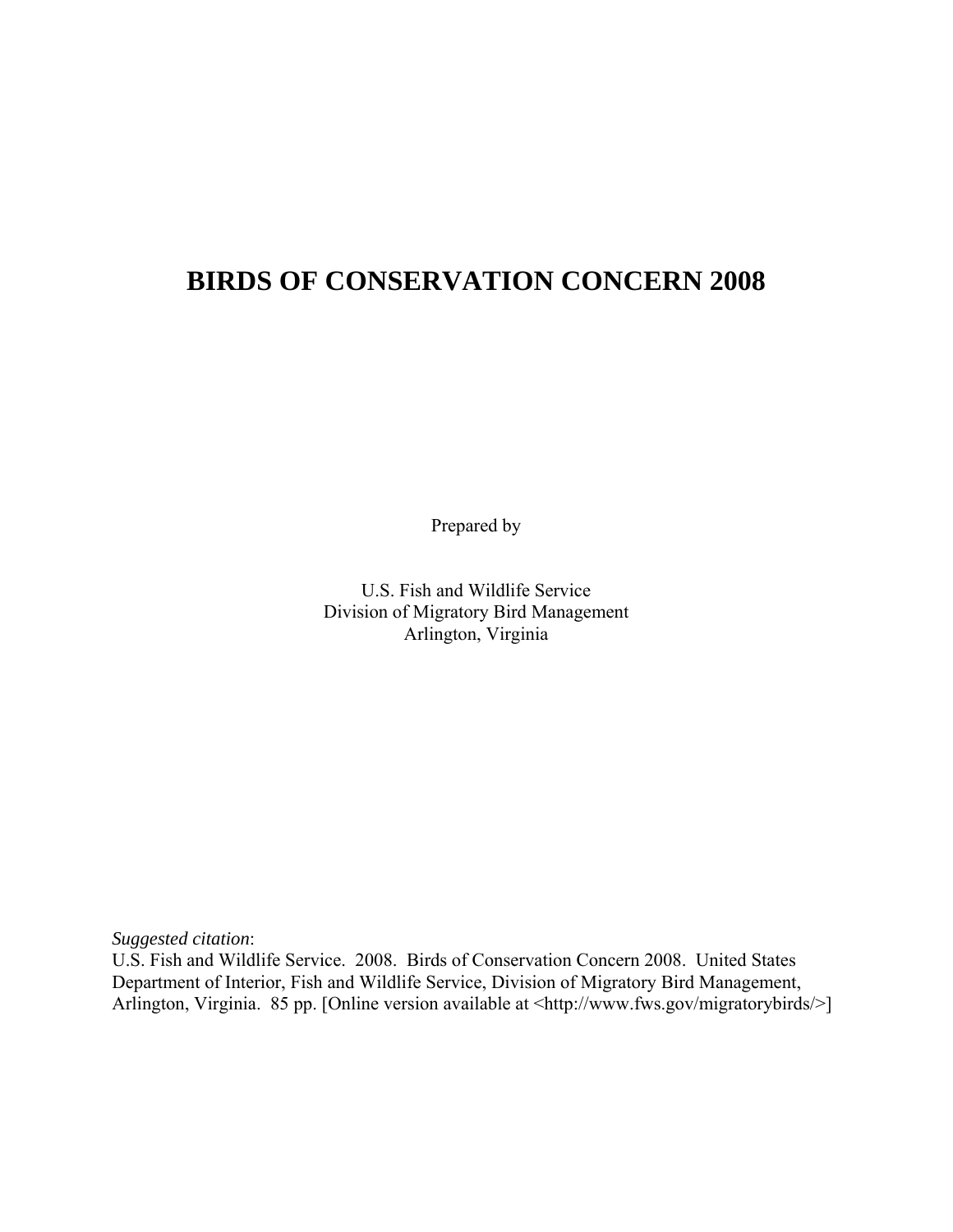| What Selection Criteria Did We Use for Birds of Conservation Concern 2008 Lists?7 |  |
|-----------------------------------------------------------------------------------|--|
|                                                                                   |  |
|                                                                                   |  |
|                                                                                   |  |
|                                                                                   |  |
|                                                                                   |  |
|                                                                                   |  |
|                                                                                   |  |
|                                                                                   |  |
|                                                                                   |  |
|                                                                                   |  |
|                                                                                   |  |
|                                                                                   |  |
|                                                                                   |  |
|                                                                                   |  |

## **TABLE OF CONTENTS**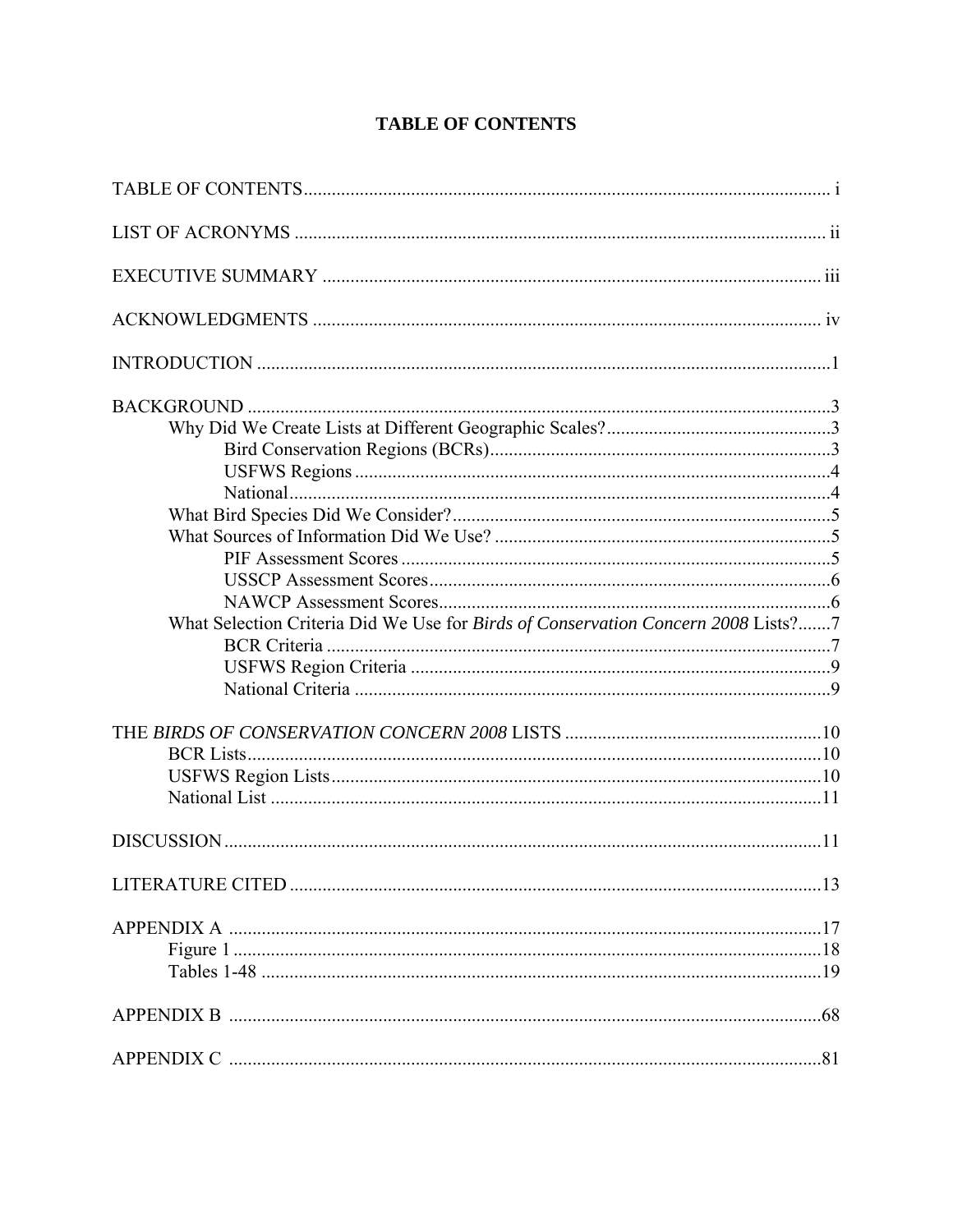## **LIST OF ACRONYMS**

| AI             | Area Importance (an assessment factor)      |  |  |
|----------------|---------------------------------------------|--|--|
| <b>ABC</b>     | <b>American Bird Conservancy</b>            |  |  |
| <b>BBS</b>     | <b>Breeding Bird Survey</b>                 |  |  |
| <b>BCC</b>     | <b>Birds of Conservation Concern</b>        |  |  |
| <b>BCR</b>     | <b>Bird Conservation Region</b>             |  |  |
| <b>BD</b>      | <b>Breeding Distribution</b>                |  |  |
| <b>CCS</b>     | <b>Continental Combined Score</b>           |  |  |
| <b>DPS</b>     | <b>Distinct Population Segment</b>          |  |  |
| <b>ESA</b>     | <b>Endangered Species Act</b>               |  |  |
| <b>FWCA</b>    | Fish and Wildlife Conservation Act          |  |  |
| <b>MBTA</b>    | Migratory Bird Treaty Act                   |  |  |
| <b>NABCI</b>   | North American Bird Conservation Initiative |  |  |
| <b>NAWCP</b>   | North American Waterbird Conservation Plan  |  |  |
| N <sub>D</sub> | Non-breeding Distribution                   |  |  |
| <b>NWR</b>     | National Wildlife Refuge                    |  |  |
| PIF            | Partners in Flight                          |  |  |
| <b>PS</b>      | <b>Population Size</b>                      |  |  |
| <b>PT</b>      | Population Trend                            |  |  |
| <b>RD</b>      | <b>Relative Density</b>                     |  |  |
| TB             | Threats in the Breeding Season              |  |  |
| TN             | Threats in the Non-breeding season          |  |  |
| <b>USFWS</b>   | U.S. Fish and Wildlife Service              |  |  |
| <b>USSCP</b>   | United States Shorebird Conservation Plan   |  |  |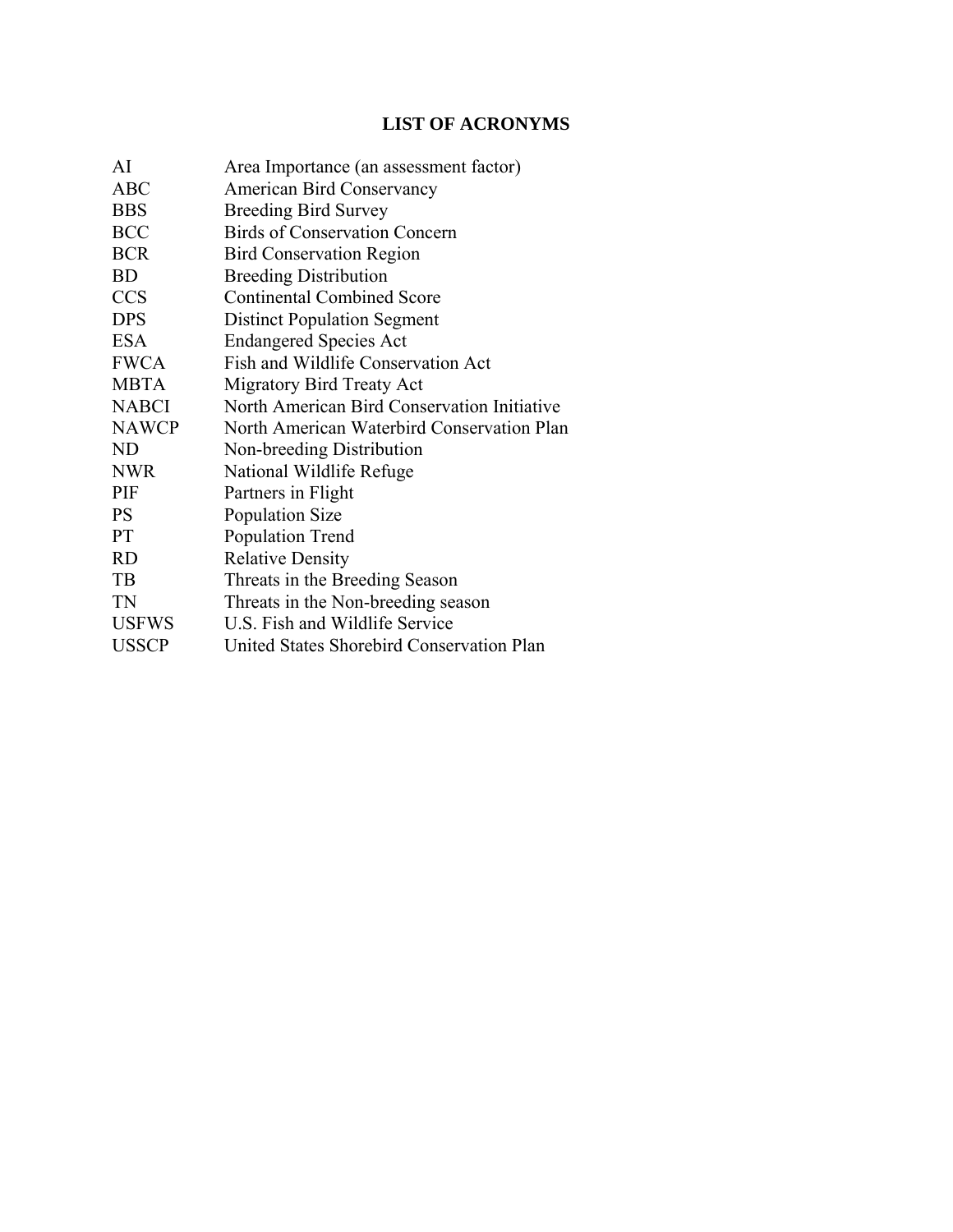#### **EXECUTIVE SUMMARY**

The 1988 amendment to the Fish and Wildlife Conservation Act mandates the U.S. Fish and Wildlife Service (USFWS) to "identify species, subspecies, and populations of all migratory nongame birds that, without additional conservation actions, are likely to become candidates for listing under the Endangered Species Act (ESA) of 1973." *Birds of Conservation Concern 2008* (*BCC 2008*) is the most recent effort to carry out this mandate. The overall goal of this report is to accurately identify the migratory and non-migratory bird species (beyond those already designated as federally threatened or endangered) that represent our highest conservation priorities. The geographic scope of this endeavor is the United States in its entirety, including island "territories" in the Pacific and Caribbean. *BCC 2008* encompasses three distinct geographic scales—North American Bird Conservation Initiative (NABCI) Bird Conservation Regions (BCRs), USFWS Regions, and National—and is primarily derived from assessment scores from three major bird conservation plans: the Partners in Flight North American Landbird Conservation Plan, the United States Shorebird Conservation Plan, and the North American Waterbird Conservation Plan.

Bird species considered for inclusion on lists in this report include nongame birds, gamebirds without hunting seasons, subsistence-hunted nongame birds in Alaska; and Endangered Species Act candidate, proposed endangered or threatened, and recently delisted species. Assessment scores from all three bird conservation plans are based on several factors, including population trends, threats, distribution, abundance, and relative density. These assessment scores serve as the foundation on which we built the *BCC 2008* lists. Although the different bird conservation plans use somewhat different methods for determining the highest priority species, the scores from each represent true conservation priorities for each of the three species groups (landbirds, shorebirds, and waterbirds). We therefore view the conservation priorities within each plan as approximately equivalent. After creating BCR lists, we developed specific criteria for including species on USFWS Region and National lists. The various BCR lists contain 10 to 53 species, USFWS Region lists contain 27 to 78 species, and the National list contains 147 species. On average, priority species make up about 10 to 15 percent of the native bird species in any given geographic unit.

While all of the bird species included in *BCC 2008* are priorities for conservation action, this list makes no finding with regard to whether they warrant consideration for ESA listing. Our goal is to prevent or remove the need for additional ESA bird listings by implementing proactive management and conservation actions. We recommend that these lists be consulted in accordance with Executive Order 13186, "Responsibilities of Federal Agencies to Protect Migratory Birds." This report should also be used to develop research, monitoring, and management initiatives. *BCC 2008* is intended to stimulate coordinated and collaborative proactive conservation actions among Federal, State, Tribal, and private partners. We hope that, by focusing attention on these highest-priority species, this report will promote greater study and protection of the habitats and ecological communities upon which these species depend, thereby contributing to healthy avian populations and communities.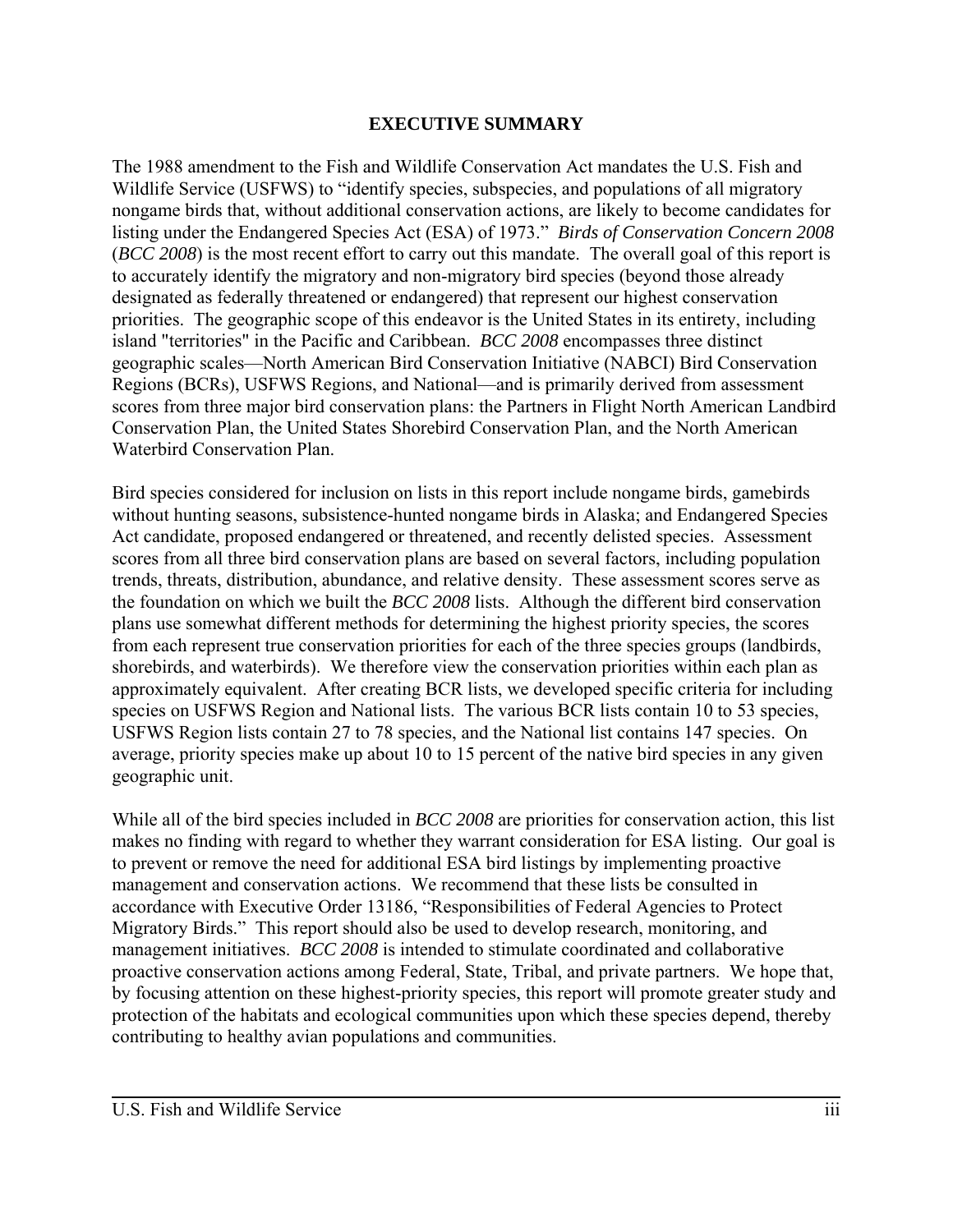#### **ACKNOWLEDGMENTS**

This document was the result of close collaboration between staff in all regions of the U.S. Fish and Wildlife Service's Migratory Bird Program. The primary collaborators were Mila Plavsic, Jeff Shenot, and Marie Strassburger (Region 9); the initiative coordinators, Brad Andres (U.S. Shorebird Conservation Plan; USSCP), Jennifer Wheeler (North American Waterbird Conservation Plan; NAWCP) and Terry Rich (Partners in Flight; PIF); and the Regional Coordinators: Tara Zimmerman, Mike Green, Nanette Seto, Sue Thomas, and Maura Naughton (Region 1), Bill Howe and Dave Krueper (Region 2), Steve Lewis, Tom Will, and Bob Russell (Region 3), Dean Demarest, Chuck Hunter, Jaime Collazo, and Stefani Melvin (Region 4), Randy Dettmers (Region 5), Stephanie Jones, Suzanne Fellows, and Kevin Kritz (Region 6), Kent Wohl, Steve Matsuoka, and Richard Lanctot (Region 7). All were involved in developing selection criteria, compiling and finalizing BCR and USFWS Region lists, and reviewing and commenting on several drafts of this report.

The basis of this list is the work that many people have done to reach true avian priorities, and we have based this document on their work. We are particularly grateful for all of the work the initiatives (USSCP, NAWCP, and PIF) have done completing prioritization scores and methods. We thank Arvind Panjabi (Rocky Mountain Bird Observatory) for making available the PIF database and for responding to our many questions.

This edition of the *BCC 2008* is dedicated to John L. Trapp, who retired from USFWS in 2007 after 33 years of outstanding contributions to bird conservation. John had an extensive ornithological knowledge and passion for birds, and he oversaw almost all of the previous editions of the Birds of Conservation Concern.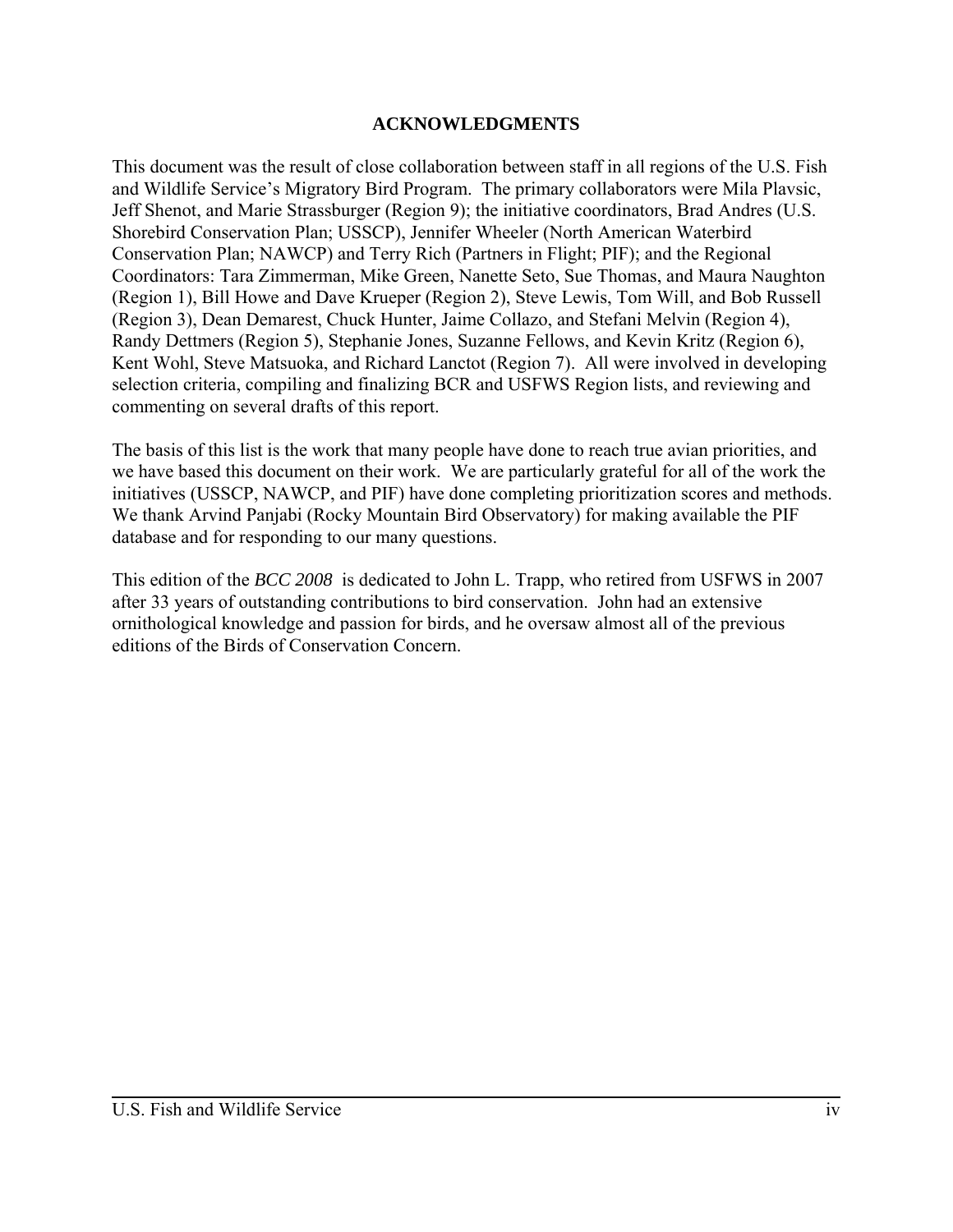#### **INTRODUCTION**

The purpose of this document is to identify migratory and non-migratory birds of the United States and its territories that are of conservation concern so as to stimulate coordinated and proactive conservation actions among Federal, State, Tribal, and private partners. The conservation concerns may be the result of population declines, naturally or human-caused small ranges or population sizes, threats to habitat, or other factors. The primary statutory authority for *Birds of Conservation Concern 2008* (*BCC 2008*) is the Fish and Wildlife Conservation Act of 1980 (FWCA), as amended; other authorities include the Endangered Species Act (ESA) of 1973, the Fish and Wildlife Act of 1956, and 16 U.S.C. § 701. The 1988 amendment (Public Law 100-653, Title VIII) to the FWCA requires the Secretary of the Interior, through the United States Fish and Wildlife Service (USFWS), to "identify species, subspecies, and populations of all migratory nongame birds that, without additional conservation actions, are likely to become candidates for listing under the Endangered Species Act of 1973." *BCC 2008* is the most recent effort by the USFWS to carry out this proactive conservation mandate and update *Birds of Conservation Concern 2002* (USFWS 2002). The overall goal of this report is to accurately identify those species (beyond those already federally listed as threatened or endangered) in greatest need of conservation action at three different geographic scales.

A primary goal of the USFWS is to conserve avian diversity in North America (USFWS 1990, 2004). This goal includes reducing or removing threats that may necessitate that a species be considered for listing under the ESA. The Birds of Conservation Concern are largely a subset of a larger list known as the Birds of Management Concern (BMC). The BMC is a subset of all species protected by the Migratory Bird Treaty Act (MBTA, see 50 CFR 10.13), and includes those which pose special management challenges due to a variety of factors (e.g., too few, too many, conflicts with human interests, or societal demands) (USFWS 2004). The BMC includes both game birds below their desired condition and nongame birds. As indicated in its strategic plan (USFWS 2004), the Migratory Bird Program places priority emphasis on these birds in its activities.

The philosophy underlying this report is that proactive bird conservation is necessary at a time when human impacts are at an all-time high. We strongly believe that a well-designed program that addresses resource-management issues up front will prevent or remove the need to consider listing species as threatened or endangered, and will promote and conserve long-term avian diversity in the United States. In addition, proactive conservation clearly is more cost-effective than the extensive recovery efforts required once a species is federally listed under the ESA. Our intent is for *BCC 2008* to stimulate coordinated efforts to develop and implement comprehensive and integrated approaches for the study, management, and protection of "non-ESA listed" bird species deemed to be in the most need of additional conservation actions. It should also be noted that, while the inclusion of native species not listed under the MBTA is beyond the scope of the FWCA, the USFWS has an incentive to encourage proactive management of these species by State agencies and other partners to prevent the need for listing them as endangered or threatened.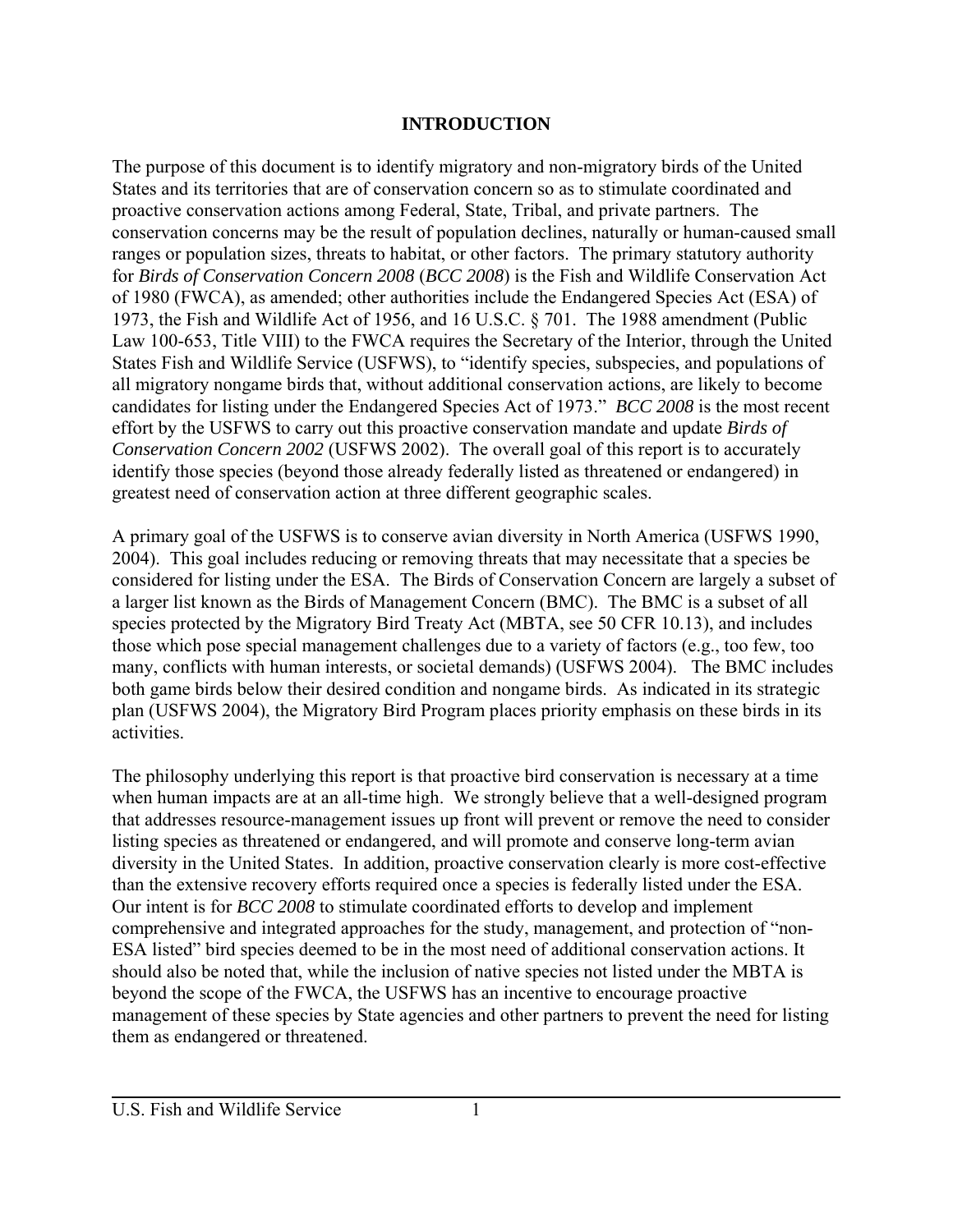Bird species assemblages, guilds, or communities have recently been promoted as indicators of ecological integrity in a variety of habitats (Bradford et al. 1998, O'Connell et al. 2000, Canterbury et al. 2000, Venier and Pearce 2007), and at-risk bird species are good measures of ecosystem threats (Beissinger et al. 1996). Setting priorities in conservation is crucial because resources are limited. Many systems for setting wildlife-conservation priorities have been proposed. Some have focused heavily on identifying and quantifying threats to endangered or rare species (Master 1991, Wilcove et al. 1998). Others have focused on highlighting species that deserve attention due to threats to their populations, widespread or long-term declines, or low potential for population recovery (Millsap et al. 1990). The Canadian Wildlife Service developed a priority ranking system that focuses on conservation concerns and agency responsibilities to assist in setting conservation priorities for landbird species (Dunn 1997, Dunn et al. 1999). The mandate of the 1988 FWCA amendment requires a more proactive approach.

*BCC 2008* uses current conservation assessment scores from three bird conservation plans: Partners in Flight North American Landbird Conservation Plan (PIF; Rich et al. 2004), the United States Shorebird Conservation Plan (USSCP; Brown et al. 2001, USSCP 2004), and the North American Waterbird Conservation Plan (NAWCP, Kushlan et al. 2002). Waterfowl game species covered by the North American Waterfowl Management Plan (Canadian Wildlife Service, U.S. Fish and Wildlife Service, Secretario de Medio Ambiente y Recursos Naturales, 2004) are specifically excluded from the BCC list in accordance with the FWCA of 1980. Species in need of additional conservation attention are identified at three distinct geographic scales: North American Bird Conservation Initiative (NABCI) Bird Conservation Regions (BCRs; U.S. NABCI Committee 2000a, 2000b, 2000c), USFWS Regions, and National.

Assessment scores are based on several parameters including population trend, threats, distribution, abundance, and the importance of an area to a species. Partners in Flight, a coalition of Federal and State government agencies, non-governmental organizations, and private interests, developed species assessment scores out of concern for the sharp declines in many North American landbirds (Rich et al. 2004). The PIF approach (Carter et al. 2000, Rich et al. 2004) has been peer-reviewed by an independent body of avian biologists (Beissinger et al. 2000). Similar coalitions have prepared and reviewed conservation assessment scores for shorebirds at the National scale (Brown et al. 2000, USSCP 2004), and in step-down regional shorebird conservation plans (see http://www.fws.gov/shorebirdplan) and for waterbirds at the continental scale (Kushlan et al. 2002) and in step-down regional waterbird conservation plans (see http://www.waterbirdconservation.org). Additionally, we found it necessary to develop conservation assessment scores for species not yet evaluated by any of the bird conservation plans, such as Pacific Island birds. Taken together, these assessment scores can be used to develop a comprehensive set of integrated bird conservation priorities; this represents a unique conservation effort unmatched in any other major group of organisms in North America.

#### **BACKGROUND**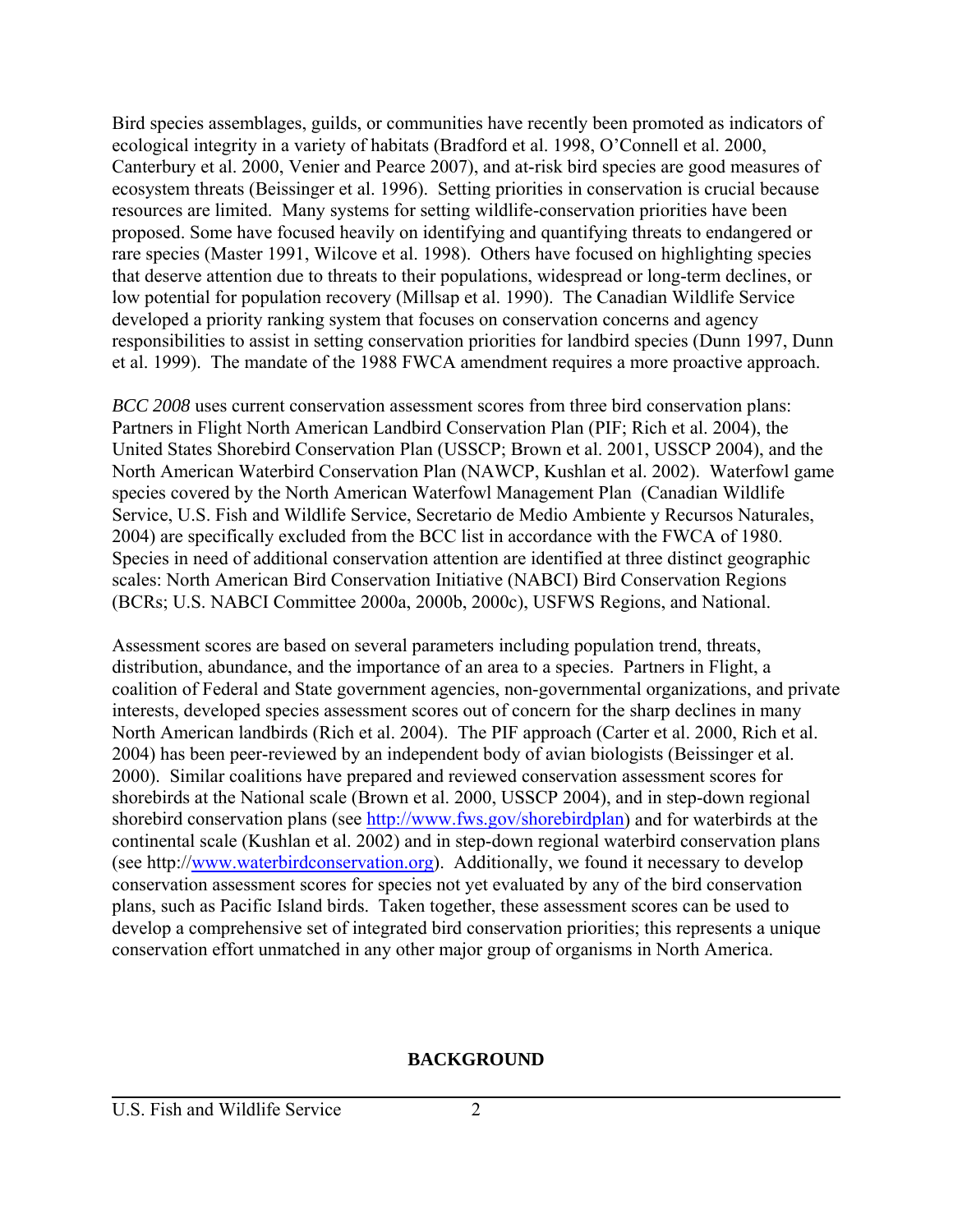#### **Why Did We Create Lists at Different Geographic Scales?**

Listing birds of conservation concern at three geographic scales maximizes the utility of the lists for a variety of partner agencies and organizations. The different geographic scales, from smallest to largest, are as follows:

Bird Conservation Regions (BCRs). We have adopted BCRs as the smallest of our geographic scales. BCRs have been endorsed by the North American Bird Conservation Initiative (NABCI, U.S. NABCI Committee 2000a, 2000b, 2000c) as the basic units within which all-bird conservation efforts will be planned and evaluated (Fig. 1). The NABCI is an endeavor to increase the effectiveness of bird conservation at the continental level and currently includes the United States, Canada, and Mexico. Its goal is to deliver "the full spectrum of bird conservation through regionally based, biologically driven, landscape-oriented partnerships" (U.S. NABCI Committee 2000a). A published map of BCRs and accompanying written descriptions of each are available (U.S. NABCI Committee 2000b, 2000c). The BCR lists will be most useful to Federal land-managing agencies and their partners in their efforts to abide by the bird conservation principles embodied in the MBTA and Executive Order 13186, "Responsibilities of Federal agencies to protect migratory birds" (Clinton 2001). The NABCI has recognized 35 BCRs that cover the contiguous 48 States, Alaska, and Hawaii, numbered 1 to 5, 9 to 37, and 67 (Hawaii) (U.S. NABCI Committee 2000a, 2000b, 2000c, http://www.nabci-us.org/bcrs.html). For purposes of this report, we created two additional BCRs to encompass island "territories" of the United States,<sup>1</sup> "Other U.S. Pacific Islands" (i.e., excluding Hawaii) and "U.S. Caribbean Islands." In the *BCC 2002* report, these two BCRs were referred to as BCR 68 for the Pacific Ocean and BCR 69 for the Caribbean, but those designations were changed for *BCC 2008* because NAWCP uses those numbers to refer to marine areas ("pelagic" BCRs). Although *BCC* 

 $\frac{1}{1}$ <sup>1</sup> Island "territories" and other affiliations of the United States considered in this document include (a) *American Samoa*—an unincorporated and unorganized territory; (b) *Baker Island*—an unincorporated territory administered by the USFWS as a National Wildlife Refuge (NWR); (c) *Commonwealth of the Northern Marianas Islands*—aligned through a covenant of "political union"; (d) *Guam*—an unincorporated organized territory; (e) *Howland Island*—an unincorporated territory administered by the USFWS as a NWR; (f) *Jarvis Island*—an unincorporated territory administered by the USFWS as a NWR; (g) *Johnston Atoll*—an unincorporated and unorganized territory under joint operational control of the Department of Defense and USFWS (and administered as a NWR); (h) *Kingman Reef*—an unincorporated territory administered by the USFWS as a NWR; (i) *Midway Atoll*—an unincorporated territory administered by the USFWS as a NWR; (j) *Navassa Island—*administered by the USFWS as a NWR; *(k) Palmyra Atoll*—an incorporated territory that is partially privately owned and partially administered by USFWS as an NWR; (l) *Commonwealth of Puerto Rico*—a commonwealth; (m) *U.S. Virgin Islands*—an unincorporated organized territory; and (n) *Wake Island*—an unincorporated territory administered by the Department of the Interior (Central Intelligence Agency 2001).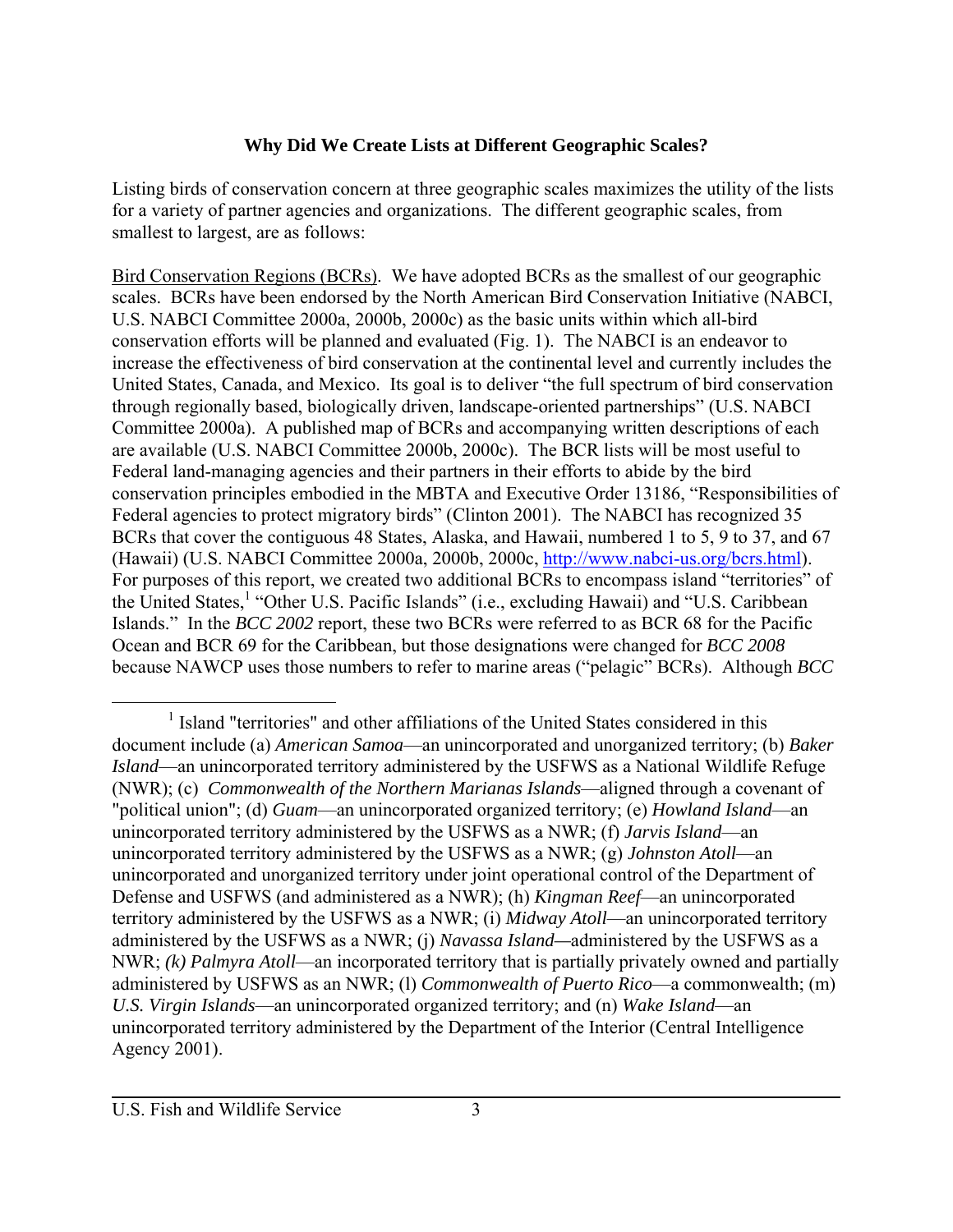*2008* does not adopt the pelagic BCR system, it recognizes that some BCC species occur in the U.S. primarily or only at sea. These species are listed under the adjacent terrestrial BCR. Thus, there are 37 BCR lists of priority species.

USFWS Regions. BCC lists are presented in this document for 8 USFWS Regions. $2$  The USFWS Region lists will be useful to USFWS administrators and biologists, other Federal and State agencies within a Region, and their partners and cooperators.

National. The National list encompasses the United States in its entirety, including island "territories" in the Caribbean and the Pacific. The National list should be viewed as a barometer of the status of U.S. bird populations, providing an "early warning" of birds that may decline to levels requiring ESA protection unless additional conservation measures are taken. The National list will be most useful as an outreach tool for educating the public about the precarious status of bird species in the U.S. It will also be useful for National bird conservation planning. The National list should not be used to foster bird conservation at smaller geographic scales; that is the purpose of the BCR and USFWS Region lists.

Although there are other lists of this nature, such as the National Audubon Society/American Bird Conservancy 2007 WatchList (Butcher et al. 2007), *BCC 2008* is the only list that meets USFWS mandates for the conservation of migratory nongame birds. Conservation organizations create lists of concern that reflect their unique missions, and it is important to keep this in mind when comparing lists. With regard to birds, the USFWS focuses on its trust responsibilities as defined by the Code of Federal Regulations, which excludes, for example, gallinaceous birds (resident game birds) unless they are listed as threatened or endangered under the Endangered Species Act (ESA). Similarly, the *Birds of Conservation Concern*, as mandated by Congressional legislation, excludes birds regulated as hunted species and birds listed under the ESA. Nongovernmental organizations like American Bird Conservancy (ABC) or National Audubon are not limited by these legal distinctions, and as a result they can provide lists that are more inclusive. The USFWS *Birds of Conservation Concern*, the ABC/Audubon Watch List, and a number of other lists share a common base: they are all reliant on the conservation assessments of the major bird partner initiatives and the surveys upon which those initiative assessments are grounded. National Audubon, American Bird Conservancy, and the USFWS are all partners, among others, in participating in the assessments of those initiatives.

<sup>&</sup>lt;sup>2</sup> The Pacific Region (Region 1) includes Idaho, Oregon, Washington, Hawaii, and the Pacific Islands. The Southwest Region (Region 2) includes Arizona, New Mexico, Oklahoma, and Texas. The Great Lakes-Big Rivers Region (Region 3) includes Illinois, Indiana, Iowa, Michigan, Missouri, Minnesota, Ohio, and Wisconsin. The Southeast Region (Region 4) includes Alabama, Arkansas, Florida, Georgia, Kentucky, Louisiana, Mississippi, North Carolina, Puerto Rico/Virgin Islands, South Carolina, and Tennessee. The Northeast Region (Region 5) includes Connecticut, Delaware, Maine, Maryland, Massachusetts, New Hampshire, New Jersey, New York, Pennsylvania, Rhode Island, Vermont, Virginia, and West Virginia. The Mountain-Prairie Region (Region 6) includes Colorado, Kansas, Montana, North Dakota, Nebraska, South Dakota, Utah, and Wyoming. The Alaska Region (Region 7) consists of the state of Alaska. The California and Nevada Region (Region 8) consists of the states of California and Nevada.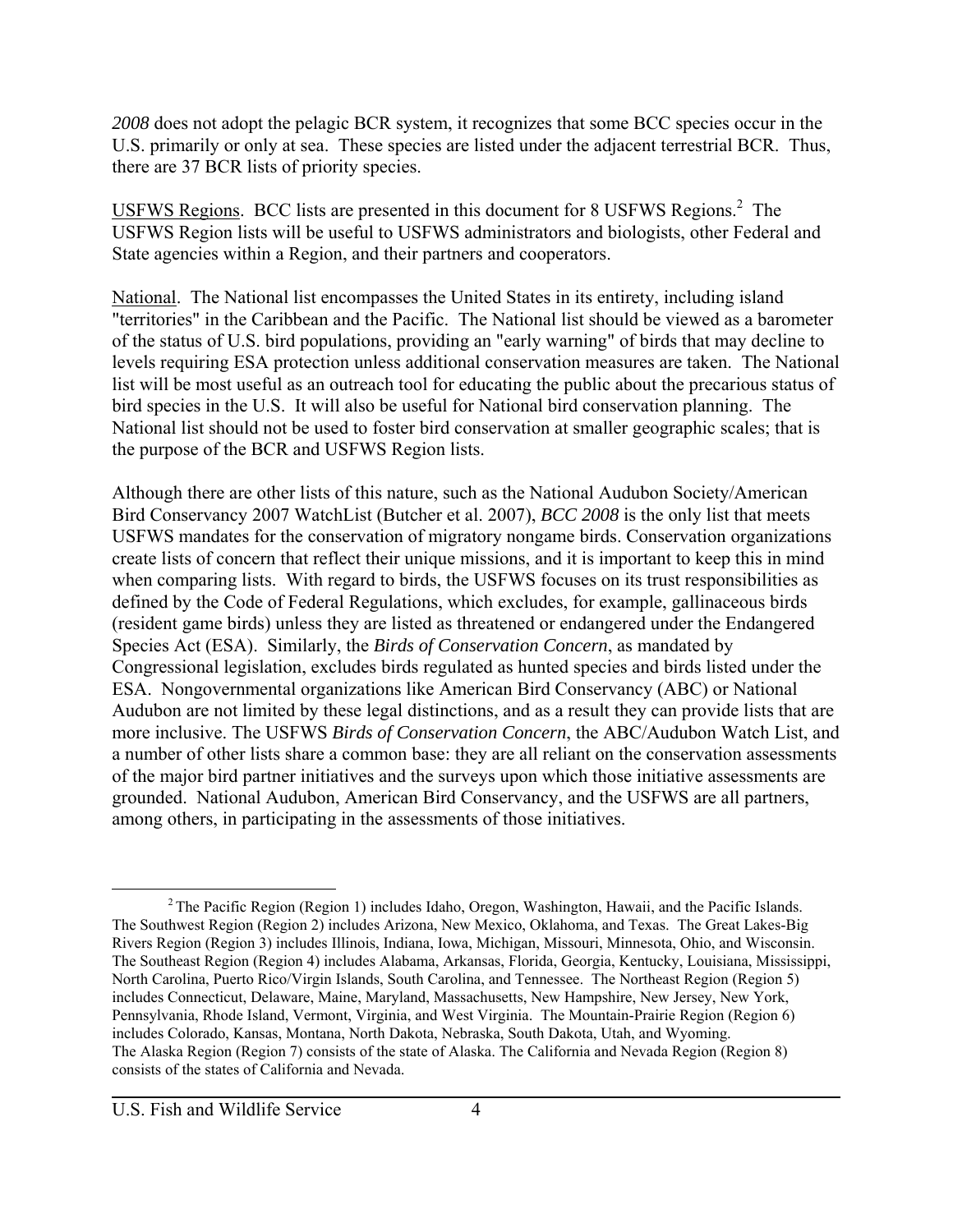#### **What Bird Species Did We Consider?**

The various species groups considered for inclusion in *BCC 2008* are described in Table 1 and include nongame birds; gamebirds without hunting seasons; subsistence-hunted nongame birds in Alaska; and Endangered Species Act candidate, proposed endangered or threatened, and recently delisted species. The major groups of species not considered in this assessment are (1) migratory gamebirds for which hunting regulations are established (i.e., cooperatively managed by Federal-State flyway councils); (2) species that are peripheral to the U.S. (i.e., population fragments within U.S. jurisdiction are too small to be managed capably); (3) species, subspecies, and populations of federally-endangered or -threatened birds (i.e., those subject to the provisions of the ESA); (4) resident gamebirds (i.e., managed by State wildlife agencies), unless listed as a federal ESA candidate; and (5) non-native species.

Because the assessments of the three bird conservation initiatives that we use here are all species-based, assessment scores were available only for full species. However, where appropriate, subspecies and populations are included in this assessment based on geographic range, federal candidate status, or available local data. Such subspecies and populations are noted on lists at all three geographic scales.

In the spirit of all-bird conservation, we include native species not specifically covered by the MBTA when they are deemed to be conservation priorities, as long as they are not part of one the groups excluded from consideration (see above). To avoid confusion, we clearly differentiate between those species that are and are not protected by the MBTA. A list of species protected by the MBTA is found in Title 50, Part 10, of the *Code of Federal Regulations*.

## **What Sources of Information Did We Use?**

The methods used to assess and prioritize species differ between PIF, the USSCP, and the NAWCP. These differences relate to geographic scope, factor thresholds, and treatment of uncertainty. Although the methods for determining the highest-priority species are somewhat different among the different initiatives, scoring reflects state-of-the-art conservation assessments for each of the three species groups (landbirds, shorebirds, and waterbirds); we therefore view the conservation priorities within the three conservation plans as approximately equivalent.

PIF Assessment Scores. We used assessment scores from the PIF Species Assessment Database (version 2005, with unpublished 2007 updates) housed at the Rocky Mountain Bird Observatory, which we believe were the best available data at the time this report was prepared. In this database a panel of bird species experts has assigned each landbird species in North America scores ranging from 1 (lowest priority or degree of concern) to 5 (highest priority or degree of concern) for each of six factors, assessing aspects of future vulnerability at the range-wide scale: Population Size (PS), Breeding Distribution (BD), Non-breeding Distribution (ND), Threats in the Breeding Season (TB), Threats in the Non-breeding season (TN), and Population Trend (PT) (Panjabi et al. 2005). These factors are then used to calculate a Continental Combined Score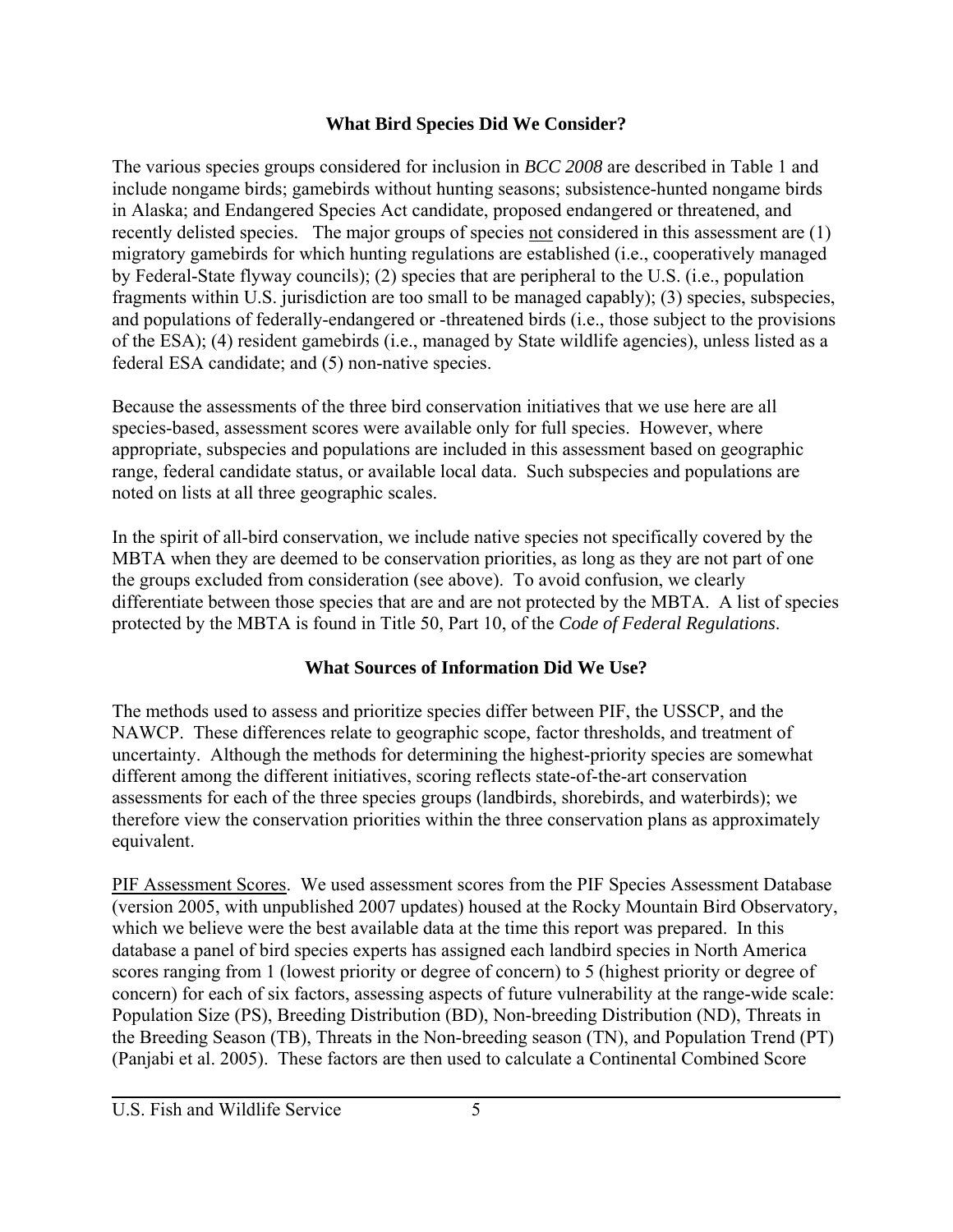(CCS):  $PS + max(BD, ND) + max(TB, TN) + PT$ . The threats scores and the distribution scores are highly correlated so PIF used this score rather than a simple total. Thus, CCS ranges from 4 for a widespread and increasing species which is expected to face even more favorable conditions in the future, to 20 for a species of the very highest future conservation concern. The CCS was used to develop the landbird portion of the National BCC list.

Partners in Flight also assesses species at the BCR level. That assessment includes two additional criteria, Relative Density (RD) and Percent of Population, which reflect the importance of a particular BCR to each species. The global scores for TB, TN, and PT are also adjusted using BCR-specific data. These BCR scores informed the selection of landbirds for the *BCC 2008* BCR lists.

All of these factors are defined and discussed in detail in Panjabi et al. (2005). Both PIF breeding and wintering (non-breeding) scores, where available, were used in assessing species for inclusion in the *BCC 2008* report. In consultation with experts, the USFWS prepared scores for landbirds of Hawaii and Pacific island "territories" using the PIF process.

USSCP Assessment Scores. For shorebird species, we started with the updated assessment scores from the USSCP (USSCP 2004), which were built on original plan assessments (Brown et al. 2000, Brown et al. 2001). We incorporated new information on shorebird population trends and sizes published by Morrison et al. (2006) and Bart et al. (2007). Information on population sizes were ranked according to the PIF criteria. We also included updates in breeding and nonbreeding threats provided by regional shorebird working groups. The USSCP assessment process uses most of the same factor scores (with slightly different criteria) as PIF, but priorities were derived using a categorical (rather than a summation) approach (Brown et al. 2001). A prioritization protocol for shorebirds (in Brown et al. 2001) describes prioritization categories and their relationship to factor scores.

NAWCP Assessment Scores. Like USSCP, the NAWCP assessment process also uses most of the same factor scores (with slightly different criteria) as PIF and derives priorities using a categorical approach (Kushlan et al. 2002). For all three scales used in the BCC, we referred to the continental-scale assessment results documented in the NAWCP plan (Kushlan et al. 2002) and subsequent analyses (i.e., for non-colonial waterbirds, documented at http://www.waterbirdconservation.org), which we considered to be the best available data for waterbirds and seabirds. For *BCC 2008* BCR lists, we also referred to assessments in regional waterbird conservation plans or documents that most closely resemble regional waterbird conservation plans, where available (see www.waterbirdconservation.org.) These regional-scale status assessments are, in general, based on the continental-scale assessment, though regional planning groups made adjustments based on BCR-scale needs and values.

## **What Selection Criteria Did We Use For** *Birds of Conservation Concern 2008* **Lists?**

The following are the criteria used to select species for consideration and inclusion on BCR, USFWS Region, and National lists. At each scale, USFWS expertise and discretion refined the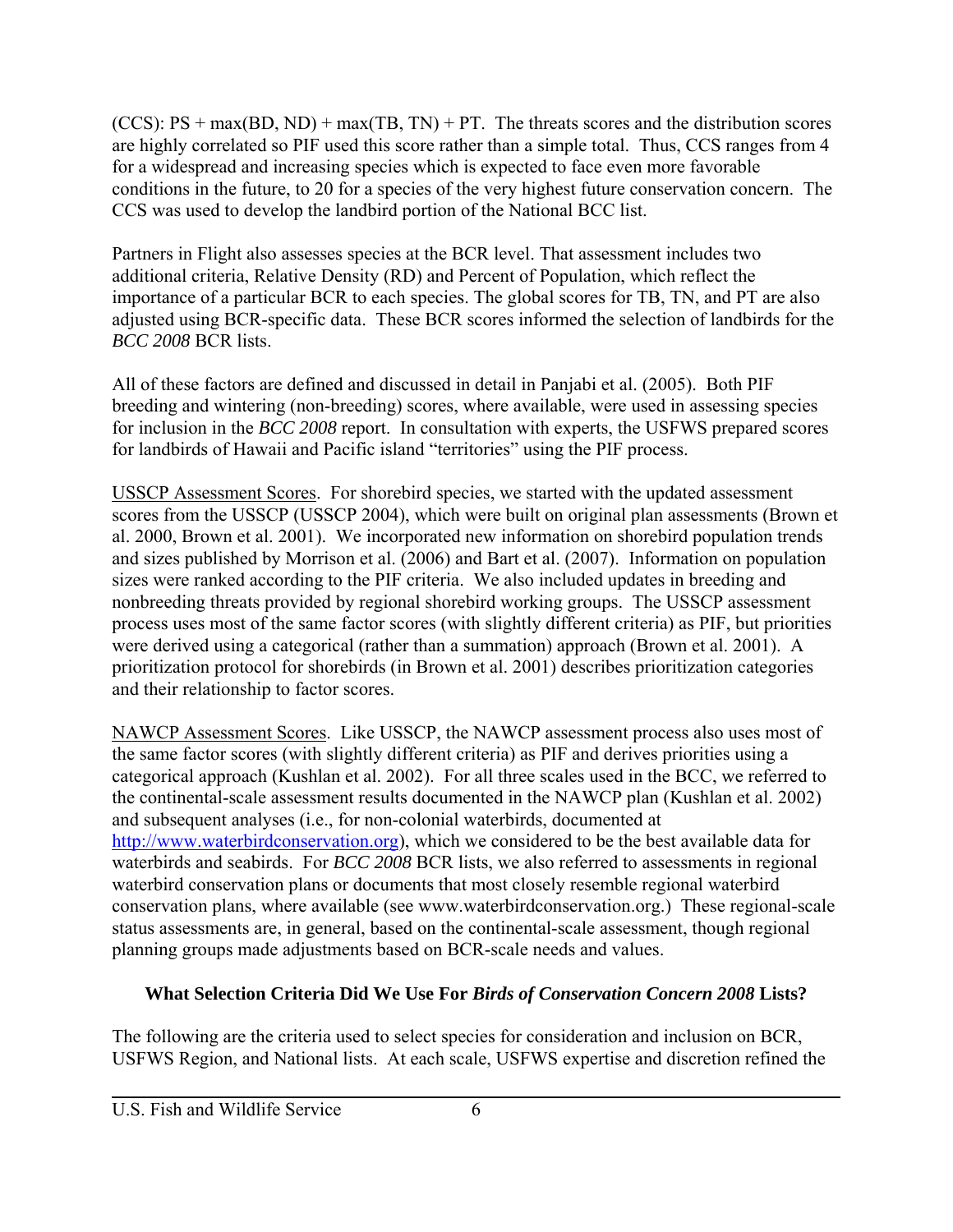pool of species under consideration from the three bird conservation initiatives—as well as those selected for priority lists—to comply with the FWCA amendment of 1988. The same criteria were used for all subspecies and populations considered separately for inclusion.

There may be additions to the lists over the next several years. Newly designated Federal candidate species, species proposed for listing, and species removed from the list of endangered and threatened species will automatically be considered to be on the appropriate BCC list(s), effective the day of their designation or delisting as published in the *Federal Register*.

## **General criteria (rule-sets) for placing species on any BCC list**

1. Begin with list from appropriate bird conservation initiative.

2. Follow criteria below for appropriate bird groups (see Panjabi et al. 2005 for explanation of terms).

3. Add non-breeding species if the species occurs at significant Relative Density scores and/or has moderate or high threat levels (based on expert opinion or data) in non-breeding season, if not already included due to breeding population (indicate with "nb").

4. Consider subspecies and populations where appropriate and where information on their status is available (e.g., Dickinson 2003).

5. Remove sport-hunted species (including their non-hunted populations) and federally-listed threatened or endangered populations (retaining non-listed populations with notation).

6. Add any recently ESA de-listed, candidate, or proposed species not already included.

7. In very limited circumstances, add or remove species (and document rationale) when Service expertise, supplemental information, or local data indicates a much greater or lesser degree of concern than that reflected by bird conservation initiative scoring.

## **Criteria for placing species on BCR lists**

## *LANDBIRD* **criteria for** *BCR* **lists (see Panjabi 2005 for explanation of terms)**:

- 1. Include species meeting the PIF criteria for Species of Regional Importance Continental Concern (U.S. and Canada), EXCEPT
	- a) if Regional Combined Score <15 and Action Code = "Planning and Responsibility"
	- b) in BCRs shared with Canada and Mexico, those with Relative Density  $\geq 1$  in the *U.S.* portion of the BCR (consult state population data).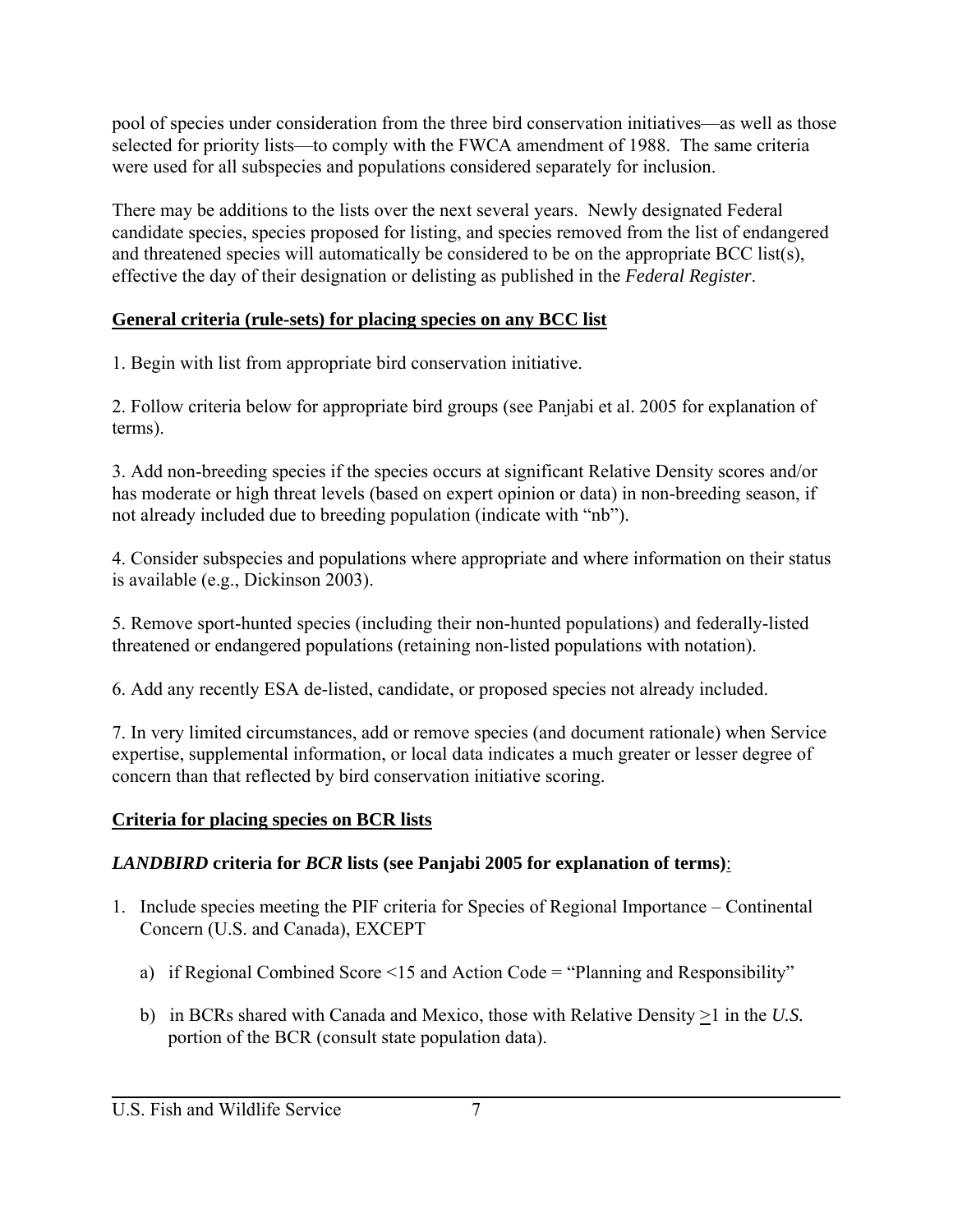- c) for species shared with Latin America and the Caribbean (LAC), remove species with core ranges outside the U.S. and its territories if <1% of population or range-wide distribution is in the U.S. and threats in LAC are low. However, if conservation action for a species is warranted in the U.S. due to high threats in LAC, then it could be included in the appropriate U.S. BCR lists.
- 2. Include species meeting the PIF criteria for Species of Regional Importance Regional Concern IF:
	- a) Regional Combined Score >15 and Action Code = "Critical Recovery" or "Immediate Management"
	- b) Regional Combined Score  $\geq$  17 and Action Code = "Management Attention"
- 3. Rank species in Hawaii and Pacific island territories using latest PIF criteria and above criteria as appropriate.

## *SHOREBIRD* **criteria for** *BCR* **lists:**

- 1. Include all species, subspecies, and populations meeting criteria for National BCC List if >1% of taxon occurs anytime during annual cycle in the BCR (i.e., Relative Density >1 in the BCR). The criteria for National BCC List are:
	- a) population is undergoing a strong decline (Population Trend = 5), regardless of population size; OR
	- b) population is declining or stable (Population Trend  $= 4$  or 3) and populations are small, distributions are limited and threats are high (Population Size + Breeding Distribution + Non-breeding Distribution + Threats to Breeding + Threats to Non-breeding  $\geq$  18).

## *WATERBIRD* **criteria for** *BCR* **lists:**

- 1. Initially identify species of greatest concern from each BCR using the regional waterbird conservation plans or similar documentation (e.g., Joint Venture implementation plans). Depending on BCR-scale approaches, include species regionally assessed as High or Highest/Highly Imperiled, as Tier I (if the PIF approach was used), or priority species for BCR-scale partnership.
- 2. Remove species from BCR lists if U.S. populations are considered unmanageable (e.g., Relative Density <1).
- 3. Identify and retain only those species of greatest conservation concern, as some regional-plan species lists were designed to maximize support for a wide range of conservation activities by partners or identify species around which partnerships could operate.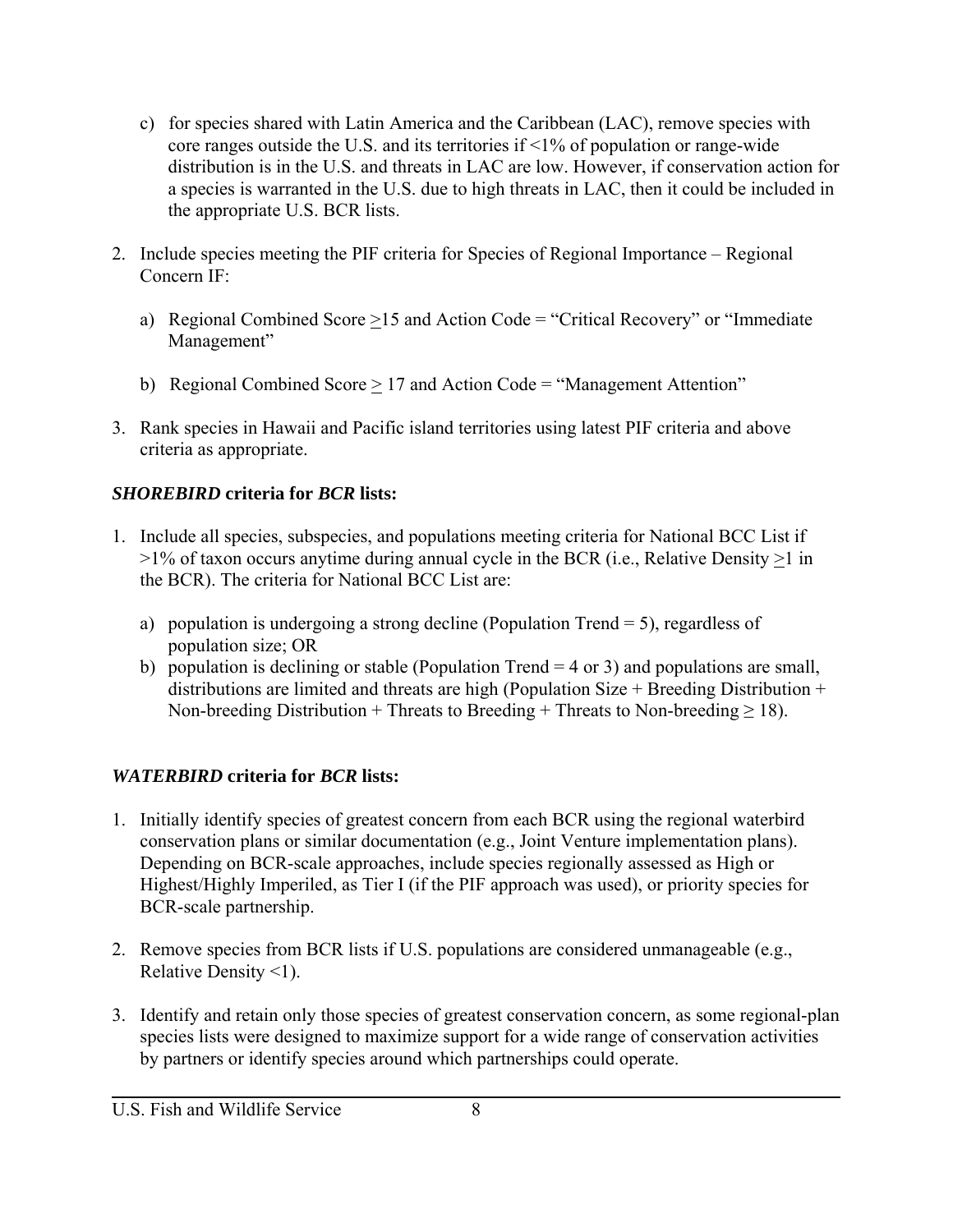## **Criteria for placing species on USFWS Regional lists**

1. Include species from the BCC BCR lists if the species has the equivalent of a RD >1 or a manageable population in 50% or more of the BCRs in which it occurs within a USFWS region.

## **Criteria for placing species on BCC National list**

## *LANDBIRD* **criteria for** *National* **list:**

- 1. Include all PIF "Continental Watchlist" (which includes the U.S. and Canada) species and U.S. island territories' species that meet PIF Continental Watchlist criteria EXCEPT,
	- a) species without manageable populations in the U.S. or its territories; however, if conservation action is warranted in the U.S. due to high threats elsewhere, then such species could be included;
	- b) species that are not listed on any BCC BCR list.

## *SHOREBIRD* **criteria for** *National* **list:**

- 1. Include species (or subspecies/population designations where supported by USSCP Conservation Assessment [2000] or more recent work) that meet any ONE of the following criteria:
	- a) population is undergoing a strong decline (Population Trend  $= 5$ ), regardless of population size; OR
	- b) population is declining or unknown (Population Trend  $=$  4 or 3) and populations are small, distributions are limited and threats are high (Population Size + Breeding Distribution + Non-breeding Distribution + Threats to Breeding + Threats to Nonbreeding  $\geq$  18).

Scores have been revised and reflect the best science to date and are under review (Andres unpubl.).

## **WATERBIRD criteria for** *National* **list:**

- 1. Include species ranked "Highly Imperiled" in the NAWCP continental-scale assessment unless not occurring on any BCR list.
- 2. Consider all species ranked "High" in the NAWCP continental-scale assessment (unless not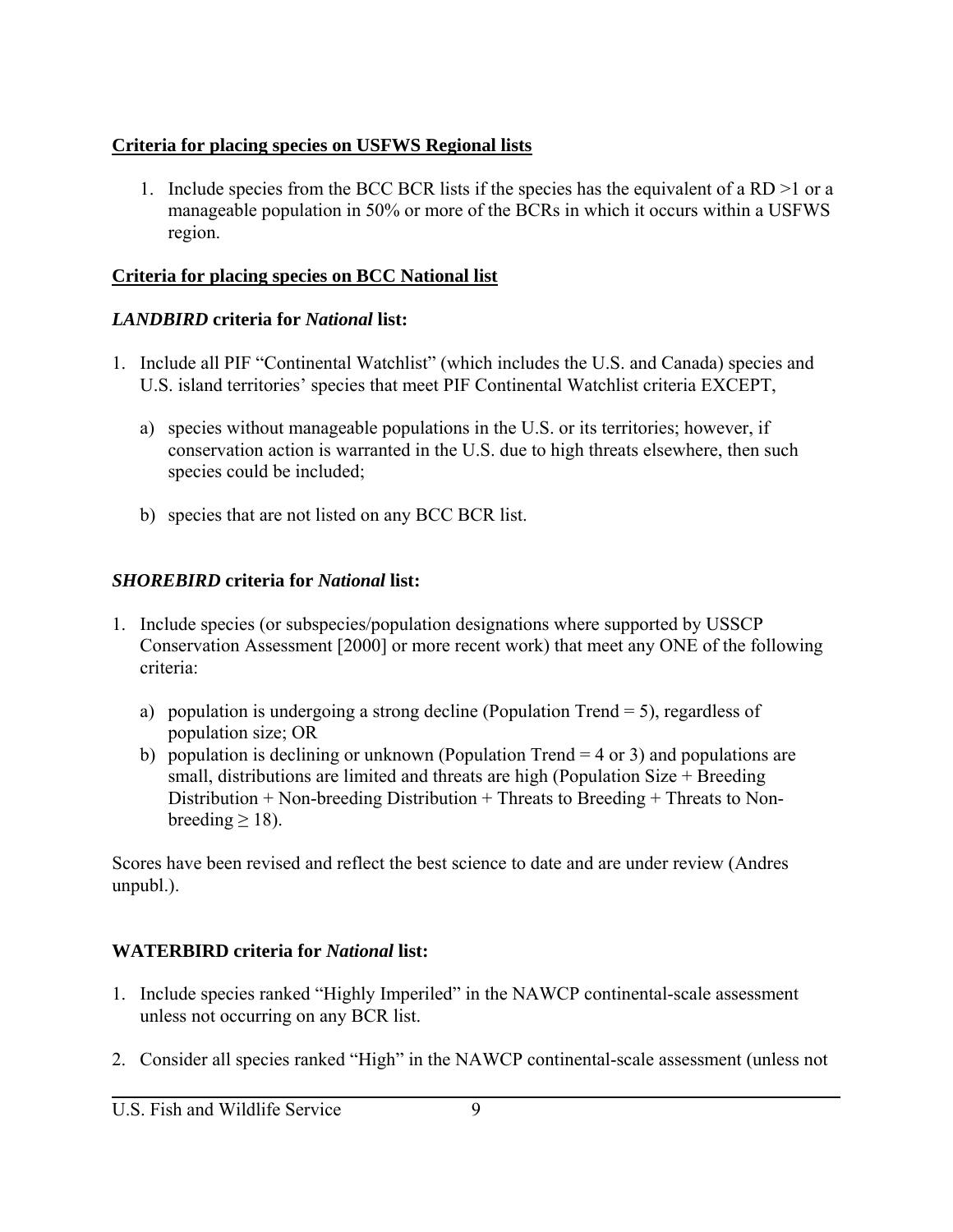occurring on any BCR list) and include those with global population size (PS) factor score of 5, 4, 3 or 2. Populations at PS = 2 are included if they are at the lower end of the range in this category (i.e., 69,200) and experiencing steep declines.

## **THE** *BIRDS OF CONSERVATION CONCERN 2008* **LISTS**

To maximize the usefulness of this report to multiple partners, the *BCC 2008* lists are presented in 46 separate tables, comprising 37 BCR lists (Tables 2 to 38), 8 USFWS Region lists (Tables 39 to 47) and 1 National list (Table 48). Summaries of the status of each species at each of the three distinct geographic scales are provided in Appendix B, and a list of scientific names of all species mentioned is found in Appendix C. The BCR lists range from 10 to 53 species, USFWS Region lists range from 27 to 78 species, and the National list consists of 147 species. The number of priority species represents roughly 10 to 15 percent of all bird species of any given geographic unit.

#### **BCR Lists**

The number of species on individual BCR lists (Tables 2 to 38) ranges from 10 to 53, averaging about 27. Lists are generally larger for BCRs in the southern United States, reflecting greater species diversity at lower latitudes and the importance of these regions for wintering migrants. Island birds are at increased risk of becoming endangered. Thus, the "Other U.S. Pacific Islands" BCR and "U.S. Caribbean Islands" BCR have relatively high proportions of their native species represented as birds of conservation concern. Roughly ten percent of the bird species native to Hawaii (BCR 67) are identified as birds of conservation concern, but that region also has a disproportionately large number of bird species listed as either endangered or threatened under the ESA; combining birds of conservation concern with endangered or threatened species, about 25 percent of the native Hawaiian avifauna is at risk.

## **USFWS Region Lists**

The number of species on individual USFWS Region lists (Tables 39 to 47) ranges from 27 to 78, averaging about 50. Following the trend seen in BCRs, USFWS Region lists of priority species are larger in the southern United States, although this is partially attributed by the disparities in area covered by each of the Regions. The birds on the USFWS Region lists generally represent about 10 percent of the species native to the respective Regions.

## **National List**

The National list (Table 48) is comprised of 147 species, and includes disproportionately larger numbers of species from the orders Procellariformes (albatrosses, petrels, shearwaters, and storm-petrels), Charadriiformes (shorebirds, gulls, terns, and auks), and Piciformes (woodpeckers). Within the Charadriiformes, the families Charadriidae (plovers), Haematopodidae (oystercatchers), Scolopacidae (sandpipers), and Alcidae (murres, murrelets,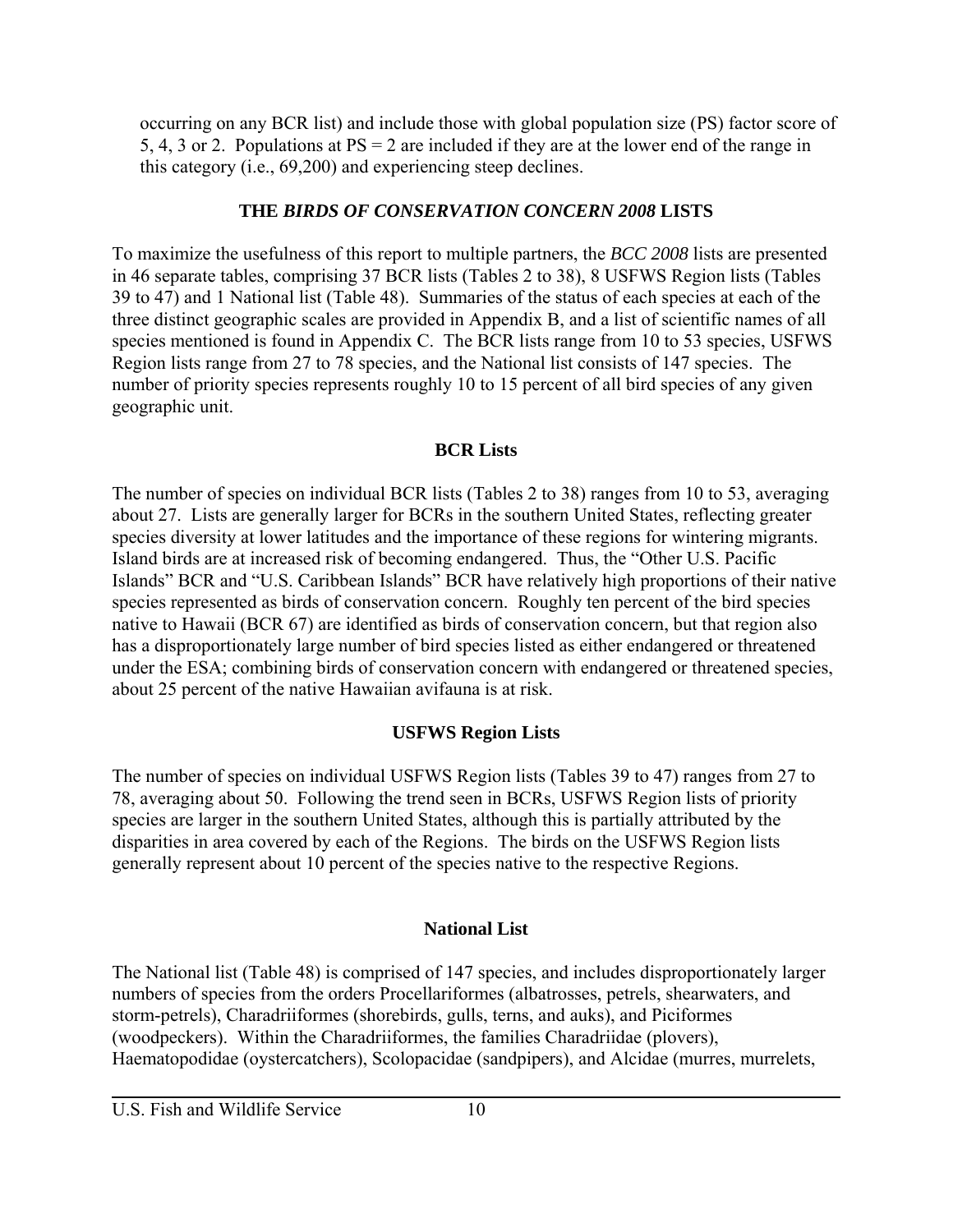and auklets) are represented on the list by greater numbers of species than expected. Among the Passeriformes—a large and diverse order of perching birds—the families Parulidae (woodwarblers) and Emberizidae (sparrows) and the subfamily Drepanidinae (Hawaiian honeycreepers) dominate the list in terms of both actual and relative numbers.

## **DISCUSSION**

*BCC 2008* is the latest update in a continuing effort to assess and prioritize bird species for conservation purposes (USFWS 1982, 1987, 1995, 2002; and U.S. Department of the Interior 1990). It is difficult to make meaningful comparisons among the lists because of differences in the way each succeeding report was prepared. In chronological order, these previous lists contained 28, 30, 77, 124, and 131 species of conservation concern at a National scale in 1982, 1987, 1990, 1995, and 2002 respectively; by comparison, *BCC 2008* includes 147 species at the National scale.

Do these figures reflect an actual decline in the conservation status of the Nation's birdlife, or do they merely reflect improvements in our ability to accurately identify and characterize species in real need of conservation attention? The truth probably lies somewhere in between. The preparation of prioritized species lists should be viewed as an evolving process, improving as our knowledge base increases, with each list reflecting the best available information at the time of its publication. The three bird conservation initiatives update their own assessments and scoring as new data or analyses become available. The data from these initiatives—which form the basis of *BCC 2008*—incorporate a great deal of input from many bird experts and have wide acceptance among members of avian conservation and scientific communities. We are confident that the methods used in *BCC 2008* are the best available for identifying avian conservation priorities as directed by the FWCA amendment of 1988.

Of the 131 species on the *BCC 2002* National list, 103 were retained on the current 2008 list and 28 were deleted due to a lack of convincing evidence that continued elevated concern is warranted. Forty-four species were added to the National list, resulting in a net gain of sixteen species for a current total of 147 species.

Of the 211 species on the Audubon WatchList (Butcher et al. 2007) that are not also a) endangered or threatened or b) hunted, 106 are on the *BCC 2008* National list and an additional 8 are on USFWS Region or BCR lists.

The selection criteria that we used identified 10 to 15 percent of all species at each geographic scale to be in need of additional conservation attention. Nongame migratory birds protected by the MBTA, the primary focus of this effort, make up an overwhelming proportion of the species on the *BCC 2008* lists. However, the proportional representation of non-MBTA species increases progressively at larger scales, reflecting the vulnerability of the island-endemic species that form the bulk of this group. The proportional representation of ESA candidate species also increases progressively at larger scales. ESA-delisted and ESA-proposed species make up a progressively smaller proportion of the species at larger scales.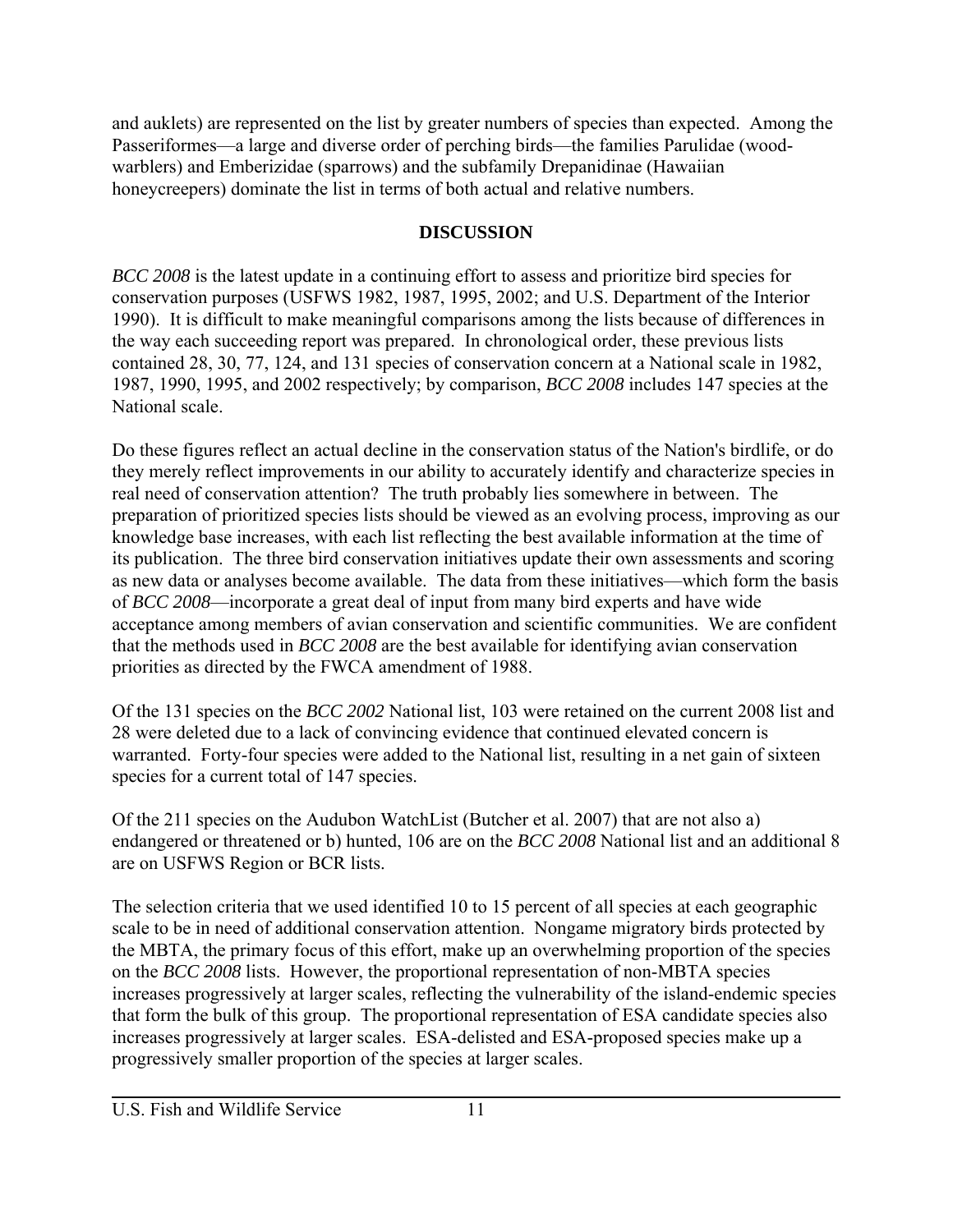*BCC 2008* can be used as a barometer of the condition of our country's avifauna. Although there are general patterns that can be inferred from this report, there is no single reason why any species was placed on any one of these lists; some are relatively common but are undergoing sharp declines in population numbers, others are rare but may actually be increasing in numbers in certain locations, and others may be both rare and declining. However, habitat loss due to alteration or destruction continues to be the major reason for the declines of many species (Askins et al. 1990, USFWS 1995, Samson et al. 1998, Askins 2000). Birds included in the *BCC 2008* lists are deemed priorities for conservation actions, and the lists will be consulted for actions taken on Federal lands in accordance with Executive Order 13186, "Responsibilities of Federal agencies to protect migratory birds" (Clinton 2001). BCC species will also receive priority attention in the USFWS when allocating research, monitoring, and management funding. Our hope is that *BCC 2008* will stimulate coordinated, collaborative proactive conservation actions among Federal, State, and private partners.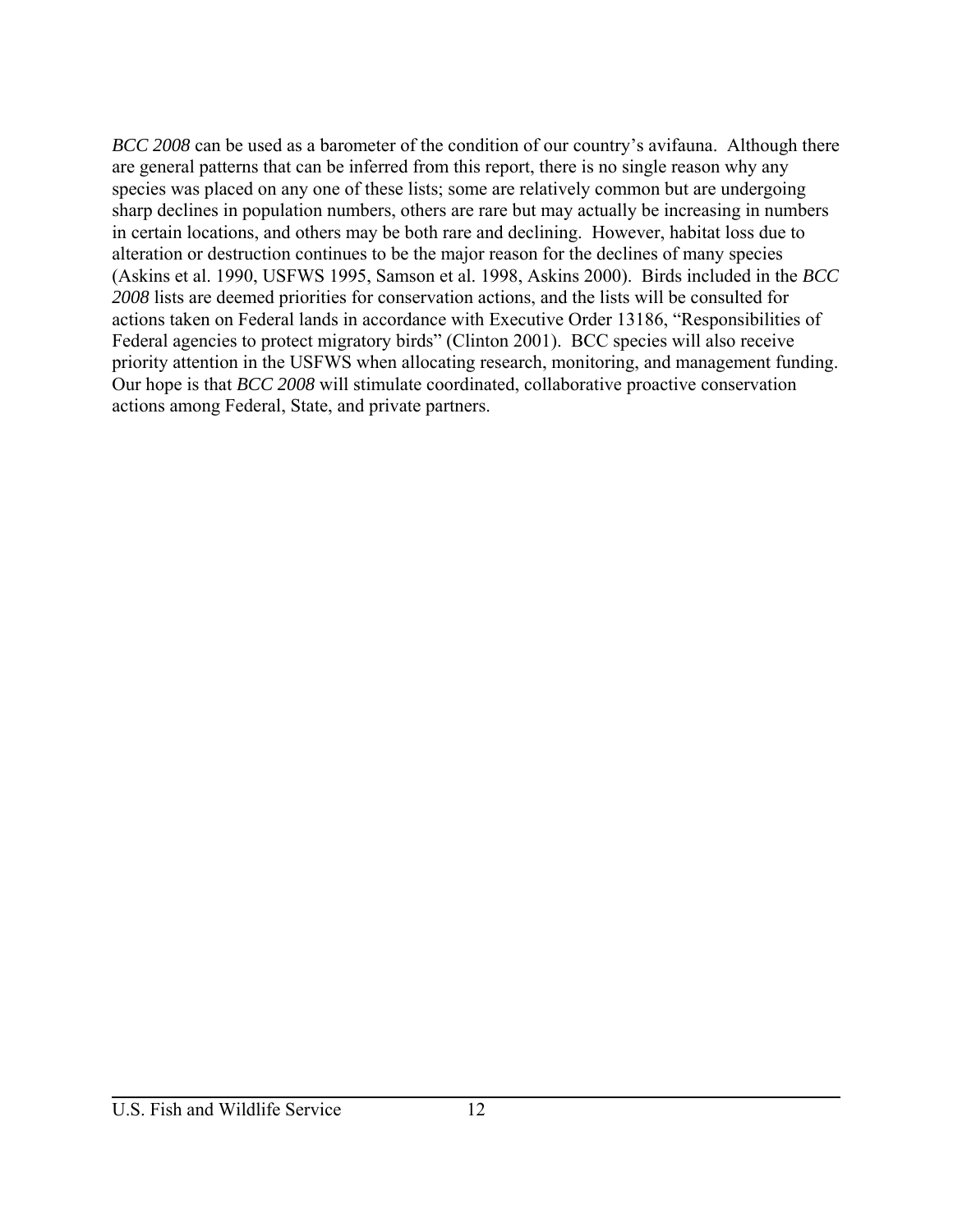#### **LITERATURE CITED**

Askins, R. A. 2000. Restoring North America's birds: lessons from landscape ecology. Yale University Press. 288 pp.

Askins, R. A., J. F. Lynch, and R. Greenberg. 1990. Population declines of migratory birds of eastern North America. Current Ornithology 7:1057-1077.

Bart, J., S. Brown, B. Harrington, and R. I. G. Morrison. 2007. Survey trends of North American shorebirds: population declines or shifting distributions? Journal of Avian Biology 38: 73–82.

Beissinger, S. R., J. M. Reed, J. M. Wunderle, Jr., S. K. Robinson, and D. M. Finch. 2000. Report of the AOU Conservation Committee on the Partners in Flight species prioritization plan. Auk 117:549-561.

Beissinger, S. R., E. C. Steadman, T. Wohlgenant, G. Blate, and S. Zack. 1996. Null models for assessing ecosystem conservation priorities: threatened birds as titers of threatened ecosystems. Conservation Biology 10:1343-1352.

Bradford, D. F., S. E. Franson, G. R. T. Miller, A. C. Neagle, G. E. Canterbury, and D. T. Heggem. 1998. Bird species assemblages as indicators of biotic integrity in Great Basin rangeland. Environmental Monitoring and Assessment 49:1-22.

Brown, S., C. Hickey, B. Gill, L. Gorman, C. Gratto-Trevor, S. Haig, B. Harrington, C. Hunter, G. Morrison, G. Page, P. Sanzenbacher, S. Skagen, N. Warnock. 2000. National shorebird conservation assessment: shorebird conservation status, conservation units, population estimates, population targets, and species prioritization. Manomet Center for Conservation Sciences, Manomet, Massachusetts. 54pp.

<http://www.fws.gov/shorebirdplan/USShorebird/PlanDocuments.htm>.

Brown, S., C. Hickey, B. Harrington, B., and R. Gill (eds.). 2001. The United States shorebird conservation plan. 2nd edition. Manomet Center for Conservation Sciences, Manomet, Massachusetts. 61 pp. <http://www.fws.gov/shorebirdplan/USShorebird/downloads/USShorebirdPlan2Ed.pdf>.

Butcher, G.S., D.K. Niven, A.O. Panjabi, D.N. Pashley, and K.V. Rosenberg. WatchList: the 2007 WatchList for United States birds. American Birds 61:18-25.

Canterbury, G. E., T. E. Martin, D. R. Petit, L. J. Petit, and D. F. Bradford. 2000. Bird communities and habitat as ecological indicators of forest condition in regional monitoring. Conservation Biology 14:544-558.

Carter, M. F., W. C. Hunter, D. N. Pashley, and K. V. Rosenberg. 2000. Setting conservation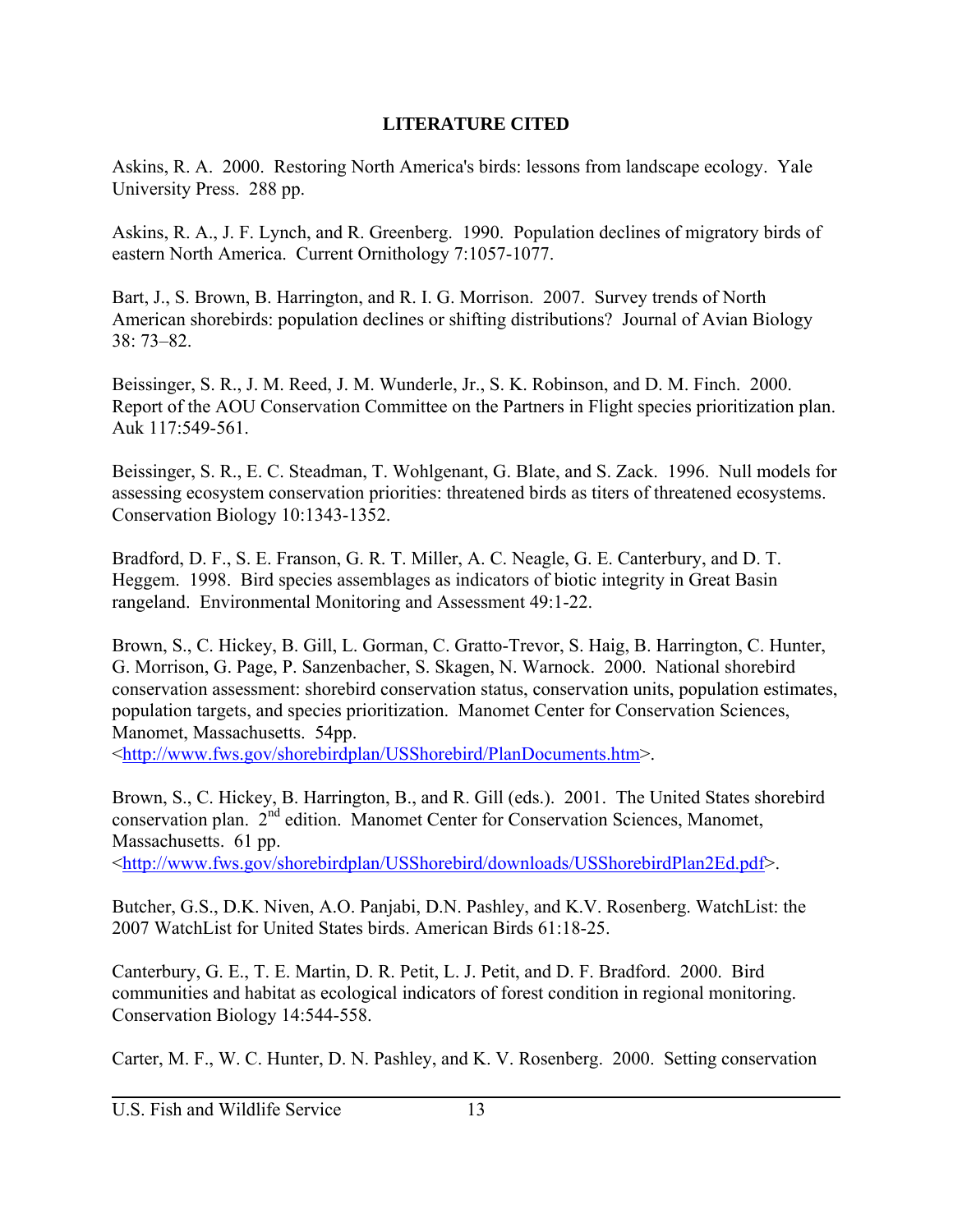priorities for landbirds in the United States: the Partners in Flight approach. Auk 117:541-548. <http://www.rmbo.org/pubs/downloads/pif.pdf>.

Central Intelligence Agency. 2001. The world factbook 2001. <http://www.cia.gov/cia/publications/factbook/index.html>.

Clinton, William J. 2001. Presidential Documents: Executive Order 13186 of January 10, 2001. Responsibilities of Federal agencies to protect migratory birds. Federal Register 66, No 11:3853-3856.

Dickinson, E.C. 2003. The Howard and Moore complete checklist of the birds of the world: third edition. Princeton University Press. 1056 pp.

Dunn, E. H. 1997. Setting priorities for conservation, research and monitoring of Canada's landbirds. Canadian Wildlife Service Technical Report 293.

Dunn, E. H., D. J. T. Hussell, and D. A. Welsh. 1999. Priority-setting tool applied to Canada's landbirds based on concern and responsibility for species. Conservation Biology 13:1404-1415.

Kushlan, J.A., M. J. Steinkamp, K. C. Parsons, J. Capp, M. A. Cruz, M. Coulter, I. Davidson, L. Dickson, N. Edelson, R. Elliot, and others. 2002. Waterbird Conservation for the Americas: the North American waterbird conservation plan, version 1. Waterbird Conservation for the Americas. Washington, DC.

Master, L. L. 1991. Assessing threats and setting priorities for conservation. Conservation Biology 5:559-563.

Millsap, B. A., J. A. Gore, D. E. Runde, and S. I. Cerulean. 1990. Setting priorities for the conservation of fish and wildlife species in Florida. Wildlife Monographs 111:1-57.

Morrison, R. I. G., B. J. McCaffery, R. E. Gill, S. K. Skagen, S. L. Jones, G. W. Page, C. L. Gratto-Trevor, and B. A. Andres. 2006. Population estimates of North American shorebirds, 2006. Wader Study Group Bulletin 111: 66–84.

O'Connell, T. J., L. E. Jackson, and R. P. Brooks. 2000. Bird guilds as indicators of ecological condition in the central Appalachians. Ecological Applications 10:1706-1721.

Panjabi, A. O., E. H. Dunn, P. J. Blancher, W. C. Hunter, B. Altman, J. Bart, C. J. Beardmore, H. Berlanga, G. S. Butcher, S. K. Davis, and others. 2005. The Partners in Flight handbook on species assessment. Version 2005. Partners in Flight Technical Series No. 3. <http://www.rmbo.org/pubs/downloads/Handbook2005.pdf>.

Rich, T. D., C. J. Beardmore, H. Berlanga, P. J. Blancher, M. S. W. Bradstreet, G. S. Butcher, D. W. Demarest, E. H. Dunn, W. C. Hunter, E. E. Iñigo-Elias, and others. 2004. Partners in Flight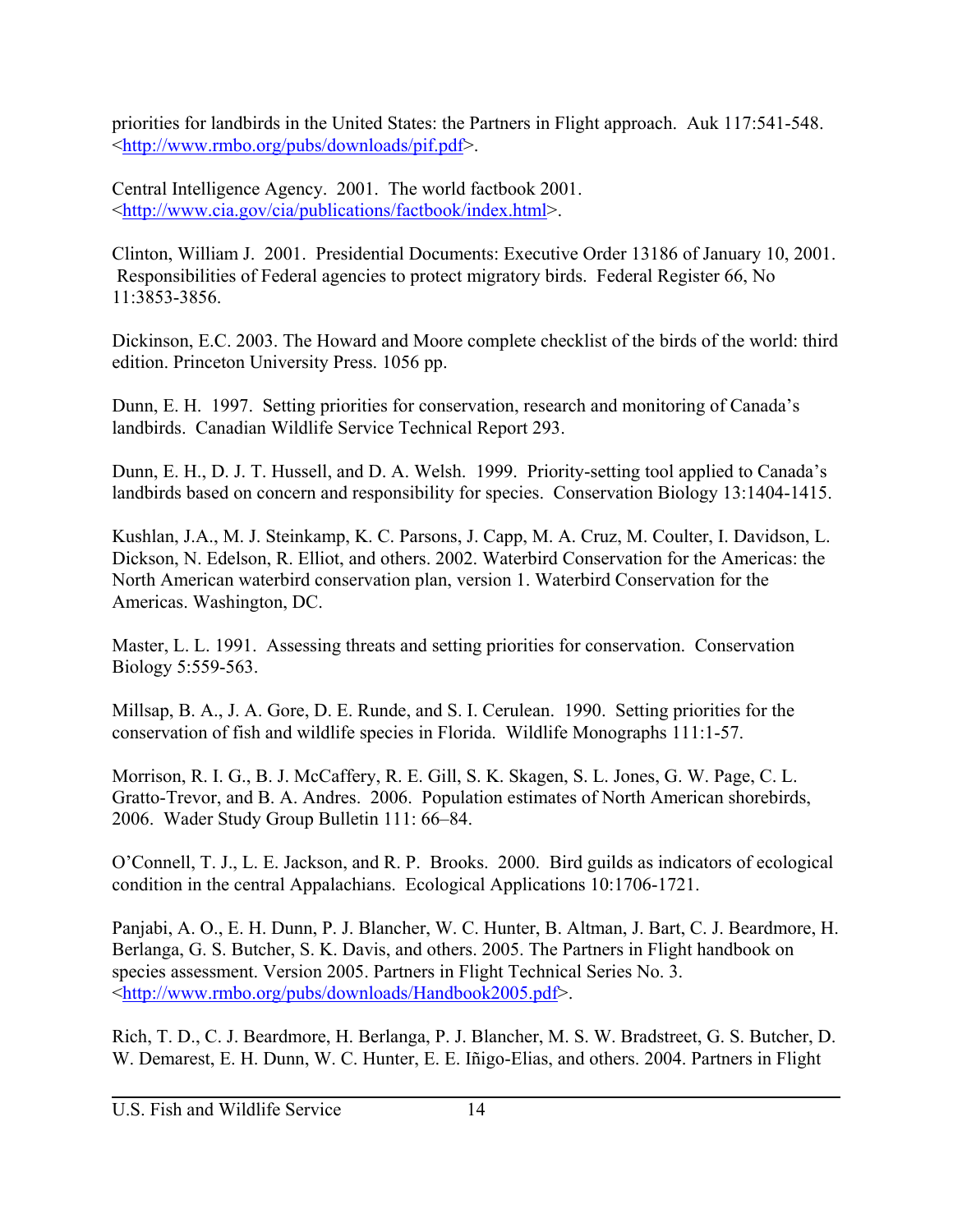North American Landbird Conservation Plan. Cornell Lab of Ornithology. Ithaca, NY. Partners in Flight website.  $\leq \frac{http://www.partnersinflight.org/cont~~plan/>}.$ 

Samson, F. B., F. L. Knopf, and W. R. Ostlie. 1998. Grasslands. Pp. 437-472 in Status and trends of the nation's biological resources. Volume 2 (M. J. Mac et al., eds.). U.S. Department of the Interior, U.S. Geological Survey, Reston, Virginia. <http://biology.usgs.gov/stt/SNT/noframe/gr139.htm>.

U.S. Department of the Interior. 1990. Report of the Secretary of the Interior to the Congress of the United States on the federal conservation of migratory nongame birds pursuant to Section 13 of Public Law 96-366, the Fish and Wildlife Conservation Act of 1980, as revised. U.S. Fish and Wildlife Service, Washington, D.C. 61 pp.

U.S. Fish and Wildlife Service. 1982. Nongame migratory bird species with unstable or decreasing population trends in the United States. Office of Migratory Bird Management, Washington, D.C. 24 pp.

U.S. Fish and Wildlife Service. 1987. Migratory nongame birds of management concern in the United States: the 1987 list. Office of Migratory Bird Management, Washington, DC. 25 pp.

U.S. Fish and Wildlife Service. 1990. Conservation of avian diversity in North America. Office of Migratory Bird Management, Arlington, Virginia. 22 pp.

U.S. Fish and Wildlife Service. 1995. Migratory nongame birds of management concern in the United States: the 1995 List. Office of Migratory Bird Management, U.S. Fish and Wildlife Service, Arlington, Virginia. 22 pp.

U.S. Fish and Wildlife Service. 2002. Birds of conservation concern 2002. Division of Migratory Bird Management, Arlington, Virginia. 99 pp. <http://migratorybirds.fws.gov/reports/bcc2002.pdf>.

U.S. Fish and Wildlife Service. 2004. A blueprint for the future of migratory birds: Migratory Bird Program strategic plan 2004-2014. Division of Migratory Bird Management, U.S. Fish and Wildlife Service, Arlington, Virginia. 21 pp.

<http://www.fws.gov/migratorybirds/mbstratplan/mbstratplan.htm>.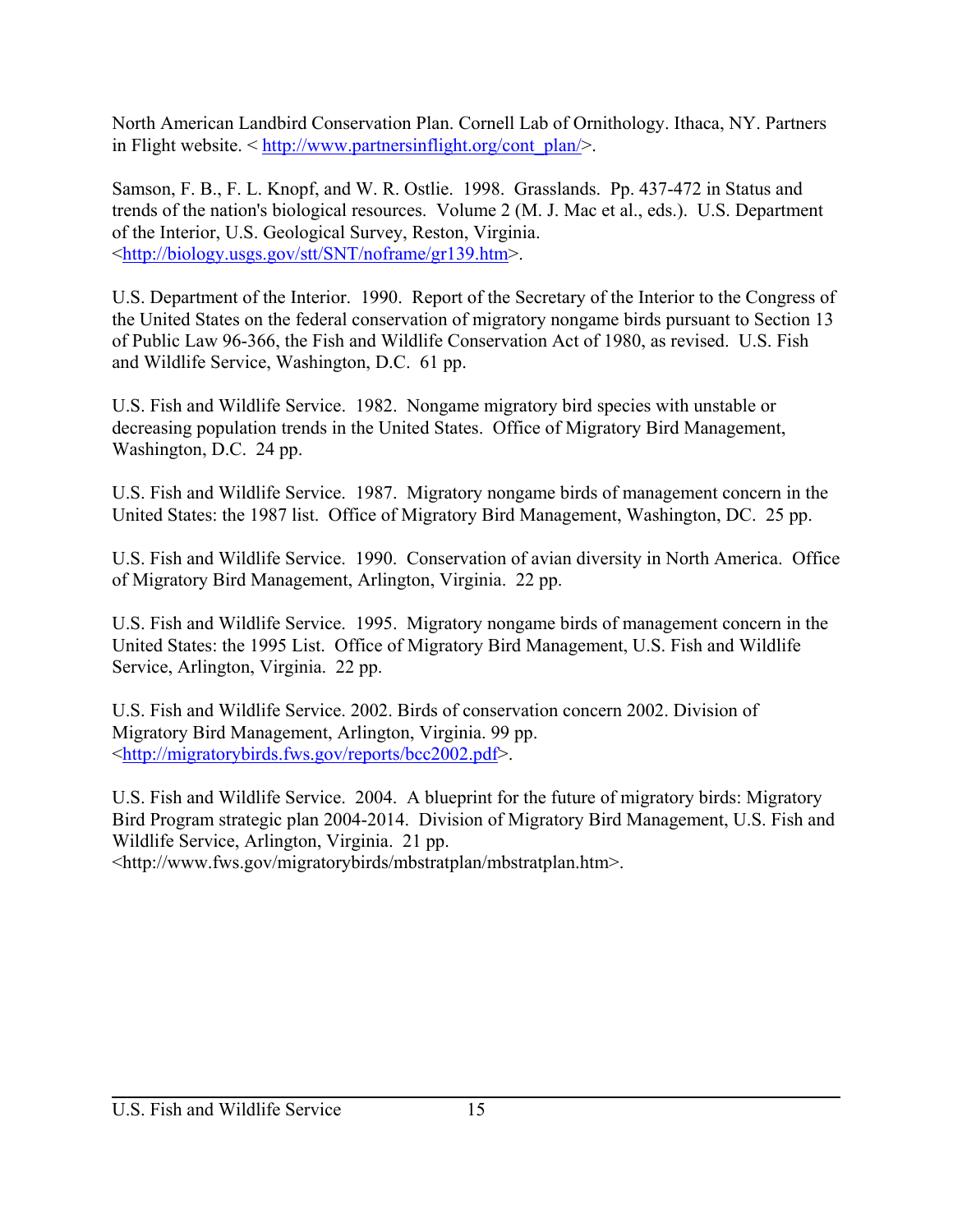U.S. NABCI Committee. 2000a. North American Bird Conservation Initiative: bringing it all together. U.S. Fish and Wildlife Service, Arlington, Virginia. <http://www.nabci-us.org/aboutnabci/fwsbroch.pdf>.

U.S. NABCI Committee. 2000b. North American Bird Conservation Initiative Bird Conservation Regions map. U.S. Fish and Wildlife Service, Arlington, Virginia. <http://www.nabci-us.org/aboutnabci/map.pdf>

U.S. NABCI Committee. 2000c. Bird Conservation Region descriptions: a supplement to the North American Bird Conservation Initiative Bird Conservation Regions map. U.S. Fish and Wildlife Service, Arlington, Virginia. 38 pp. <http://www.nabcius.org/aboutnabci/bcrdescrip.pdf>.

U.S. Shorebird Conservation Plan. 2004. High priority shorebirds — 2004. Unpublished Report, U. S. Fish and Wildlife Service, Arlington, Virginia. 5 pp. <http://www.fws.gov/shorebirdplan/USShorebird/downloads/ShorebirdPriorityPopulationsAug0  $4.pdf$ 

Venier, L. A., and J.L. Pearce. 2007. Boreal forest landbirds in relation to forest composition, structure, and landscape: implications for forest management. Canadian Journal of Forest Research-Revue Canadienne de Recherche Forestiere 37: 1214-1226.

Wilcove, D. S., D. Rothstein, J. Dubow, A. Phillips, and E. Losos. 1998. Quantifying threats to imperiled species in the United States. BioScience 48:607-615.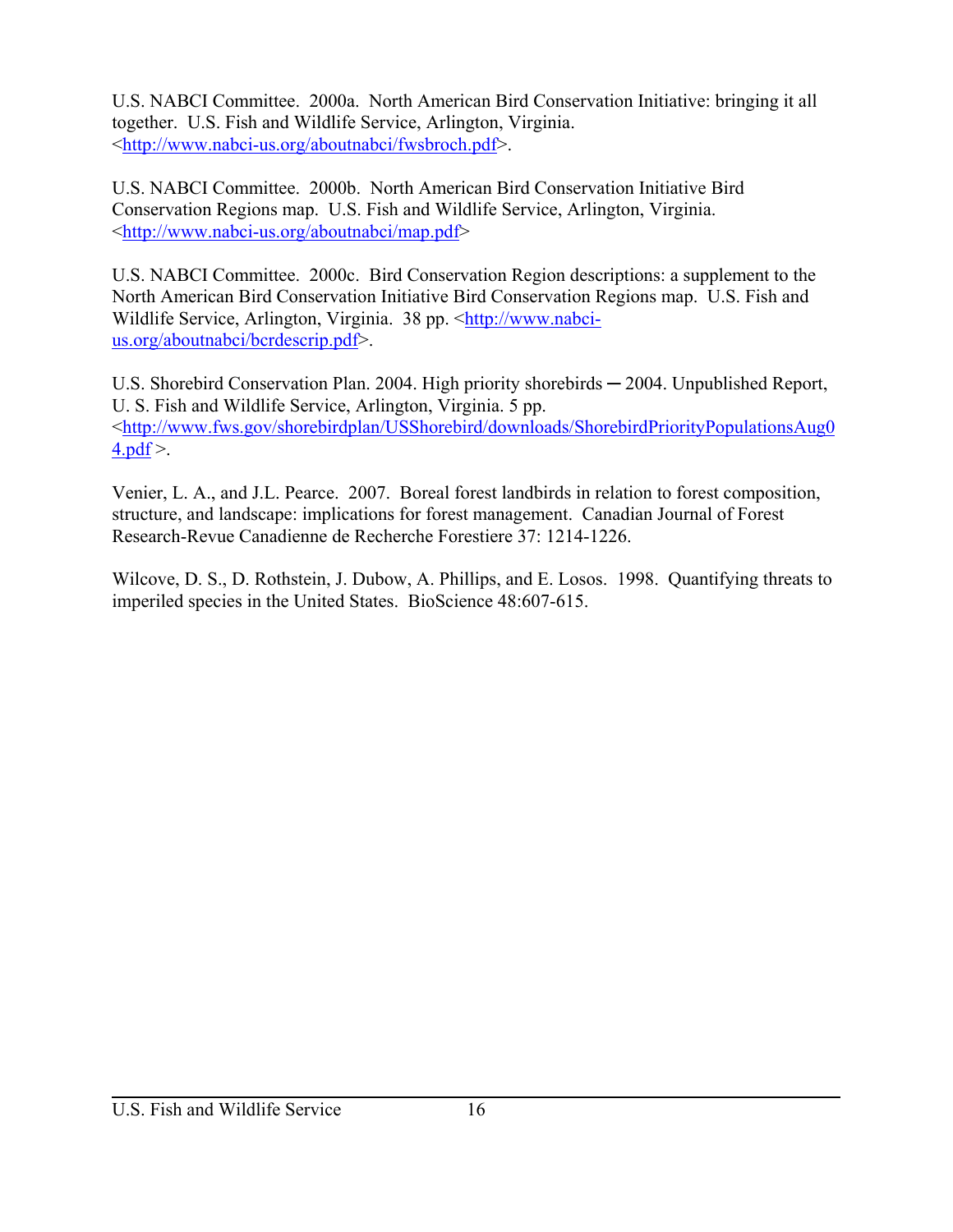APPENDIX A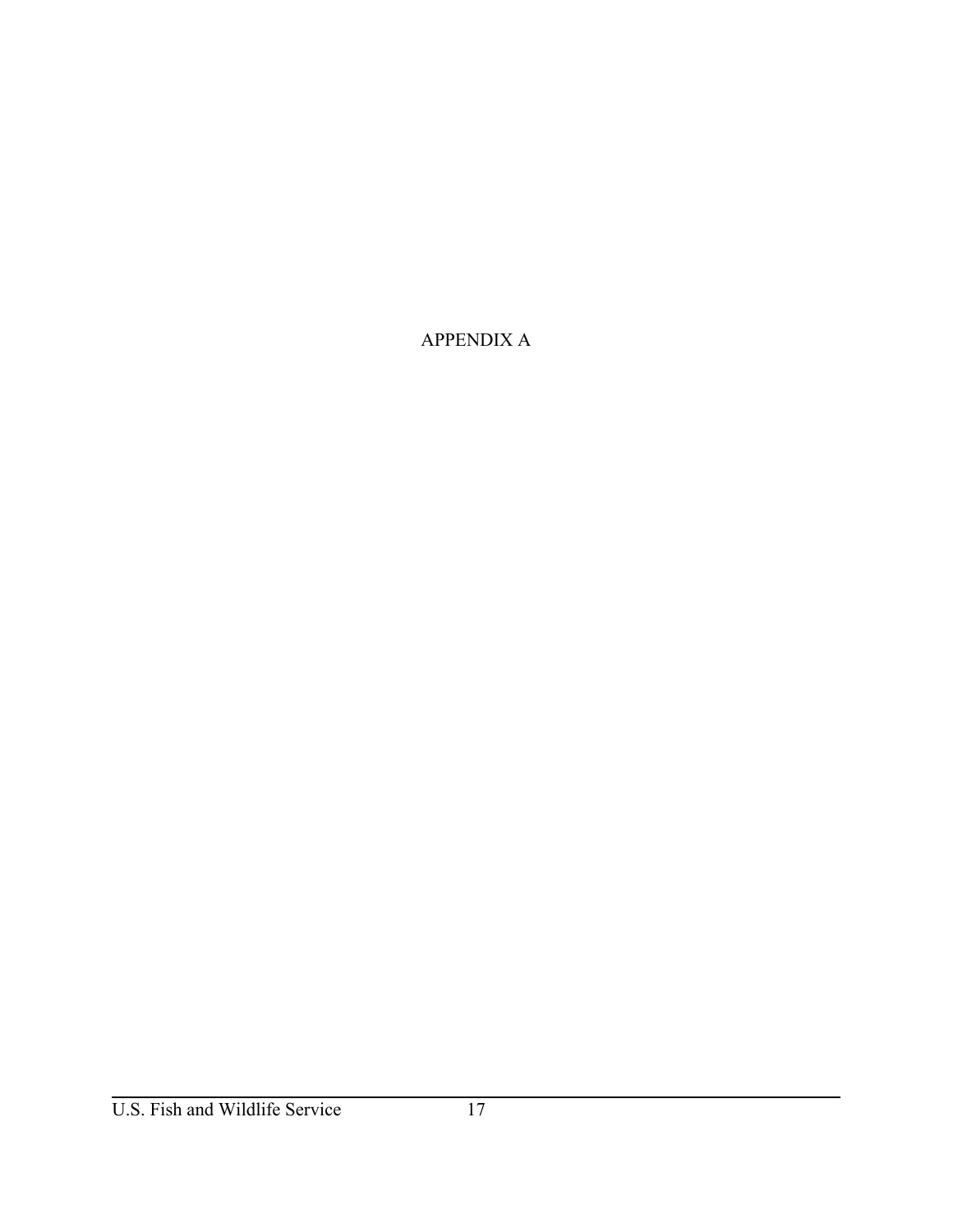

<sup>3</sup> The figure does not show BCR 67 (Hawaii) or two other Bird Conservation Regions from the report that included islands in the Pacific and Caribbean which are either U.S. Territories or other affiliates.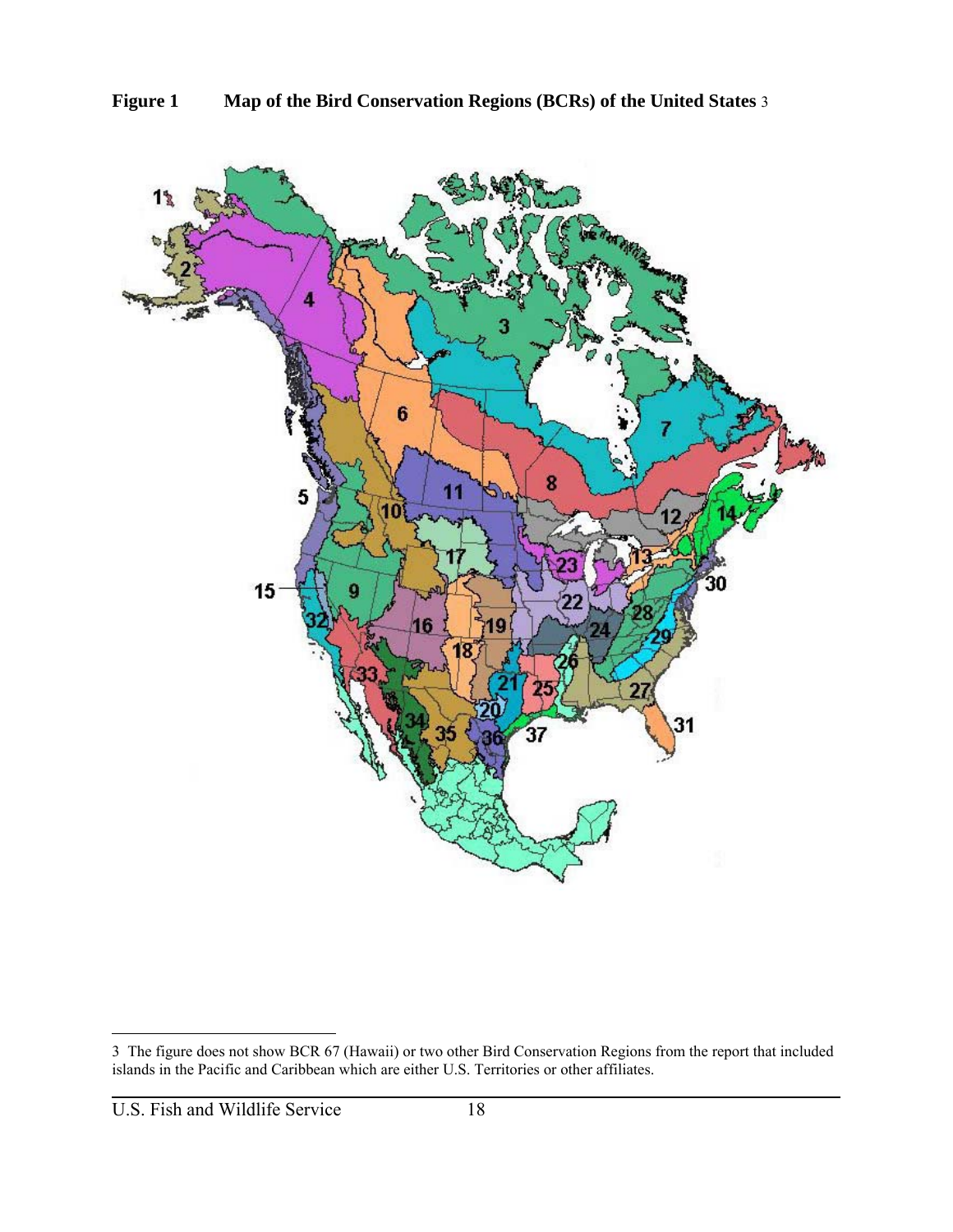| Applicable Federal Authority  | Eligible                                                                                                                                        | Not Eligible                                                                                                                        |
|-------------------------------|-------------------------------------------------------------------------------------------------------------------------------------------------|-------------------------------------------------------------------------------------------------------------------------------------|
| Migratory Bird Treaty Act     | "Nongame" and "other" species<br>(as variously defined by<br>bilateral migratory bird<br>conventions with Canada,<br>Mexico, Japan, and Russia) | Species peripheral to the U.S.<br>(e.g., population fragments too<br>small to be managed capably)                                   |
|                               | "Gamebirds" (as defined by 50<br>CFR 20.11) for which hunting<br>seasons have not recently been<br>established (e.g., most<br>shorebirds)       | "Gamebirds" (as defined by 50<br>CFR 20.11) for which sport<br>hunting seasons are established                                      |
|                               | All subsistence-hunted species<br>in Alaska (except "gamebirds"<br>with established sport hunting<br>seasons)                                   |                                                                                                                                     |
| <b>Endangered Species Act</b> | Candidates, including "resident<br>gamebirds" (see below), or<br>proposed Endangered or<br>Threatened                                           | Species, subspecies, and<br>populations designated as<br>Endangered or Threatened (as<br>listed at 50 CFR 17.11)                    |
|                               | Non-listed subspecies and<br>populations of otherwise<br><b>Endangered or Threatened</b><br>species (e.g., occidentalis ssp.<br>of Spotted Owl) |                                                                                                                                     |
|                               | Recently delisted MBTA<br>species (e.g., Peregrine Falcon)                                                                                      |                                                                                                                                     |
|                               | Other MBTA species delisted in<br>the future                                                                                                    |                                                                                                                                     |
| None                          | Endemic Hawaiian<br>honeycreepers of the subfamily<br>Drepanididae (e.g., Hawai'i<br>`Amakihi)                                                  | "Resident gamebirds" (generally<br>hunted and managed by State<br>wildlife agencies), unless listed<br>as ESA Candidate (see above) |
|                               | Other island endemics (e.g., Fiji<br>Shrikebill)                                                                                                | Non-native species                                                                                                                  |

Table 1 Eligibility of Various Species Groups for *BCC 2008* Consideration.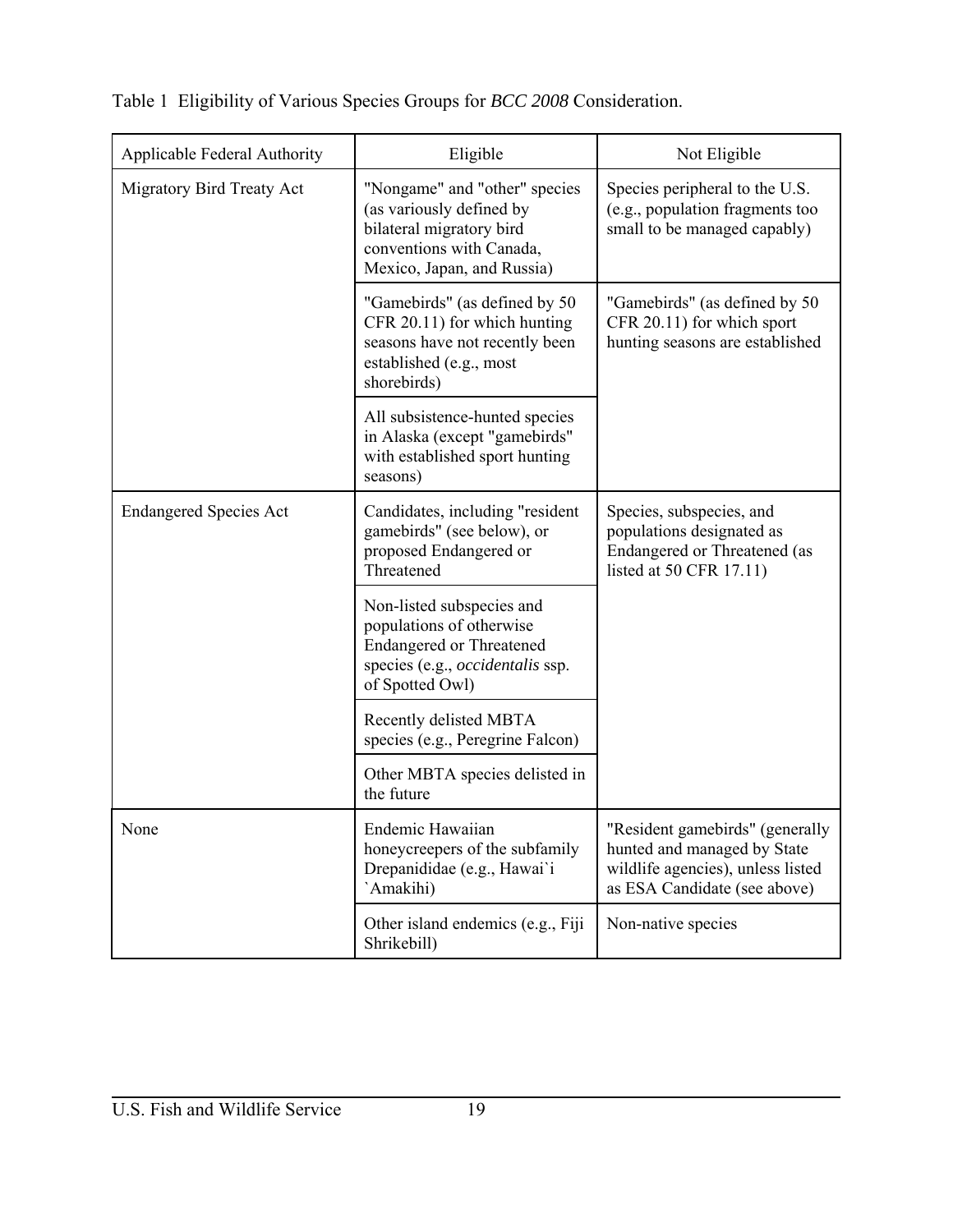Table 2 BCR 1 (Aleutian/Bering Sea Islands) *BCC 2008* list<sup>4</sup>

Laysan Albatross (nb) Black-footed Albatross (nb) Red-faced Cormorant Pelagic Cormorant Black Oystercatcher Rock Sandpiper (*ptilocnemis* ssp.) Red-legged Kittiwake Aleutian Tern Arctic Tern Marbled Murrelet (c) Kittlitz's Murrelet (a) Whiskered Auklet McKay's Bunting

<sup>4 (</sup>a) ESA candidate, (b) ESA delisted, (c) non-listed subspecies or population of Threatened or Endangered species, (d) MBTA protection uncertain or lacking, (nb) non-breeding in this BCR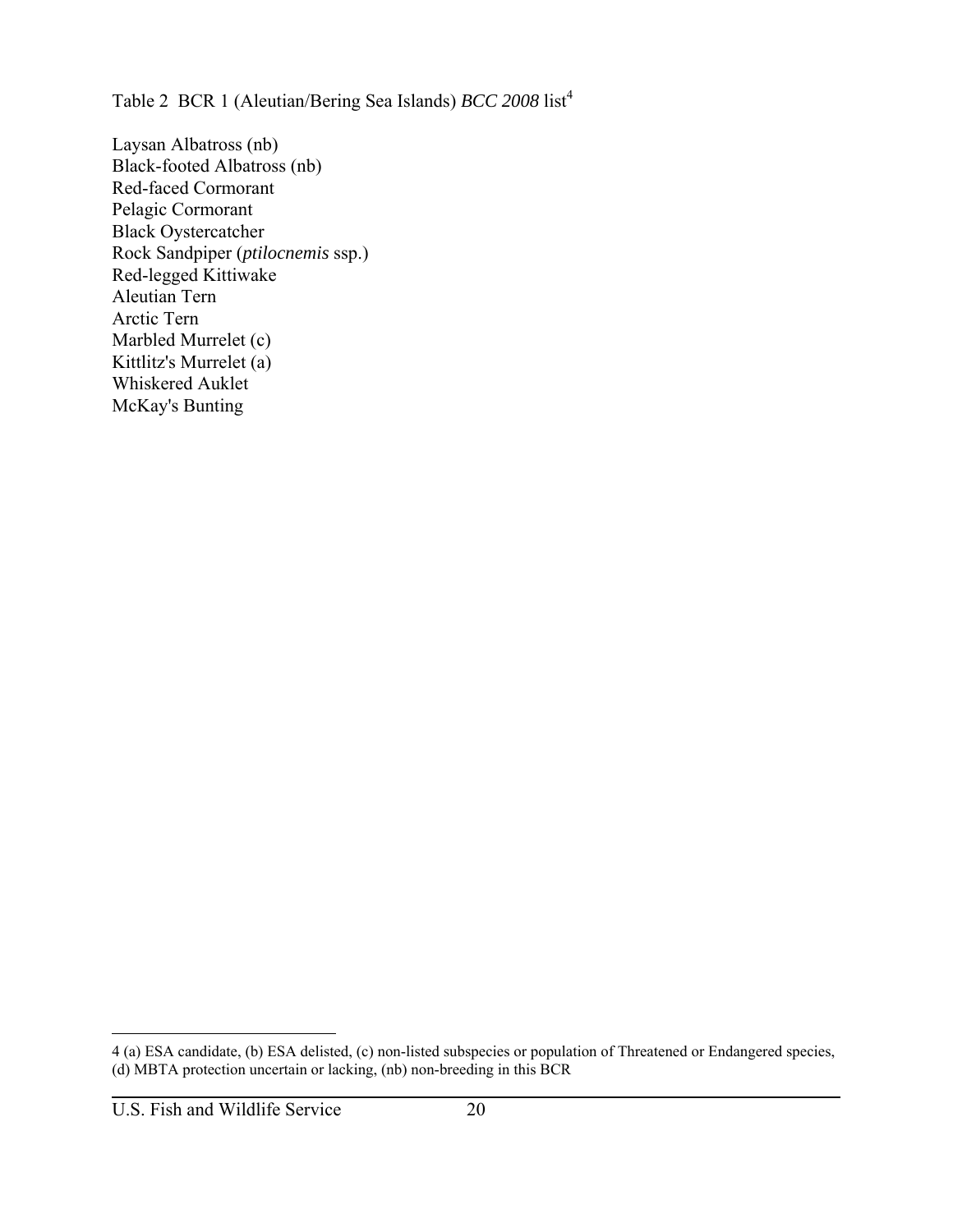Table 3 BCR 2 (Western Alaska) *BCC 2008* list<sup>5</sup>

Red-throated Loon Yellow-billed Loon Red-faced Cormorant Pelagic Cormorant Peregrine Falcon (b) Black Oystercatcher Solitary Sandpiper Lesser Yellowlegs Whimbrel Bristle-thighed Curlew Hudsonian Godwit Bar-tailed Godwit Marbled Godwit Red Knot (*roselaari* ssp.) Rock Sandpiper (*ptilocnemis* ssp.) (nb) Dunlin (*arcticola* ssp.) (nb) Short-billed Dowitcher Aleutian Tern Arctic Tern Marbled Murrelet (c) Kittlitz's Murrelet (a) McKay's Bunting (nb)

<sup>5 (</sup>a) ESA candidate, (b) ESA delisted, (c) non-listed subspecies or population of Threatened or Endangered species, (d) MBTA protection uncertain or lacking, (nb) non-breeding in this BCR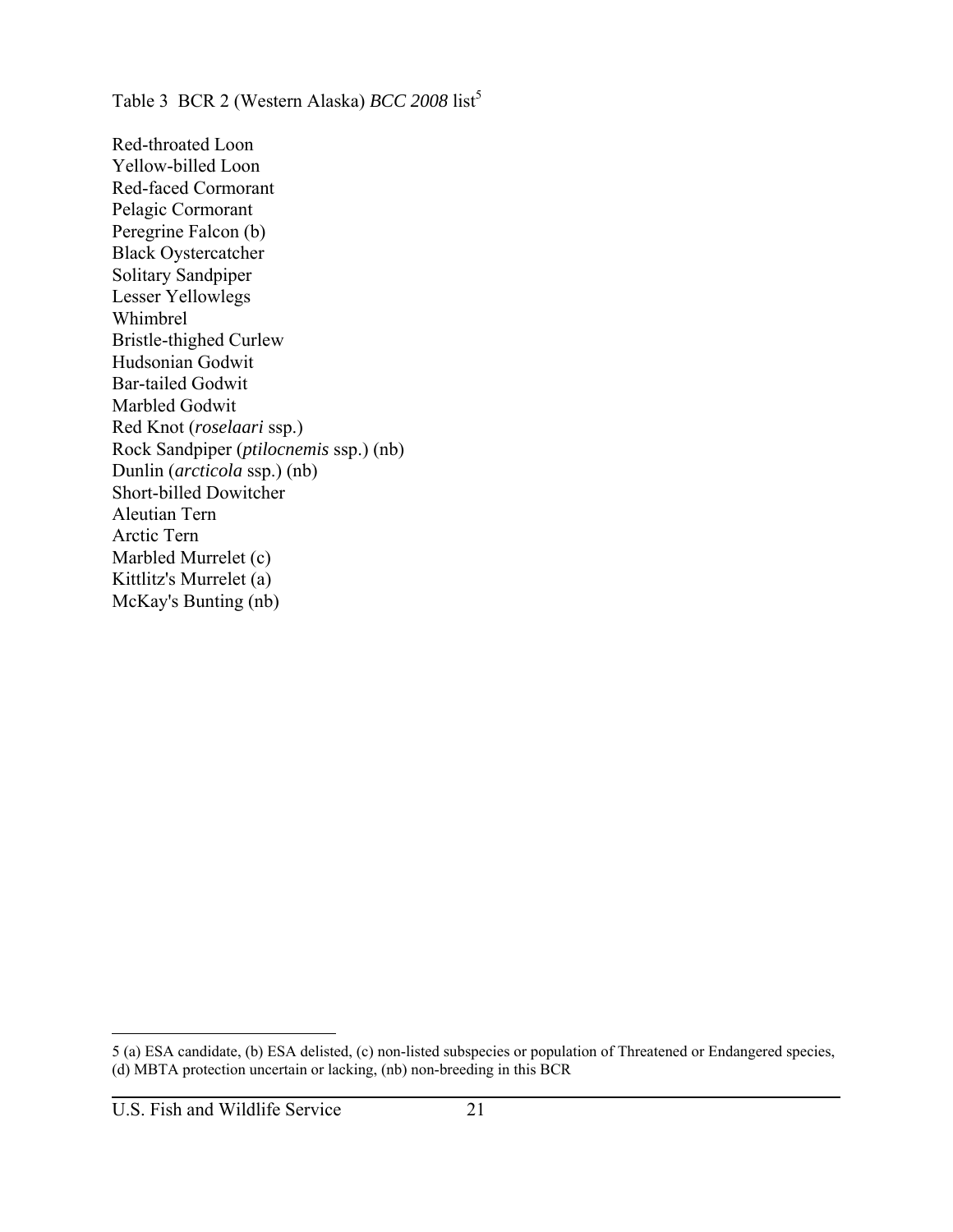Table 4 BCR 3 (Arctic Plains and Mountains U.S. portion only) *BCC 2008* list.<sup>6</sup>

Red-throated Loon Yellow-billed Loon Peregrine Falcon (b) Whimbrel Bar-tailed Godwit Red Knot (*roselaari* ssp.) Dunlin (*arcticola* ssp.) Buff-breasted Sandpiper Arctic Tern Smith's Longspur

 $\overline{a}$ 

<sup>6 (</sup>a) ESA candidate, (b) ESA delisted, (c) non-listed subspecies or population of Threatened or Endangered species, (d) MBTA protection uncertain or lacking, (nb) non-breeding in this BCR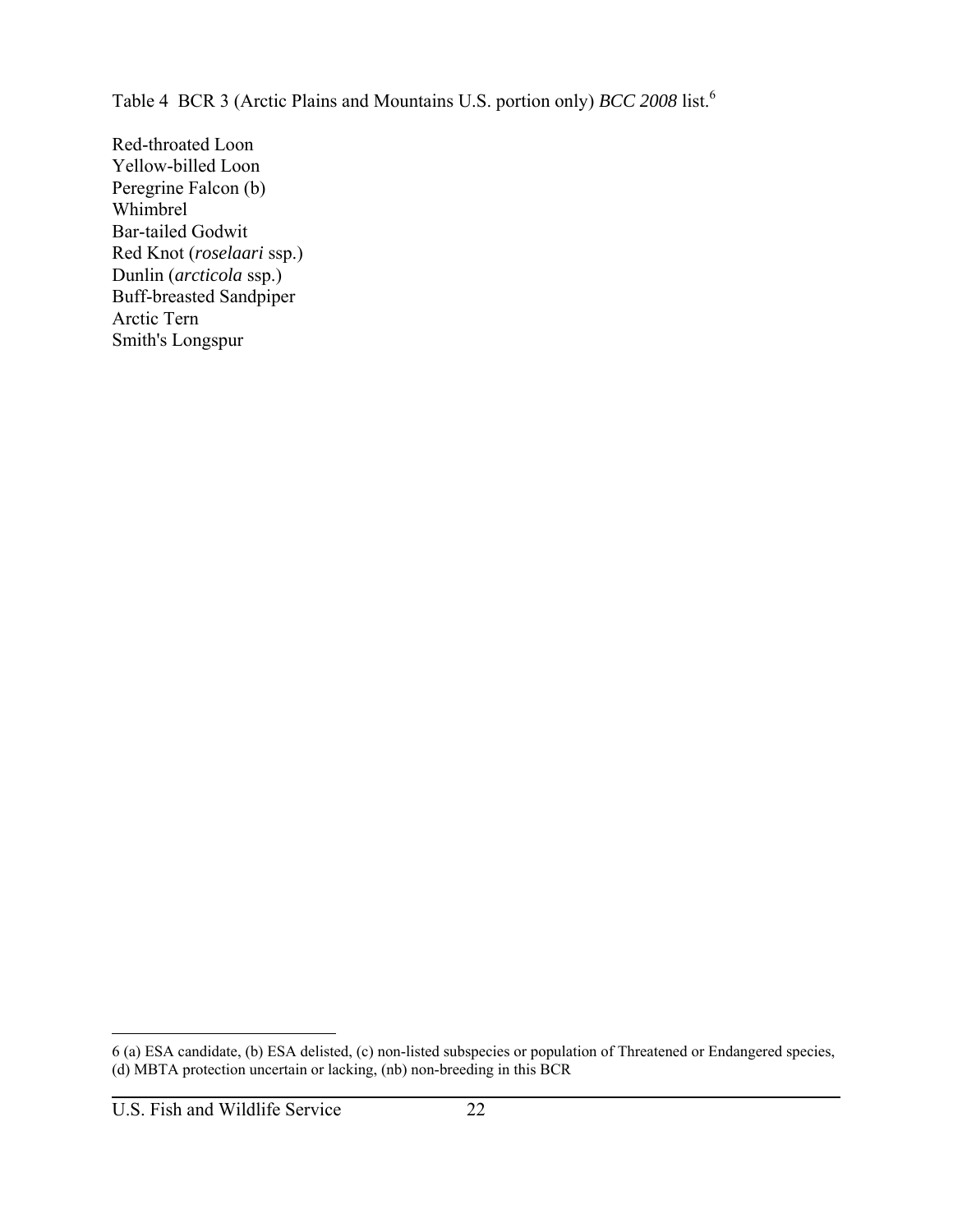Table 5 BCR 4 (Northwestern Interior Forest U.S. portion only) *BCC 2008* list.<sup>7</sup>

Horned Grebe Peregrine Falcon (b) Solitary Sandpiper Lesser Yellowlegs Upland Sandpiper Whimbrel Bristle-thighed Curlew Hudsonian Godwit Red Knot (*roselaari* ssp.) Rock Sandpiper (*ptilocnemis* ssp.) (nb) Short-billed Dowitcher Olive-sided Flycatcher Smith's Longspur Rusty Blackbird

 $\overline{a}$ 

<sup>7 (</sup>a) ESA candidate, (b) ESA delisted, (c) non-listed subspecies or population of Threatened or Endangered species, (d) MBTA protection uncertain or lacking, (nb) non-breeding in this BCR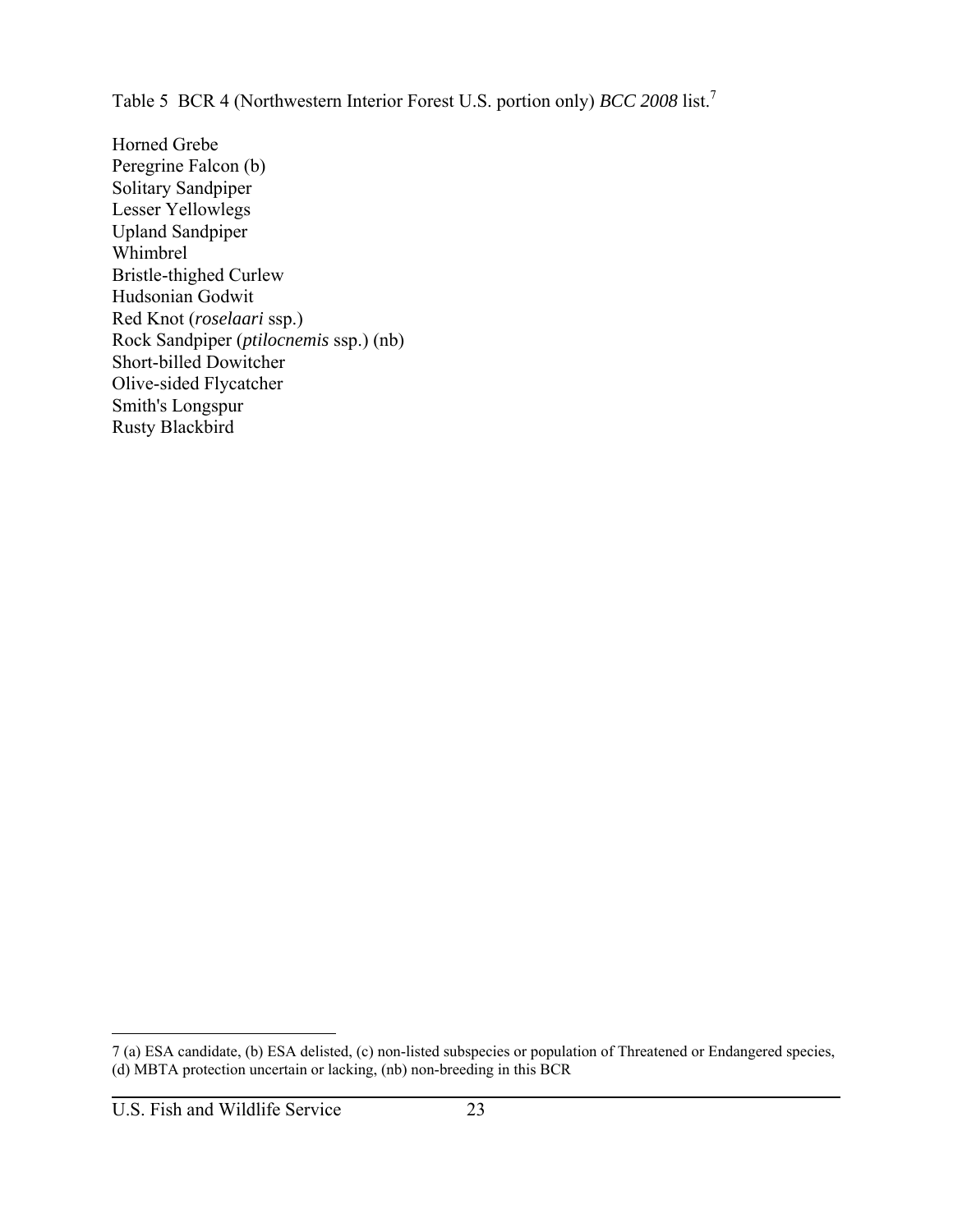Table 6 BCR 5 (Northern Pacific Forest U.S. portions only) *BCC 2008* list.<sup>8</sup>

Yellow-billed Loon (nb) Western Grebe (nb) Laysan Albatross (nb) Black-footed Albatross (nb) Pink-footed Shearwater (nb) Red-faced Cormorant Pelagic Cormorant (*pelagicus* ssp.) Bald Eagle (b) Northern Goshawk (*laingi* ssp.) Peregrine Falcon (b) Black Oystercatcher Solitary Sandpiper (nb) Lesser Yellowlegs (nb) Whimbrel (nb) Long-billed Curlew (nb) Hudsonian Godwit (nb) Marbled Godwit (nb) Red Knot (*roselaari* ssp.) (nb) Short-billed Dowitcher (nb) Aleutian Tern Caspian Tern Arctic Tern Marbled Murrelet (c) Kittlitz's Murrelet (a) Black Swift Rufous Hummingbird Allen's Hummingbird Olive-sided Flycatcher Willow Flycatcher (c) Horned Lark (*strigata* ssp.) (a) Oregon Vesper Sparrow (*affinis* ssp.) Purple Finch

<sup>8 (</sup>a) ESA candidate, (b) ESA delisted, (c) non-listed subspecies or population of Threatened or Endangered species, (d) MBTA protection uncertain or lacking, (nb) non-breeding in this BCR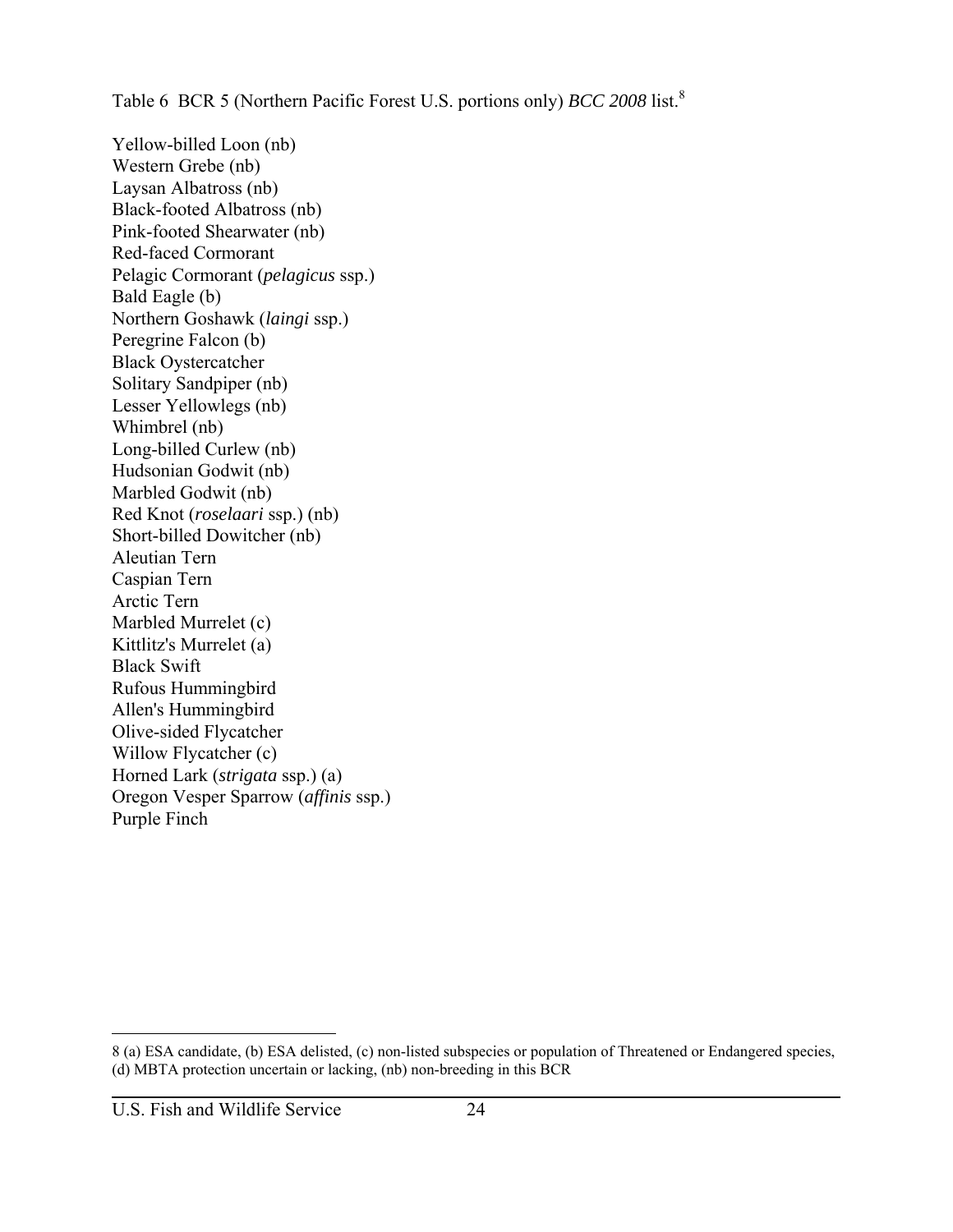Table 7 BCR 9 (Great Basin) *BCC 2008* list.<sup>9</sup>

Greater Sage-Grouse (Columbia Basin DPS) (a) Eared Grebe (nb) Bald Eagle (b) Ferruginous Hawk Golden Eagle Peregrine Falcon (b) Yellow Rail Snowy Plover (c) Long-billed Curlew Marbled Godwit (nb) Yellow-billed Cuckoo (w. U.S. DPS) (a) Flammulated Owl Black Swift Calliope Hummingbird Lewis's Woodpecker Williamson's Sapsucker White-headed Woodpecker Willow Flycatcher (c) Loggerhead Shrike Pinyon Jay Sage Thrasher Virginia's Warbler Green-tailed Towhee Brewer's Sparrow Black-chinned Sparrow Sage Sparrow Tricolored Blackbird Black Rosy-Finch

 $\overline{a}$ 

<sup>9 (</sup>a) ESA candidate, (b) ESA delisted, (c) non-listed subspecies or population of Threatened or Endangered species, (d) MBTA protection uncertain or lacking, (nb) non-breeding in this BCR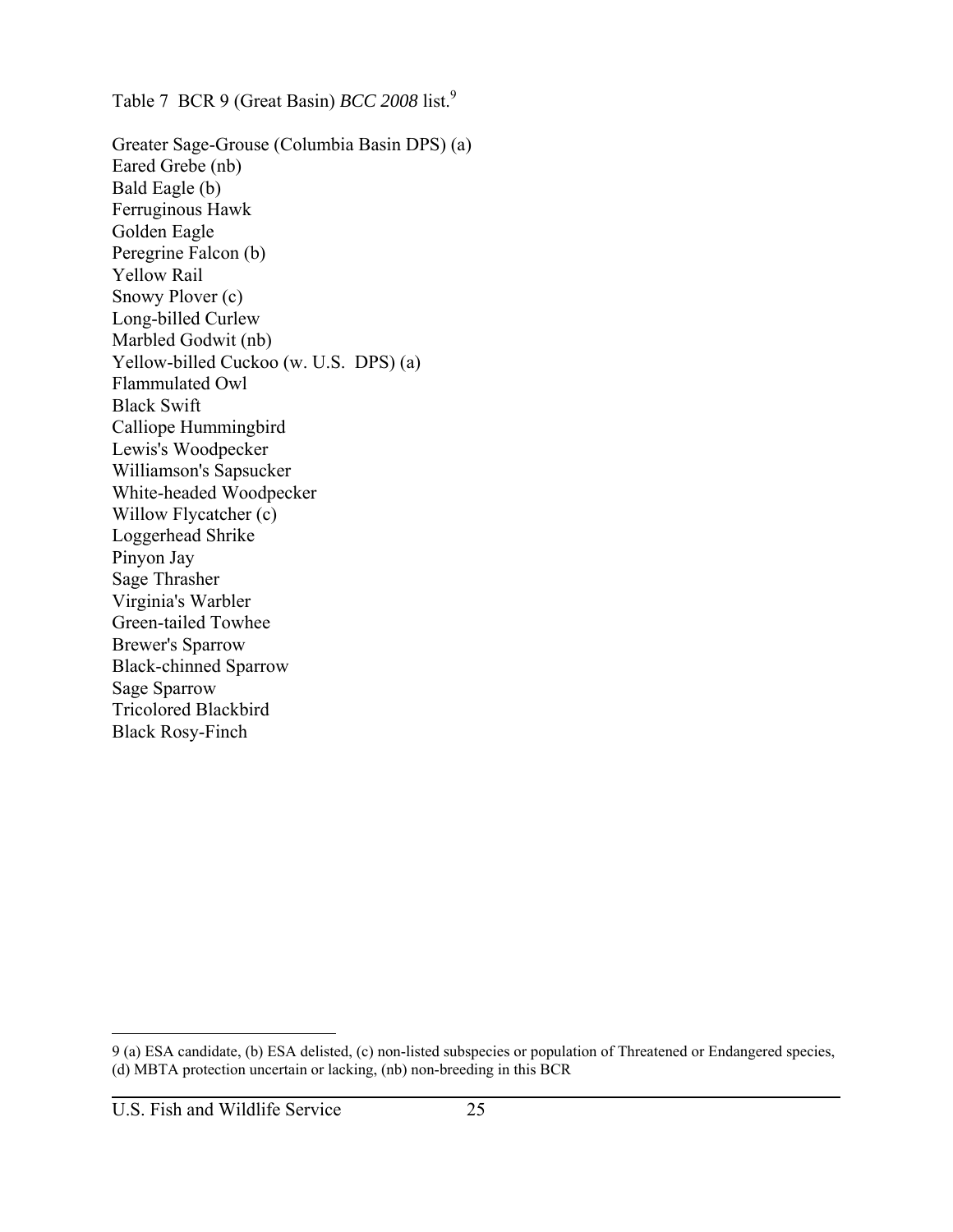Table 8 BCR 10 (Northern Rockies U.S. portion only) *BCC 2008* list.<sup>10</sup>

Bald Eagle (b) Swainson's Hawk Ferruginous Hawk Peregrine Falcon (b) Upland Sandpiper Long-billed Curlew Yellow-billed Cuckoo (w. U.S. DPS) (a) Flammulated Owl Black Swift Calliope Hummingbird Lewis's Woodpecker Williamson's Sapsucker White-headed Woodpecker Olive-sided Flycatcher Willow Flycatcher (c) Loggerhead Shrike Sage Thrasher Brewer's Sparrow Sage Sparrow McCown's Longspur Black Rosy-Finch Cassin's Finch

 $\overline{a}$ 

<sup>10 (</sup>a) ESA candidate, (b) ESA delisted, (c) non-listed subspecies or population of Threatened or Endangered species, (d) MBTA protection uncertain or lacking, (nb) non-breeding in this BCR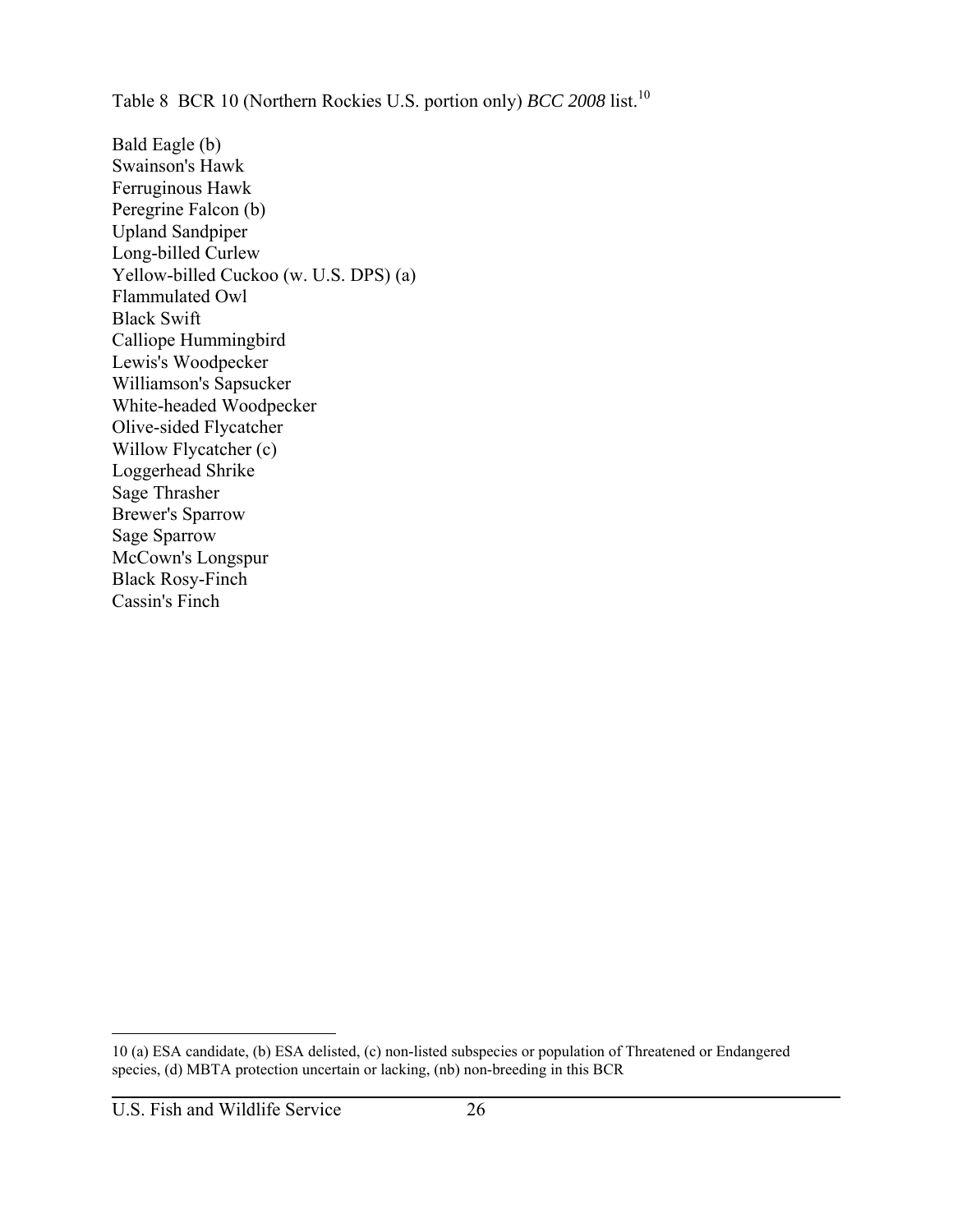Table 9 BCR 11 (Prairie Potholes U.S. portion only) *BCC 2008* list.<sup>11</sup>

Horned Grebe American Bittern Least Bittern Bald Eagle (b) Swainson's Hawk Peregrine Falcon (b) Yellow Rail Mountain Plover Solitary Sandpiper (nb) Upland Sandpiper Long-billed Curlew Hudsonian Godwit (nb) Marbled Godwit Buff-breasted Sandpiper (nb) Short-billed Dowitcher (nb) Black Tern Black-billed Cuckoo Short-eared Owl Red-headed Woodpecker Sprague's Pipit Grasshopper Sparrow Baird's Sparrow Nelson's Sharp-tailed Sparrow McCown's Longspur Smith's Longspur (nb) Chestnut-collared Longspur Dickcissel

<sup>11 (</sup>a) ESA candidate, (b) ESA delisted, (c) non-listed subspecies or population of Threatened or Endangered species, (d) MBTA protection uncertain or lacking, (nb) non-breeding in this BCR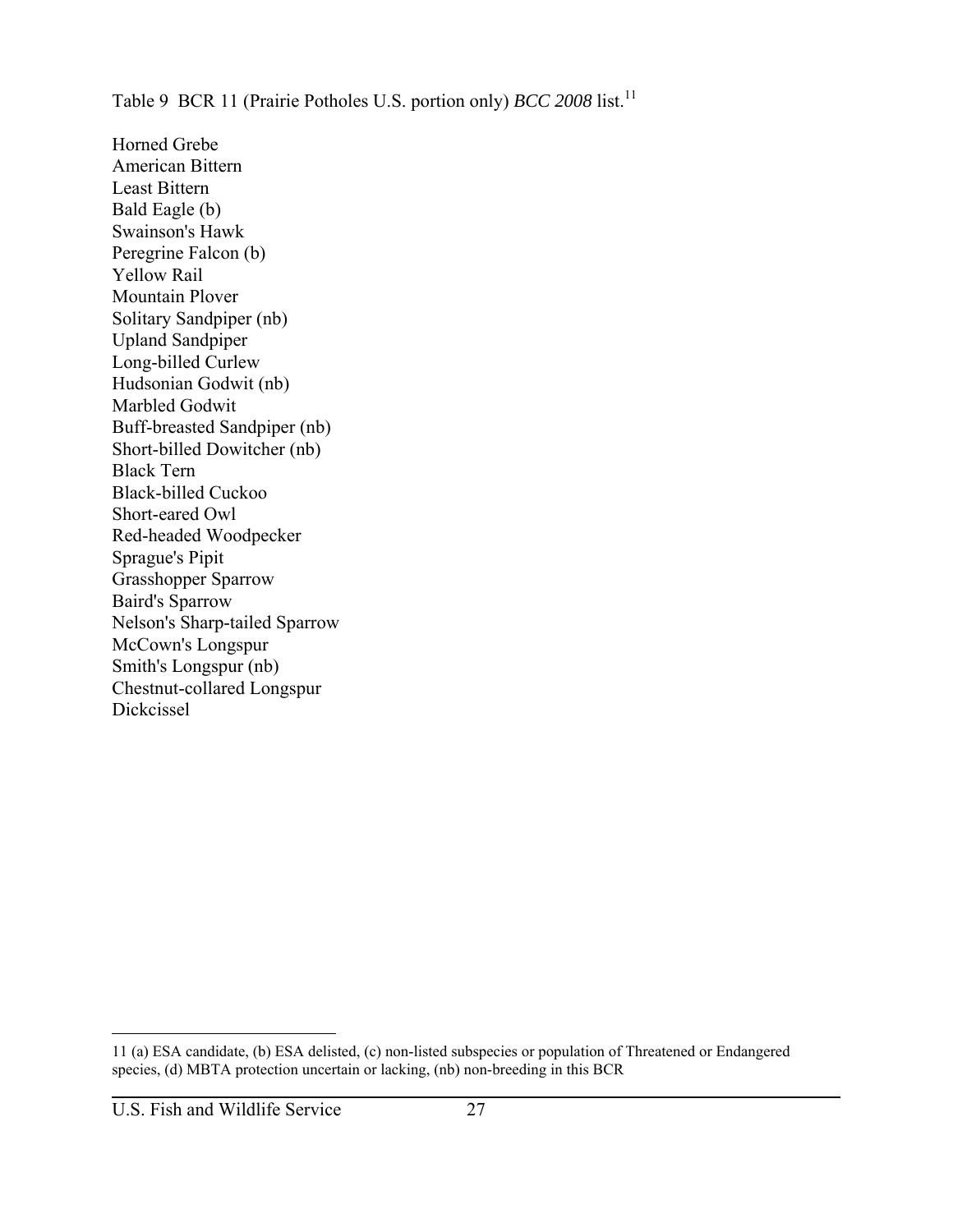Table 10 BCR 12 (Boreal Hardwood Transition U.S. portion only) *BCC 2008* list.<sup>12</sup>

Pied-billed Grebe Horned Grebe (nb) American Bittern Bald Eagle (b) Peregrine Falcon (b) Yellow Rail Solitary Sandpiper (nb) Upland Sandpiper Whimbrel (nb) Hudsonian Godwit (nb) Marbled Godwit (nb) Red Knot (*rufa* ssp.) (a) (nb) Buff-breasted Sandpiper (nb) Short-billed Dowitcher (nb) Black Tern Common Tern Red-headed Woodpecker Olive-sided Flycatcher Wood Thrush Golden-winged Warbler Canada Warbler Henslow's Sparrow Rusty Blackbird

<sup>12 (</sup>a) ESA candidate, (b) ESA delisted, (c) non-listed subspecies or population of Threatened or Endangered species, (d) MBTA protection uncertain or lacking, (nb) non-breeding in this BCR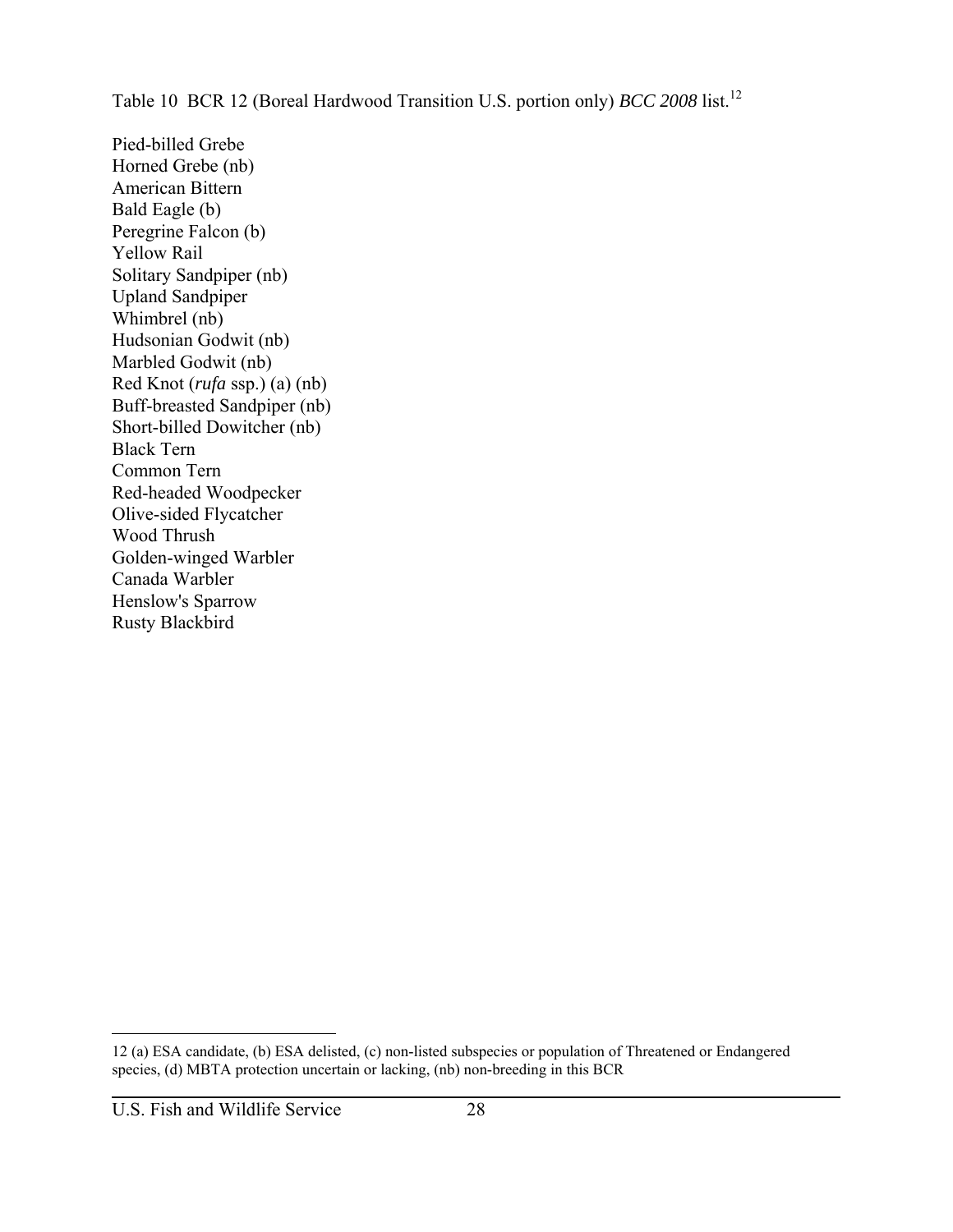Table 11 BCR 13 (Lower Great Lakes/St. Lawrence Plain U.S. portion only) *BCC 2008* list.<sup>13</sup>

Pied-billed Grebe Horned Grebe (nb) American Bittern Least Bittern Black-crowned Night-Heron Bald Eagle (b) Peregrine Falcon (b) Solitary Sandpiper (nb) Lesser Yellowlegs (nb) Upland Sandpiper Whimbrel (nb) Hudsonian Godwit (nb) Marbled Godwit (nb) Red Knot (*rufa* ssp.) (a) (nb) Semipalmated Sandpiper (Eastern) (nb) Buff-breasted Sandpiper (nb) Black Tern Common Tern Black-billed Cuckoo Short-eared Owl (nb) Red-headed Woodpecker Wood Thrush Blue-winged Warbler Golden-winged Warbler Cerulean Warbler Canada Warbler Henslow's Sparrow

 $\overline{a}$ 

<sup>13 (</sup>a) ESA candidate, (b) ESA delisted, (c) non-listed subspecies or population of Threatened or Endangered species, (d) MBTA protection uncertain or lacking, (nb) non-breeding in this BCR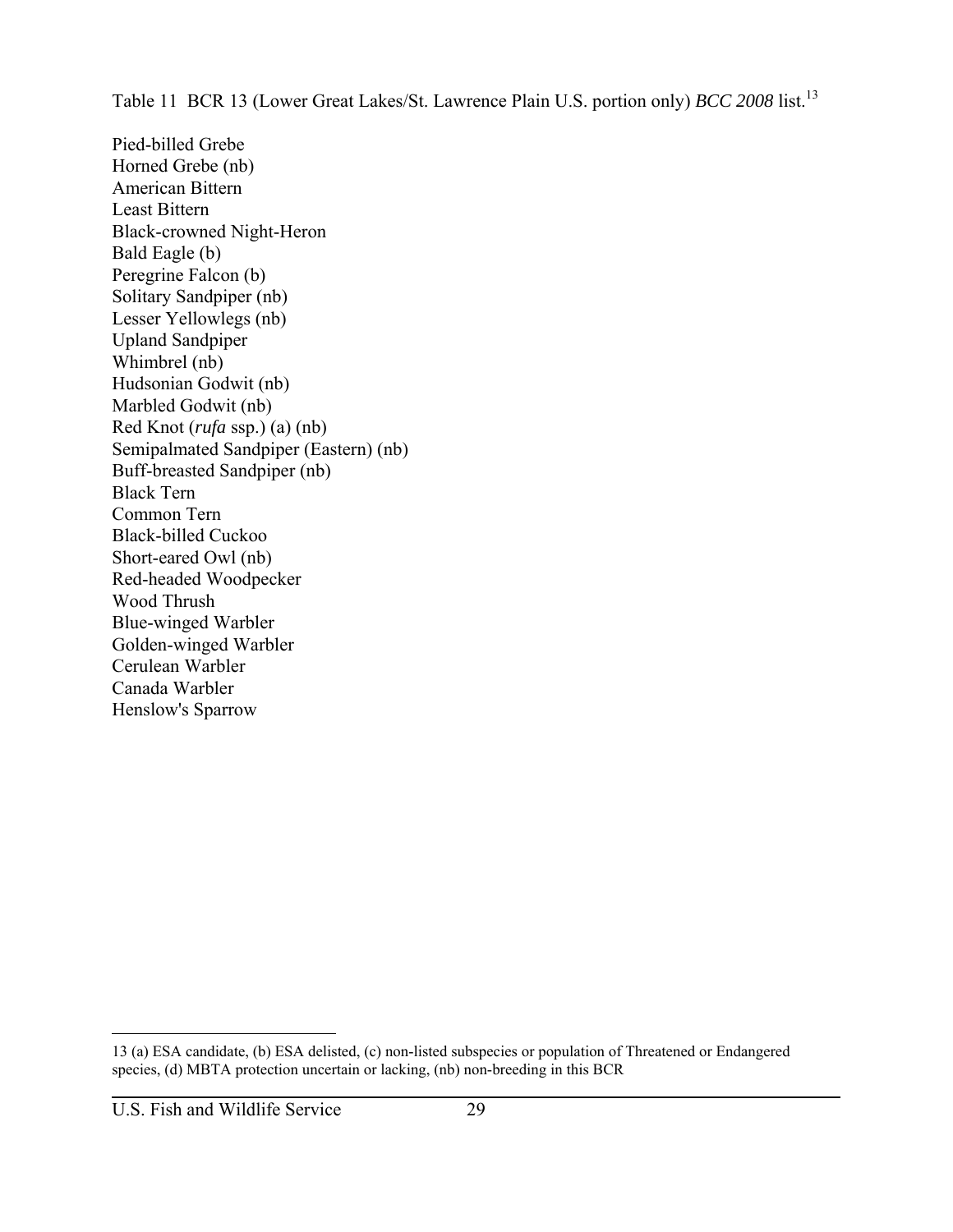Table 12 BCR 14 (Atlantic Northern Forests U.S. portion only) *BCC 2008* list.<sup>14</sup>

Red-throated Loon (nb) Pied-billed Grebe Horned Grebe (nb) Greater Shearwater (nb) Great Cormorant (nb) American Bittern Least Bittern Snowy Egret Bald Eagle (b) Peregrine Falcon (b) Yellow Rail Solitary Sandpiper (nb) Lesser Yellowlegs (nb) Upland Sandpiper Whimbrel (nb) Hudsonian Godwit (nb) Red Knot (*rufa* ssp.) (a) (nb) Semipalmated Sandpiper (Eastern) (nb) Purple Sandpiper (nb) Arctic Tern Olive-sided Flycatcher Bicknell's Thrush Wood Thrush Blue-winged Warbler Bay-breasted Warbler Canada Warbler Nelson's Sharp-tailed Sparrow Saltmarsh Sharp-tailed Sparrow Rusty Blackbird

 $\overline{a}$ 

<sup>14 (</sup>a) ESA candidate, (b) ESA delisted, (c) non-listed subspecies or population of Threatened or Endangered species, (d) MBTA protection uncertain or lacking, (nb) non-breeding in this BCR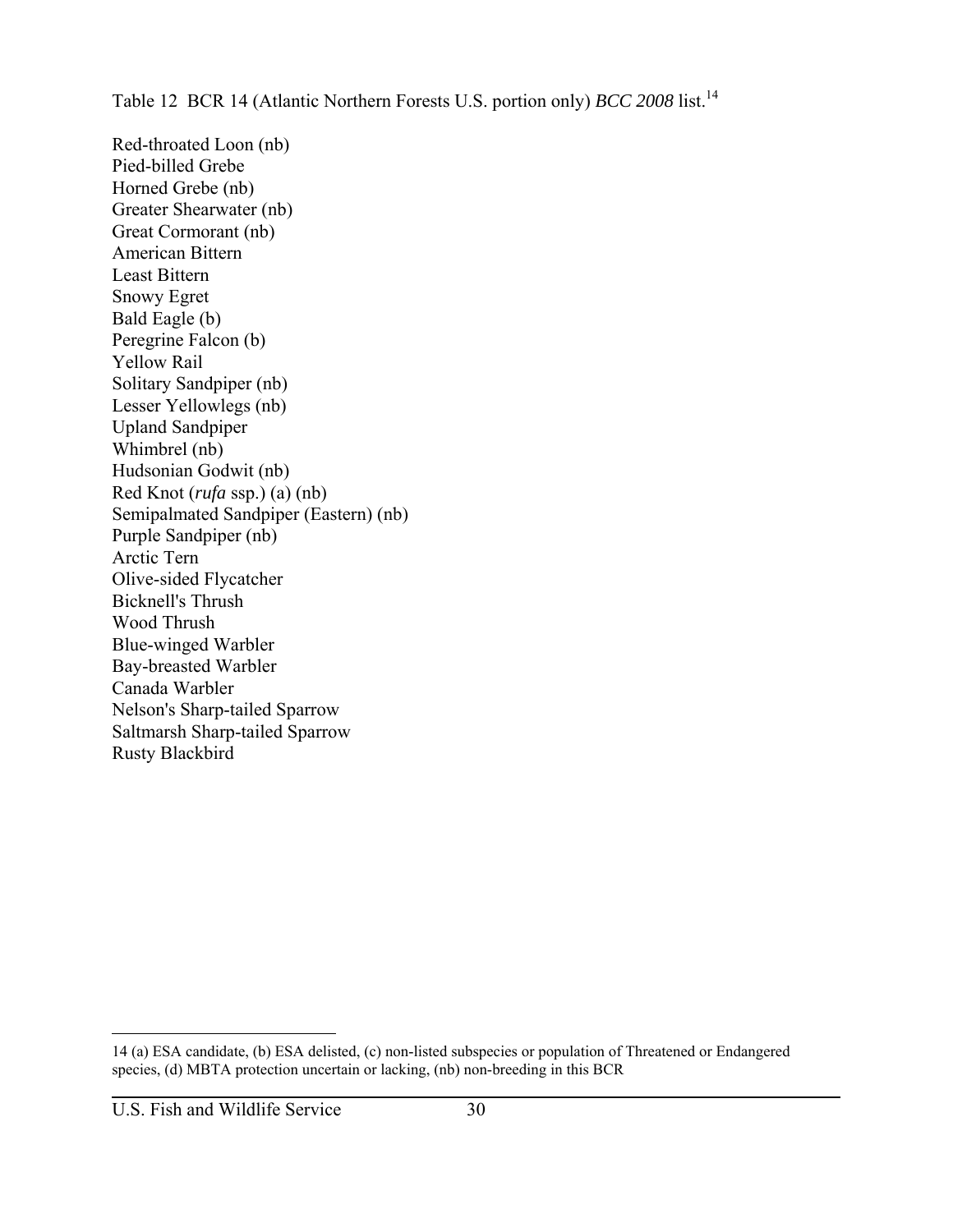Table 13 BCR 15 (Sierra Nevada) *BCC 2008* list.<sup>15</sup>

Bald Eagle (b) Peregrine Falcon (b) Flammulated Owl Spotted Owl (*occidentalis* ssp.) (c) Black Swift Calliope Hummingbird Lewis's Woodpecker Williamson's Sapsucker Olive-sided Flycatcher Willow Flycatcher (c) Cassin's Finch

<sup>15 (</sup>a) ESA candidate, (b) ESA delisted, (c) non-listed subspecies or population of Threatened or Endangered species, (d) MBTA protection uncertain or lacking, (nb) non-breeding in this BCR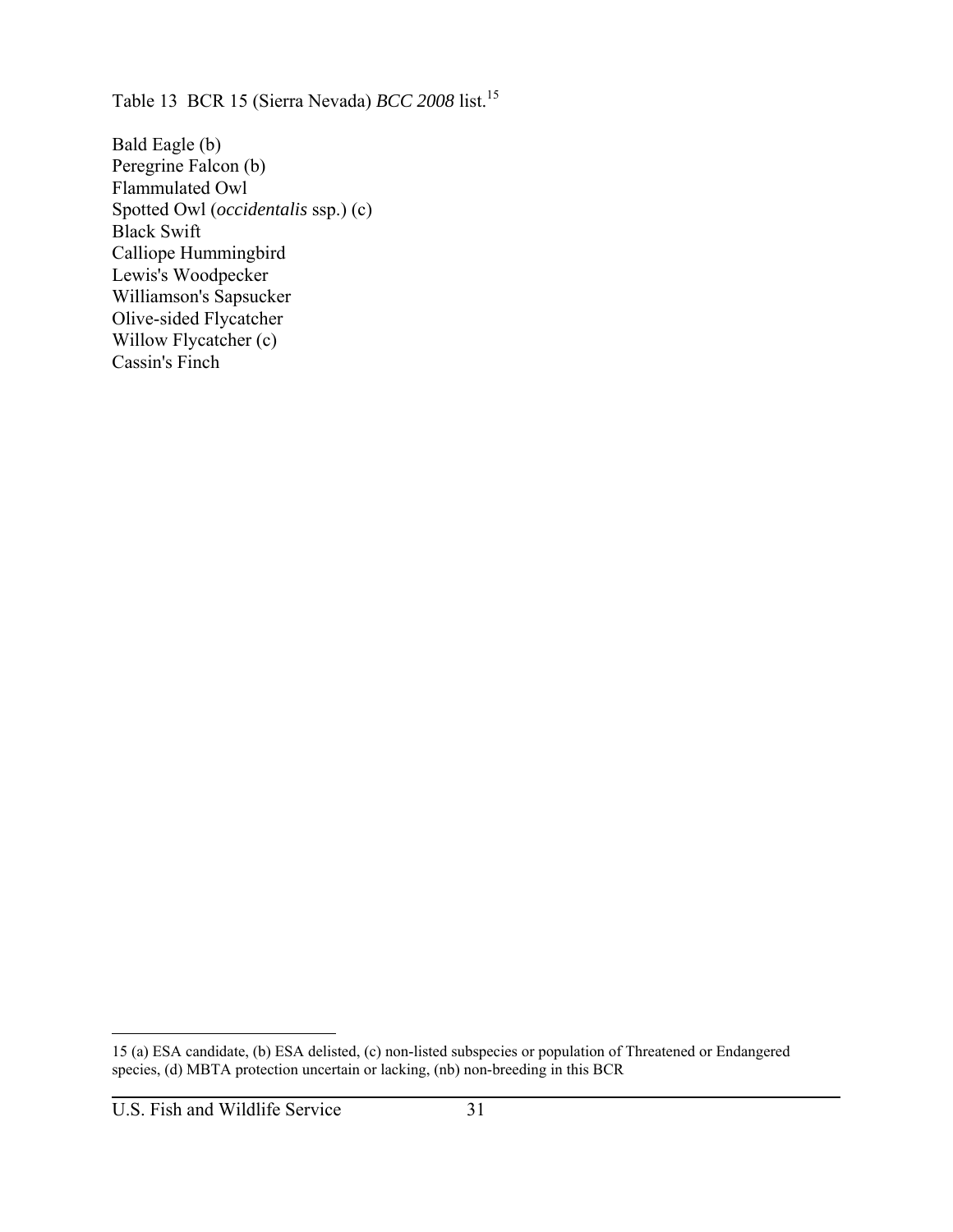Table 14 BCR 16 (Southern Rockies/Colorado Plateau) *BCC 2008* list.<sup>16</sup>

Gunnison Sage Grouse American Bittern Bald Eagle (b) Ferruginous Hawk Golden Eagle Peregrine Falcon (b) Prairie Falcon Snowy Plover (c) Mountain Plover Long-billed Curlew Yellow-billed Cuckoo (w. U.S. DPS) (a) Flammulated Owl Burrowing Owl Lewis's Woodpecker Willow Flycatcher (c) Gray Vireo Pinyon Jay Juniper Titmouse Veery Bendire's Thrasher Grace's Warbler Brewer's Sparrow Grasshopper Sparrow Chestnut-collared Longspur Black Rosy-Finch Brown-capped Rosy-Finch Cassin's Finch

<sup>16 (</sup>a) ESA candidate, (b) ESA delisted, (c) non-listed subspecies or population of Threatened or Endangered species, (d) MBTA protection uncertain or lacking, (nb) non-breeding in this BCR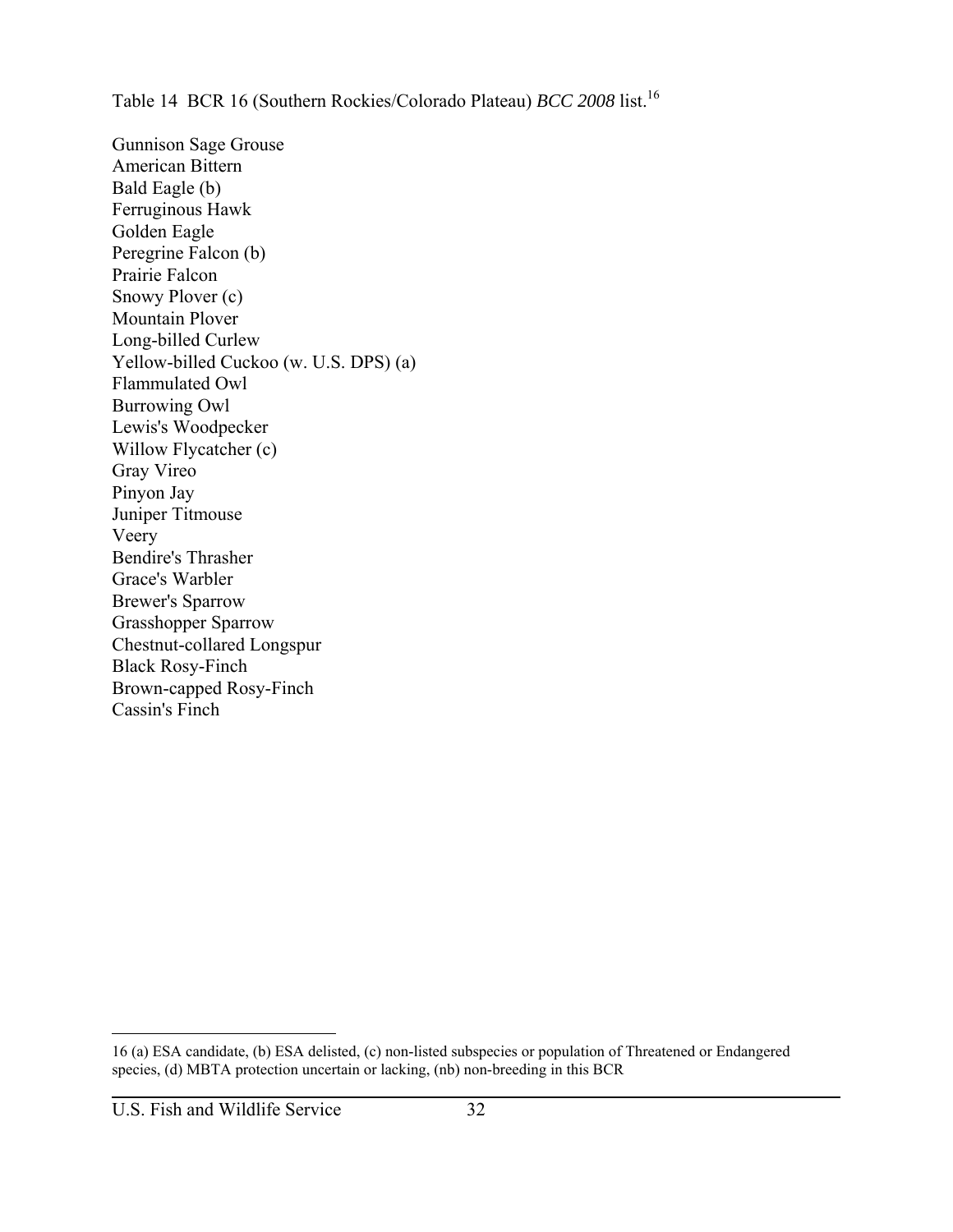Table 15 BCR 17 (Badlands and Prairies) *BCC 2008* list.<sup>17</sup>

Horned Grebe American Bittern Bald Eagle (b) Ferruginous Hawk Golden Eagle Peregrine Falcon (b) Prairie Falcon Yellow Rail Mountain Plover Upland Sandpiper Long-billed Curlew Marbled Godwit Black-billed Cuckoo Burrowing Owl Short-eared Owl Lewis's Woodpecker Red-headed Woodpecker Loggerhead Shrike Pinyon Jay Sage Thrasher Sprague's Pipit Brewer's Sparrow Sage Sparrow Grasshopper Sparrow Baird's Sparrow McCown's Longspur Chestnut-collared Longspur Dickcissel

<sup>17 (</sup>a) ESA candidate, (b) ESA delisted, (c) non-listed subspecies or population of Threatened or Endangered species, (d) MBTA protection uncertain or lacking, (nb) non-breeding in this BCR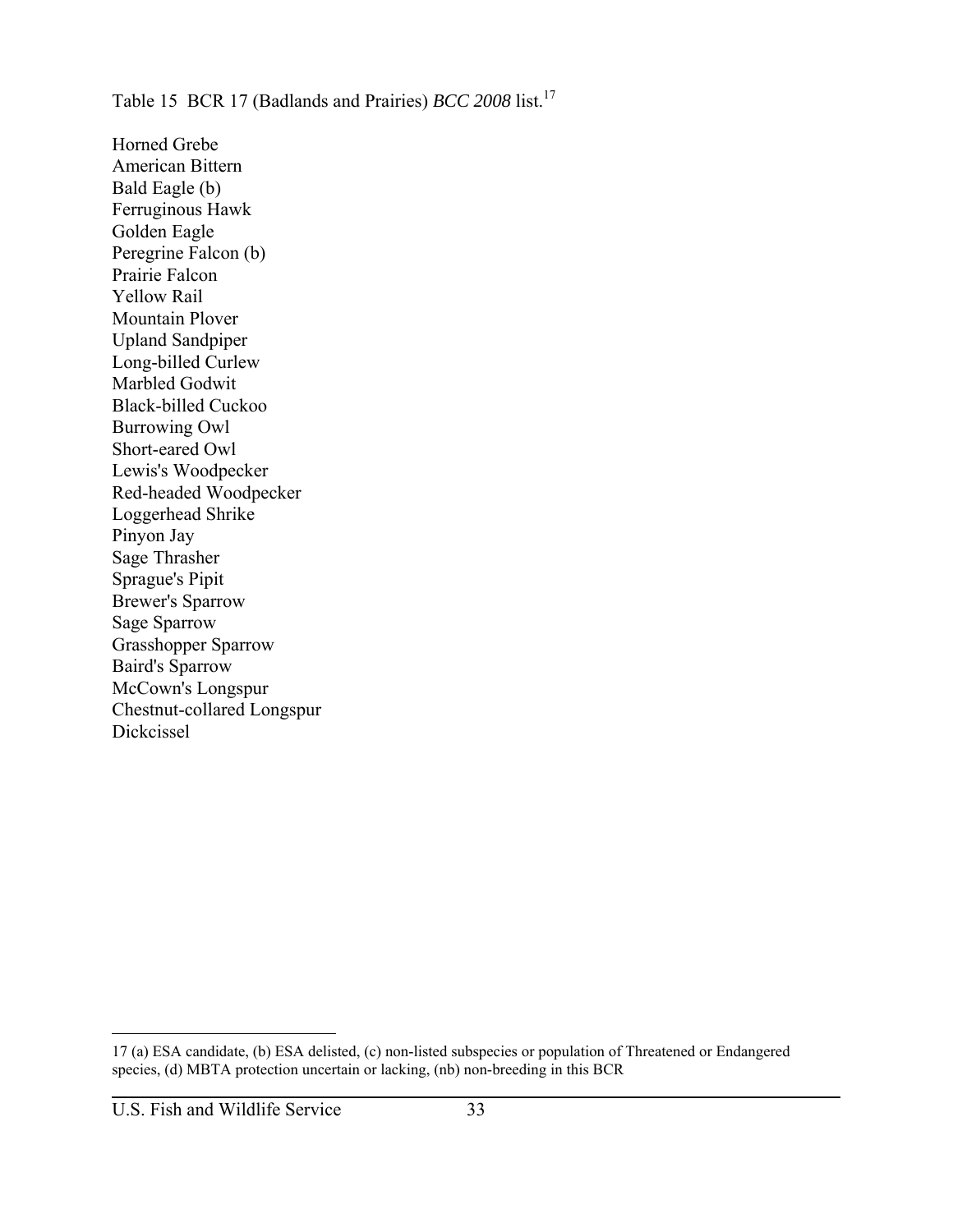Table 16 BCR 18 (Shortgrass Prairie) *BCC 2008* list.<sup>18</sup>

Lesser Prairie-Chicken (a) Bald Eagle (b) Golden Eagle Prairie Falcon Snowy Plover (c) Mountain Plover Upland Sandpiper Long-billed Curlew Burrowing Owl Lewis's Woodpecker Willow Flycatcher (c) Bell's Vireo (c) Sprague's Pipit (nb) Lark Bunting McCown's Longspur Chestnut-collared Longspur

<sup>18 (</sup>a) ESA candidate, (b) ESA delisted, (c) non-listed subspecies or population of Threatened or Endangered species, (d) MBTA protection uncertain or lacking, (nb) non-breeding in this BCR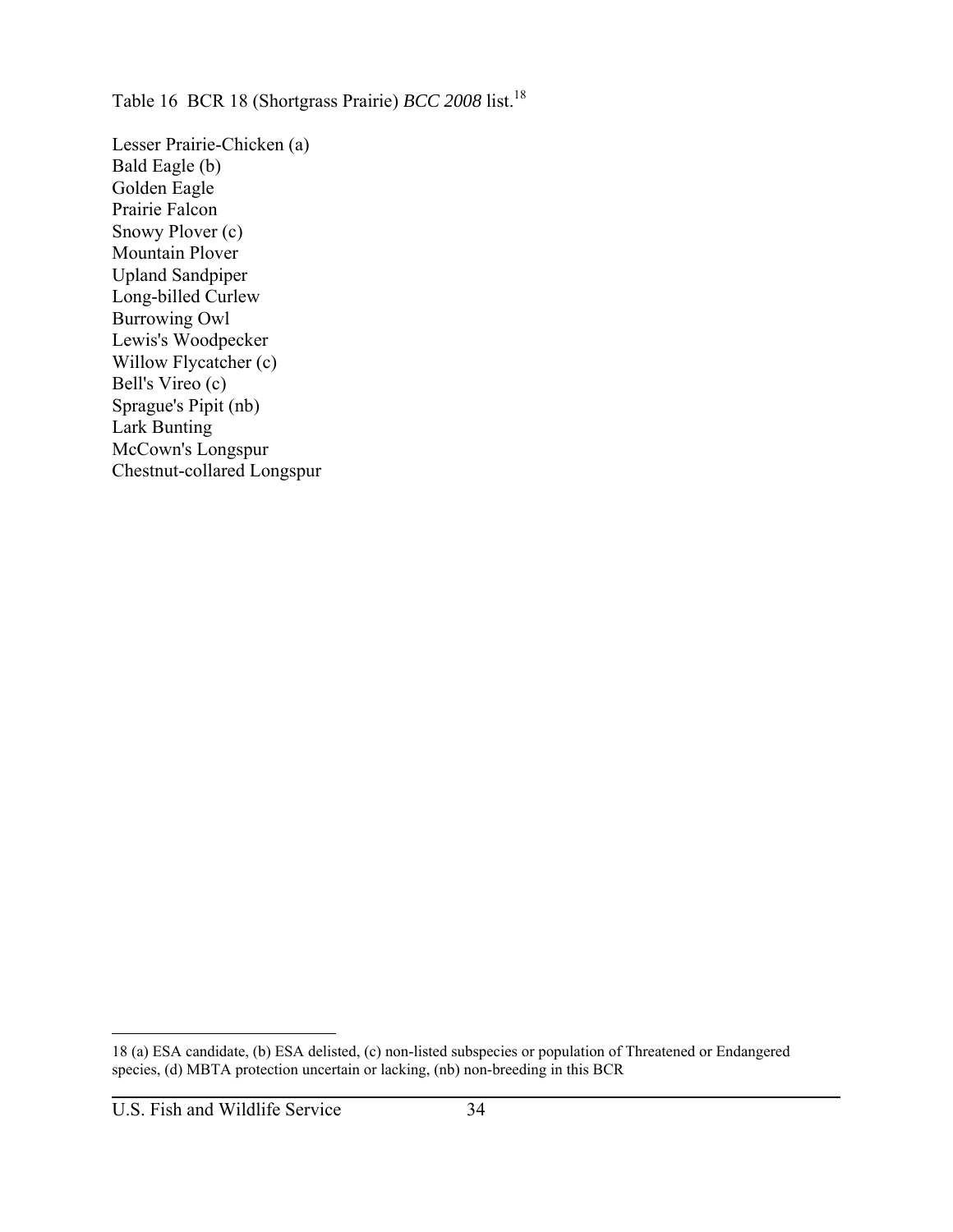Table 17 BCR 19 (Central Mixed-Grass Prairie) *BCC 2008* list.<sup>19</sup>

Lesser Prairie-Chicken (a) Little Blue Heron Mississippi Kite Bald Eagle (b) Swainson's Hawk Black Rail Snowy Plover (c) Mountain Plover (nb) Solitary Sandpiper (nb) Upland Sandpiper Long-billed Curlew Hudsonian Godwit (nb) Marbled Godwit (nb) Buff-breasted Sandpiper (nb) Short-billed Dowitcher (nb) Red-headed Woodpecker Scissor-tailed Flycatcher Loggerhead Shrike Bell's Vireo (c) Sprague's Pipit (nb) Cassin's Sparrow Lark Bunting Henslow's Sparrow Harris's Sparrow (nb) McCown's Longspur (nb) Smith's Longspur (nb) Chestnut-collared Longspur (nb)

<sup>19 (</sup>a) ESA candidate, (b) ESA delisted, (c) non-listed subspecies or population of Threatened or Endangered species, (d) MBTA protection uncertain or lacking, (nb) non-breeding in this BCR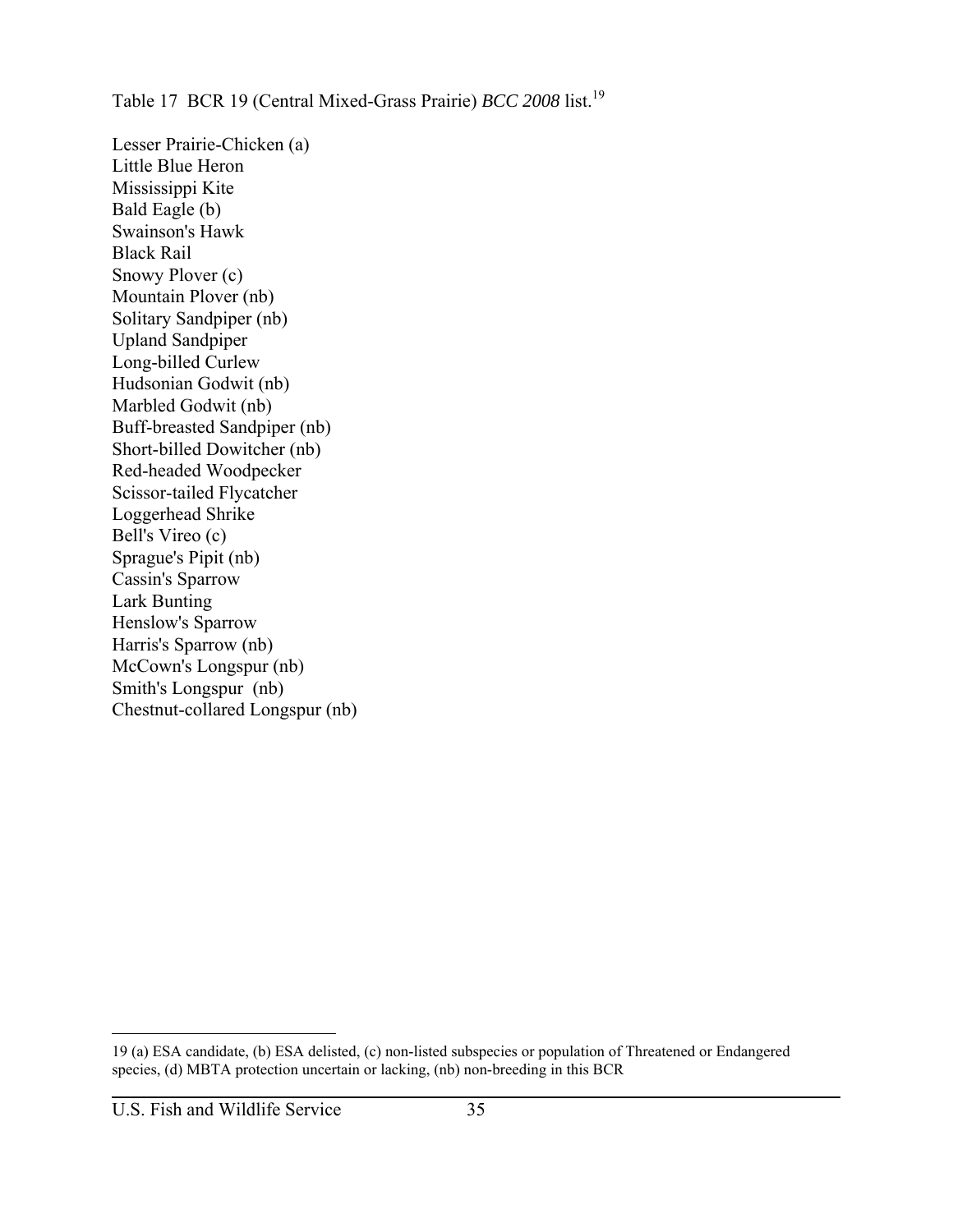Table 18 BCR 20 (Edwards Plateau) *BCC 2008* list.<sup>20</sup>

Bald Eagle (b) Peregrine Falcon (b) Mountain Plover (nb) Upland Sandpiper (nb) Long-billed Curlew (nb) Gray Vireo Rufous-crowned Sparrow Harris's Sparrow (nb) McCown's Longspur (nb) Chestnut-collared Longspur (nb) Orchard Oriole

<sup>20 (</sup>a) ESA candidate, (b) ESA delisted, (c) non-listed subspecies or population of Threatened or Endangered species, (d) MBTA protection uncertain or lacking, (nb) non-breeding in this BCR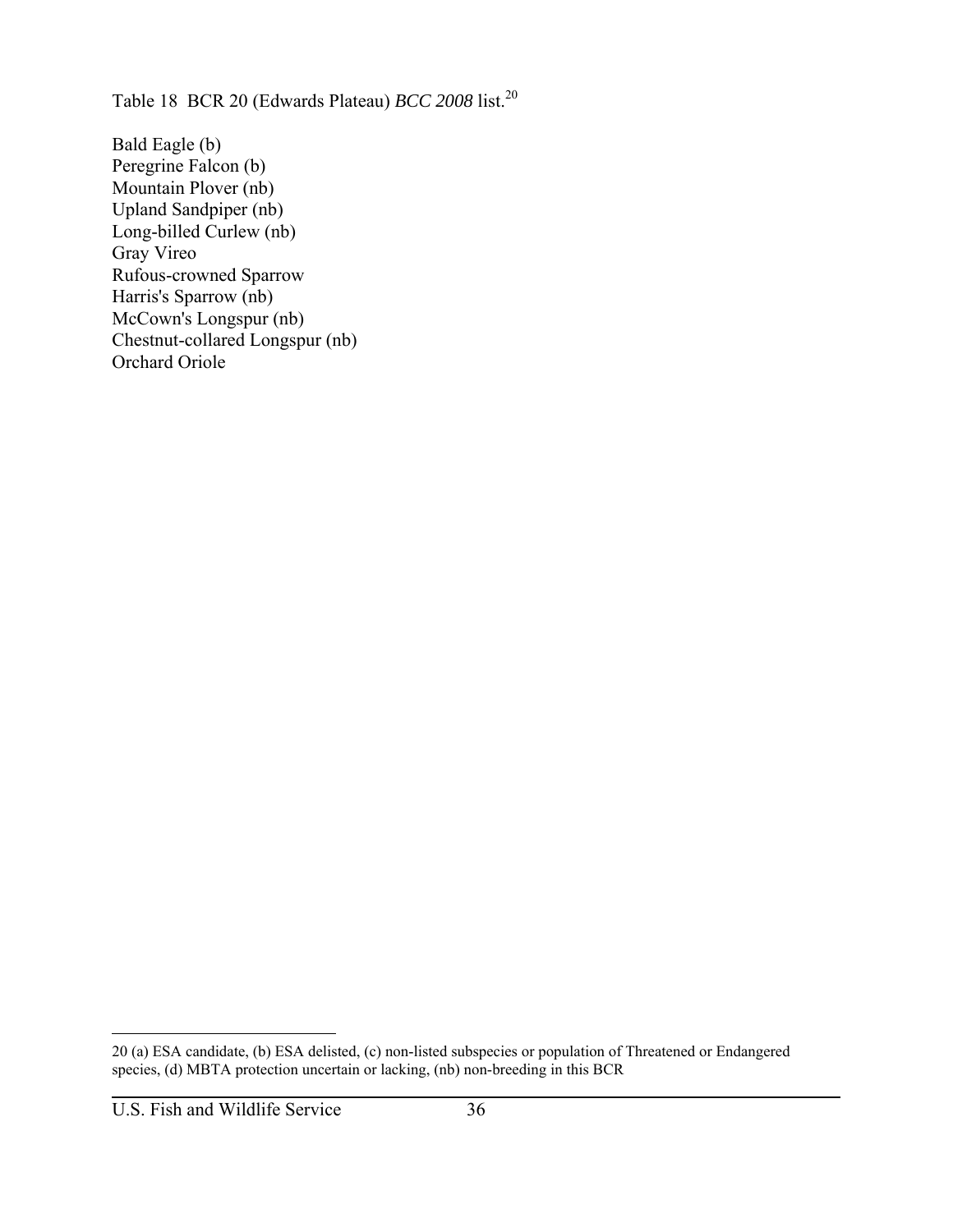Table 19 BCR 21 (Oaks and Prairies) *BCC 2008* list.<sup>21</sup>

Little Blue Heron Swallow-tailed Kite Bald Eagle (b) Peregrine Falcon (b) Black Rail (nb) Upland Sandpiper Long-billed Curlew (nb) Hudsonian Godwit (nb) Buff-breasted Sandpiper (nb) Red-headed Woodpecker Scissor-tailed Flycatcher Loggerhead Shrike Bell's Vireo (c) Sprague's Pipit (nb) Swainson's Warbler Henslow's Sparrow (nb) Harris's Sparrow (nb) Smith's Longspur (nb) Orchard Oriole

<sup>21 (</sup>a) ESA candidate, (b) ESA delisted, (c) non-listed subspecies or population of Threatened or Endangered species, (d) MBTA protection uncertain or lacking, (nb) non-breeding in this BCR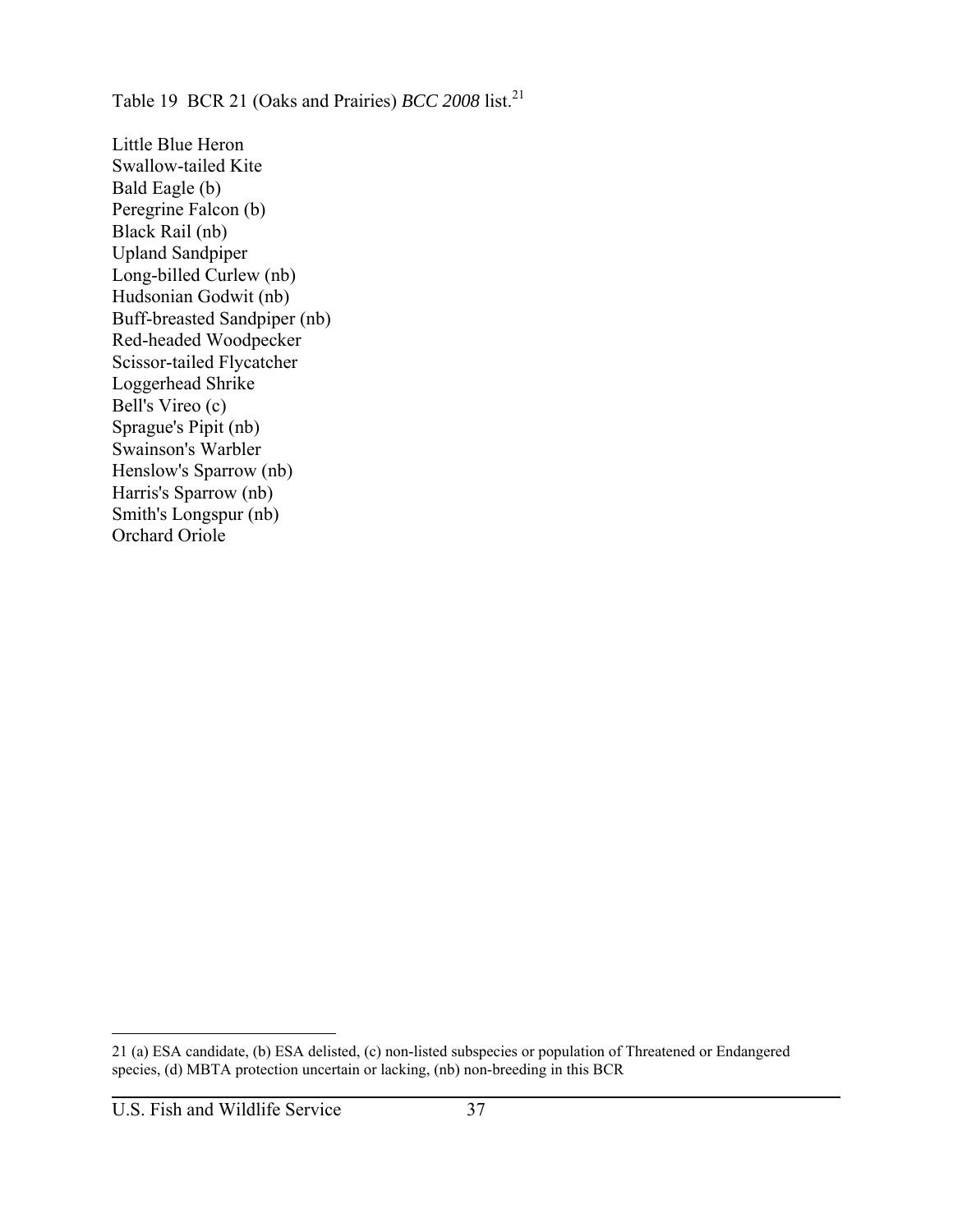Table 20 BCR 22 (Eastern Tallgrass Prairie) *BCC 2008* list.<sup>22</sup>

Pied-billed Grebe Dickcissel Horned Grebe (nb) Rusty Blackbird (nb) American Bittern Least Bittern Black-crowned Night-Heron Bald Eagle (b) Peregrine Falcon (b) Black Rail Solitary Sandpiper (nb) Upland Sandpiper Whimbrel (nb) Hudsonian Godwit (nb) Marbled Godwit (nb) Red Knot (*roselaari* ssp.) (nb) Red Knot (*rufa* ssp.) (a) (nb) Buff-breasted Sandpiper (nb) Short-billed Dowitcher (nb) Black Tern Common Tern Black-billed Cuckoo Short-eared Owl (nb) Whip-poor-will Red-headed Woodpecker Northern Flicker Acadian Flycatcher Loggerhead Shrike Bell's Vireo (c) Bewick's Wren (*bewickii* ssp.) Wood Thrush Blue-winged Warbler Cerulean Warbler Prothonotary Warbler Kentucky Warbler Field Sparrow Grasshopper Sparrow Henslow's Sparrow Smith's Longspur (nb)

<sup>22 (</sup>a) ESA candidate, (b) ESA delisted, (c) non-listed subspecies or population of Threatened or Endangered species, (d) MBTA protection uncertain or lacking, (nb) non-breeding in this BCR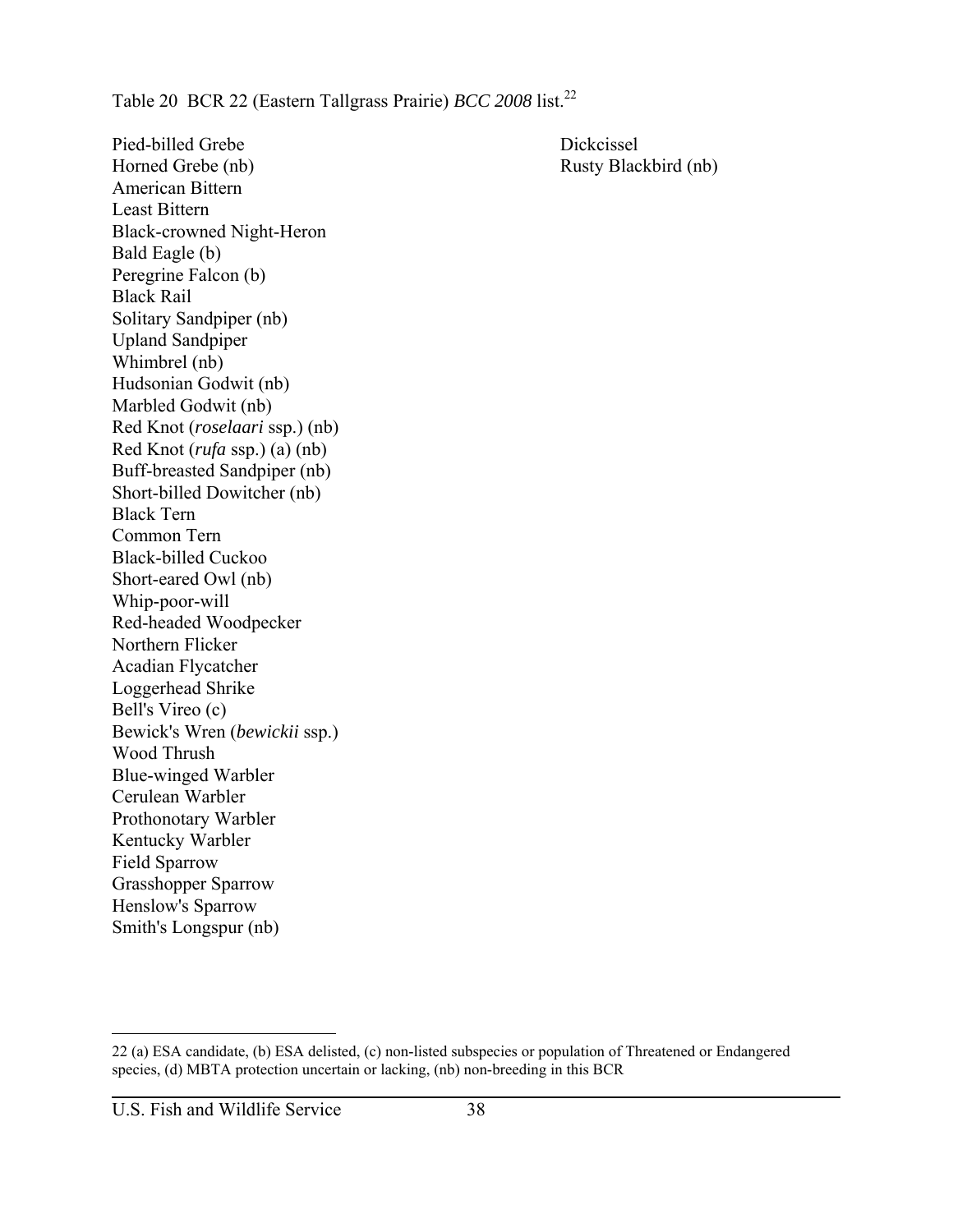Table 21 BCR 23 (Prairie Hardwood Transition) *BCC 2008* list.<sup>23</sup>

Pied-billed Grebe Horned Grebe (nb) American Bittern Bald Eagle (b) Peregrine Falcon (b) Yellow Rail Solitary Sandpiper (nb) Upland Sandpiper Whimbrel (nb) Hudsonian Godwit (nb) Marbled Godwit (nb) Red Knot (*roselaar*i ssp.) (nb) Red Knot (*rufa* ssp.) (a) (nb) Buff-breasted Sandpiper (nb) Short-billed Dowitcher (nb) Black Tern Common Tern Black-billed Cuckoo Short-eared Owl (nb) Red-headed Woodpecker Willow Flycatcher (c) Marsh Wren Brown Thrasher Blue-winged Warbler Golden-winged Warbler Cerulean Warbler Henslow's Sparrow Dickcissel Bobolink Rusty Blackbird (nb)

<sup>23 (</sup>a) ESA candidate, (b) ESA delisted, (c) non-listed subspecies or population of Threatened or Endangered species, (d) MBTA protection uncertain or lacking, (nb) non-breeding in this BCR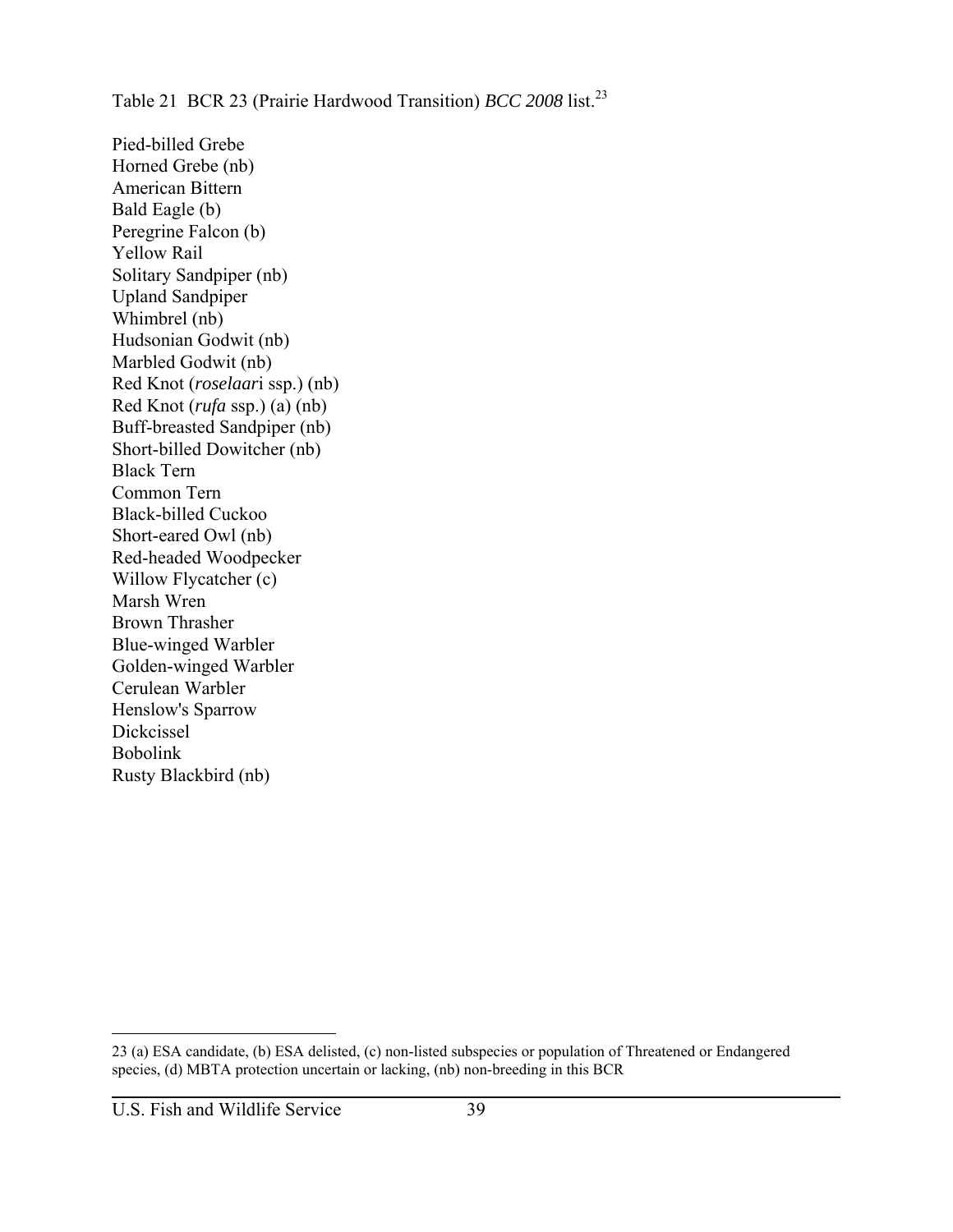Table 22 BCR 24 (Central Hardwoods) *BCC 2008* list.<sup>24</sup>

Bald Eagle (b) Peregrine Falcon (b) Black Rail Solitary Sandpiper (nb) Buff-breasted Sandpiper (nb) Short-eared Owl (nb) Whip-poor-will Red-headed Woodpecker Loggerhead Shrike Bell's Vireo (c) Brown-headed Nuthatch Bewick's Wren (*bewickii* ssp.) Sedge Wren Wood Thrush Blue-winged Warbler Prairie Warbler Cerulean Warbler Worm-eating Warbler Swainson's Warbler Kentucky Warbler Bachman's Sparrow Henslow's Sparrow LeConte's Sparrow (nb) Smith's Longspur (nb) Painted Bunting Rusty Blackbird (nb)

<sup>24 (</sup>a) ESA candidate, (b) ESA delisted, (c) non-listed subspecies or population of Threatened or Endangered species, (d) MBTA protection uncertain or lacking, (nb) non-breeding in this BCR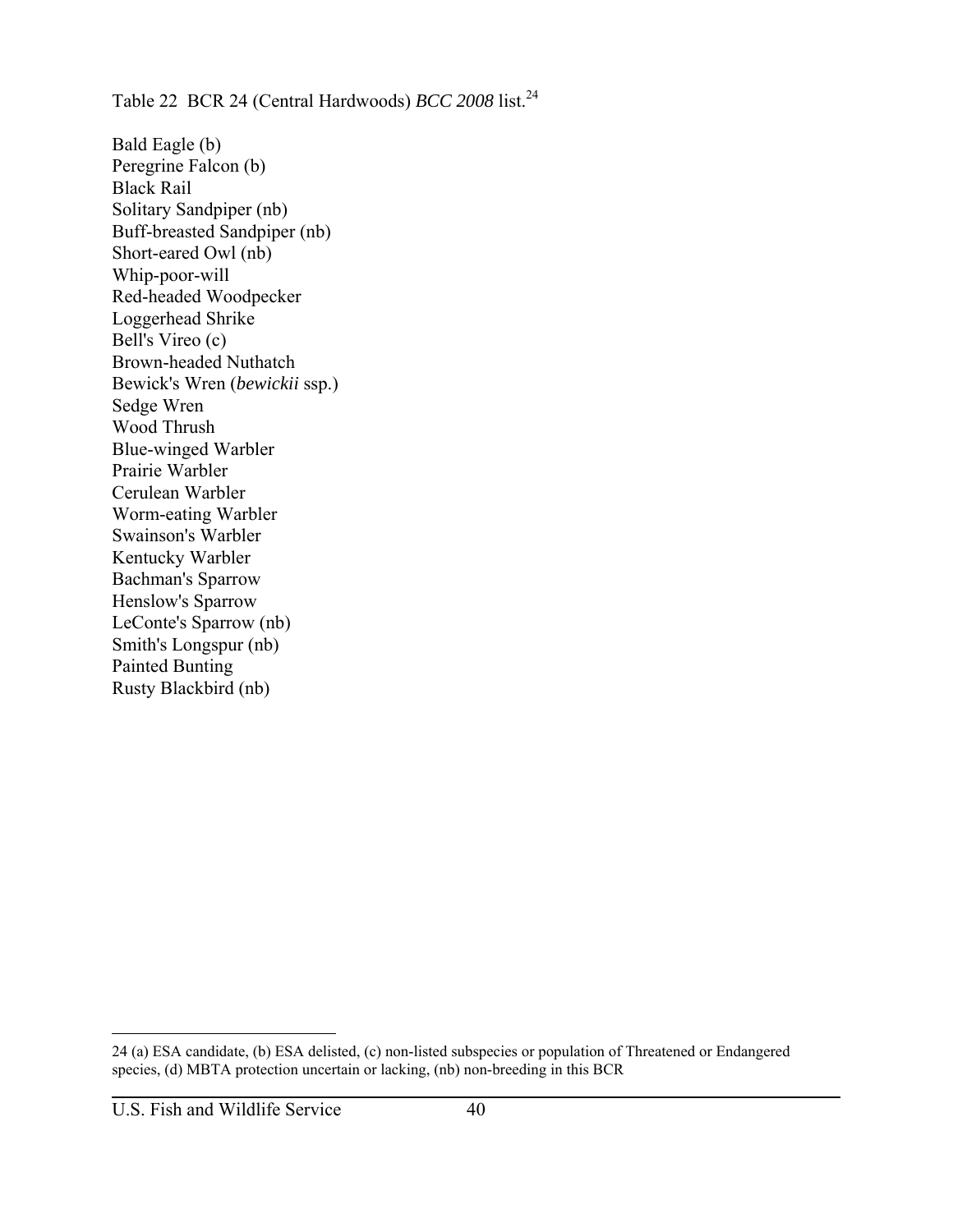Table 23 BCR 25 (West Gulf Coastal Plain/Ouachitas) *BCC 2008* list.<sup>25</sup>

Least Bittern Little Blue Heron Swallow-tailed Kite Bald Eagle (b) American Kestrel (*paulus* ssp.) Yellow Rail (nb) Solitary Sandpiper (nb) Hudsonian Godwit (nb) Buff-breasted Sandpiper (nb) Chuck-will's-widow Red-headed Woodpecker Loggerhead Shrike Brown-headed Nuthatch Bewick's Wren (*bewickii* ssp.) Wood Thrush Sprague's Pipit (nb) Prairie Warbler Cerulean Warbler Prothonotary Warbler Worm-eating Warbler Swainson's Warbler Louisiana Waterthrush Kentucky Warbler Bachman's Sparrow Henslow's Sparrow (nb) Smith's Longspur (nb) Painted Bunting Orchard Oriole

<sup>25 (</sup>a) ESA candidate, (b) ESA delisted, (c) non-listed subspecies or population of Threatened or Endangered species, (d) MBTA protection uncertain or lacking, (nb) non-breeding in this BCR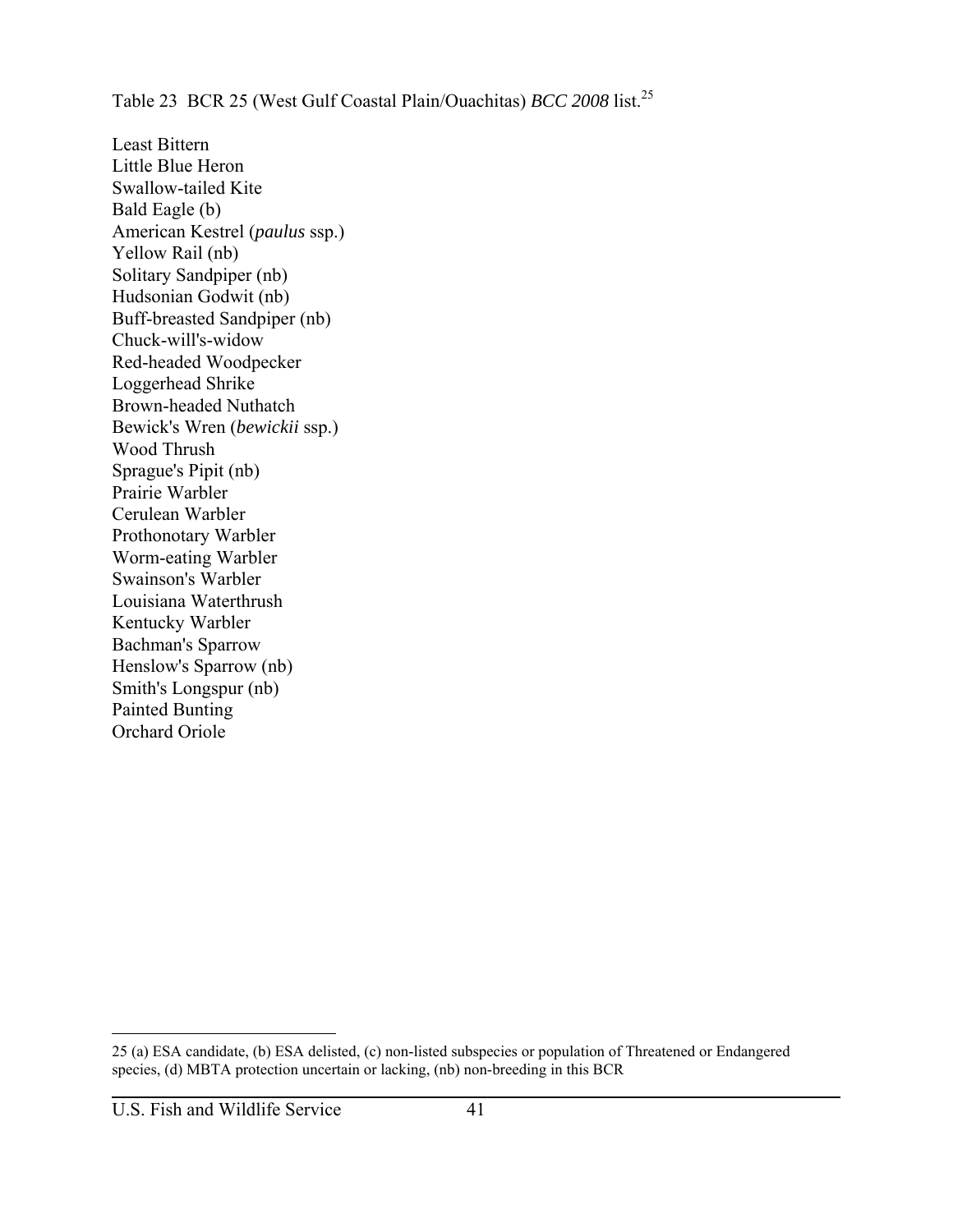## Table 24 BCR 26 (Mississippi Alluvial Valley) *BCC* 2008 list.<sup>26</sup>

American Bittern (nb) Least Bittern Swallow-tailed Kite Bald Eagle (b) Peregrine Falcon (b) Yellow Rail (nb) Black Rail Solitary Sandpiper (nb) Hudsonian Godwit (nb) Marbled Godwit (nb) Buff-breasted Sandpiper (nb) Short-billed Dowitcher (nb) Short-eared Owl (nb) Red-headed Woodpecker Sedge Wren (nb) Wood Thrush Cerulean Warbler Prothonotary Warbler Swainson's Warbler Kentucky Warbler Henslow's Sparrow (nb) LeConte's Sparrow (nb) Painted Bunting Dickcissel Rusty Blackbird (nb) Orchard Oriole

<sup>26 (</sup>a) ESA candidate, (b) ESA delisted, (c) non-listed subspecies or population of Threatened or Endangered species, (d) MBTA protection uncertain or lacking, (nb) non-breeding in this BCR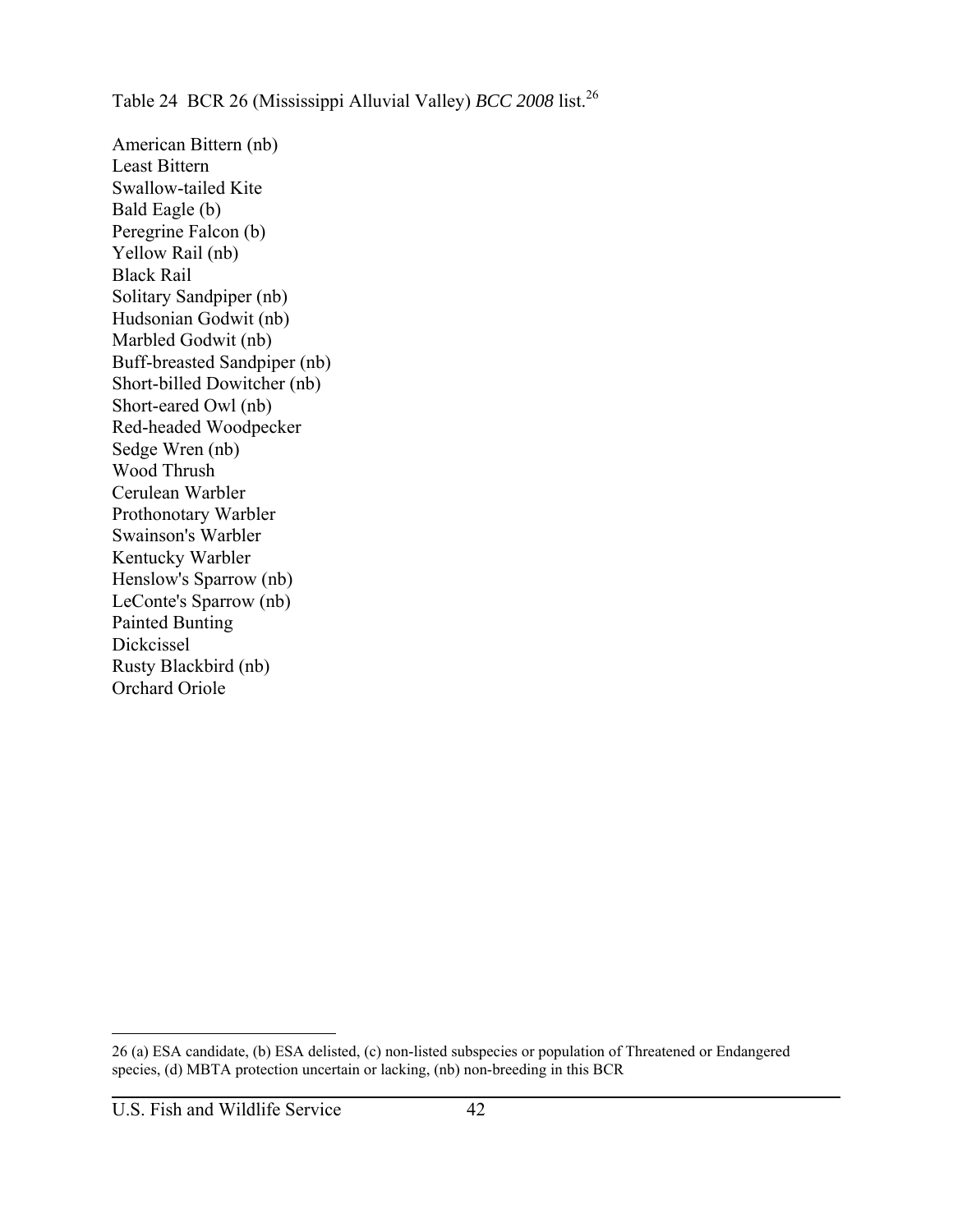Table 25 BCR 27 (Southeastern Coastal Plain) *BCC* 2008 list.<sup>27</sup>

Red-throated Loon Black-capped Petrel (nb) Audubon's Shearwater (nb) American Bittern (nb) Least Bittern Roseate Spoonbill (nb) Swallow-tailed Kite Bald Eagle (b) American Kestrel (*paulus* ssp.) Peregrine Falcon (b) Yellow Rail (nb) Black Rail Limpkin Snowy Plover (c) Wilson's Plover American Oystercatcher Solitary Sandpiper (nb) Upland Sandpiper (nb) Whimbrel (nb) Long-billed Curlew (nb) Marbled Godwit (nb) Red Knot (*rufa* ssp.) (a) (nb) Semipalmated Sandpiper (Eastern) (nb) Buff-breasted Sandpiper (nb) Short-billed Dowitcher (nb) Least Tern (c) Gull-billed Tern

Sandwich Tern Black Skimmer Common Ground-Dove Chuck-will's-widow Whip-poor-will Red-headed Woodpecker Loggerhead Shrike Brown-headed Nuthatch Bewick's Wren (*bewickii* ssp.) Sedge Wren (nb) Wood Thrush Blue-winged Warbler Black-throated Green Warbler Prairie Warbler Cerulean Warbler Prothonotary Warbler Swainson's Warbler Kentucky Warbler Bachman's Sparrow Henslow's Sparrow LeConte's Sparrow (nb) Nelson's Sharp-tailed Sparrow (nb) Saltmarsh Sharp-tailed Sparrow (nb) Seaside Sparrow (c) Painted Bunting Rusty Blackbird (nb)

27 (a) ESA candidate, (b) ESA delisted, (c) non-listed subspecies or population of Threatened or Endangered species, (d) MBTA protection uncertain or lacking, (nb) non-breeding in this BCR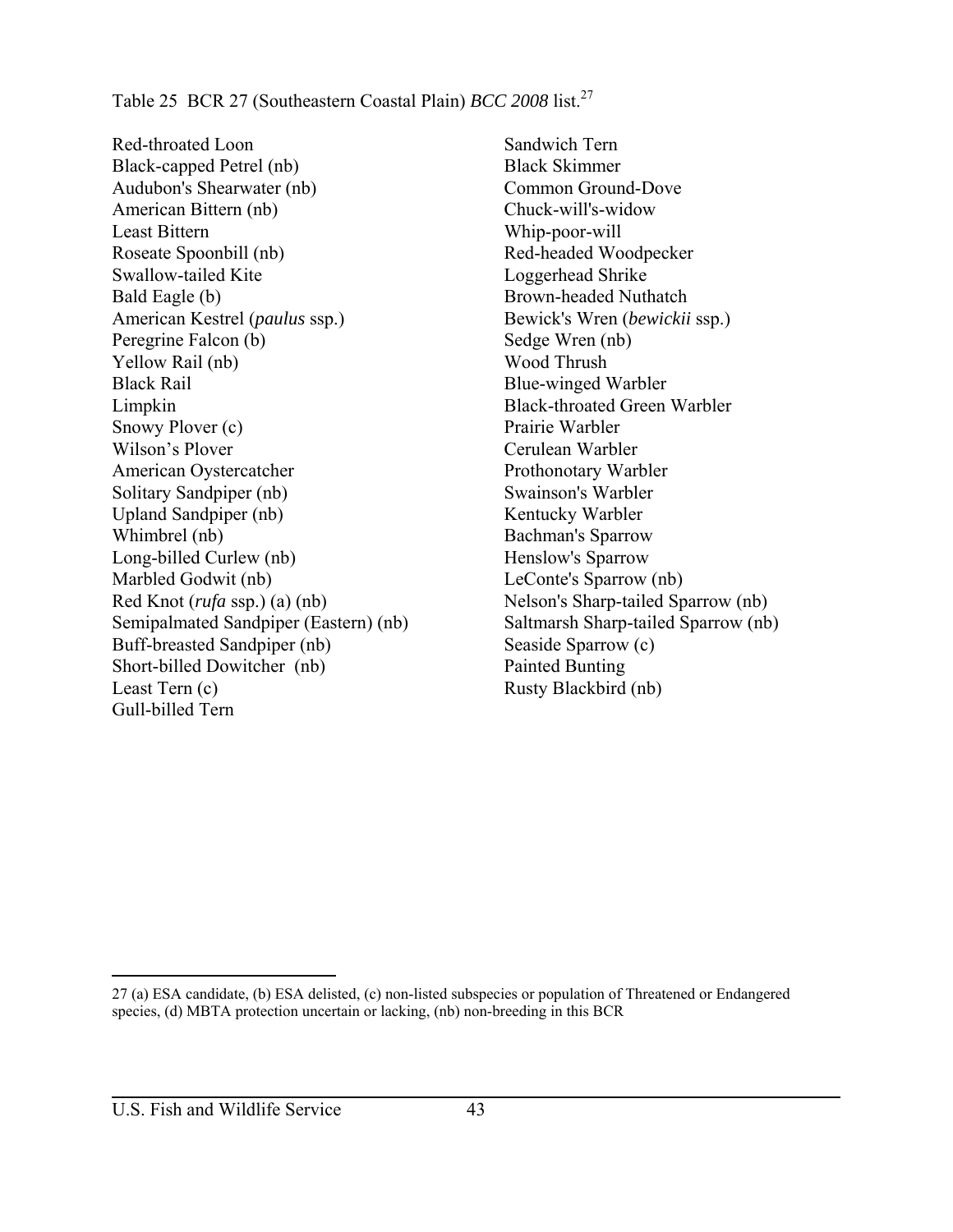Table 26 BCR 28 (Appalachian Mountains) *BCC 2008* list.<sup>28</sup>

Bald Eagle (b) Peregrine Falcon (b) Upland Sandpiper Northern Saw-whet Owl (S. Appalachian breeding pop.) Whip-poor-will Red-headed Woodpecker Yellow-bellied Sapsucker (S. Appalachian breeding pop.) Olive-sided Flycatcher Loggerhead Shrike Black-capped Chickadee (S. Appalachian pop.) Bewick's Wren (*bewickii* ssp.) Sedge Wren (nb) Wood Thrush Blue-winged Warbler Golden-winged Warbler Prairie Warbler Cerulean Warbler Worm-eating Warbler Swainson's Warbler Louisiana Waterthrush Kentucky Warbler Canada Warbler Henslow's Sparrow Rusty Blackbird (nb) Red Crossbill (S. Appalachian pop.)

<sup>28 (</sup>a) ESA candidate, (b) ESA delisted, (c) non-listed subspecies or population of Threatened or Endangered species, (d) MBTA protection uncertain or lacking, (nb) non-breeding in this BCR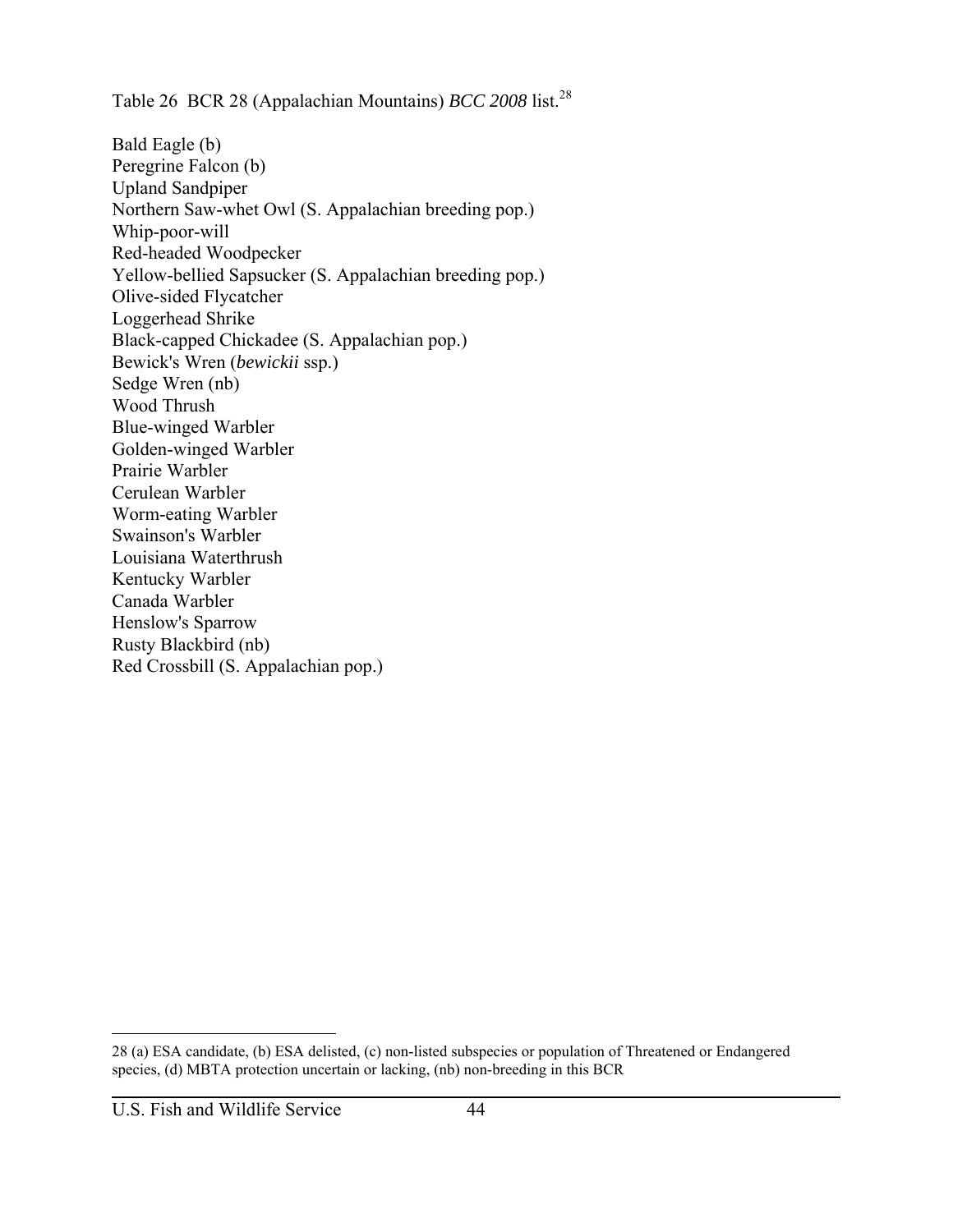Table 27 BCR 29 (Piedmont) *BCC 2008* list.<sup>29</sup>

Bald Eagle (b) Peregrine Falcon (b) Black Rail Short-eared Owl (nb) Whip-poor-will Loggerhead Shrike Brown-headed Nuthatch Bewick's Wren (*bewickii* ssp.) Sedge Wren Wood Thrush Blue-winged Warbler Prairie Warbler Cerulean Warbler Swainson's Warbler Kentucky Warbler Bachman's Sparrow Henslow's Sparrow Rusty Blackbird (nb)

<sup>29 (</sup>a) ESA candidate, (b) ESA delisted, (c) non-listed subspecies or population of Threatened or Endangered species, (d) MBTA protection uncertain or lacking, (nb) non-breeding in this BCR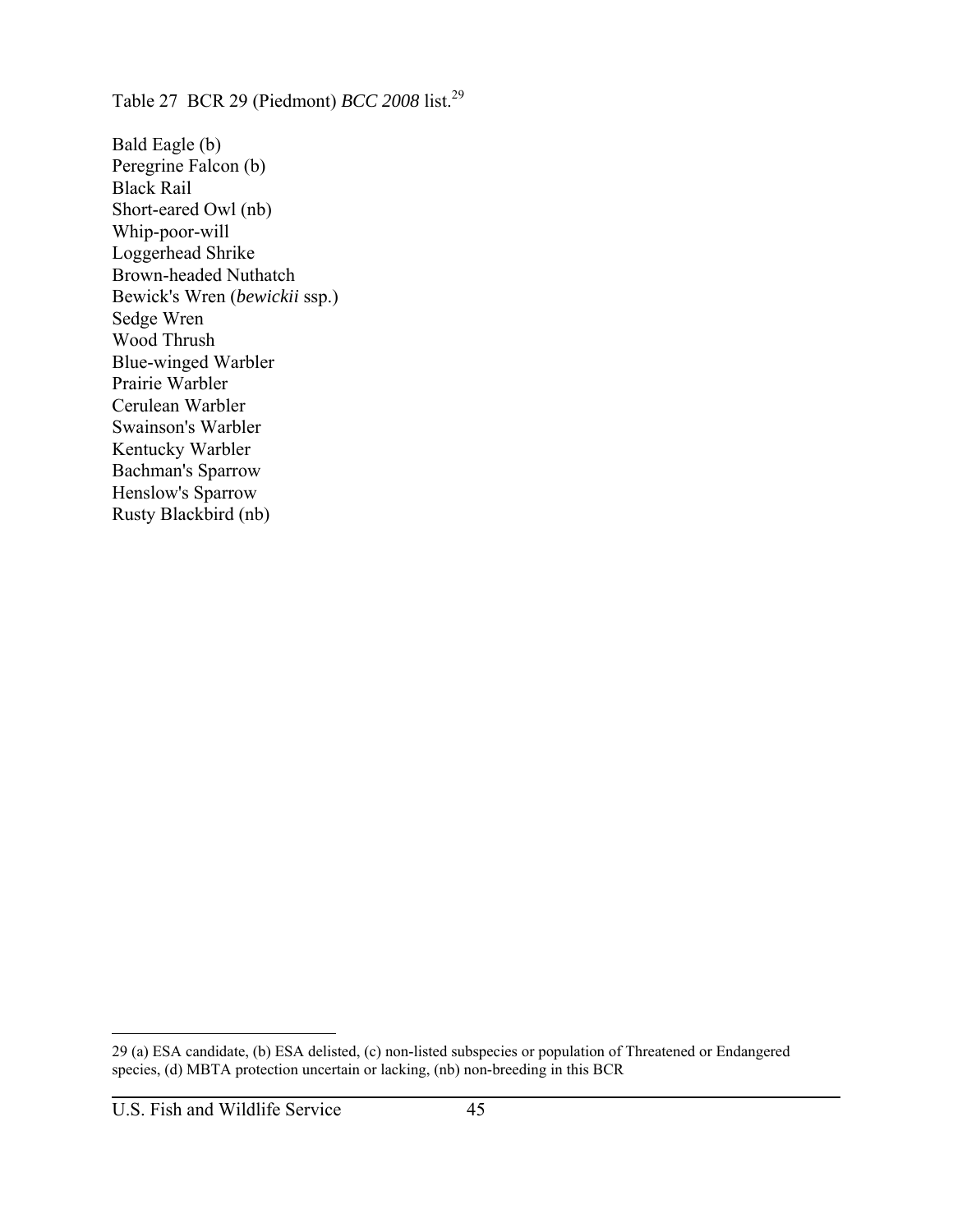Table 28 BCR 30 (New England/Mid-Atlantic Coast) *BCC* 2008 list.<sup>30</sup>

Red-throated Loon (nb) Pied-billed Grebe Horned Grebe (nb) Greater Shearwater (nb) Audubon's Shearwater (nb) American Bittern Least Bittern Snowy Egret Bald Eagle (b) Peregrine Falcon (b) Black Rail Wilson's Plover American Oystercatcher Solitary Sandpiper (nb) Lesser Yellowlegs (nb) Upland Sandpiper Whimbrel (nb) Hudsonian Godwit (nb) Marbled Godwit (nb) Red Knot (*rufa* ssp.) (a) (nb) Semipalmated Sandpiper (Eastern) (nb) Purple Sandpiper (nb) Buff-breasted Sandpiper (nb)

Short-billed Dowitcher (nb) Least Tern (c) Gull-billed Tern Black Skimmer Short-eared Owl (nb) Whip-poor-will Red-headed Woodpecker Loggerhead Shrike Brown-headed Nuthatch Sedge Wren Wood Thrush Blue-winged Warbler Golden-winged Warbler Prairie Warbler Cerulean Warbler Worm-eating Warbler Kentucky Warbler Henslow's Sparrow Nelson's Sharp-tailed Sparrow Saltmarsh Sharp-tailed Sparrow Seaside Sparrow (c) Rusty Blackbird (nb)

<sup>30 (</sup>a) ESA candidate, (b) ESA delisted, (c) non-listed subspecies or population of Threatened or Endangered species, (d) MBTA protection uncertain or lacking, (nb) non-breeding in this BCR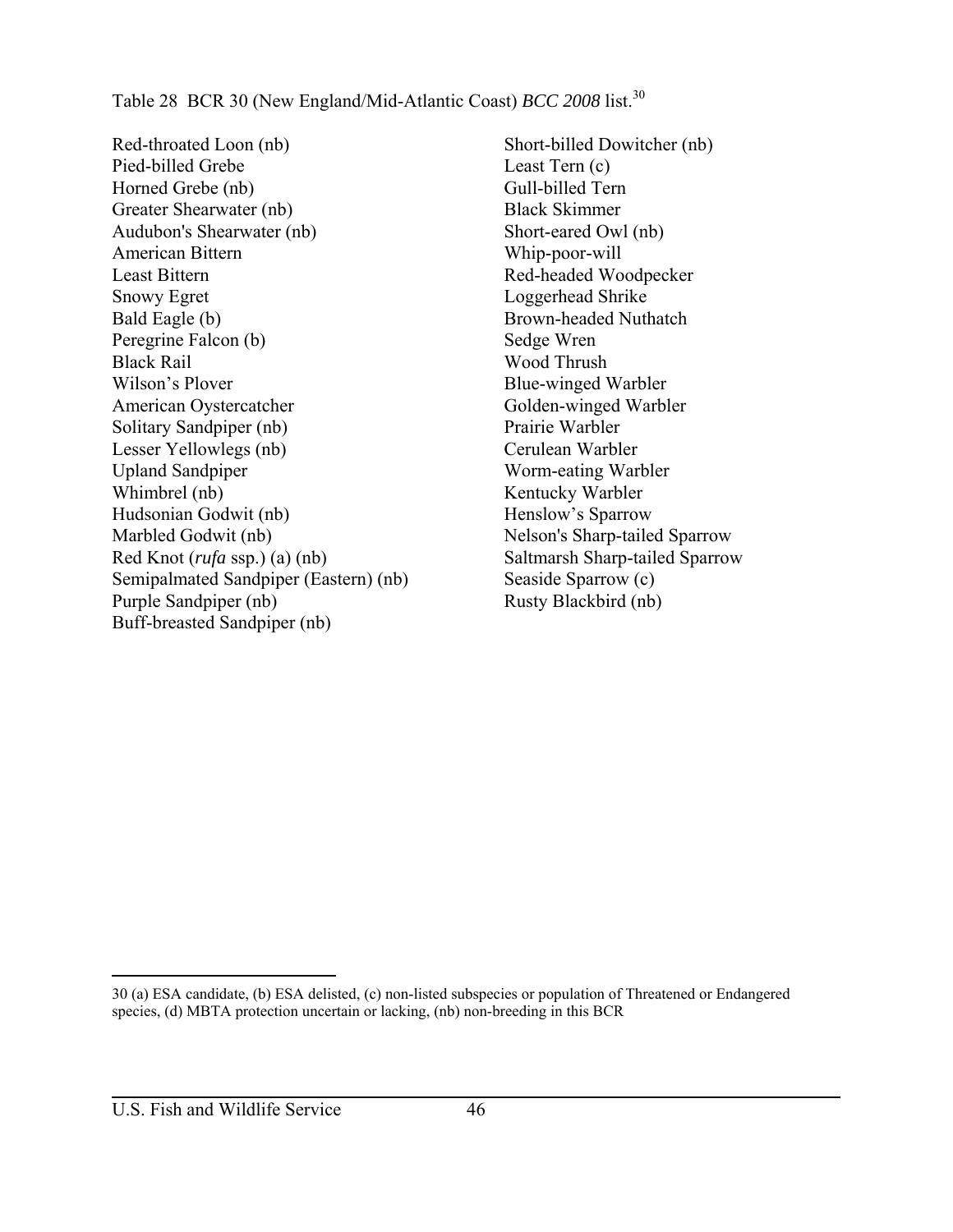Black-capped Petrel (nb) Audubon's Shearwater (nb) Brown Booby (nb) Magnificent Frigatebird American Bittern (nb) Least Bittern Reddish Egret Roseate Spoonbill Swallow-tailed Kite Bald Eagle (b) Short-tailed Hawk American Kestrel (*paulus* ssp.) Peregrine Falcon (b) Yellow Rail (nb) Black Rail Limpkin Snowy Plover (c) Wilson's Plover American Oystercatcher Solitary Sandpiper (nb) Lesser Yellowlegs (nb) Whimbrel (nb) Long-billed Curlew (nb) Marbled Godwit (nb) Red Knot (*rufa* ssp.) (a) (nb)

Semipalmated Sandpiper (Eastern) (nb) Buff-breasted Sandpiper (nb) Short-billed Dowitcher (nb) Least Tern (c) Black Skimmer White-crowned Pigeon Common Ground-Dove Mangrove Cuckoo Smooth-billed Ani Chuck-will's-widow Red-headed Woodpecker Loggerhead Shrike Black-whiskered Vireo Brown-headed Nuthatch Yellow Warbler (*gundlachi* ssp.) Prairie Warbler Prothonotary Warbler Bachman's Sparrow Grasshopper Sparrow Henslow's Sparrow (nb) Nelson's Sharp-tailed Sparrow (nb) Saltmarsh Sharp-tailed Sparrow (nb) Seaside Sparrow (c) Painted Bunting (nb)

<sup>31 (</sup>a) ESA candidate, (b) ESA delisted, (c) non-listed subspecies or population of Threatened or Endangered species, (d) MBTA protection uncertain or lacking, (nb) non-breeding in this BCR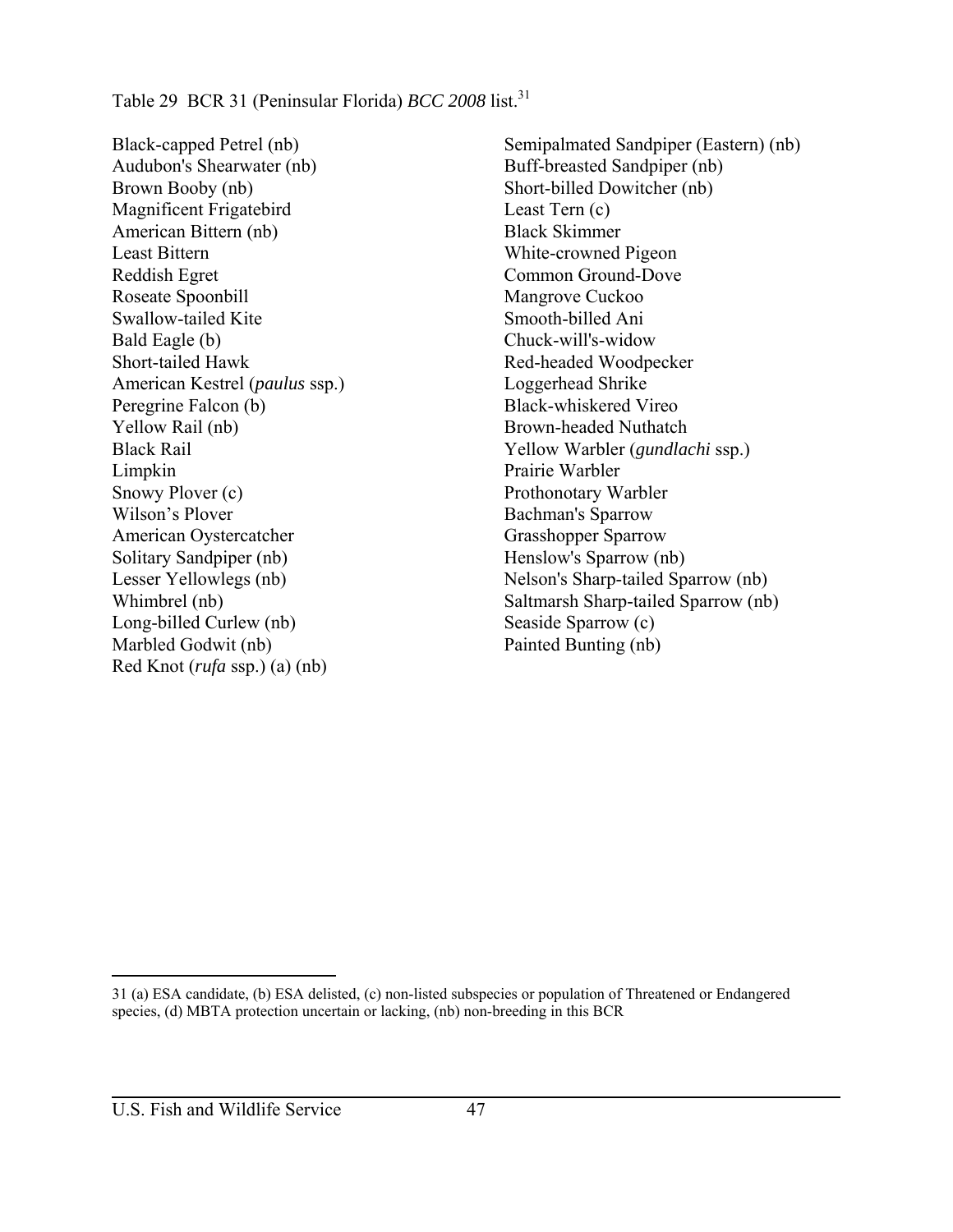Table 30 BCR 32 (Coastal California U.S. portion only) *BCC* 2008 list.<sup>32</sup>

Black-footed Albatross (nb) Pink-footed Shearwater (nb) Black-vented Shearwater (nb) Ashy Storm-Petrel Bald Eagle (b) Peregrine Falcon (b) Yellow Rail (nb) Black Rail Snowy Plover (c) Mountain Plover (nb) Black Oystercatcher Whimbrel (nb) Long-billed Curlew (nb) Marbled Godwit (nb) Red Knot (*roselaari* ssp.) (nb) Short-billed Dowitcher (nb) Gull-billed Tern Black Skimmer Xantus's Murrelet (a) Cassin's Auklet Yellow-billed Cuckoo (w. US DPS) (a) Flammulated Owl Burrowing Owl

Spotted Owl (*occidentalis* ssp.) (c) Black Swift Costa's Hummingbird Allen's Hummingbird Lewis's Woodpecker Nuttall's Woodpecker White-headed Woodpecker Loggerhead Shrike Island Scrub-Jay Yellow-billed Magpie Oak Titmouse Cactus Wren LeConte's Thrasher Yellow Warbler (*brewsteri*ssp.) Common Yellowthroat (*sinuosa* ssp.) Spotted Towhee (*clementae* ssp.) Black-chinned Sparrow Song Sparrow (*graminea* ssp.) Song Sparrow (*maxillaris* ssp.) Song Sparrow (*pusillula* ssp.) Song Sparrow (*samuelis* ssp.) Tricolored Blackbird Lawrence's Goldfinch

<sup>32 (</sup>a) ESA candidate, (b) ESA delisted, (c) non-listed subspecies or population of Threatened or Endangered species, (d) MBTA protection uncertain or lacking, (nb) non-breeding in this BCR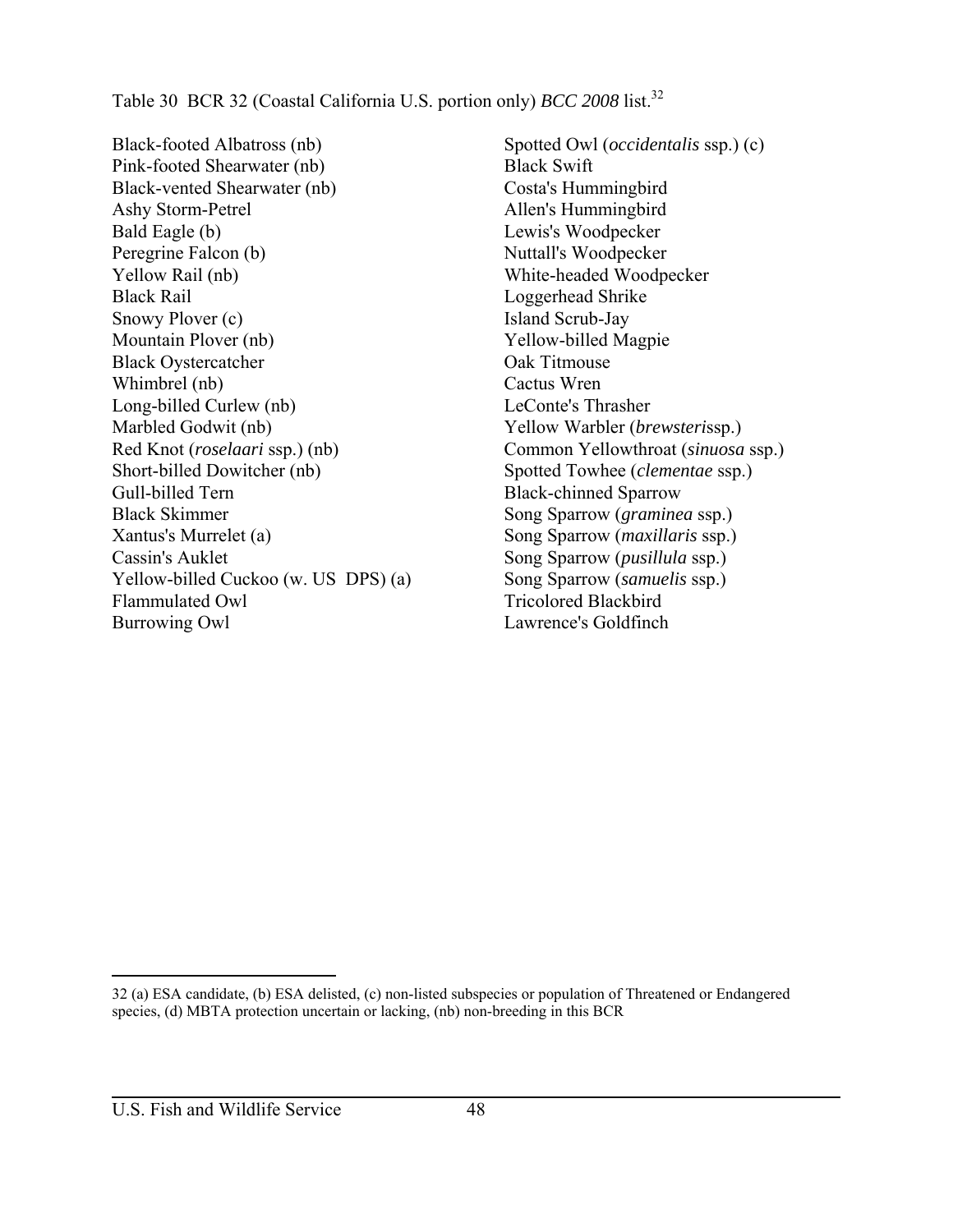Table 31 BCR 33 (Sonoran and Mojave Deserts U.S. portion only) *BCC 2008* list.<sup>33</sup>

Least Bittern Bald Eagle (b) Peregrine Falcon (b) Prairie Falcon Black Rail Snowy Plover (c) Mountain Plover (nb) Whimbrel (nb) Long-billed Curlew (nb) Marbled Godwit (nb) Red Knot (*roselaari* ssp.) (nb) Gull-billed Tern Black Skimmer Yellow-billed Cuckoo (w. US DPS) (a) Elf Owl Burrowing Owl Costa's Hummingbird Gila Woodpecker Gilded Flicker Bell's Vireo (c) Gray Vireo Bendire's Thrasher LeConte's Thrasher Lucy's Warbler Yellow Warbler (*sonorana* ssp.) Rufous-winged Sparrow Black-chinned Sparrow Lawrence's Goldfinch

<sup>33 (</sup>a) ESA candidate, (b) ESA delisted, (c) non-listed subspecies or population of Threatened or Endangered species, (d) MBTA protection uncertain or lacking, (nb) non-breeding in this BCR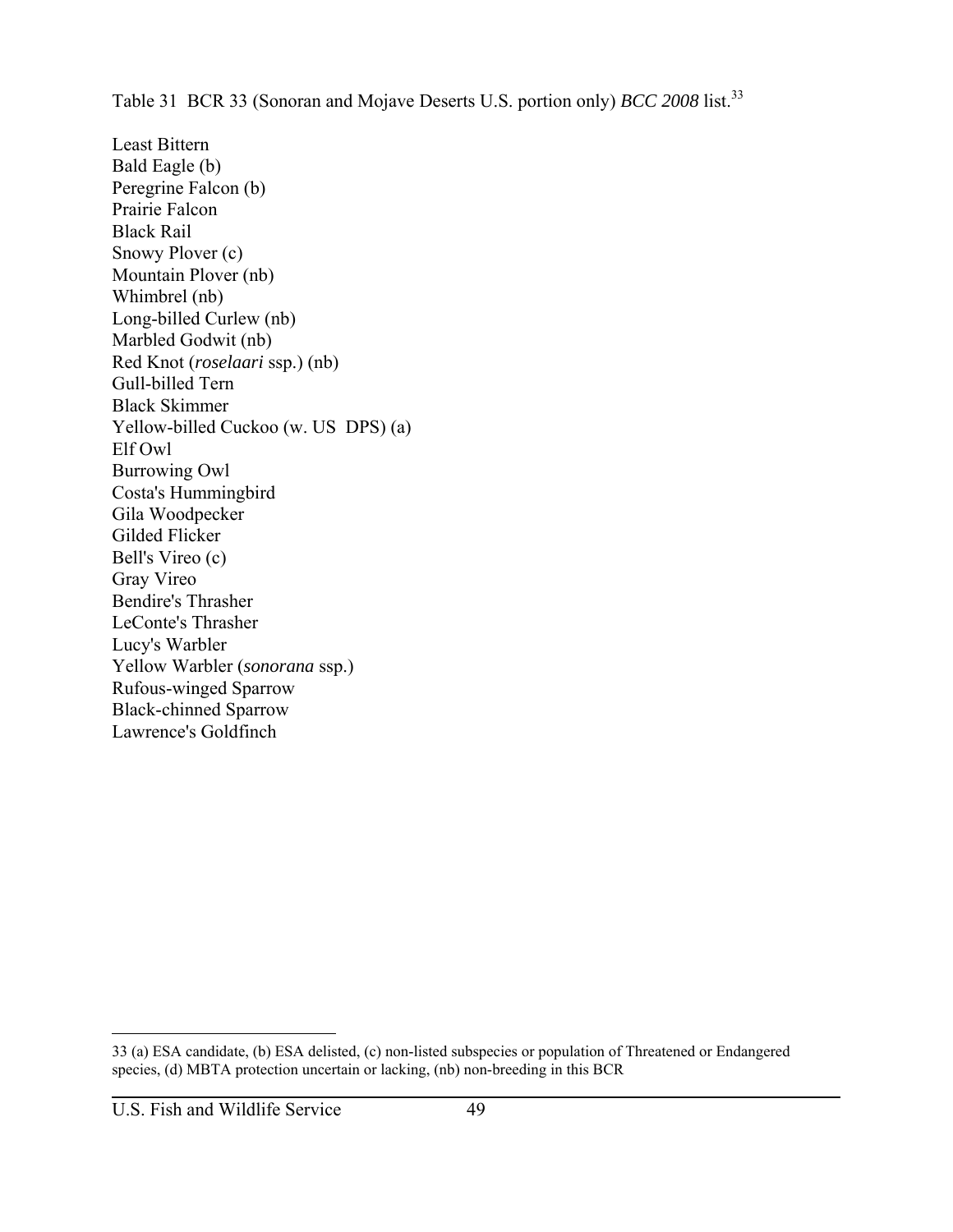Table 32 BCR 34 (Sierra Madre Occidental U.S. portion only) *BCC 2008* list.<sup>34</sup>

Bald Eagle (b) Common Black-Hawk Peregrine Falcon (b) Mountain Plover (nb) Yellow-billed Cuckoo (w. U.S. DPS) (a) Flammulated Owl Elf Owl Blue-throated Hummingbird Elegant Trogon Lewis's Woodpecker Arizona Woodpecker Northern Beardless-Tyrannulet Buff-breasted Flycatcher Rose-throated Becard Bell's Vireo (c) Gray Vireo Pinyon Jay Bendire's Thrasher Sprague's Pipit (nb) Phainopepla Olive Warbler Lucy's Warbler Yellow Warbler (*sonorana* ssp.) Black-throated Gray Warbler Grace's Warbler Red-faced Warbler Canyon Towhee Rufous-winged Sparrow Botteri's Sparrow Five-striped Sparrow Black-chinned Sparrow Lark Bunting (nb) Grasshopper Sparrow (nb) Grasshopper Sparrow (*ammolegus* ssp.) Baird's Sparrow (nb) Chestnut-collared Longspur (nb) Varied Bunting

<sup>34 (</sup>a) ESA candidate, (b) ESA delisted, (c) non-listed subspecies or population of Threatened or Endangered species, (d) MBTA protection uncertain or lacking, (nb) non-breeding in this BCR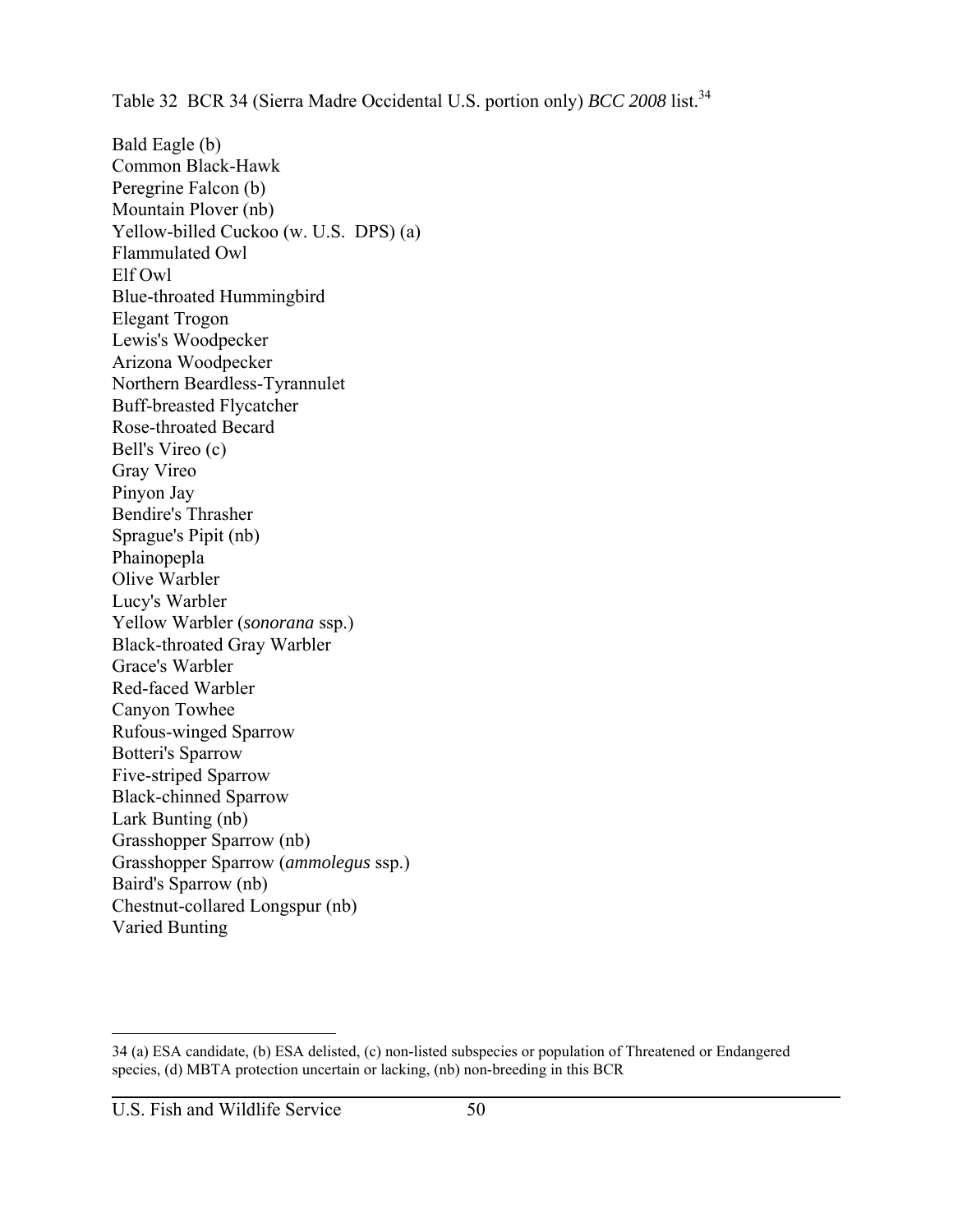Table 33 BCR 35 (Chihuahuan Desert U.S. portion only) *BCC 2008* lists.<sup>35</sup>

Bald Eagle (b) Common Black-Hawk Ferruginous Hawk (nb) Golden Eagle Peregrine Falcon (b) Snowy Plover (c) Mountain Plover Long-billed Curlew (nb) Yellow-billed Cuckoo (w. US DPS) (a) Flammulated Owl Elf Owl Burrowing Owl Lucifer Hummingbird Loggerhead Shrike Bell's Vireo (c) Gray Vireo Bendire's Thrasher Sprague's Pipit (nb) Virginia's Warbler Colima Warbler Yellow Warbler (*sonorana* ssp.) Grace's Warbler Red-faced Warbler Cassin's Sparrow Black-chinned Sparrow Lark Bunting (nb) Baird's Sparrow (nb) McCown's Longspur (nb) Chestnut-collared Longspur (nb) Varied Bunting Painted Bunting

<sup>35 (</sup>a) ESA candidate, (b) ESA delisted, (c) non-listed subspecies or population of Threatened or Endangered species, (d) MBTA protection uncertain or lacking, (nb) non-breeding in this BCR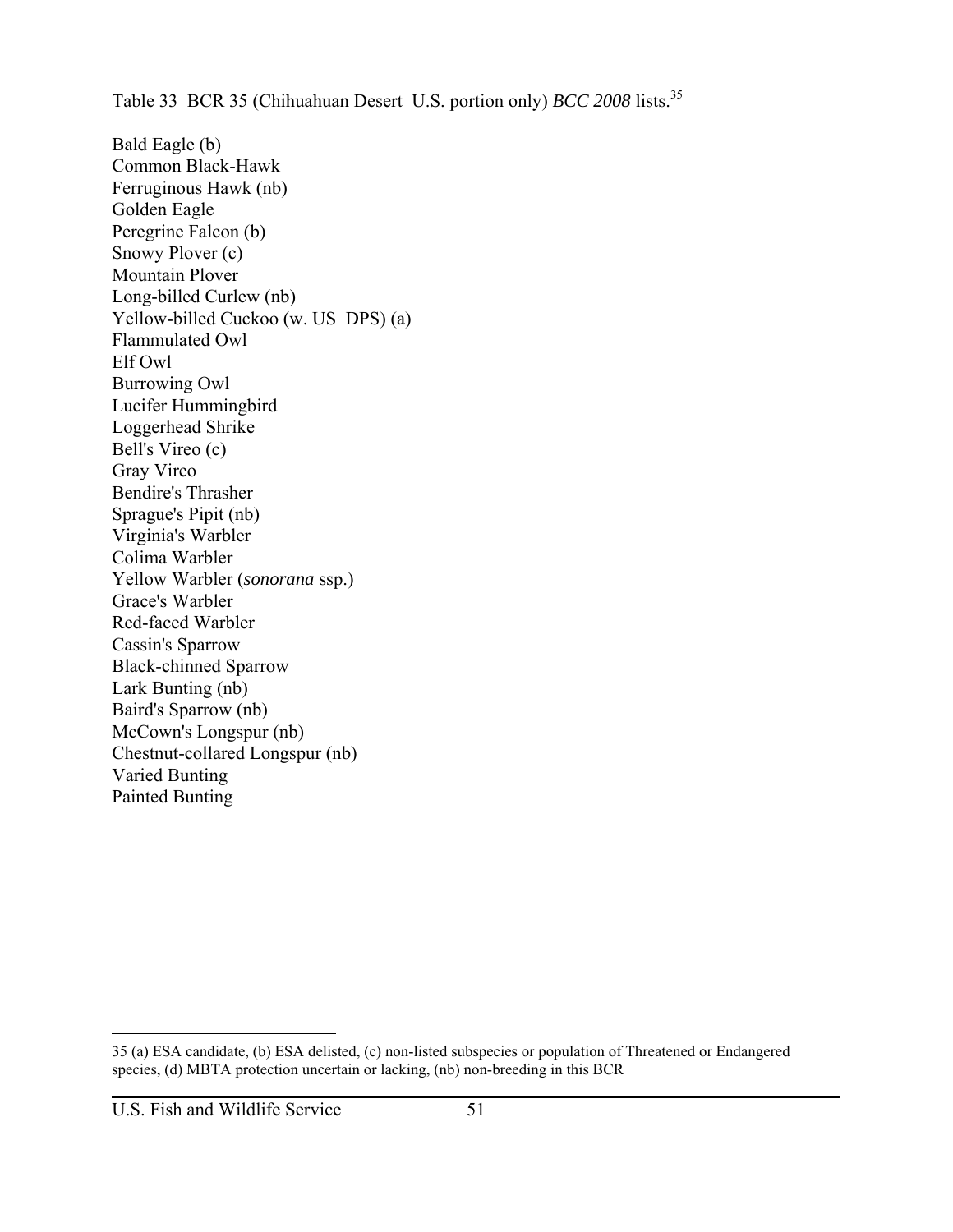Table 34 BCR 36 (Tamaulipan Brushlands U.S. portion only) *BCC 2008* list.<sup>36</sup>

Harris's Hawk Swainson's Hawk Snowy Plover (c) Mountain Plover (nb) Solitary Sandpiper (nb) Lesser Yellowlegs (nb) Long-billed Curlew (nb) Gull-billed Tern Red-billed Pigeon Green Parakeet (d) Red-crowned Parrot (d) Elf Owl Burrowing Owl Buff-bellied Hummingbird Northern Beardless-Tyrannulet Rose-throated Becard Bell's Vireo (c) Verdin Curve-billed Thrasher Sprague's Pipit (nb) Tropical Parula Summer Tanager White-collared Seedeater Cassin's Sparrow Lark Bunting (nb) Chestnut-collared Longspur (nb) Varied Bunting Painted Bunting Dickcissel Hooded Oriole Altamira Oriole Audubon's Oriole

<sup>36 (</sup>a) ESA candidate, (b) ESA delisted, (c) non-listed subspecies or population of Threatened or Endangered species, (d) MBTA protection uncertain or lacking, (nb) non-breeding in this BCR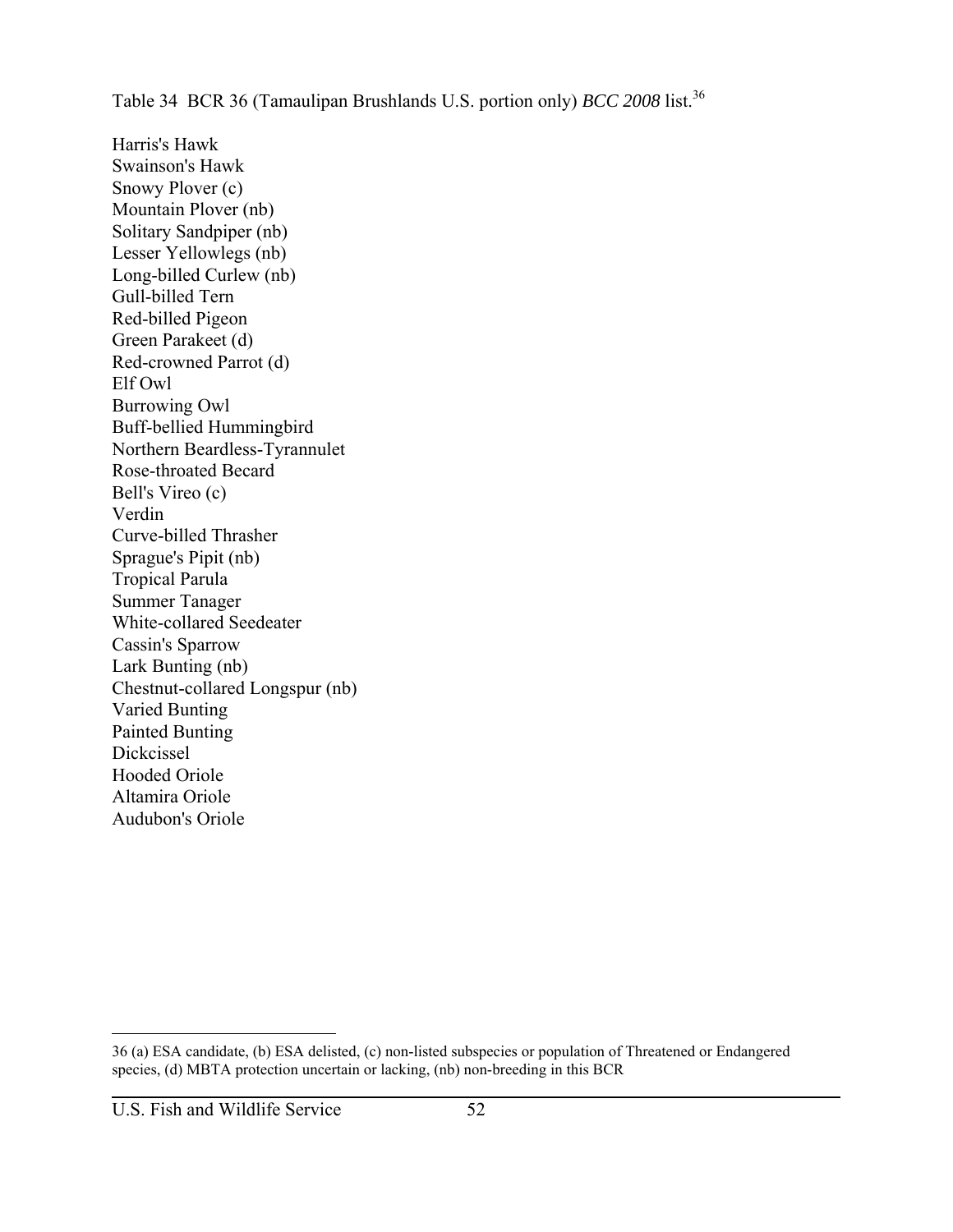Table 35 BCR 37 (Gulf Coastal Prairie U.S. portion only) *BCC 2008* list.<sup>37</sup>

Audubon's Shearwater (nb) Band-rumped Storm-Petrel (nb) American Bittern Least Bittern Reddish Egret Swallow-tailed Kite Bald Eagle (b) White-tailed Hawk Peregrine Falcon (b) (nb) Yellow Rail (nb) Black Rail Snowy Plover (c) Wilson's Plover Mountain Plover (nb) American Oystercatcher Solitary Sandpiper (nb) Lesser Yellowlegs (nb) Upland Sandpiper (nb) Whimbrel (nb) Long-billed Curlew Hudsonian Godwit (nb) Marbled Godwit (nb) Red Knot (*roselaari* ssp.) (nb)

Red Knot (*rufa* ssp.) (a) (nb) Buff-breasted Sandpiper (nb) Short-billed Dowitcher (nb) Least Tern (c) Gull-billed Tern Sandwich Tern Black Skimmer Short-eared Owl (nb) Loggerhead Shrike Sedge Wren (nb) Sprague's Pipit (nb) Prothonotary Warbler Swainson's Warbler Botteri's Sparrow Grasshopper Sparrow Henslow's Sparrow (nb) LeConte's Sparrow (nb) Nelson's Sharp-tailed Sparrow (nb) Seaside Sparrow (c) Painted Bunting Dickcissel

<sup>37 (</sup>a) ESA candidate, (b) ESA delisted, (c) non-listed subspecies or population of Threatened or Endangered species, (d) MBTA protection uncertain or lacking, (nb) non-breeding in this BCR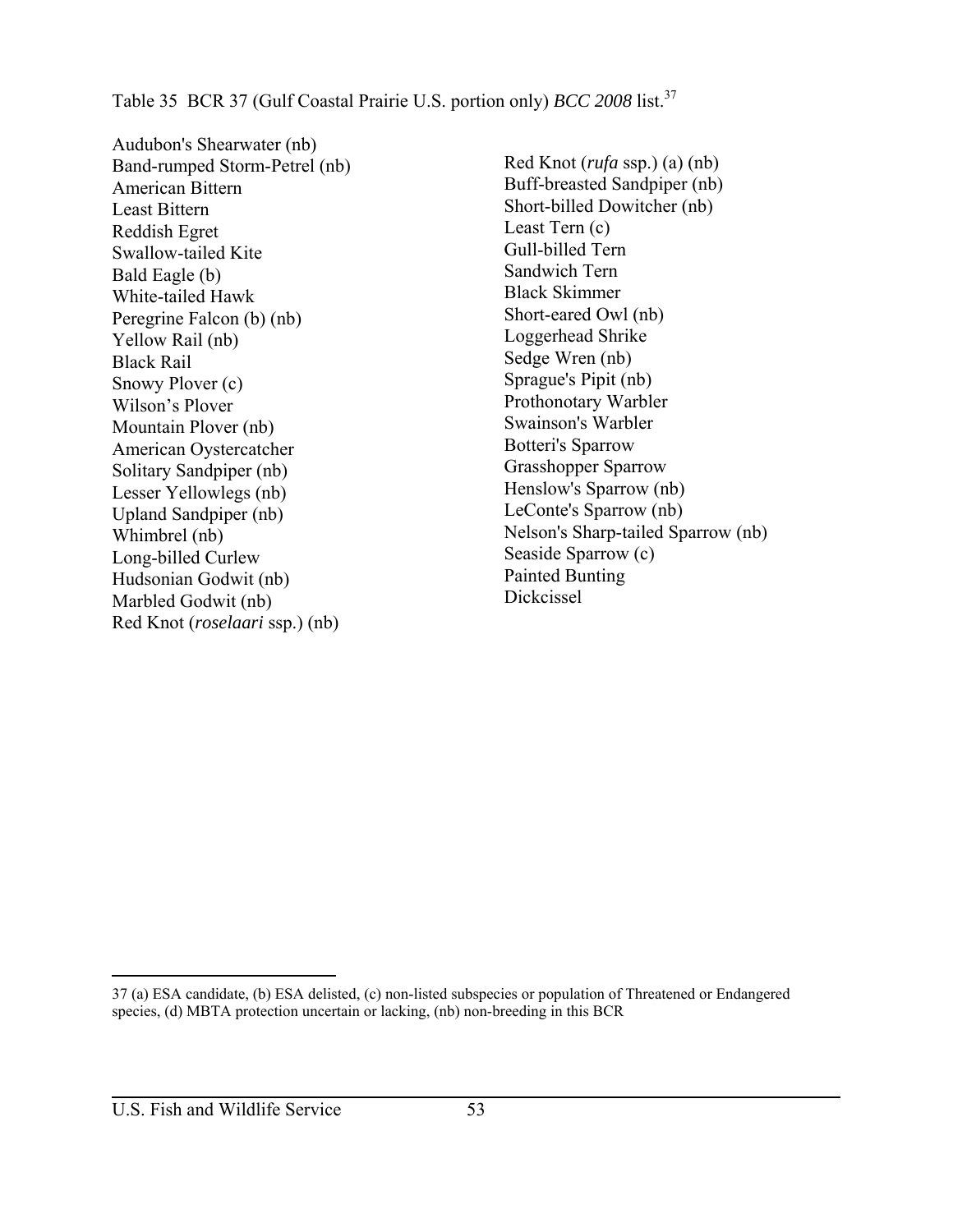Table 36 BCR 67 (Hawaii) *BCC 2008* list.<sup>38</sup>

Laysan Albatross Black-footed Albatross Christmas Shearwater Band-rumped Storm-Petrel (a) Tristram's Storm-Petrel Bristle-thighed Curlew (nb) Short-eared Owl `Elepaio (d) `Oma`o Hawai`i `Amakihi (d) Oahu `Amakihi (d) Kaua`i `Amakihi (d) `Anianiau (d) `Akikiki (a,d) Maui `Alauahio (d) `Akeke`e (d) `I`iwi (d) `Apapane (d)

<sup>38 (</sup>a) ESA candidate, (b) ESA delisted, (c) non-listed subspecies or population of Threatened or Endangered species, (d) MBTA protection uncertain or lacking, (nb) non-breeding in this BCR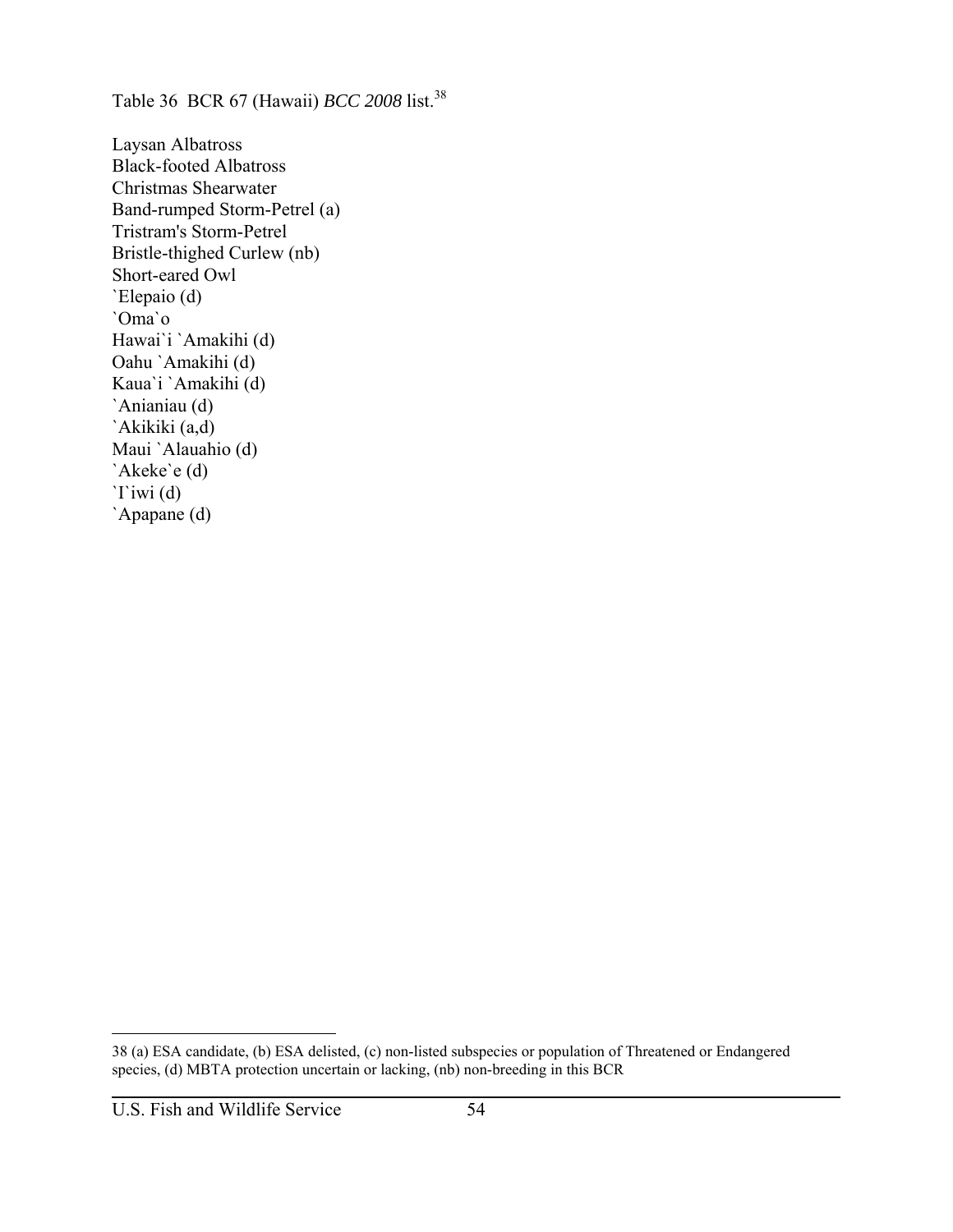Table 37 Other U.S. Pacific Islands *BCC* 2008 list.<sup>39</sup>

Laysan Albatross Black-footed Albatross Herald Petrel Tahiti Petrel (d) Phoenix Petrel (d) Christmas Shearwater Audubon's Shearwater Polynesian Storm-Petrel (d) Spotless Crake (American Samoa pop.) (a,d) Purple Swamphen Bristle-thighed Curlew (nb) Friendly Ground-Dove (American Samoa DPS) (a,d) Micronesian Myzomela (d) Rufous Fantail (*mariae* ssp.) (d) Rufous Fantail (*saipanensis* ssp.) (d) Fiji Shrikebill (d) Tinian Monarch (d) Bridled White-eye (*saypani* ssp.) (c,d) Golden White-eye (d) Micronesian Starling (*guami* ssp.) (d) Polynesian Starling (d)

<sup>39 (</sup>a) ESA candidate, (b) ESA delisted, (c) non-listed subspecies or population of Threatened or Endangered species, (d) MBTA protection uncertain or lacking, (nb) non-breeding in this BCR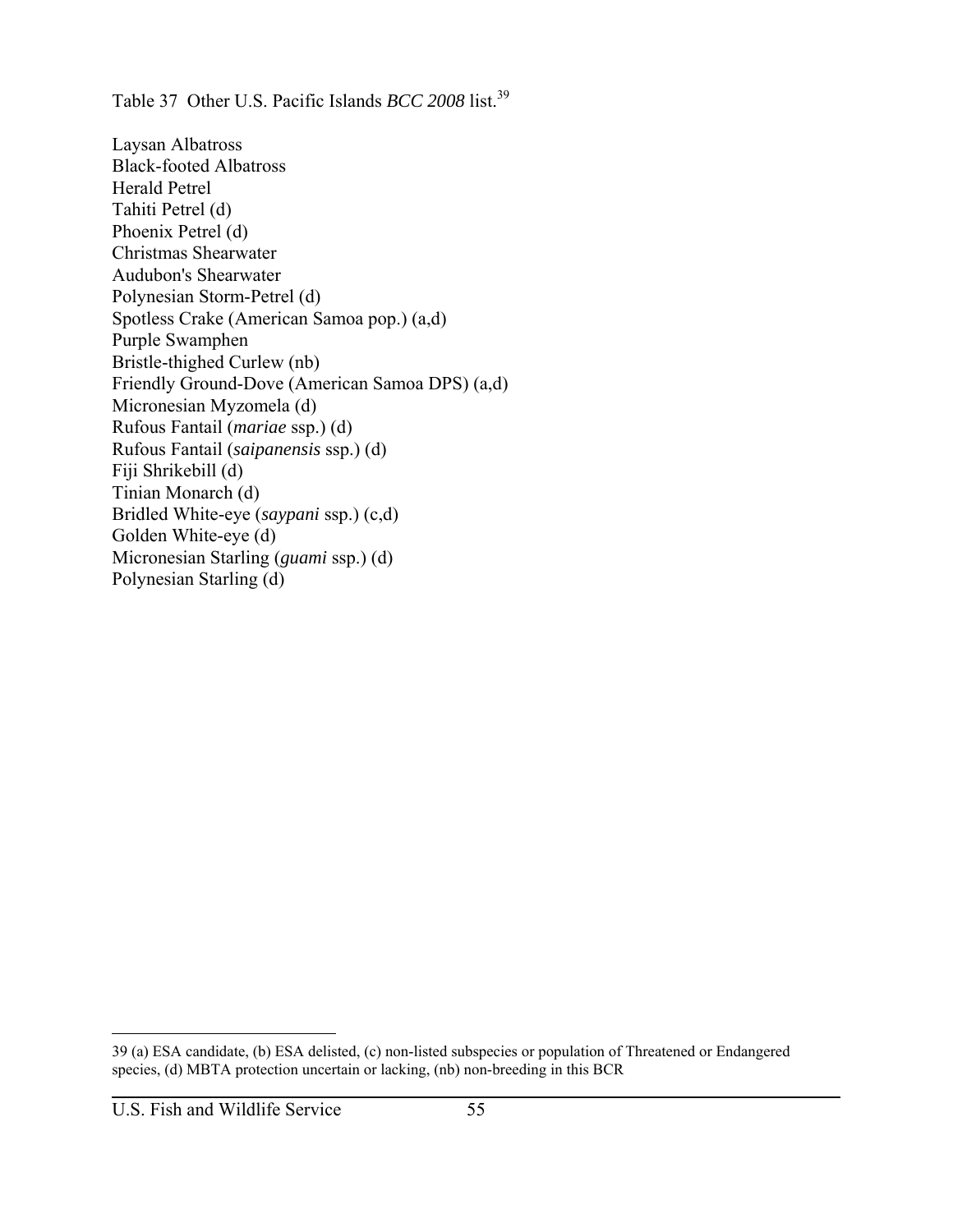Table 38 U.S. Caribbean Islands (Puerto Rico and U.S. Virgin Islands) *BCC* 2008 list.<sup>40</sup>

West Indian Whistling-Duck White-cheeked Pintail Masked Duck Ruddy Duck (*jamaicensis* ssp.) Audubon's Shearwater Masked Booby Brown Booby Red-footed Booby Magnificent Frigatebird Least Bittern American Flamingo Black Rail Yellow-breasted Crake Caribbean Coot Limpkin Snowy Plover (c) Wilson's Plover American Oystercatcher Red Knot (*rufa* ssp.) (a) (nb) Semipalmated Sandpiper (Eastern) (nb) White-crowned Pigeon Bridled Quail-Dove Antillean Mango (d) Loggerhead Kingbird Puerto Rican Vireo Elfin-woods Warbler (a) Greater Antillean Oriole

<sup>40 (</sup>a) ESA candidate, (b) ESA delisted, (c) non-listed subspecies or population of Threatened or Endangered species, (d) MBTA protection uncertain or lacking, (nb) non-breeding in this BCR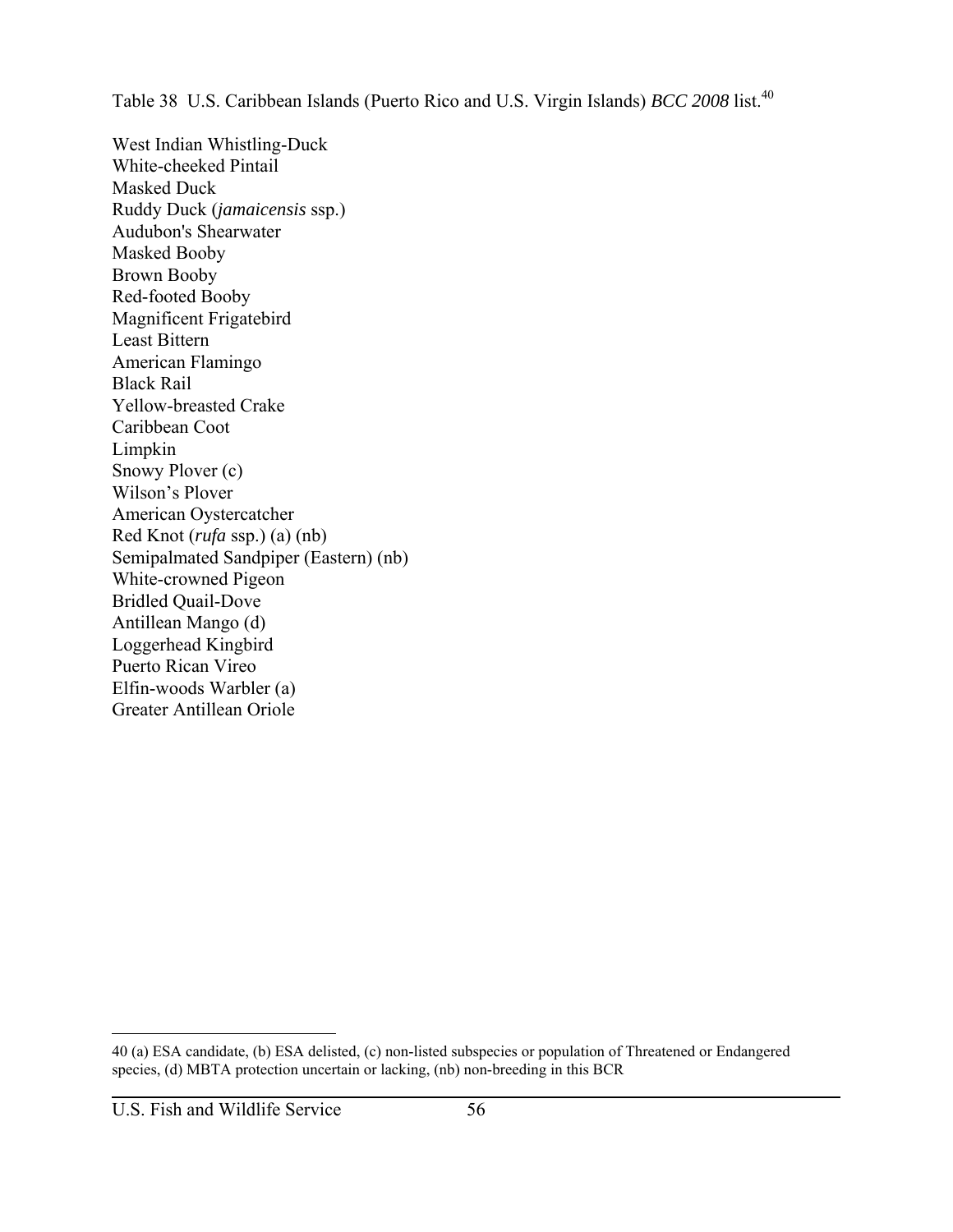Table 39 USFWS Region 1 (Pacific Region) *BCC 2008* list.<sup>41</sup>

Greater Sage-Grouse (Columbia Basin  $DPS(a)$ Black-footed Albatross Herald Petrel Tahiti Petrel (d) Phoenix Petrel (d) Pink-footed Shearwater (nb) Polynesian Storm-Petrel (d) Band-rumped Storm-Petrel (a) Tristram's Storm-Petrel Bald Eagle (b) Swainson's Hawk Ferruginous Hawk Peregrine Falcon (b) Yellow Rail Spotless Crake (American Samoa pop.) (a,d) Purple Swamphen Snowy Plover (c) Black Oystercatcher Whimbrel (nb) Bristle-thighed Curlew (nb) Long-billed Curlew Marbled Godwit (nb) Red Knot (*roselaari* ssp.) (nb) Short-billed Dowitcher (nb) Friendly Ground-Dove (American Samoa DPS $(a,d)$ Yellow-billed Cuckoo (w. US DPS) (a) Flammulated Owl Short-eared Owl Black Swift Calliope Hummingbird

Rufous Hummingbird Lewis's Woodpecker Williamson's Sapsucker White-headed Woodpecker Olive-sided Flycatcher Willow Flycatcher (c) Loggerhead Shrike Pinyon Jay Rufous Fantail (*mariae* ssp.) (d) `Elepaio (d) Tinian Monarch (d) Horned Lark (*strigata* ssp.) (a) `Oma`o Golden White-eye (d) Sage Thrasher Virginia's Warbler Green-tailed Towhee Brewer's Sparrow Oregon Vesper Sparrow (*affinis* ssp.) Sage Sparrow Black Rosy-Finch Cassin's Finch Hawai`i `Amakihi (d) Oahu `Amakihi (d) Kaua`i` `Amakihi (d) `Anianiau (d) `Akikiki (a,d) Maui `Alauahio (d) `Akeke`e (d) `I`iwi (d) `Apapane (d)

<sup>41 (</sup>a) ESA candidate, (b) ESA delisted, (c) non-listed subspecies or population of Threatened or Endangered species, (d) MBTA protection uncertain or lacking, (nb) non-breeding in this BCR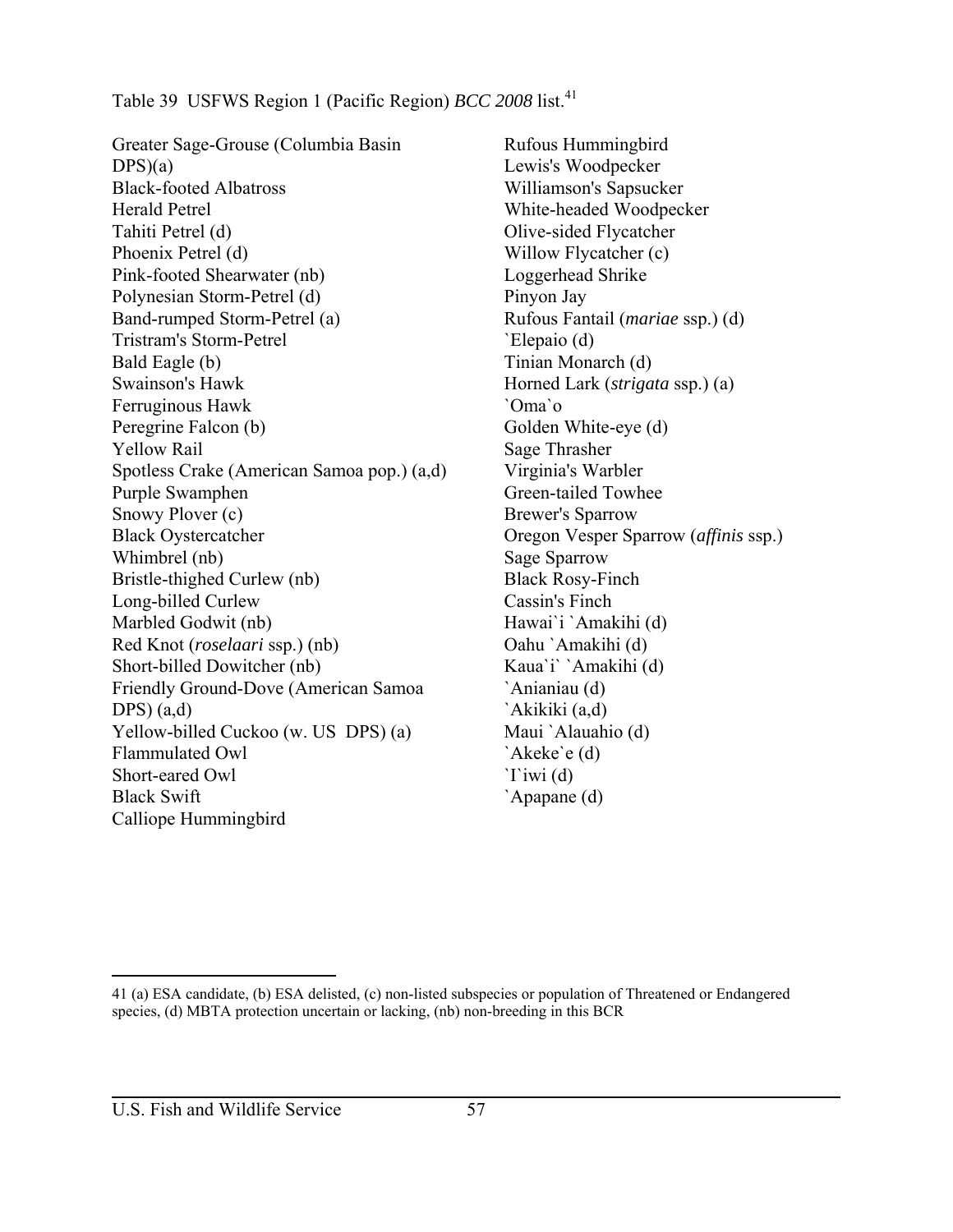## Table 40 USFWS Region 2 (Southwest Region) *BCC* 2008 list.<sup>42</sup>

Lesser Prairie-Chicken (a) Reddish Egret Swallow-tailed Kite Bald Eagle (b) Common Black-Hawk White-tailed Hawk Golden Eagle Peregrine Falcon (b) Yellow Rail (nb) Black Rail Snowy Plover (c) Wilson's Plover Mountain Plover American Oystercatcher Solitary Sandpiper (nb) Lesser Yellowlegs (nb) Upland Sandpiper Whimbrel (nb) Long-billed Curlew Hudsonian Godwit (nb) Red Knot (*roselaari* ssp.) (nb) Red Knot (*rufa* ssp.) (a) (nb) Buff-breasted Sandpiper (nb) Short-billed Dowitcher (nb) Gull-billed Tern Sandwich Tern Black Skimmer Yellow-billed Cuckoo (w. U.S. DPS) (a) Flammulated Owl Elf Owl Burrowing Owl Lucifer Hummingbird Costa's Hummingbird Lewis's Woodpecker Red-headed Woodpecker Gilded Flicker Northern Beardless-Tyrannulet Buff-breasted Flycatcher Loggerhead Shrike Bell's Vireo (c)

Gray Vireo Pinyon Jay Brown-headed Nuthatch Sedge Wren (nb) Wood Thrush Bendire's Thrasher LeConte's Thrasher Sprague's Pipit (nb) Olive Warbler Colima Warbler Lucy's Warbler Yellow Warbler (*sonorana* ssp.) Grace's Warbler Prairie Warbler Cerulean Warbler Prothonotary Warbler Worm-eating Warbler Swainson's Warbler Kentucky Warbler Red-faced Warbler Rufous-winged Sparrow Bachman's Sparrow Botteri's Sparrow Five-striped Sparrow Black-chinned Sparrow Lark Bunting Grasshopper Sparrow (*ammolegus* ssp.) Baird's Sparrow (nb) Henslow's Sparrow (nb) LeConte's Sparrow (nb) Nelson's Sharp-tailed Sparrow (nb) Seaside Sparrow (c) Harris's Sparrow (nb) McCown's Longspur (nb) Smith's Longspur (nb) Chestnut-collared Longspur (nb) Varied Bunting Painted Bunting Rusty Blackbird (nb) Audubon's Oriole

 $\overline{a}$ 42 (a) ESA candidate, (b) ESA delisted, (c) non-listed subspecies or population of Threatened or Endangered species, (d) MBTA protection uncertain or lacking, (nb) non-breeding in this BCR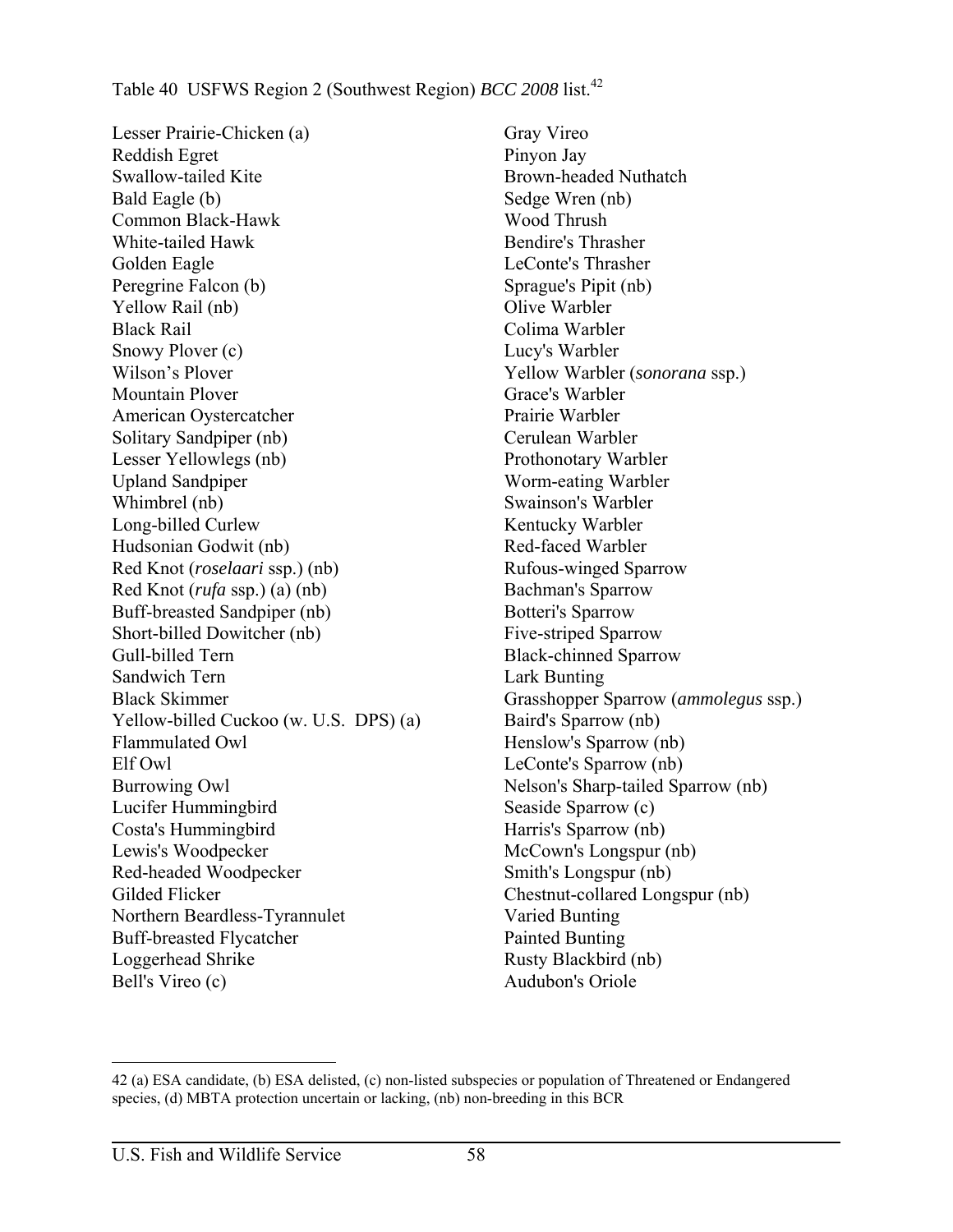Table 41 USFWS Region 3 (Great Lakes-Big Rivers Region) *BCC 2008* list.<sup>43</sup>

Pied-billed Grebe Horned Grebe (nb) American Bittern Least Bittern Bald Eagle (b) Swainson's Hawk Peregrine Falcon (b) Yellow Rail Black Rail Solitary Sandpiper (nb) Upland Sandpiper Whimbrel (nb) Hudsonian Godwit (nb) Marbled Godwit Red Knot (*roselaari* ssp.) (nb) Red Knot (*rufa* ssp.) (a) (nb) Buff-breasted Sandpiper (nb) Short-billed Dowitcher (nb) Black Tern Common Tern Black-billed Cuckoo Short-eared Owl (nb)

Whip-poor-will Red-headed Woodpecker Olive-sided Flycatcher Loggerhead Shrike Bell's Vireo (c) Bewick's Wren (*bewickii* ssp.) Wood Thrush Blue-winged Warbler Golden-winged Warbler Prairie Warbler Cerulean Warbler Worm-eating Warbler Swainson's Warbler Kentucky Warbler Canada Warbler Bachman's Sparrow Henslow's Sparrow Nelson's Sharp-tailed Sparrow Smith's Longspur (nb) Chestnut-collared Longspur Dickcissel Rusty Blackbird

<sup>43 (</sup>a) ESA candidate, (b) ESA delisted, (c) non-listed subspecies or population of Threatened or Endangered species, (d) MBTA protection uncertain or lacking, (nb) non-breeding in this BCR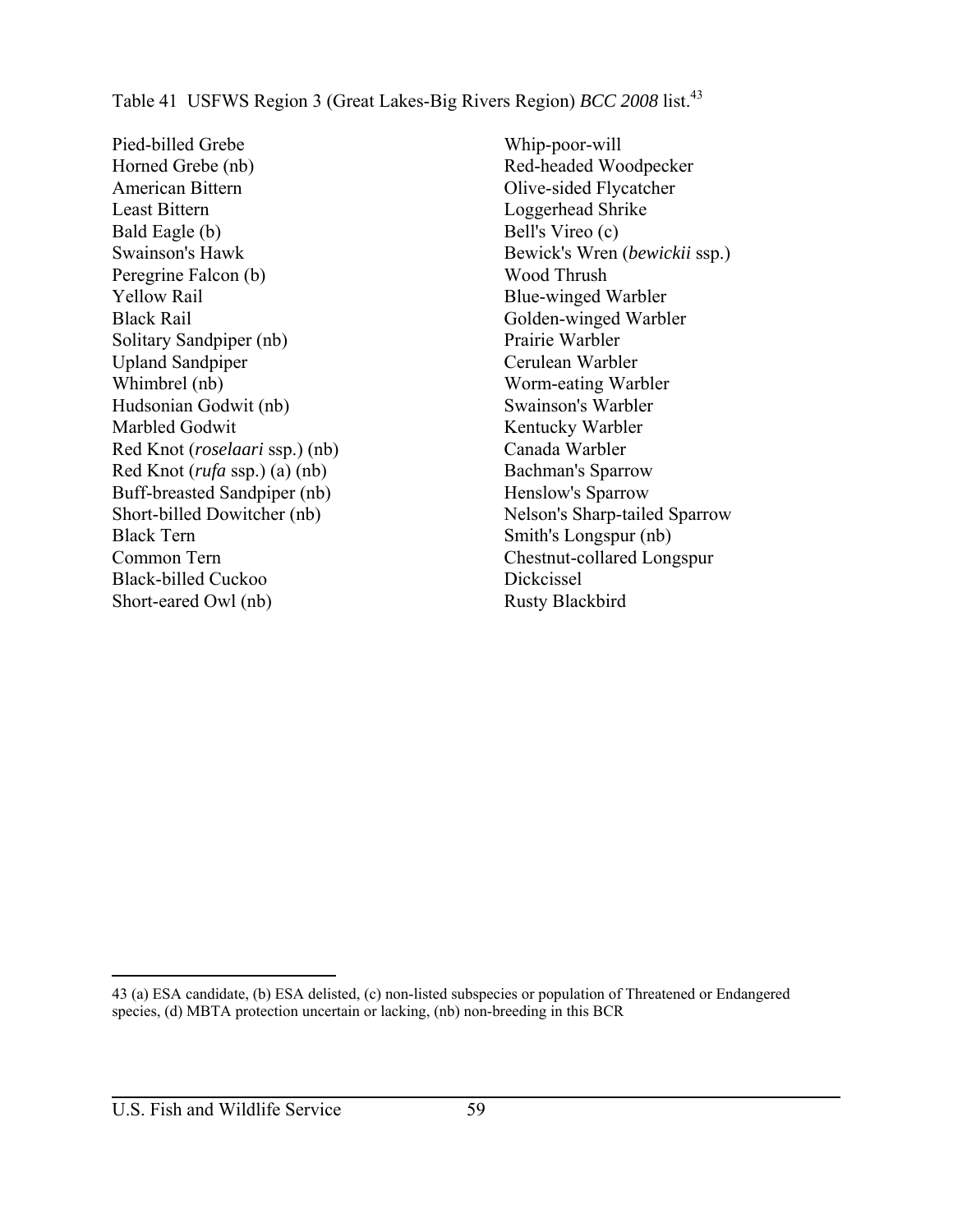Table 42 USFWS Region 4 (Southeast Region) mainland *BCC 2008* list.<sup>44</sup>

Red-throated Loon Black-capped Petrel Audubon's Shearwater Band-rumped Storm-Petrel (a) (Hawaii DPS is candidate; Atlantic pop. is not) American Bittern Least Bittern Reddish Egret Swallow-tailed Kite Bald Eagle (b) Short-tailed Hawk American Kestrel (*paulus* ssp.) Peregrine Falcon (b) Yellow Rail Black Rail Limpkin Snowy Plover (c) Wilson's Plover American Oystercatcher Solitary Sandpiper (nb) Whimbrel (nb) Long-billed Curlew (nb) Hudsonian Godwit (nb) Marbled Godwit (nb) Red Knot (*rufa* ssp.) (nb) Semipalmated Sandpiper (Eastern) (nb) Buff-breasted Sandpiper (nb) Short-billed Dowitcher (nb) Least Tern (c) Gull-billed Tern Black Skimmer White-crowned Pigeon

Mangrove Cuckoo Smooth-billed Ani Short-eared Owl Chuck-will's-widow Red-headed Woodpecker Olive-sided Flycatcher Loggerhead Shrike Black-whiskered Vireo Brown-headed Nuthatch Bewick's Wren (*bewickii* ssp.) Sedge Wren Wood Thrush Sprague's Pipit Blue-winged Warbler Golden-winged Warbler Prairie Warbler Cerulean Warbler Prothonotary Warbler Worm-eating Warbler Swainson's Warbler Kentucky Warbler Canada Warbler Bachman's Sparrow Henslow's Sparrow LeConte's Sparrow Nelson's Sharp-tailed Sparrow Saltmarsh Sharp-tailed Sparrow Seaside Sparrow (c) Smith's Longspur Painted Bunting Rusty Blackbird

<sup>44 (</sup>a) ESA candidate, (b) ESA delisted, (c) non-listed subspecies or population of Threatened or Endangered species, (d) MBTA protection uncertain or lacking, (nb) non-breeding in this BCR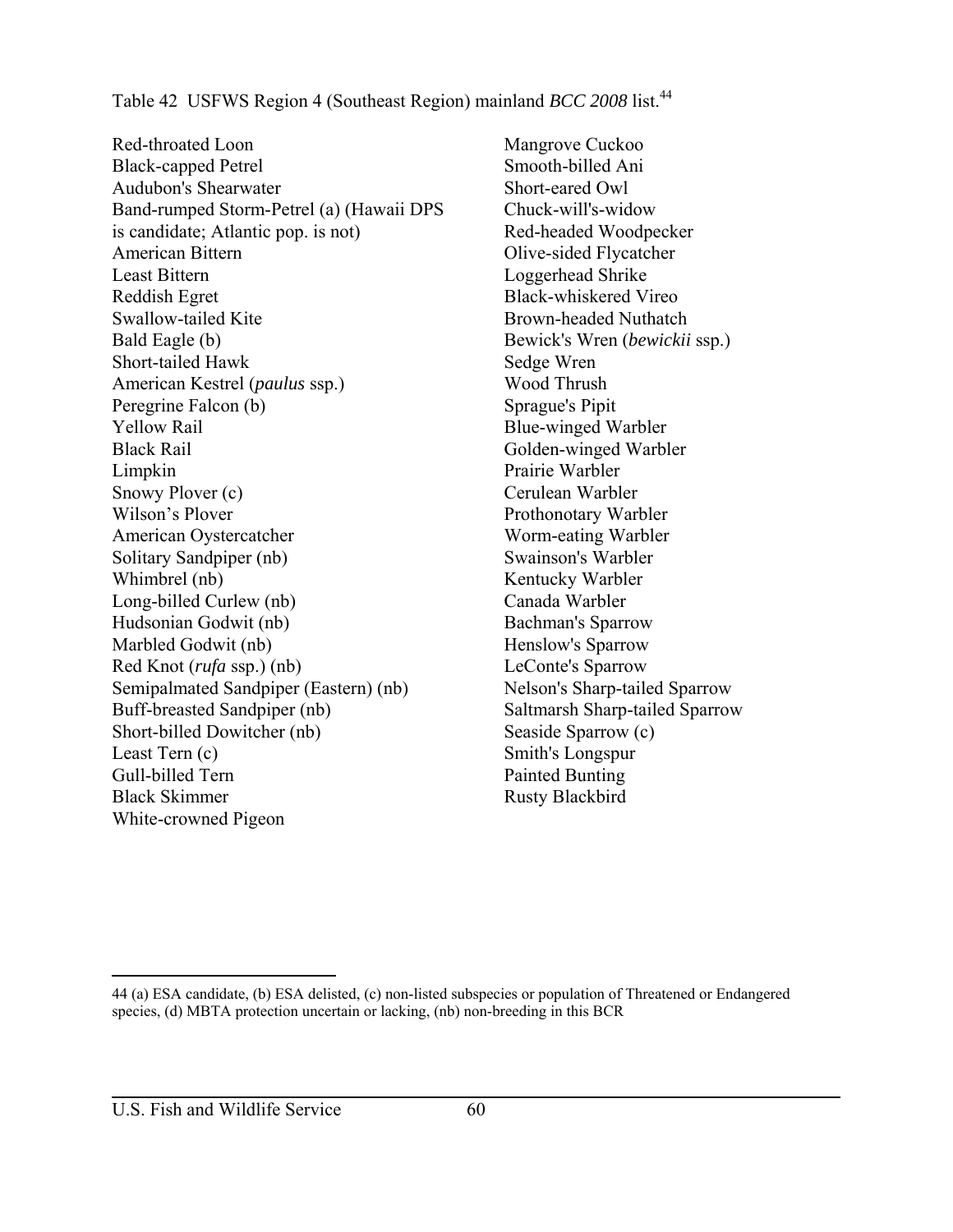Table 43 USFWS Region 4 (Puerto Rico and U.S. Virgin Islands) *BCC 2008* list.<sup>45</sup>

West Indian Whistling-Duck White-cheeked Pintail Masked Duck Ruddy Duck (*jamaicensis* ssp. only) Audubon's Shearwater Masked Booby Brown Booby Red-footed Booby Magnificent Frigatebird Least Bittern American Flamingo Black Rail Yellow-breasted Crake Caribbean Coot Limpkin Snowy Plover (c) Wilson's Plover American Oystercatcher Red Knot (*rufa* ssp.) (a) (nb) Semipalmated Sandpiper (Eastern) (nb) White-crowned Pigeon Bridled Quail-Dove Antillean Mango (d) Loggerhead Kingbird Puerto Rican Vireo Elfin-woods Warbler (a) Greater Antillean Oriole

<sup>45 (</sup>a) ESA candidate, (b) ESA delisted, (c) non-listed subspecies or population of Threatened or Endangered species, (d) MBTA protection uncertain or lacking, (nb) non-breeding in this BCR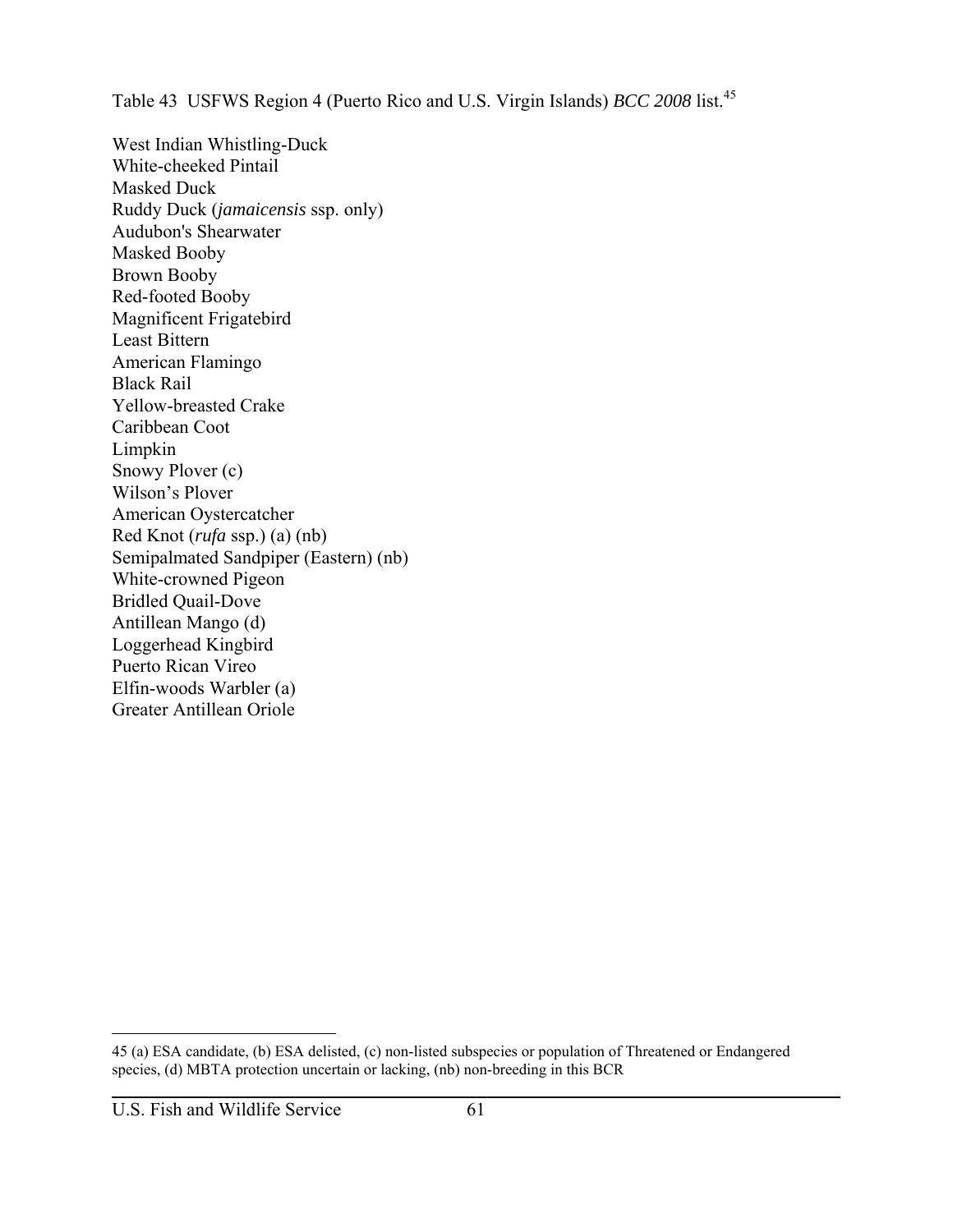Table 44 USFWS Region 5 (Northeast Region) *BCC 2008* list.<sup>46</sup>

Red-throated Loon (nb) Pied-billed Grebe Horned Grebe (nb) Greater Shearwater (nb) Audubon's Shearwater (nb) American Bittern Least Bittern Snowy Egret Bald Eagle (b) Peregrine Falcon (b) Yellow Rail Black Rail Wilson's Plover American Oystercatcher Solitary Sandpiper (nb) Lesser Yellowlegs (nb) Upland Sandpiper Whimbrel (nb) Hudsonian Godwit (nb) Marbled Godwit (nb) Red Knot (*rufa* ssp.) (a) (nb) Semipalmated Sandpiper (Eastern) (nb) Purple Sandpiper (nb) Buff-breasted Sandpiper (nb) Short-billed Dowitcher (nb) Least Tern (c)

Gull-billed Tern Arctic Tern Black Skimmer Short-eared Owl (nb) Whip-poor-will Red-headed Woodpecker Olive-sided Flycatcher Loggerhead Shrike Bewick's Wren (*bewickii* ssp.) Sedge Wren Bicknell's Thrush Wood Thrush Blue-winged Warbler Golden-winged Warbler Prairie Warbler Bay-breasted Warbler Cerulean Warbler Worm-eating Warbler Swainson's Warbler Kentucky Warbler Canada Warbler Henslow's Sparrow Nelson's Sharp-tailed Sparrow Saltmarsh Sharp-tailed Sparrow Seaside Sparrow (c) Rusty Blackbird

<sup>46 (</sup>a) ESA candidate, (b) ESA delisted, (c) non-listed subspecies or population of Threatened or Endangered species, (d) MBTA protection uncertain or lacking, (nb) non-breeding in this BCR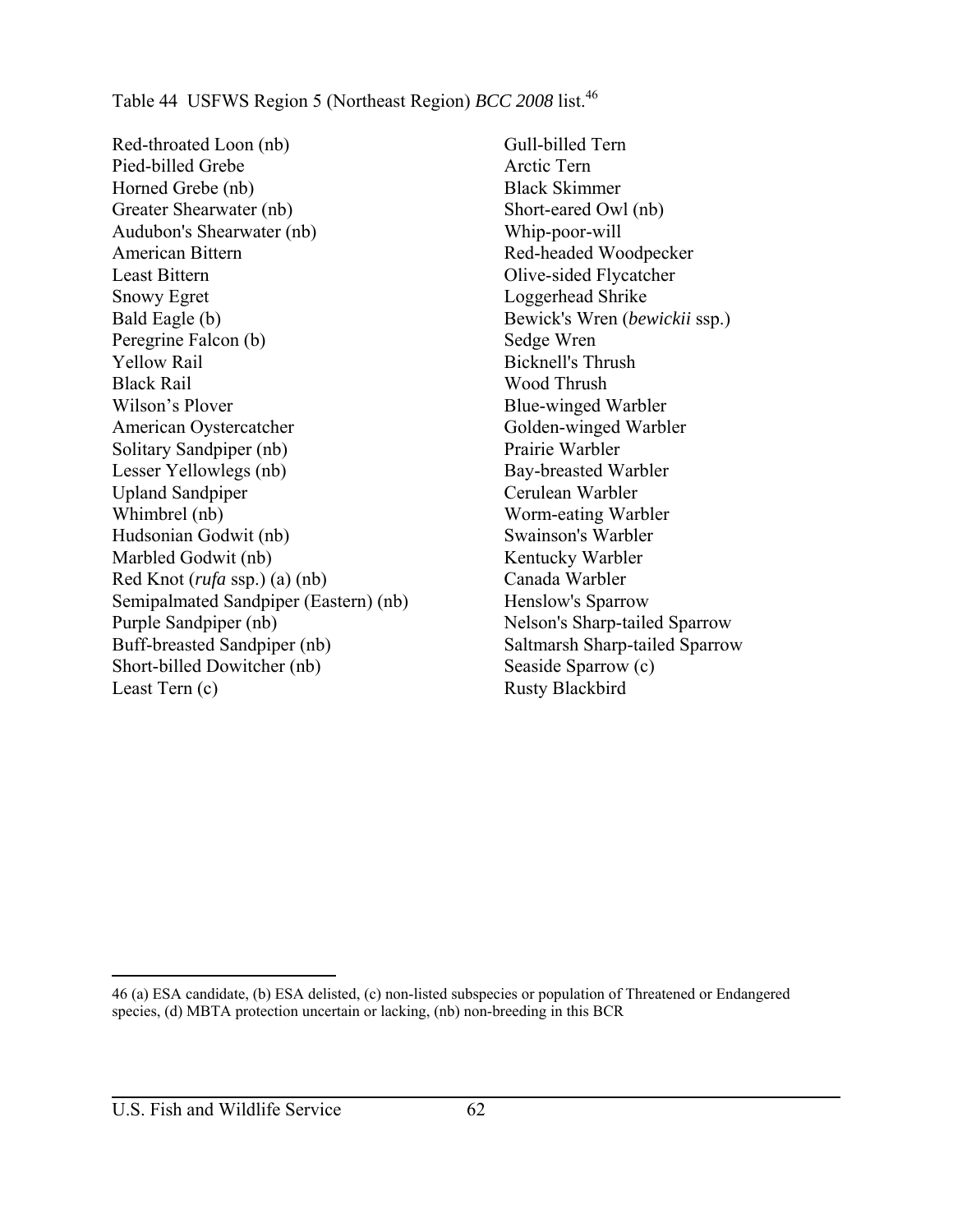Table 45 USFWS Region 6 (Mountain-Prairie Region) *BCC 2008* list.<sup>47</sup>

Gunnison Sage-Grouse Lesser Prairie-Chicken (a) Horned Grebe American Bittern Least Bittern Bald Eagle (b) Ferruginous Hawk Golden Eagle Peregrine Falcon (b) Prairie Falcon Yellow Rail Black Rail Snowy Plover (c) Mountain Plover Upland Sandpiper Long-billed Curlew Hudsonian Godwit (nb) Marbled Godwit Buff-breasted Sandpiper (nb) Short-billed Dowitcher (nb) Black-billed Cuckoo Flammulated Owl Burrowing Owl

Short-eared Owl Lewis's Woodpecker Red-headed Woodpecker Willow Flycatcher (c) Loggerhead Shrike Bell's Vireo (c) Gray Vireo Pinyon Jay Bewick's Wren (*bewickii* ssp.) Sage Thrasher Sprague's Pipit Sage Sparrow Grasshopper Sparrow Baird's Sparrow Henslow's Sparrow Nelson's Sharp-tailed Sparrow McCown's Longspur Smith's Longspur Chestnut-collared Longspur Black Rosy-Finch Brown-capped Rosy-Finch Cassin's Finch

<sup>47 (</sup>a) ESA candidate, (b) ESA delisted, (c) non-listed subspecies or population of Threatened or Endangered species, (d) MBTA protection uncertain or lacking, (nb) non-breeding in this BCR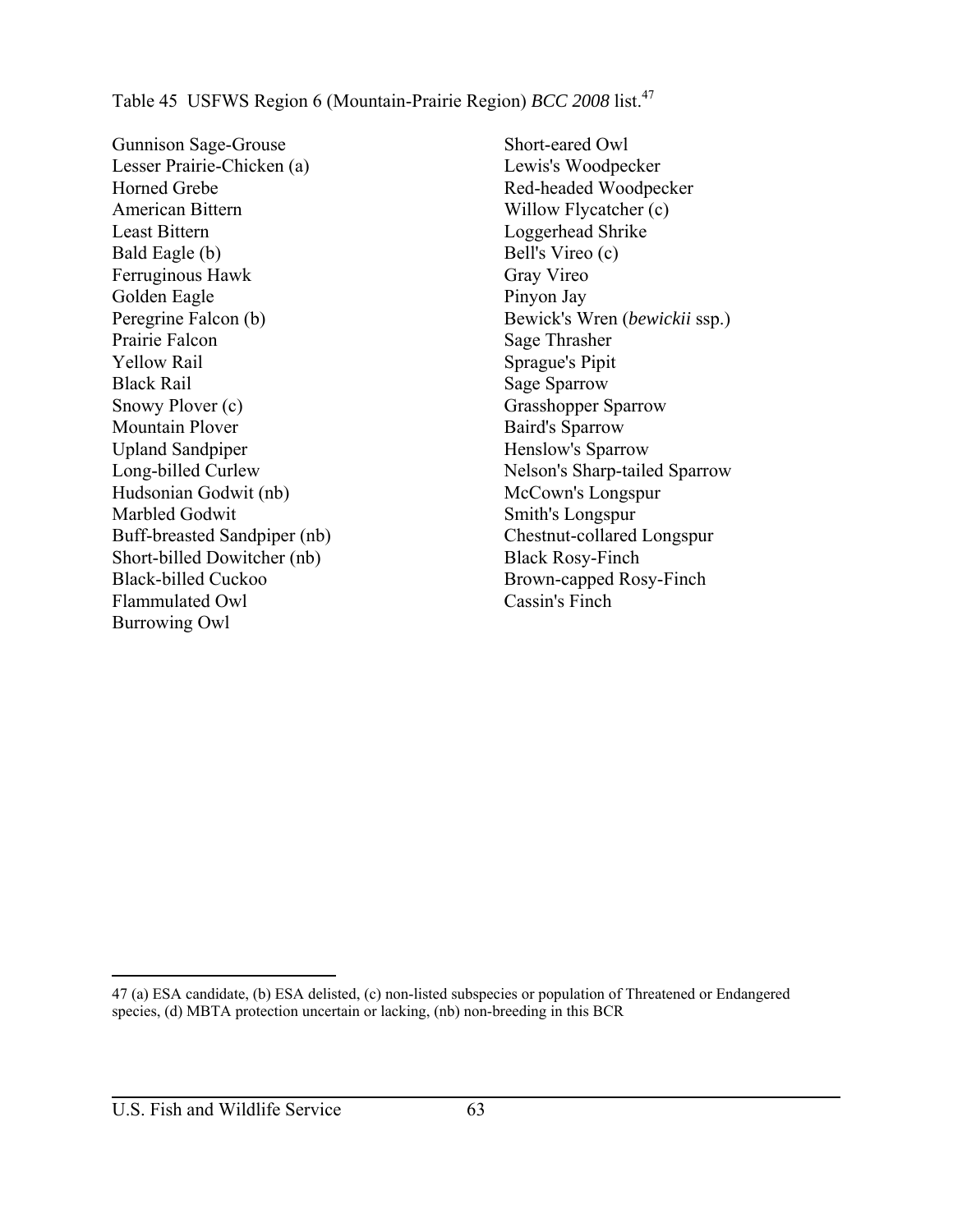Table 46 USFWS Region 7 (Alaska Region) *BCC 2008* list.<sup>48</sup>

Red-throated Loon Yellow-billed Loon Horned Grebe Laysan Albatross Black-footed Albatross Red-faced Cormorant Pelagic Cormorant Northern Goshawk (*laingi* ssp.) Peregrine Falcon (b) Black Oystercatcher Solitary Sandpiper Lesser Yellowlegs Whimbrel Bristle-thighed Curlew Hudsonian Godwit Bar-tailed Godwit Marbled Godwit Red Knot (*roselaari* ssp.) Rock Sandpiper (*ptilocnemis* spp.) Dunlin (*arcticola* ssp.) Buff-breasted Sandpiper Short-billed Dowitcher Red-legged Kittiwake Aleutian Tern Arctic Tern Marbled Murrelet (c) Kittlitz's Murrelet (a) Whiskered Auklet Rufous Hummingbird Olive-sided Flycatcher Smith's Longspur McKay's Bunting Rusty Blackbird

<sup>48 (</sup>a) ESA candidate, (b) ESA delisted, (c) non-listed subspecies or population of Threatened or Endangered species, (d) MBTA protection uncertain or lacking, (nb) non-breeding in this BCR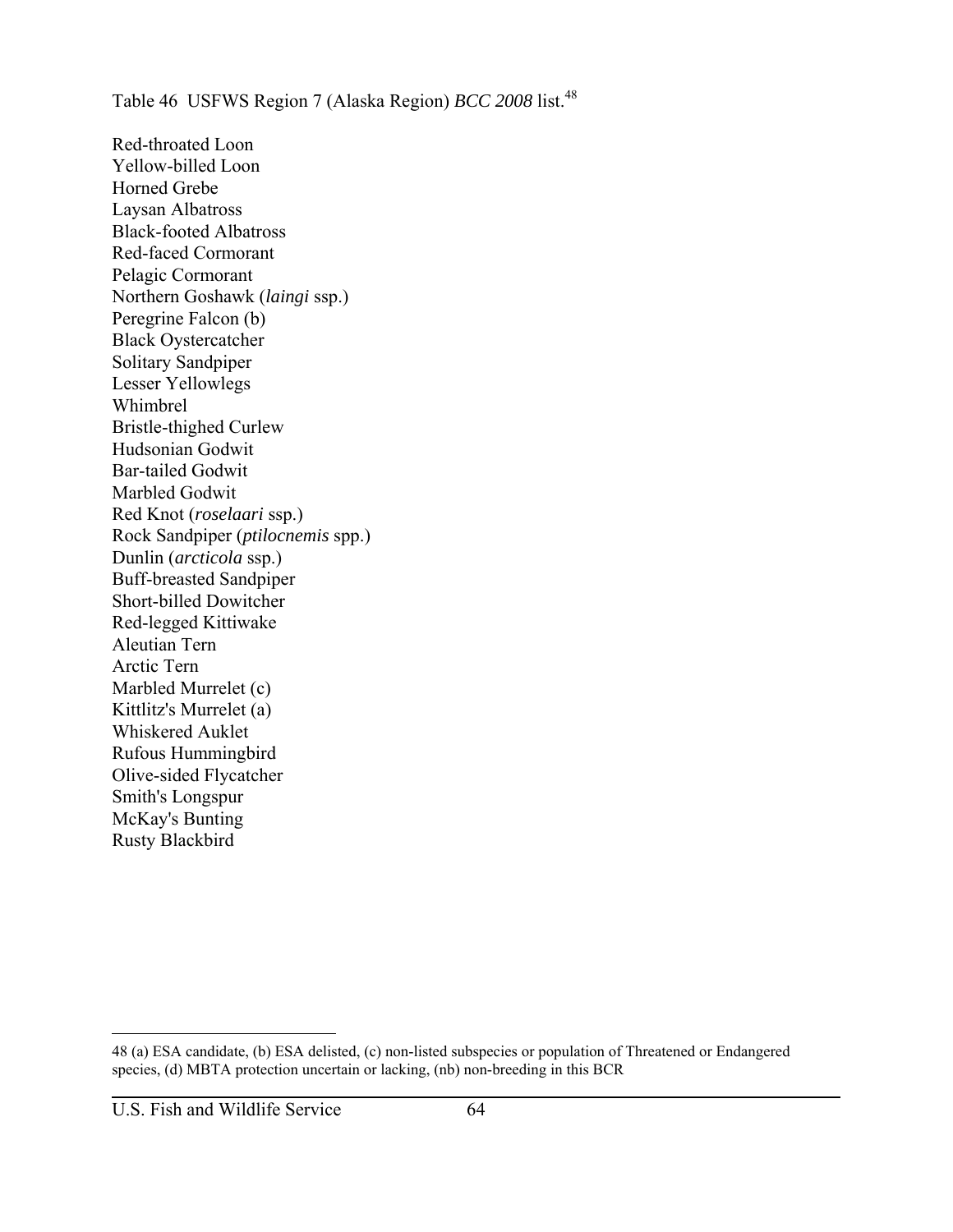Table 47 USFWS Region 8 ( California and Nevada) *BCC* 2008 list.<sup>49</sup>

Black-footed Albatross Pink-footed Shearwater (nb) Ashy Storm-Petrel Bald Eagle (b) Peregrine Falcon (b) Yellow Rail Black Rail Snowy Plover (c) Mountain Plover (nb) Black Oystercatcher Whimbrel (nb) Long-billed Curlew (nb) Marbled Godwit (nb) Red Knot (*roselaari* ssp.) (nb) Short-billed Dowitcher (nb) Gull-billed Tern Black Skimmer Xantus's Murrelet (a) Yellow-billed Cuckoo (w. US DPS) (a) Flammulated Owl Burrowing Owl Spotted Owl (*occidentalis* ssp.) (c) Black Swift Costa's Hummingbird Calliope Hummingbird Allen's Hummingbird Lewis's Woodpecker Williamson's Sapsucker

Olive-sided Flycatcher Willow Flycatcher (c) Loggerhead Shrike Bell's Vireo (c) Gray Vireo Island Scrub-Jay Pinyon Jay Yellow-billed Magpie Oak Titmouse Cactus Wren Sage Thrasher LeConte's Thrasher Virginia's Warbler Yellow Warbler (*brewsteri* ssp.) Yellow Warbler (*sonorana* ssp.) Common Yellowthroat (*sinuosa* ssp.) Green-tailed Towhee Spotted Towhee (*clementae* ssp.) Brewer's Sparrow Black-chinned Sparrow Sage Sparrow Song Sparrow (*graminea* ssp.) Song Sparrow (*maxillaris* ssp.) Song Sparrow (*pusillula* ssp.) Song Sparrow (*samuelis* ssp.) Tricolored Blackbird Lawrence's Goldfinch

49 (a) ESA candidate, (b) ESA delisted, (c) non-listed subspecies or population of Threatened or Endangered species, (d) MBTA protection uncertain or lacking, (nb) non-breeding in this BCR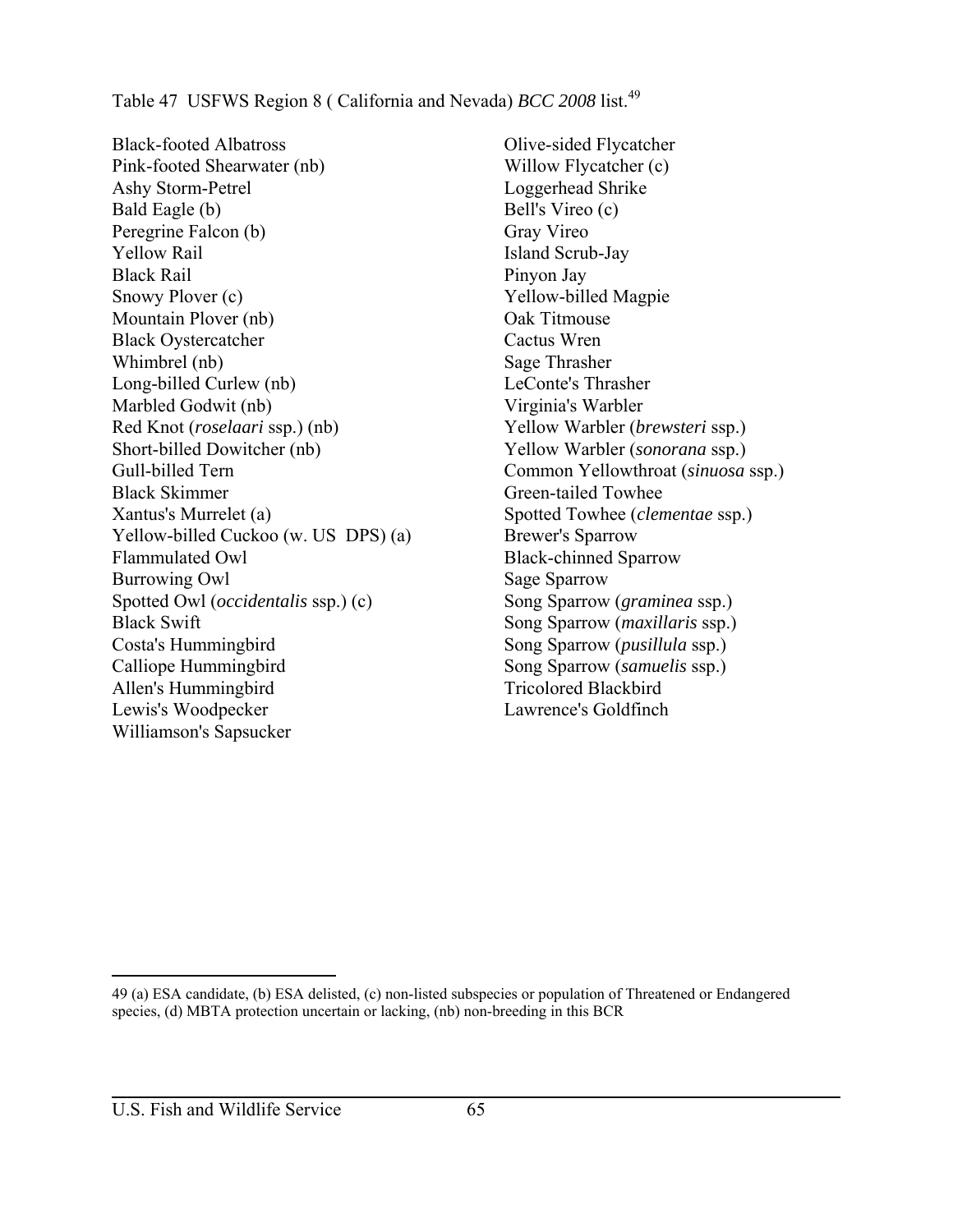Table 48 National (including Caribbean and Pacific Island "Territories") *BCC 2008* list.<sup>50</sup>

West Indian Whistling-Duck Greater Sage-Grouse (Colum. Basin DPS) (a) Gunnison Sage-Grouse Lesser Prairie-Chicken (a) Yellow-billed Loon Black-footed Albatross Tahiti Petrel (d) Phoenix Petrel (d) Black-capped Petrel Pink-footed Shearwater Christmas Shearwater Audubon's Shearwater Polynesian Storm-Petrel (d) Ashy Storm-Petrel Band-rumped Storm-Petrel (a) (Hawaii DPS is candidate; Atlantic pop. is not) Reddish Egret Swallow-tailed Kite Bald Eagle (b) Swainson's Hawk Peregrine Falcon (b) Yellow Rail Black Rail Spotless Crake (Am. Samoa pop.) (a, d) Caribbean Coot Limpkin Snowy Plover (c) Wilson's Plover Mountain Plover American Oystercatcher Black Oystercatcher Solitary Sandpiper Lesser Yellowlegs Upland Sandpiper Whimbrel Bristle-thighed Curlew Long-billed Curlew Hudsonian Godwit

Bar-tailed Godwit Marbled Godwit Red Knot (*roselaari* ssp.) Red Knot (*rufa* ssp.) (a) (nb) Semipalmated Sandpiper (Eastern) (nb) Purple Sandpiper (nb) Rock Sandpiper (*ptilocnemis* ssp.) Dunlin (*arcticola* spp.) Buff-breasted Sandpiper Short-billed Dowitcher Red-legged Kittiwake Aleutian Tern Least Tern (c) Gull-billed Tern Black Skimmer Marbled Murrelet (c) Kittlitz's Murrelet (a) Xantus's Murrelet (a) White-crowned Pigeon Friendly Ground-Dove (Am. Samoa) (a,d) Green Parakeet (d) Red-crowned Parrot (d) Yellow-billed Cuckoo (w. U.S. DPS) (a) Mangrove Cuckoo Flammulated Owl Elf Owl Spotted Owl (*occidentalis* ssp.) (c) Short-eared Owl Black Swift Costa's Hummingbird Calliope Hummingbird Rufous Hummingbird Allen's Hummingbird Elegant Trogon Lewis's Woodpecker Red-headed Woodpecker Table 48 Continued

<sup>50 (</sup>a) ESA candidate, (b) ESA delisted, (c) non-listed subspecies or population of Threatened or Endangered species, (d) MBTA protection uncertain or lacking, (nb) non-breeding in this BCR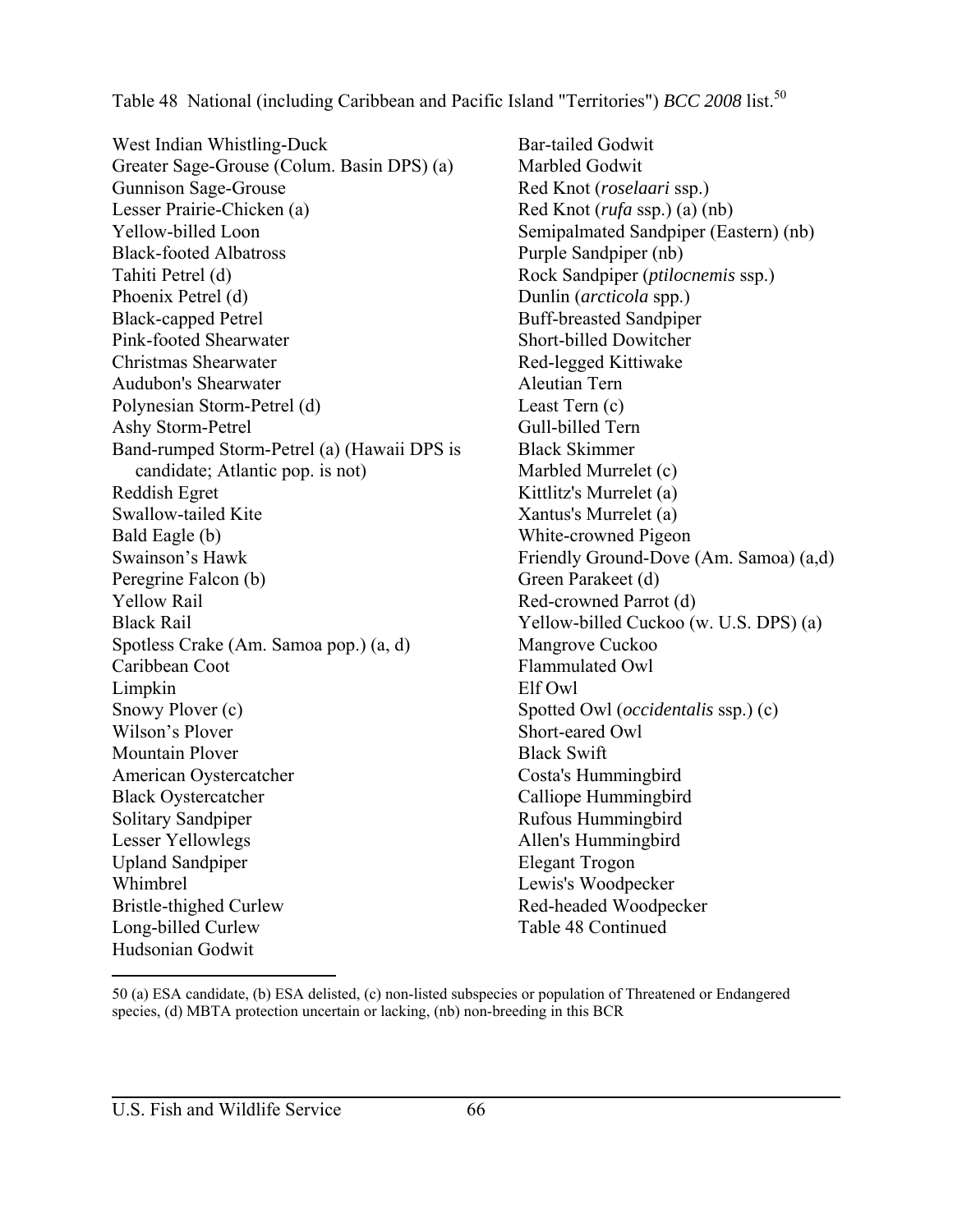Nuttall's Woodpecker Arizona Woodpecker White-headed Woodpecker Olive-sided Flycatcher Willow Flycatcher (c) Loggerhead Shrike Puerto Rican Vireo Bell's Vireo (c) Gray Vireo Island Scrub-Jay Pinyon Jay Yellow-billed Magpie Rufous Fantail (*mariae* ssp.) (d) `Elepaio (d) Tinian Monarch (d) Horned Lark (*strigata* ssp.) (a) Oak Titmouse Brown-headed Nuthatch Bewick's Wren (*bewickii* ssp.) `Omao Bicknell's Thrush Wood Thrush Golden White-eye (d) Bendire's Thrasher LeConte's Thrasher Sprague's Pipit Blue-winged Warbler Golden-winged Warbler Virginia's Warbler Colima Warbler Lucy's Warbler Grace's Warbler Prairie Warbler Bay-breasted Warbler Cerulean Warbler Elfin-woods Warbler (a) Prothonotary Warbler Worm-eating Warbler Swainson's Warbler Kentucky Warbler Canada Warbler Red-faced Warbler

Bachman's Sparrow Five-striped Sparrow Brewer's Sparrow Black-chinned Sparrow Baird's Sparrow Henslow's Sparrow Nelson's Sharp-tailed Sparrow Saltmarsh Sharp-tailed Sparrow Seaside Sparrow (c) Harris's Sparrow McCown's Longspur Smith's Longspur McKay's Bunting Varied Bunting Painted Bunting Dickcissel Tricolored Blackbird Rusty Blackbird Audubon's Oriole Black Rosy-Finch Brown-capped Rosy-Finch Lawrence's Goldfinch Hawai`i `Amakihi (d) Oahu `Amakihi (d) Kaua`i `Amakihi (d) `Anianiau (d) `Akikiki (a,d) Maui `Alauahio (d) `Akek`ee (d) `I`iwi (d) `Apapane (d)

Rufous-winged Sparrow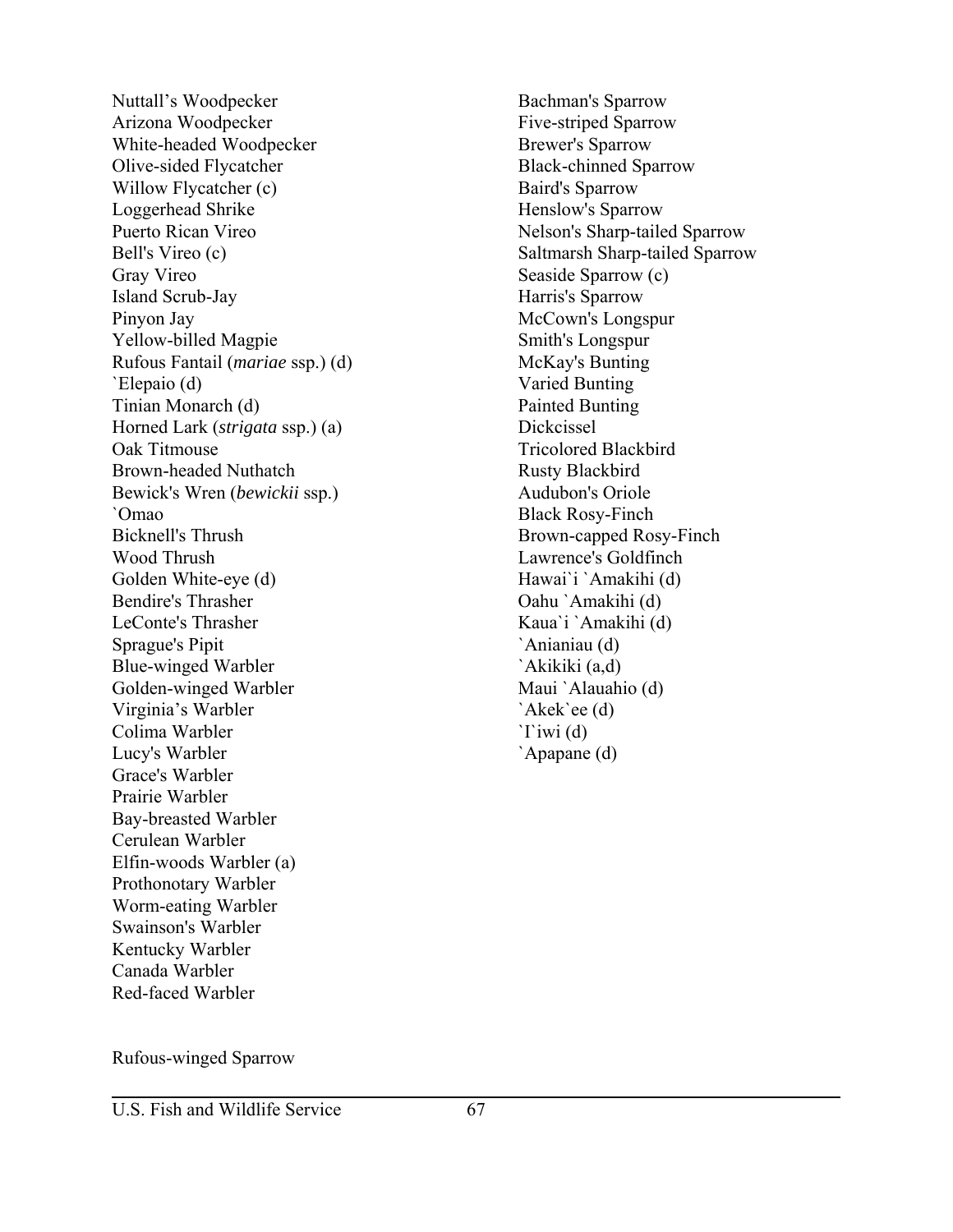Appendix B

Matrix of Species on BCR, USFWS Region, and National Lists in *BCC 2008*, Arranged Taxonomically (according to American Ornithologists' Union 48<sup>th</sup> Checklist)<sup>51</sup>

51 (a) ESA candidate, (b) ESA delisted, (c) non-listed subspecies or population of threatened or endangered species, (d) MBTA protection uncertain or lacking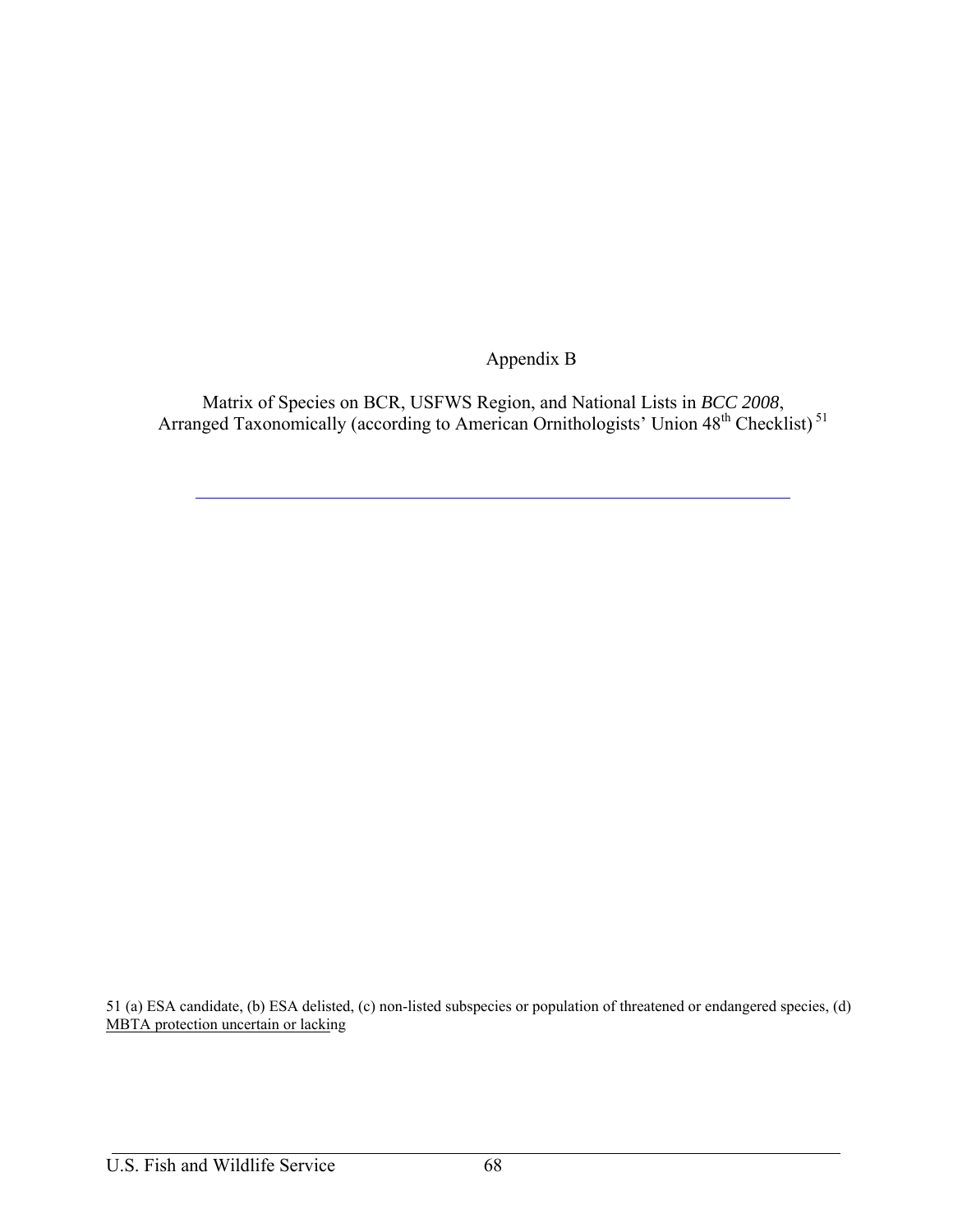|                                                |          |             |              |              |    |    |  |                |                    |        |                            |                           |              |           |  |                     |                           |       |  | <b>Bird Conservation Regions</b>      |    |          |                    |       |              |                 |  |    |              |                          |                                                                                                                                      |                  | <b>USFWS</b>          |       |        |  | Regions <sup>1</sup> | National                         |  |
|------------------------------------------------|----------|-------------|--------------|--------------|----|----|--|----------------|--------------------|--------|----------------------------|---------------------------|--------------|-----------|--|---------------------|---------------------------|-------|--|---------------------------------------|----|----------|--------------------|-------|--------------|-----------------|--|----|--------------|--------------------------|--------------------------------------------------------------------------------------------------------------------------------------|------------------|-----------------------|-------|--------|--|----------------------|----------------------------------|--|
|                                                |          |             |              |              |    |    |  |                |                    |        |                            |                           |              |           |  |                     |                           |       |  | included only for non-breeding period |    |          |                    |       |              |                 |  |    |              |                          | 'x' indicates species is included for breeding period (plus non-breeding where species occurs year-round), 'nb' indicates species is |                  | $(4a =$ Puerto Rico & | USVI) |        |  |                      |                                  |  |
|                                                | $1 \mid$ |             |              |              |    |    |  |                |                    |        | 23459011234567789011234567 |                           |              | $\vert$ 1 |  | $1 \quad 2 \quad 2$ |                           |       |  |                                       |    | 22222222 | 3 <sup>1</sup>     |       |              | 3 3 3 3 3 3 3 3 |  |    | 6            | U.S.<br>Pacif.<br>Islds. | U.S.<br>Carib.<br>Islds. 1   2   3   4   a   5   6   7   8                                                                           |                  |                       |       |        |  |                      |                                  |  |
| West Indian Whistling-Duck                     |          |             |              |              |    |    |  |                |                    |        |                            |                           |              |           |  |                     |                           |       |  |                                       |    |          |                    |       |              |                 |  |    |              |                          | X                                                                                                                                    |                  |                       |       |        |  |                      | $+$                              |  |
| White-cheeked Pintail                          |          |             |              |              |    |    |  |                |                    |        |                            |                           |              |           |  |                     |                           |       |  |                                       |    |          |                    |       |              |                 |  |    |              |                          | $\mathsf{X}$                                                                                                                         | $\blacksquare$   |                       |       |        |  | $\blacksquare$       |                                  |  |
| Masked Duck                                    |          |             |              |              |    |    |  |                |                    |        |                            |                           |              |           |  |                     |                           |       |  |                                       |    |          |                    |       |              |                 |  |    |              |                          | X                                                                                                                                    | $\blacksquare$   |                       |       |        |  |                      |                                  |  |
| Ruddy Duck (jamaicensis ssp. only)             |          |             |              |              |    |    |  |                |                    |        |                            |                           |              |           |  |                     |                           |       |  |                                       |    |          |                    |       |              |                 |  |    |              |                          | $\pmb{\mathsf{X}}$                                                                                                                   |                  |                       |       |        |  |                      |                                  |  |
| Greater Sage-Grouse (Columbia Basin<br>DPS)(a) |          |             |              |              |    | X  |  |                |                    |        |                            |                           |              |           |  |                     |                           |       |  |                                       |    |          |                    |       |              |                 |  |    |              |                          |                                                                                                                                      |                  |                       |       |        |  |                      | $\overline{+}$                   |  |
| Gunnison Sage-Grouse                           |          |             |              |              |    |    |  |                |                    |        |                            | $\boldsymbol{\mathsf{X}}$ |              |           |  |                     |                           |       |  |                                       |    |          |                    |       |              |                 |  |    |              |                          |                                                                                                                                      |                  |                       |       |        |  |                      | $+$                              |  |
| esser Prairie-Chicken (a)                      |          |             |              |              |    |    |  |                |                    |        |                            |                           |              | $X$ $X$   |  |                     |                           |       |  |                                       |    |          |                    |       |              |                 |  |    |              |                          |                                                                                                                                      |                  |                       |       |        |  |                      | $^{+}$                           |  |
| Red-throated Loon                              |          | X           | l x          |              |    |    |  |                |                    | nb     |                            |                           |              |           |  |                     |                           |       |  |                                       | nb |          | nb                 |       |              |                 |  |    |              |                          |                                                                                                                                      |                  |                       |       |        |  |                      |                                  |  |
| Yellow-billed Loon                             |          | $\mathsf X$ | $\mathsf{X}$ |              | nb |    |  |                |                    |        |                            |                           |              |           |  |                     |                           |       |  |                                       |    |          |                    |       |              |                 |  |    |              |                          |                                                                                                                                      |                  |                       |       |        |  |                      | $\ddot{}$                        |  |
| Pied-billed Grebe                              |          |             |              |              |    |    |  | x <sub>1</sub> | $\pmb{\mathsf{X}}$ | $\,$ X |                            |                           |              |           |  |                     | $\boldsymbol{\mathsf{X}}$ | X     |  |                                       |    |          | $\pmb{\mathsf{X}}$ |       |              |                 |  |    |              |                          |                                                                                                                                      | $\blacksquare$   |                       |       |        |  | п                    |                                  |  |
| <b>Horned Grebe</b>                            |          |             |              | $\mathsf{X}$ |    |    |  | $x$ nb $nb$ nb |                    |        |                            |                           | $\mathsf{X}$ |           |  |                     |                           | nb nb |  |                                       |    |          | nb                 |       |              |                 |  |    |              |                          |                                                                                                                                      |                  |                       |       |        |  |                      |                                  |  |
| <b>Eared Grebe</b>                             |          |             |              |              |    | nb |  |                |                    |        |                            |                           |              |           |  |                     |                           |       |  |                                       |    |          |                    |       |              |                 |  |    |              |                          |                                                                                                                                      |                  |                       |       |        |  |                      |                                  |  |
| <b>Western Grebe</b>                           |          |             |              |              | nb |    |  |                |                    |        |                            |                           |              |           |  |                     |                           |       |  |                                       |    |          |                    |       |              |                 |  |    |              |                          |                                                                                                                                      | Τ                |                       |       |        |  |                      |                                  |  |
| Laysan Albatross                               | nb       |             |              |              | nb |    |  |                |                    |        |                            |                           |              |           |  |                     |                           |       |  |                                       |    |          |                    |       |              |                 |  |    | $\mathsf X$  | $\mathsf{X}$             |                                                                                                                                      | $\blacksquare$   |                       |       |        |  | $\blacksquare$       |                                  |  |
| <b>Black-footed Albatross</b>                  | nb       |             |              |              | nb |    |  |                |                    |        |                            |                           |              |           |  |                     |                           |       |  |                                       |    |          |                    |       | nb           |                 |  |    | $\pmb{\chi}$ | X                        |                                                                                                                                      |                  |                       |       |        |  |                      | $+$                              |  |
| <b>Herald Petrel</b>                           |          |             |              |              |    |    |  |                |                    |        |                            |                           |              |           |  |                     |                           |       |  |                                       |    |          |                    |       |              |                 |  |    |              | $\mathsf{X}$             |                                                                                                                                      | $+$              |                       |       |        |  |                      |                                  |  |
| Tahiti Petrel (d)                              |          |             |              |              |    |    |  |                |                    |        |                            |                           |              |           |  |                     |                           |       |  |                                       |    |          |                    |       |              |                 |  |    |              | X                        |                                                                                                                                      | T<br>ı+          |                       |       |        |  |                      | $\ddot{}$                        |  |
| Phoenix Petrel (d)                             |          |             |              |              |    |    |  |                |                    |        |                            |                           |              |           |  |                     |                           |       |  |                                       |    |          |                    |       |              |                 |  |    |              | X                        |                                                                                                                                      | $\blacksquare +$ |                       |       |        |  |                      | $\ddot{}$                        |  |
| <b>Black-capped Petrel</b>                     |          |             |              |              |    |    |  |                |                    |        |                            |                           |              |           |  |                     |                           |       |  |                                       | nb |          |                    | nb    |              |                 |  |    |              |                          |                                                                                                                                      |                  |                       |       |        |  |                      | $+$                              |  |
| Pink-footed Shearwater                         |          |             |              |              | nb |    |  |                |                    |        |                            |                           |              |           |  |                     |                           |       |  |                                       |    |          |                    |       | nb           |                 |  |    |              |                          |                                                                                                                                      |                  |                       |       |        |  |                      | $\begin{array}{c} + \end{array}$ |  |
| <b>Greater Shearwater</b>                      |          |             |              |              |    |    |  |                |                    | nb     |                            |                           |              |           |  |                     |                           |       |  |                                       |    |          | nb                 |       |              |                 |  |    |              |                          |                                                                                                                                      |                  |                       |       |        |  |                      |                                  |  |
| Christmas Shearwater                           |          |             |              |              |    |    |  |                |                    |        |                            |                           |              |           |  |                     |                           |       |  |                                       |    |          |                    |       |              |                 |  |    | $\mathsf X$  | $\mathsf{X}$             |                                                                                                                                      | $\blacksquare$   |                       |       |        |  | $\blacksquare$       | $\ddot{}$                        |  |
| <b>Black-vented Shearwater</b>                 |          |             |              |              |    |    |  |                |                    |        |                            |                           |              |           |  |                     |                           |       |  |                                       |    |          |                    |       | lnb          |                 |  |    |              |                          |                                                                                                                                      |                  |                       |       |        |  |                      |                                  |  |
| Audubon's Shearwater                           |          |             |              |              |    |    |  |                |                    |        |                            |                           |              |           |  |                     |                           |       |  |                                       | nb |          |                    | nb nb |              |                 |  | nb |              | $\mathsf{X}$             | $\pmb{\mathsf{X}}$                                                                                                                   |                  |                       | $+$   | $^{+}$ |  |                      | $+$                              |  |
| Polynesian Storm-Petrel (d)                    |          |             |              |              |    |    |  |                |                    |        |                            |                           |              |           |  |                     |                           |       |  |                                       |    |          |                    |       |              |                 |  |    |              | X                        |                                                                                                                                      |                  |                       |       |        |  |                      | $\ddot{+}$                       |  |
| Ashy Storm-Petrel                              |          |             |              |              |    |    |  |                |                    |        |                            |                           |              |           |  |                     |                           |       |  |                                       |    |          |                    |       | $\mathsf{X}$ |                 |  |    |              |                          |                                                                                                                                      | $\blacksquare$   |                       |       |        |  | $\pm$ H              | $\ddot{}$                        |  |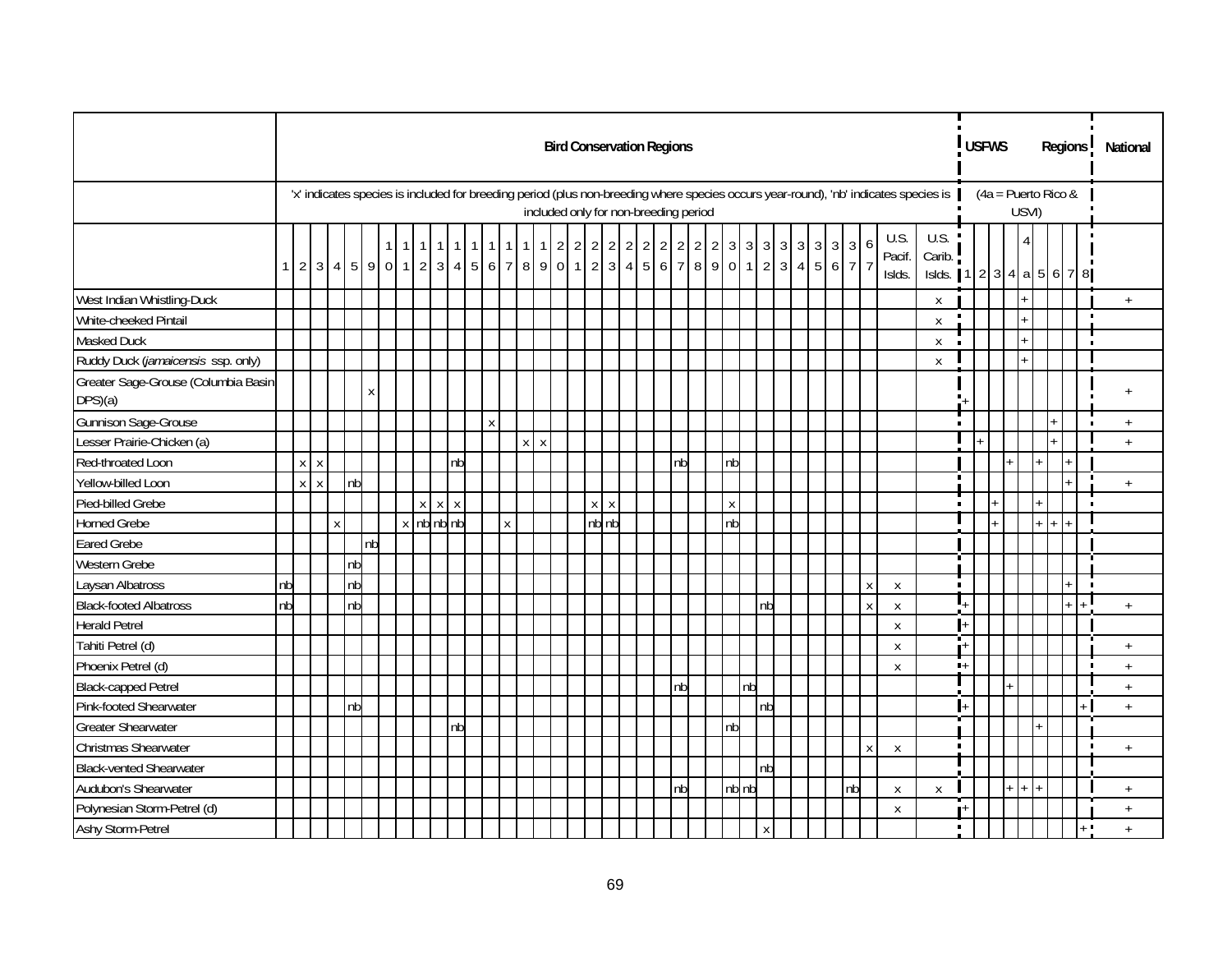|                                                                                 |                |                           |  |              |              |         |                 |              |    |                                                     |         |           |                     |              |              |         | <b>Bird Conservation Regions</b>      |              |             |              |       |  |              |                                                      |        |         |             |              |             |                                                                                                                                      |                                       |                  | <b>USFWS</b> |  |       |                       |  | Regions <sup>1</sup> |           | National |
|---------------------------------------------------------------------------------|----------------|---------------------------|--|--------------|--------------|---------|-----------------|--------------|----|-----------------------------------------------------|---------|-----------|---------------------|--------------|--------------|---------|---------------------------------------|--------------|-------------|--------------|-------|--|--------------|------------------------------------------------------|--------|---------|-------------|--------------|-------------|--------------------------------------------------------------------------------------------------------------------------------------|---------------------------------------|------------------|--------------|--|-------|-----------------------|--|----------------------|-----------|----------|
|                                                                                 |                |                           |  |              |              |         |                 |              |    |                                                     |         |           |                     |              |              |         | included only for non-breeding period |              |             |              |       |  |              |                                                      |        |         |             |              |             | 'x' indicates species is included for breeding period (plus non-breeding where species occurs year-round), 'nb' indicates species is |                                       |                  |              |  | USVI) | $(4a =$ Puerto Rico & |  |                      |           |          |
|                                                                                 | 1 <sup>1</sup> |                           |  |              |              |         | 2 3 4 5 9 0 1 2 |              |    | $3 4 5 6 7 8 9 0 1 23 4 5 6 7 8 9 0 1 23 4 5 6 7 7$ |         | $\vert$ 1 | $1 \quad 2 \quad 2$ |              |              |         | $2 \quad 2 \quad 2$                   |              |             |              | 22222 |  |              | $3 \mid 3 \mid 3 \mid 3 \mid 3 \mid 3 \mid 3 \mid 3$ |        |         |             |              | 6           | U.S.<br>Pacif.<br>Islds.                                                                                                             | U.S.<br>Carib.<br>Islds. $12344a5678$ |                  |              |  |       |                       |  |                      |           |          |
| Band-rumped Storm-Petrel (a) (Hawaii<br>DPS is candidate; Atlantic pop. is not) |                |                           |  |              |              |         |                 |              |    |                                                     |         |           |                     |              |              |         |                                       |              |             |              |       |  |              |                                                      |        |         |             | $nb \times$  |             |                                                                                                                                      |                                       | $\blacksquare^+$ |              |  |       |                       |  |                      |           |          |
| Tristram's Storm-Petrel                                                         |                |                           |  |              |              |         |                 |              |    |                                                     |         |           |                     |              |              |         |                                       |              |             |              |       |  |              |                                                      |        |         |             |              | $\mathsf X$ |                                                                                                                                      |                                       |                  |              |  |       |                       |  |                      |           |          |
| Masked Booby                                                                    |                |                           |  |              |              |         |                 |              |    |                                                     |         |           |                     |              |              |         |                                       |              |             |              |       |  |              |                                                      |        |         |             |              |             |                                                                                                                                      | X                                     |                  |              |  |       |                       |  |                      |           |          |
| <b>Brown Booby</b>                                                              |                |                           |  |              |              |         |                 |              |    |                                                     |         |           |                     |              |              |         |                                       |              |             |              |       |  |              | nb                                                   |        |         |             |              |             |                                                                                                                                      | Χ                                     |                  |              |  |       |                       |  |                      |           |          |
| Red-footed Booby                                                                |                |                           |  |              |              |         |                 |              |    |                                                     |         |           |                     |              |              |         |                                       |              |             |              |       |  |              |                                                      |        |         |             |              |             |                                                                                                                                      | X                                     | $\blacksquare$   |              |  |       |                       |  | $\blacksquare$       |           |          |
| <b>Great Cormorant</b>                                                          |                |                           |  |              |              |         |                 |              | nb |                                                     |         |           |                     |              |              |         |                                       |              |             |              |       |  |              |                                                      |        |         |             |              |             |                                                                                                                                      |                                       |                  |              |  |       |                       |  |                      |           |          |
| Red-faced Cormorant                                                             | $\mathsf X$    | $\boldsymbol{\mathsf{X}}$ |  | $\pmb{\chi}$ |              |         |                 |              |    |                                                     |         |           |                     |              |              |         |                                       |              |             |              |       |  |              |                                                      |        |         |             |              |             |                                                                                                                                      |                                       |                  |              |  |       |                       |  |                      |           |          |
| Pelagic Cormorant (pelagicus ssp.)                                              | $\mathsf{X}$   | $\mathsf{x}$              |  |              | $\pmb{\chi}$ |         |                 |              |    |                                                     |         |           |                     |              |              |         |                                       |              |             |              |       |  |              |                                                      |        |         |             |              |             |                                                                                                                                      |                                       |                  |              |  |       |                       |  |                      |           |          |
| Magnificent Frigatebird                                                         |                |                           |  |              |              |         |                 |              |    |                                                     |         |           |                     |              |              |         |                                       |              |             |              |       |  |              | $\mathsf X$                                          |        |         |             |              |             |                                                                                                                                      | X                                     | $\blacksquare$   |              |  |       |                       |  |                      |           |          |
| American Bittern                                                                |                |                           |  |              |              |         | $X$ $X$ $X$ $X$ |              |    |                                                     | $X$ $X$ |           |                     |              |              | $X$ $X$ |                                       |              |             | nb nb        |       |  | $x$ nb       |                                                      |        |         |             | nb           |             |                                                                                                                                      |                                       |                  |              |  |       |                       |  |                      |           |          |
| Least Bittern                                                                   |                |                           |  |              |              |         | $\mathsf{X}$    | $X$ $X$      |    |                                                     |         |           |                     |              | $\mathsf{X}$ |         |                                       |              | $X$ $X$ $X$ |              |       |  | $X$ $X$      |                                                      | $\,$ X |         |             | X            |             |                                                                                                                                      | $\mathsf{X}$                          |                  |              |  |       |                       |  |                      |           |          |
| <b>Snowy Egret</b>                                                              |                |                           |  |              |              |         |                 |              | X  |                                                     |         |           |                     |              |              |         |                                       |              |             |              |       |  | $\mathsf{X}$ |                                                      |        |         |             |              |             |                                                                                                                                      |                                       | T                |              |  |       |                       |  |                      |           |          |
| Little Blue Heron                                                               |                |                           |  |              |              |         |                 |              |    |                                                     |         |           | X                   | $\pmb{\chi}$ |              |         |                                       | $\pmb{\chi}$ |             |              |       |  |              |                                                      |        |         |             |              |             |                                                                                                                                      |                                       |                  |              |  |       |                       |  |                      |           |          |
| Reddish Egret                                                                   |                |                           |  |              |              |         |                 |              |    |                                                     |         |           |                     |              |              |         |                                       |              |             |              |       |  |              | $\mathsf X$                                          |        |         |             | $\mathsf{X}$ |             |                                                                                                                                      |                                       |                  |              |  |       |                       |  |                      | $+$       |          |
| Black-crowned Night-Heron                                                       |                |                           |  |              |              |         |                 | $\mathsf{X}$ |    |                                                     |         |           |                     |              | $\mathsf{X}$ |         |                                       |              |             |              |       |  |              |                                                      |        |         |             |              |             |                                                                                                                                      |                                       |                  |              |  |       |                       |  |                      |           |          |
| Roseate Spoonbill                                                               |                |                           |  |              |              |         |                 |              |    |                                                     |         |           |                     |              |              |         |                                       |              |             |              | nb    |  |              | $\mathsf X$                                          |        |         |             |              |             |                                                                                                                                      |                                       | π                |              |  |       |                       |  |                      |           |          |
| American Flamingo                                                               |                |                           |  |              |              |         |                 |              |    |                                                     |         |           |                     |              |              |         |                                       |              |             |              |       |  |              |                                                      |        |         |             |              |             |                                                                                                                                      | $\pmb{\mathsf{X}}$                    | $\blacksquare$   |              |  |       |                       |  | $\blacksquare$       |           |          |
| Swallow-tailed Kite                                                             |                |                           |  |              |              |         |                 |              |    |                                                     |         |           |                     | $\mathsf X$  |              |         |                                       |              | $X$ $X$     | $\mathsf{X}$ |       |  |              | $\mathsf X$                                          |        |         |             | X            |             |                                                                                                                                      |                                       |                  |              |  |       |                       |  |                      | $+$       |          |
| Mississippi Kite                                                                |                |                           |  |              |              |         |                 |              |    |                                                     |         |           | $\mathsf{X}$        |              |              |         |                                       |              |             |              |       |  |              |                                                      |        |         |             |              |             |                                                                                                                                      |                                       |                  |              |  |       |                       |  |                      |           |          |
| Bald Eagle (b)                                                                  |                |                           |  |              |              |         |                 |              |    |                                                     |         |           |                     |              |              |         |                                       |              |             |              |       |  |              |                                                      |        |         |             | $\mathsf{X}$ |             |                                                                                                                                      |                                       |                  | $+$          |  |       |                       |  |                      | $\ddot{}$ |          |
| Northern Goshawk (laingi ssp.)                                                  |                |                           |  |              | $\mathsf{X}$ |         |                 |              |    |                                                     |         |           |                     |              |              |         |                                       |              |             |              |       |  |              |                                                      |        |         |             |              |             |                                                                                                                                      |                                       | $\blacksquare$   |              |  |       |                       |  | $\blacksquare$       |           |          |
| Common Black-Hawk                                                               |                |                           |  |              |              |         |                 |              |    |                                                     |         |           |                     |              |              |         |                                       |              |             |              |       |  |              |                                                      |        | $X$ $X$ |             |              |             |                                                                                                                                      |                                       |                  |              |  |       |                       |  |                      |           |          |
| Harris's Hawk                                                                   |                |                           |  |              |              |         |                 |              |    |                                                     |         |           |                     |              |              |         |                                       |              |             |              |       |  |              |                                                      |        |         | $\mathsf X$ |              |             |                                                                                                                                      |                                       |                  |              |  |       |                       |  |                      |           |          |
| Short-tailed Hawk                                                               |                |                           |  |              |              |         |                 |              |    |                                                     |         |           |                     |              |              |         |                                       |              |             |              |       |  |              | $\mathsf{X}$                                         |        |         |             |              |             |                                                                                                                                      |                                       |                  |              |  |       |                       |  |                      |           |          |
| Swainson's Hawk                                                                 |                |                           |  |              |              | $X$ $X$ |                 |              |    |                                                     |         |           | $\mathsf{X}$        |              |              |         |                                       |              |             |              |       |  |              |                                                      |        |         | X           |              |             |                                                                                                                                      |                                       | $\mathbf{L}_+$   |              |  |       |                       |  | $\blacksquare$       | $+$       |          |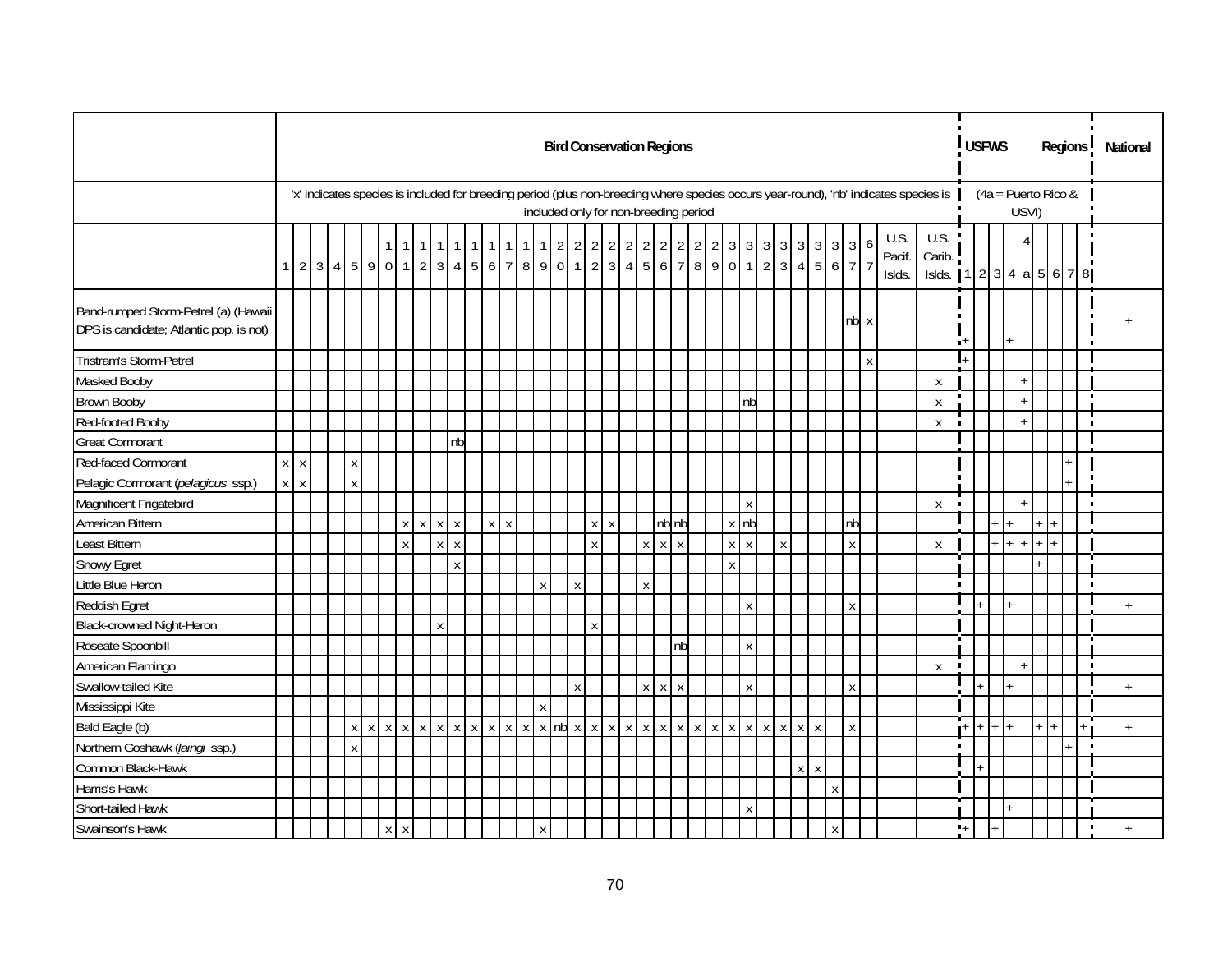|                                               |              |        |        |                 |             |              |                           |                 |                |                    |              |                                                                                      |              |   |             | <b>Bird Conservation Regions</b>        |         |              |              |                     |                    |                   |                |                |                |                |                           |                    |                                        |            |                    |             |              |    |                          |                                                                                                                                      |                | <b>USFWS</b>   |     |     |       |       |         |     |                       | Regions <sup>1</sup> | National                         |  |
|-----------------------------------------------|--------------|--------|--------|-----------------|-------------|--------------|---------------------------|-----------------|----------------|--------------------|--------------|--------------------------------------------------------------------------------------|--------------|---|-------------|-----------------------------------------|---------|--------------|--------------|---------------------|--------------------|-------------------|----------------|----------------|----------------|----------------|---------------------------|--------------------|----------------------------------------|------------|--------------------|-------------|--------------|----|--------------------------|--------------------------------------------------------------------------------------------------------------------------------------|----------------|----------------|-----|-----|-------|-------|---------|-----|-----------------------|----------------------|----------------------------------|--|
|                                               |              |        |        |                 |             |              |                           |                 |                |                    |              |                                                                                      |              |   |             | included only for non-breeding period   |         |              |              |                     |                    |                   |                |                |                |                |                           |                    |                                        |            |                    |             |              |    |                          | 'x' indicates species is included for breeding period (plus non-breeding where species occurs year-round), 'nb' indicates species is |                |                |     |     |       | USVI) |         |     | $(4a =$ Puerto Rico & |                      |                                  |  |
|                                               |              |        |        |                 |             |              |                           | $\overline{1}$  | $\overline{1}$ | $\mathbf{1}$       | 11           | $\overline{1}$<br>$\overline{1}$<br>$1234590112345677890123477890123456789011213477$ | 1            | 1 |             | $1 \mid 2 \mid 2$                       |         |              |              | $2 \quad 2 \quad 2$ |                    | $2 \mid 2 \mid$   | $\overline{2}$ | $\overline{2}$ | $\overline{2}$ | $\mathfrak{Z}$ | $\overline{3}$            | $\mathfrak{Z}$     | $\mathfrak{Z}$                         | 3          | 3 <sup>1</sup>     | 3           |              | 6  | U.S.<br>Pacif.<br>Islds. | U.S.<br>Carib.<br>Islds. 1   2   3   4   a   5   6   7   8                                                                           |                |                |     |     |       |       |         |     |                       |                      |                                  |  |
| White-tailed Hawk                             |              |        |        |                 |             |              |                           |                 |                |                    |              |                                                                                      |              |   |             |                                         |         |              |              |                     |                    |                   |                |                |                |                |                           |                    |                                        |            |                    |             | $\mathsf{X}$ |    |                          |                                                                                                                                      |                |                |     |     |       |       |         |     |                       |                      |                                  |  |
| Ferruginous Hawk                              |              |        |        |                 |             | $\mathsf{X}$ | $\boldsymbol{\mathsf{X}}$ |                 |                |                    |              | $\pmb{\mathsf{X}}$                                                                   | $\mathsf{X}$ |   |             |                                         |         |              |              |                     |                    |                   |                |                |                |                |                           |                    |                                        |            | nb                 |             |              |    |                          |                                                                                                                                      |                | $\mathbf{L}^+$ |     |     |       |       |         |     |                       |                      |                                  |  |
| Golden Eagle                                  |              |        |        |                 |             | X            |                           |                 |                |                    |              |                                                                                      | $X$ $X$ $X$  |   |             |                                         |         |              |              |                     |                    |                   |                |                |                |                |                           |                    |                                        |            | $\pmb{\mathsf{X}}$ |             |              |    |                          |                                                                                                                                      | $\blacksquare$ |                |     |     |       |       |         |     |                       |                      |                                  |  |
| American Kestrel (paulus ssp.)                |              |        |        |                 |             |              |                           |                 |                |                    |              |                                                                                      |              |   |             |                                         |         |              |              |                     | $\pmb{\mathsf{X}}$ |                   | X              |                |                |                | $\mathsf X$               |                    |                                        |            |                    |             |              |    |                          |                                                                                                                                      |                |                |     |     |       |       |         |     |                       |                      |                                  |  |
| Peregrine Falcon (b)                          |              | X      | $\chi$ |                 |             | $X$ $X$ $X$  | $\pmb{\mathsf{X}}$        | $\,$ X $\,$     | $\mathsf{x}$   | $\pmb{\mathsf{X}}$ | $\mathsf{X}$ | $\mathsf{X}$<br>$\pmb{\chi}$                                                         | $\mathsf{x}$ |   |             |                                         | $X$ $X$ | $\pmb{\chi}$ | $\mathsf{X}$ | $\mathsf X$         |                    | $\mathsf{x}$      | $\mathsf X$    | $\mathsf X$    |                | $X$ $X$        |                           | $x \mid x$         | $\mathsf X$                            | $x \mid x$ |                    |             | nb           |    |                          |                                                                                                                                      |                | $+$            |     |     |       |       |         | $+$ |                       |                      | $+$                              |  |
| Prairie Falcon                                |              |        |        |                 |             |              |                           |                 |                |                    |              |                                                                                      | $X$ $X$ $X$  |   |             |                                         |         |              |              |                     |                    |                   |                |                |                |                |                           |                    | $\mathsf{x}$                           |            |                    |             |              |    |                          |                                                                                                                                      | $\blacksquare$ |                |     |     |       |       |         |     |                       | $\blacksquare$       |                                  |  |
| <b>Yellow Rail</b>                            |              |        |        |                 |             | $\mathsf{X}$ |                           | $X$ $X$         |                |                    | $\,$ X $\,$  |                                                                                      | $\mathsf{X}$ |   |             |                                         |         |              | $\mathsf{X}$ |                     |                    | nb nb nb          |                |                |                |                |                           | $nb$ <sub>nb</sub> |                                        |            |                    |             | nb           |    |                          |                                                                                                                                      |                | $+$            |     |     |       |       |         | $+$ |                       | $+$ $\overline{.}$   | $+$                              |  |
| <b>Black Rail</b>                             |              |        |        |                 |             |              |                           |                 |                |                    |              |                                                                                      |              |   | $\mathsf X$ |                                         |         | nb x         |              | $\mathsf X$         |                    |                   | $X$ $X$        |                |                | $X$ $X$        |                           | $x \mid x$         | $\mathsf{X}$                           |            |                    |             | $\mathsf{x}$ |    |                          | $\mathsf{X}$                                                                                                                         |                |                | $+$ | $+$ | $+$ + |       | $+$ $+$ |     |                       |                      | $+$                              |  |
| Spotless Crake (American Samoa<br>pop.) (a,d) |              |        |        |                 |             |              |                           |                 |                |                    |              |                                                                                      |              |   |             |                                         |         |              |              |                     |                    |                   |                |                |                |                |                           |                    |                                        |            |                    |             |              |    | X                        |                                                                                                                                      |                |                |     |     |       |       |         |     |                       |                      | $\overline{+}$                   |  |
| Yellow-breasted Crake                         |              |        |        |                 |             |              |                           |                 |                |                    |              |                                                                                      |              |   |             |                                         |         |              |              |                     |                    |                   |                |                |                |                |                           |                    |                                        |            |                    |             |              |    |                          | $\mathsf{X}$                                                                                                                         | $\blacksquare$ |                |     |     |       |       |         |     |                       |                      |                                  |  |
| Purple Swamphen                               |              |        |        |                 |             |              |                           |                 |                |                    |              |                                                                                      |              |   |             |                                         |         |              |              |                     |                    |                   |                |                |                |                |                           |                    |                                        |            |                    |             |              |    | $\mathsf{X}$             |                                                                                                                                      |                | I.             |     |     |       |       |         |     |                       |                      |                                  |  |
| Caribbean Coot                                |              |        |        |                 |             |              |                           |                 |                |                    |              |                                                                                      |              |   |             |                                         |         |              |              |                     |                    |                   |                |                |                |                |                           |                    |                                        |            |                    |             |              |    |                          | X                                                                                                                                    |                |                |     |     |       |       |         |     |                       |                      | $\begin{array}{c} + \end{array}$ |  |
| Limpkin                                       |              |        |        |                 |             |              |                           |                 |                |                    |              |                                                                                      |              |   |             |                                         |         |              |              |                     |                    |                   | X              |                |                |                | $\mathsf X$               |                    |                                        |            |                    |             |              |    |                          | X                                                                                                                                    |                |                |     |     |       |       |         |     |                       |                      | $\ddot{+}$                       |  |
| Snowy Plover (c)                              |              |        |        |                 |             | X            |                           |                 |                |                    |              | $\pmb{\mathsf{X}}$                                                                   |              |   | $X$ $X$     |                                         |         |              |              |                     |                    |                   | X              |                |                |                | $\boldsymbol{\mathsf{X}}$ | $\mathsf{X}$       | $\mathsf X$                            |            |                    | $X$ $X$ $X$ |              |    |                          | X                                                                                                                                    |                |                |     |     |       |       |         |     |                       | $\blacksquare$       | $\ddot{+}$                       |  |
| Wilson's Plover                               |              |        |        |                 |             |              |                           |                 |                |                    |              |                                                                                      |              |   |             |                                         |         |              |              |                     |                    |                   | $\mathsf{X}$   |                |                | $\pmb{\chi}$   | $\mathsf{X}$              |                    |                                        |            |                    |             | $\mathsf{X}$ |    |                          | X                                                                                                                                    | $\blacksquare$ |                |     |     |       |       |         |     |                       |                      | $+$                              |  |
| Mountain Plover                               |              |        |        |                 |             |              |                           | X               |                |                    |              |                                                                                      |              |   |             | $x \mid x \mid x$ nb nb                 |         |              |              |                     |                    |                   |                |                |                |                |                           |                    | $nb^{\text{nb}}$ nb $x^{\text{nb}}$ nb |            |                    |             |              |    |                          |                                                                                                                                      | $\blacksquare$ |                |     |     |       |       |         |     |                       | $\blacksquare$       | $+$                              |  |
| American Oystercatcher                        |              |        |        |                 |             |              |                           |                 |                |                    |              |                                                                                      |              |   |             |                                         |         |              |              |                     |                    |                   | Χ              |                |                | $\mathsf X$    | $\mathsf{X}% _{0}$        |                    |                                        |            |                    |             | X            |    |                          | $\pmb{\chi}$                                                                                                                         |                |                |     |     |       |       |         |     |                       |                      | $\ddot{}$                        |  |
| <b>Black Oystercatcher</b>                    | $\mathsf{x}$ | $\,$ X |        |                 | $\mathsf X$ |              |                           |                 |                |                    |              |                                                                                      |              |   |             |                                         |         |              |              |                     |                    |                   |                |                |                |                |                           | $\mathsf{X}$       |                                        |            |                    |             |              |    |                          |                                                                                                                                      |                | $+$            |     |     |       |       |         |     |                       | $+1$                 | $\ddot{}$                        |  |
| Solitary Sandpiper                            |              | X      |        |                 | $x$ nb      |              |                           | nb nb nb nb     |                |                    |              |                                                                                      |              |   | nb          |                                         |         |              |              |                     |                    | nb nb nb nb nb nb |                |                |                |                | nb nb                     |                    |                                        |            |                    | nb nb       |              |    |                          |                                                                                                                                      |                |                |     |     |       |       |         |     |                       |                      | $+$                              |  |
| Lesser Yellowlegs                             |              | X      |        |                 | $x$ $nb$    |              |                           |                 |                | $nb$ $nb$          |              |                                                                                      |              |   |             |                                         |         |              |              |                     |                    |                   |                |                |                |                | $nb$ $nb$                 |                    |                                        |            |                    | nb nb       |              |    |                          |                                                                                                                                      |                |                |     |     |       |       |         |     |                       |                      | $+$                              |  |
| <b>Upland Sandpiper</b>                       |              |        |        | x               |             |              |                           | $x$ $x$ $x$ $x$ |                |                    |              |                                                                                      |              |   |             | $x \mid x \mid x \mid nb \mid x \mid x$ |         |              |              |                     |                    |                   |                | nb x           |                | $\mathsf X$    |                           |                    |                                        |            |                    |             | nb           |    |                          |                                                                                                                                      |                |                |     |     |       |       |         |     | $+$ $+$               |                      | $+$                              |  |
| Whimbrel                                      |              |        |        | $x \times x$ nb |             |              |                           |                 |                | nb nb nb           |              |                                                                                      |              |   |             |                                         |         |              | nb nb        |                     |                    |                   | nb             |                |                |                |                           |                    | nb nb nb nb                            |            |                    |             | nb           |    |                          |                                                                                                                                      | $\blacksquare$ | ÷,             |     |     |       |       |         |     |                       |                      |                                  |  |
| <b>Bristle-thighed Curlew</b>                 |              | X      |        | $\mathsf{X}$    |             |              |                           |                 |                |                    |              |                                                                                      |              |   |             |                                         |         |              |              |                     |                    |                   |                |                |                |                |                           |                    |                                        |            |                    |             |              | nh | nb                       |                                                                                                                                      |                |                |     |     |       |       |         |     |                       |                      | $+$                              |  |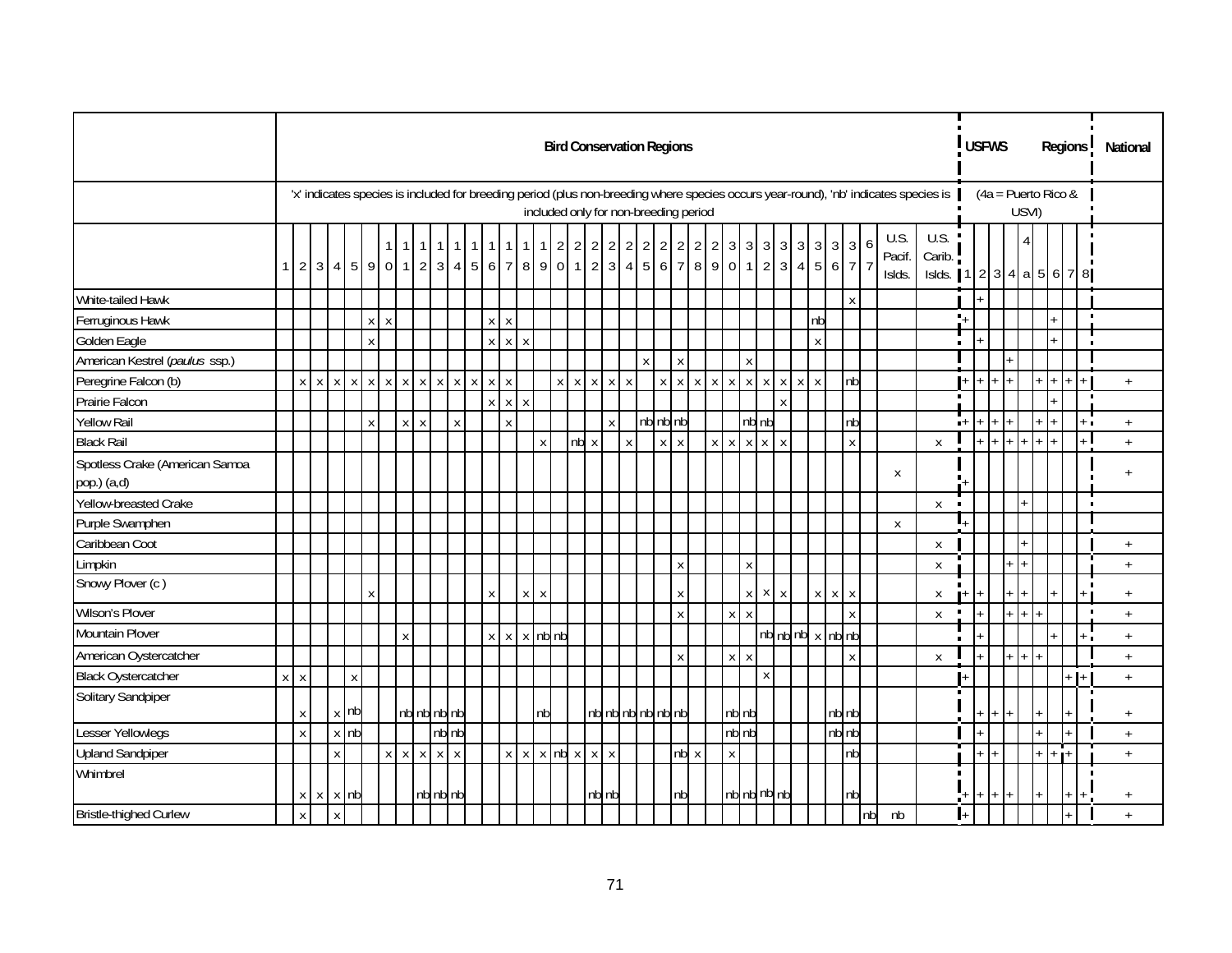|                                  |   |                    |              |                                                             |              |  |       |             |       |  |              |              |              |                |                                |                         | <b>Bird Conservation Regions</b>      |       |       |                    |     |                |              |                    |             |                     |                                 |  |                   |              |   |                                                                                                                                      |                                       |   | <b>USFWS</b> |              |                       |         |             |  | Regions        |  | National        |  |
|----------------------------------|---|--------------------|--------------|-------------------------------------------------------------|--------------|--|-------|-------------|-------|--|--------------|--------------|--------------|----------------|--------------------------------|-------------------------|---------------------------------------|-------|-------|--------------------|-----|----------------|--------------|--------------------|-------------|---------------------|---------------------------------|--|-------------------|--------------|---|--------------------------------------------------------------------------------------------------------------------------------------|---------------------------------------|---|--------------|--------------|-----------------------|---------|-------------|--|----------------|--|-----------------|--|
|                                  |   |                    |              |                                                             |              |  |       |             |       |  |              |              |              |                |                                |                         | included only for non-breeding period |       |       |                    |     |                |              |                    |             |                     |                                 |  |                   |              |   | 'x' indicates species is included for breeding period (plus non-breeding where species occurs year-round), 'nb' indicates species is |                                       |   |              |              | $(4a =$ Puerto Rico & | USVI)   |             |  |                |  |                 |  |
|                                  |   |                    |              | $1 \mid 2 \mid 3 \mid 4 \mid 5 \mid 9 \mid 0 \mid 1 \mid 2$ |              |  |       |             |       |  |              | $\mathbf{1}$ | $\mathbf{1}$ | $\overline{2}$ | $\overline{2}$                 | $2 \mid 2 \mid$         | $\overline{2}$                        | 2 2   |       |                    | 2 2 | $\overline{2}$ |              |                    |             |                     | $3 \mid 3 \mid 3 \mid 3 \mid 3$ |  | $3 \mid 3 \mid 3$ |              | 6 | U.S.<br>Pacif.<br>Islds.                                                                                                             | U.S.<br>Carib.<br>Islds. $12344a5678$ |   |              |              |                       |         |             |  |                |  |                 |  |
| Long-billed Curlew               |   |                    |              |                                                             | nb x x x     |  |       |             |       |  |              |              |              |                | $x \mid x \mid x \mid x$ nb nb |                         |                                       |       |       | nb                 |     |                |              |                    |             | $nb$ $nb$ $nb$      |                                 |  | $nb$ $nb$ $x$     |              |   |                                                                                                                                      |                                       |   |              |              |                       |         |             |  |                |  | $+$             |  |
| Hudsonian Godwit                 |   | $\pmb{\mathsf{X}}$ |              | $x$ nb                                                      |              |  |       | nb nb nb nb |       |  |              |              | nb           |                |                                | $nb$ <sub>nb</sub> $nb$ |                                       | nb nb |       |                    |     |                | n b          |                    |             |                     |                                 |  |                   | nb           |   |                                                                                                                                      |                                       |   |              |              | $+$ $+$               |         | $+ + +$     |  |                |  | $+$             |  |
| <b>Bar-tailed Godwit</b>         |   |                    | $X$ $X$      |                                                             |              |  |       |             |       |  |              |              |              |                |                                |                         |                                       |       |       |                    |     |                |              |                    |             |                     |                                 |  |                   |              |   |                                                                                                                                      |                                       |   |              |              |                       |         |             |  |                |  | $+$             |  |
| <b>Marbled Godwit</b>            |   | Χ                  |              |                                                             | nb nb        |  |       | x nb nb     |       |  | $\mathsf{X}$ |              | nb           |                |                                | nb nb                   |                                       |       | nb nb |                    |     |                |              | nb nb nb nb        |             |                     |                                 |  |                   | nb           |   |                                                                                                                                      |                                       |   |              |              | $+$ $+$ $+$           |         | $ + + + $   |  |                |  | $\ddot{}$       |  |
| Red Knot (roselaari ssp.)        |   |                    |              | $x \times x$ nb                                             |              |  |       |             |       |  |              |              |              |                |                                | nb nb                   |                                       |       |       |                    |     |                |              |                    |             | $nb$ <sub>nb</sub>  |                                 |  |                   | nb           |   |                                                                                                                                      |                                       |   | $+$          | $\mathbf{I}$ |                       |         |             |  |                |  | $\ddot{}$       |  |
| Red Knot (rufa ssp.) (a)         |   |                    |              |                                                             |              |  |       | nb nb nb    |       |  |              |              |              |                |                                | nb nb                   |                                       |       |       | nb                 |     |                |              | nb nb              |             |                     |                                 |  |                   | nb           |   |                                                                                                                                      | nb                                    |   |              |              | $+$ $+$ $+$ $+$       |         |             |  |                |  | $+$             |  |
| Semipalmated Sandpiper (Eastern) |   |                    |              |                                                             |              |  |       |             | nb nb |  |              |              |              |                |                                |                         |                                       |       |       | nb                 |     |                |              | nb nb              |             |                     |                                 |  |                   |              |   |                                                                                                                                      | nb                                    |   |              |              |                       | $+$ $+$ |             |  |                |  | $+$             |  |
| Purple Sandpiper                 |   |                    |              |                                                             |              |  |       |             | nb    |  |              |              |              |                |                                |                         |                                       |       |       |                    |     |                | nb           |                    |             |                     |                                 |  |                   |              |   |                                                                                                                                      |                                       |   |              |              |                       |         |             |  |                |  | $^+$            |  |
| Rock Sandpiper (ptilocnemis)     |   | $x$ nb             |              | nb                                                          |              |  |       |             |       |  |              |              |              |                |                                |                         |                                       |       |       |                    |     |                |              |                    |             |                     |                                 |  |                   |              |   |                                                                                                                                      |                                       |   |              |              |                       |         |             |  |                |  | $+$             |  |
| Dunlin (arcticola)               |   |                    | nb x         |                                                             |              |  |       |             |       |  |              |              |              |                |                                |                         |                                       |       |       |                    |     |                |              |                    |             |                     |                                 |  |                   |              |   |                                                                                                                                      |                                       |   |              |              |                       |         |             |  |                |  | $^{\mathrm{+}}$ |  |
| <b>Buff-breasted Sandpiper</b>   |   |                    | $\mathsf{X}$ |                                                             |              |  |       | nbnbnb      |       |  |              |              | nb           |                |                                |                         | nb nb nb nb nb nb nb                  |       |       |                    |     |                |              | $nb$ <sub>nb</sub> |             |                     |                                 |  |                   | nb           |   |                                                                                                                                      |                                       | T |              |              | $+$ $+$               |         | $+$ $+$ $+$ |  |                |  | $+$             |  |
| Short-billed Dowitcher           |   | Χ                  |              | x nb                                                        |              |  | nb nb |             |       |  |              |              | nb           |                |                                | nb nb                   |                                       |       | nb nb |                    |     |                |              | nb nb nb           |             |                     |                                 |  |                   | nb           |   |                                                                                                                                      |                                       |   |              |              | $+$ $+$ $+$           |         | $+ +$       |  |                |  | $+$             |  |
| Red-legged Kittiwake             | X |                    |              |                                                             |              |  |       |             |       |  |              |              |              |                |                                |                         |                                       |       |       |                    |     |                |              |                    |             |                     |                                 |  |                   |              |   |                                                                                                                                      |                                       |   |              |              |                       |         |             |  |                |  | $\ddot{}$       |  |
| <b>Aleutian Tern</b>             |   | $X$ $X$            |              |                                                             | $\mathsf{X}$ |  |       |             |       |  |              |              |              |                |                                |                         |                                       |       |       |                    |     |                |              |                    |             |                     |                                 |  |                   |              |   |                                                                                                                                      |                                       |   |              |              |                       |         |             |  |                |  | $+$             |  |
| Least Tern (c)                   |   |                    |              |                                                             |              |  |       |             |       |  |              |              |              |                |                                |                         |                                       |       |       | $\pmb{\mathsf{X}}$ |     |                |              | $X$ $X$            |             |                     |                                 |  |                   | X            |   |                                                                                                                                      |                                       |   |              |              |                       |         |             |  |                |  | $^+$            |  |
| <b>Gull-billed Tern</b>          |   |                    |              |                                                             |              |  |       |             |       |  |              |              |              |                |                                |                         |                                       |       |       | $\mathsf{X}$       |     |                | $\pmb{\chi}$ |                    |             | x                   | $\mathsf{x}$                    |  | $X$ $X$           |              |   |                                                                                                                                      |                                       |   |              |              |                       |         |             |  |                |  | $+$             |  |
| Caspian Tern                     |   |                    |              |                                                             | $\mathsf{X}$ |  |       |             |       |  |              |              |              |                |                                |                         |                                       |       |       |                    |     |                |              |                    |             |                     |                                 |  |                   |              |   |                                                                                                                                      |                                       |   |              |              |                       |         |             |  |                |  |                 |  |
| <b>Black Tern</b>                |   |                    |              |                                                             |              |  |       | $X$ $X$ $X$ |       |  |              |              |              |                |                                | $X$ $X$                 |                                       |       |       |                    |     |                |              |                    |             |                     |                                 |  |                   |              |   |                                                                                                                                      |                                       |   |              |              |                       |         |             |  |                |  |                 |  |
| Common Tern                      |   |                    |              |                                                             |              |  |       | $X$ $X$     |       |  |              |              |              |                |                                | $X$ $X$                 |                                       |       |       |                    |     |                |              |                    |             |                     |                                 |  |                   |              |   |                                                                                                                                      |                                       |   |              |              |                       |         |             |  | $\blacksquare$ |  |                 |  |
| Arctic Tern                      |   |                    | $X$ $X$ $X$  |                                                             | $\mathsf{X}$ |  |       |             | X     |  |              |              |              |                |                                |                         |                                       |       |       |                    |     |                |              |                    |             |                     |                                 |  |                   |              |   |                                                                                                                                      |                                       |   |              |              |                       |         |             |  |                |  |                 |  |
| Sandwich Tern                    |   |                    |              |                                                             |              |  |       |             |       |  |              |              |              |                |                                |                         |                                       |       |       | $\pmb{\chi}$       |     |                |              |                    |             |                     |                                 |  |                   | Χ            |   |                                                                                                                                      |                                       |   |              |              |                       |         |             |  |                |  |                 |  |
| <b>Black Skimmer</b>             |   |                    |              |                                                             |              |  |       |             |       |  |              |              |              |                |                                |                         |                                       |       |       | Χ                  |     |                |              | $X$ $X$            | $\mathsf X$ | $\boldsymbol{\chi}$ |                                 |  |                   | $\mathsf{X}$ |   |                                                                                                                                      |                                       |   |              |              |                       |         |             |  |                |  | $+$             |  |
| Marbled Murrelet (c)             | x | $\mathsf{X}$       |              |                                                             | $\mathsf{x}$ |  |       |             |       |  |              |              |              |                |                                |                         |                                       |       |       |                    |     |                |              |                    |             |                     |                                 |  |                   |              |   |                                                                                                                                      |                                       |   |              |              |                       |         |             |  |                |  | $+$             |  |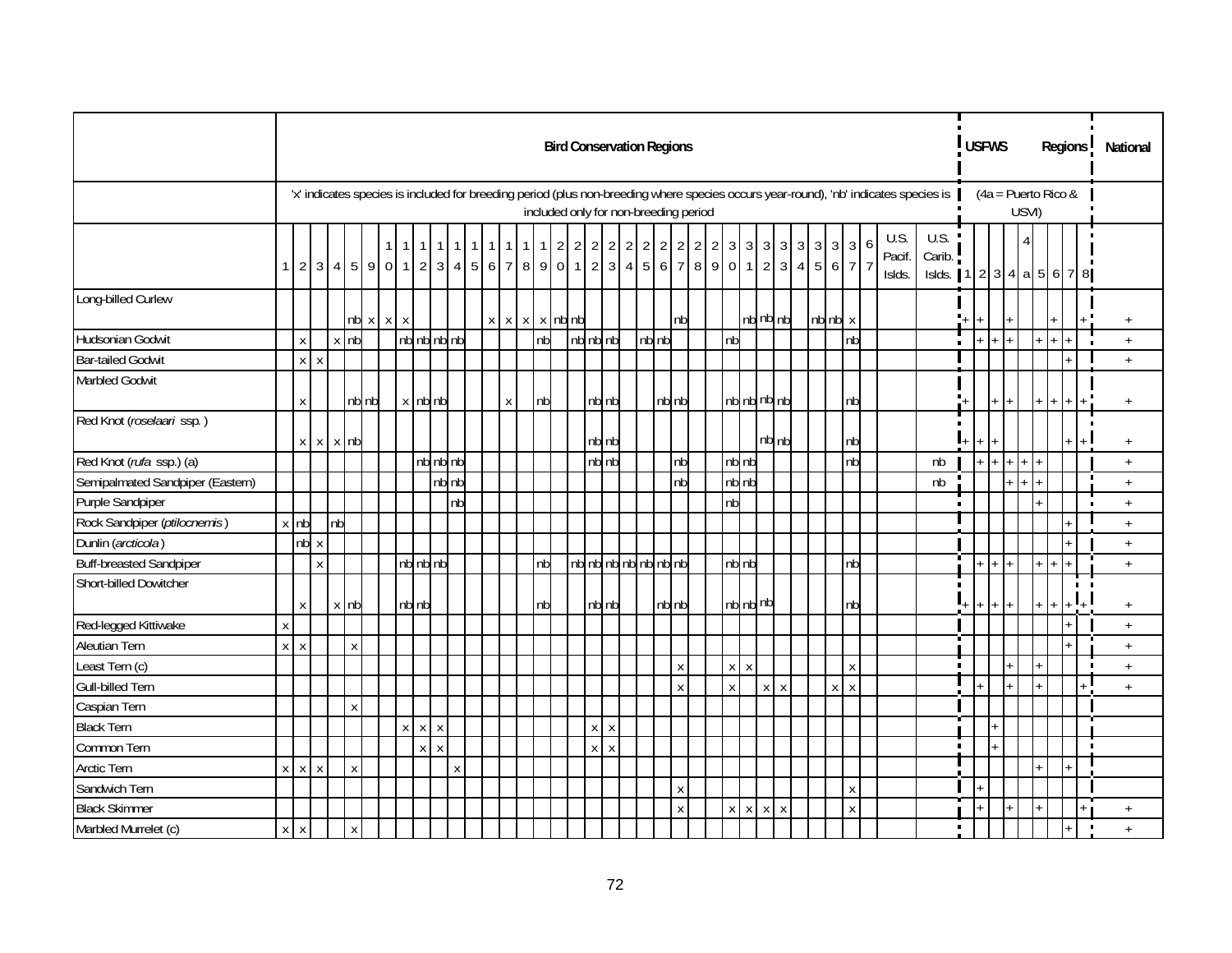|                                                         |                |         |  |             |             |              |             |              |                    |              |                                       |  |   |         |          |              | <b>Bird Conservation Regions</b> |                    |             |              |                    |              |              |                    |             |                    |             |                          |                                                                                                                                      |                |                  | <b>USFWS</b> |  |       |                       | Regions <sup>1</sup> | National       |  |
|---------------------------------------------------------|----------------|---------|--|-------------|-------------|--------------|-------------|--------------|--------------------|--------------|---------------------------------------|--|---|---------|----------|--------------|----------------------------------|--------------------|-------------|--------------|--------------------|--------------|--------------|--------------------|-------------|--------------------|-------------|--------------------------|--------------------------------------------------------------------------------------------------------------------------------------|----------------|------------------|--------------|--|-------|-----------------------|----------------------|----------------|--|
|                                                         |                |         |  |             |             |              |             |              |                    |              | included only for non-breeding period |  |   |         |          |              |                                  |                    |             |              |                    |              |              |                    |             |                    |             |                          | 'x' indicates species is included for breeding period (plus non-breeding where species occurs year-round), 'nb' indicates species is |                |                  |              |  | USVI) | $(4a =$ Puerto Rico & |                      |                |  |
|                                                         | 1 <sup>1</sup> |         |  |             |             |              |             |              |                    |              | $1 \mid 2 \mid 2$                     |  |   |         |          |              |                                  |                    |             |              |                    |              |              |                    |             |                    |             | U.S.<br>Pacif.<br>Islds. | U.S.<br>Carib.<br>Islds. 1   2   3   4   a   5   6   7   8                                                                           |                |                  |              |  |       |                       |                      |                |  |
| Kittlitz's Murrelet (a)                                 |                | $X$ $X$ |  | $\mathsf X$ |             |              |             |              |                    |              |                                       |  |   |         |          |              |                                  |                    |             |              |                    |              |              |                    |             |                    |             |                          |                                                                                                                                      |                |                  |              |  |       |                       |                      | $\ddot{}$      |  |
| Xantus's Murrelet (a)                                   |                |         |  |             |             |              |             |              |                    |              |                                       |  |   |         |          |              |                                  |                    |             |              |                    |              | $\pmb{\chi}$ |                    |             |                    |             |                          |                                                                                                                                      | $\blacksquare$ |                  |              |  |       |                       | $\blacksquare$       | $\ddot{}$      |  |
| Cassin's Auklet                                         |                |         |  |             |             |              |             |              |                    |              |                                       |  |   |         |          |              |                                  |                    |             |              |                    |              | $\mathsf{x}$ |                    |             |                    |             |                          |                                                                                                                                      |                |                  |              |  |       |                       |                      |                |  |
| <b>Whiskered Auklet</b>                                 | $\mathsf X$    |         |  |             |             |              |             |              |                    |              |                                       |  |   |         |          |              |                                  |                    |             |              |                    |              |              |                    |             |                    |             |                          |                                                                                                                                      |                |                  |              |  |       |                       |                      |                |  |
| White-crowned Pigeon                                    |                |         |  |             |             |              |             |              |                    |              |                                       |  |   |         |          |              |                                  |                    |             |              |                    | $\mathsf X$  |              |                    |             |                    |             |                          | X                                                                                                                                    |                |                  |              |  |       |                       |                      | $\ddot{}$      |  |
| Red-billed Pigeon                                       |                |         |  |             |             |              |             |              |                    |              |                                       |  |   |         |          |              |                                  |                    |             |              |                    |              |              |                    |             | $\pmb{\mathsf{X}}$ |             |                          |                                                                                                                                      | $\blacksquare$ |                  |              |  |       |                       |                      |                |  |
| Common Ground-Dove                                      |                |         |  |             |             |              |             |              |                    |              |                                       |  |   |         |          |              |                                  | X                  |             |              |                    | $\mathsf X$  |              |                    |             |                    |             |                          |                                                                                                                                      | $\blacksquare$ |                  |              |  |       |                       |                      |                |  |
| <b>Bridled Quail-Dove</b>                               |                |         |  |             |             |              |             |              |                    |              |                                       |  |   |         |          |              |                                  |                    |             |              |                    |              |              |                    |             |                    |             |                          | $\mathsf{X}$                                                                                                                         |                |                  |              |  |       |                       |                      |                |  |
| Friendly Ground-Dove (American<br>Samoa DPS) (a,d)      |                |         |  |             |             |              |             |              |                    |              |                                       |  |   |         |          |              |                                  |                    |             |              |                    |              |              |                    |             |                    |             | X                        |                                                                                                                                      |                |                  |              |  |       |                       |                      | $\overline{+}$ |  |
| Green Parakeet (d)                                      |                |         |  |             |             |              |             |              |                    |              |                                       |  |   |         |          |              |                                  |                    |             |              |                    |              |              |                    |             | $\mathsf X$        |             |                          |                                                                                                                                      | $\blacksquare$ |                  |              |  |       |                       | ×                    | $+$            |  |
| Red-crowned Parrot (d)                                  |                |         |  |             |             |              |             |              |                    |              |                                       |  |   |         |          |              |                                  |                    |             |              |                    |              |              |                    |             | $\mathsf{X}$       |             |                          |                                                                                                                                      |                |                  |              |  |       |                       |                      | $+$            |  |
| Yellow-billed Cuckoo (w. U.S. DPS)<br>(a)               |                |         |  |             | $X$ $X$     |              |             |              | X                  |              |                                       |  |   |         |          |              |                                  |                    |             |              |                    |              |              | $X$ $X$ $X$ $X$    |             |                    |             |                          |                                                                                                                                      |                |                  |              |  |       |                       |                      | $+$            |  |
| Mangrove Cuckoo                                         |                |         |  |             |             |              |             |              |                    |              |                                       |  |   |         |          |              |                                  |                    |             |              |                    | $\mathsf X$  |              |                    |             |                    |             |                          |                                                                                                                                      | $\blacksquare$ |                  |              |  |       |                       |                      | $\ddot{}$      |  |
| <b>Black-billed Cuckoo</b>                              |                |         |  |             |             | $\mathsf{X}$ | $\mathsf X$ |              |                    | X            |                                       |  |   | $X$ $X$ |          |              |                                  |                    |             |              |                    |              |              |                    |             |                    |             |                          |                                                                                                                                      |                |                  |              |  |       |                       |                      |                |  |
| Smooth-billed Ani                                       |                |         |  |             |             |              |             |              |                    |              |                                       |  |   |         |          |              |                                  |                    |             |              |                    | $\mathsf{X}$ |              |                    |             |                    |             |                          |                                                                                                                                      |                |                  |              |  |       |                       |                      |                |  |
| <b>Flammulated Owl</b>                                  |                |         |  |             | $X$ $X$     |              |             | $X$ $X$      |                    |              |                                       |  |   |         |          |              |                                  |                    |             |              |                    |              | $\mathsf{X}$ |                    | $X$ $X$     |                    |             |                          |                                                                                                                                      | шT             |                  |              |  |       |                       |                      | $+$            |  |
| Elf Owl                                                 |                |         |  |             |             |              |             |              |                    |              |                                       |  |   |         |          |              |                                  |                    |             |              |                    |              |              | $\pmb{\mathsf{X}}$ | $X$ $X$ $X$ |                    |             |                          |                                                                                                                                      | $\blacksquare$ |                  |              |  |       |                       |                      | $^{+}$         |  |
| <b>Burrowing Owl</b>                                    |                |         |  |             |             |              |             |              | $\pmb{\mathsf{X}}$ | $X$ $X$      |                                       |  |   |         |          |              |                                  |                    |             |              |                    |              | X            | $\pmb{\chi}$       |             | $X$ $X$            |             |                          |                                                                                                                                      |                |                  |              |  |       |                       |                      |                |  |
| Spotted Owl (occidentalis ssp.) (c)                     |                |         |  |             |             |              |             | $\mathsf{x}$ |                    |              |                                       |  |   |         |          |              |                                  |                    |             |              |                    |              | $\mathsf{x}$ |                    |             |                    |             |                          |                                                                                                                                      |                |                  |              |  |       |                       |                      | $+$            |  |
| Short-eared Owl                                         |                |         |  |             |             | $\pmb{\chi}$ | nb          |              |                    | $\mathsf{X}$ |                                       |  |   |         | nb nb nb |              | nb                               |                    |             |              | nb nb              |              |              |                    |             |                    | $nb \times$ |                          |                                                                                                                                      |                | $+$              |              |  |       |                       |                      | $+$            |  |
| Northern Saw-whet Owl (S.<br>Appalachian breeding pop.) |                |         |  |             |             |              |             |              |                    |              |                                       |  |   |         |          |              |                                  |                    | X           |              |                    |              |              |                    |             |                    |             |                          |                                                                                                                                      |                |                  |              |  |       |                       |                      |                |  |
| Chuck-will's-widow                                      |                |         |  |             |             |              |             |              |                    |              |                                       |  |   |         |          | $\pmb{\chi}$ |                                  | $\pmb{\mathsf{X}}$ |             |              |                    | $\mathsf X$  |              |                    |             |                    |             |                          |                                                                                                                                      |                |                  |              |  |       |                       |                      |                |  |
| Whip-poor-will                                          |                |         |  |             |             |              |             |              |                    |              |                                       |  | X |         | X        |              |                                  | X                  | $\mathsf X$ | $\mathsf{X}$ | $\pmb{\mathsf{X}}$ |              |              |                    |             |                    |             |                          |                                                                                                                                      |                |                  |              |  |       |                       |                      |                |  |
| <b>Black Swift</b>                                      |                |         |  |             | $X$ $X$ $X$ |              |             | $\mathsf{X}$ |                    |              |                                       |  |   |         |          |              |                                  |                    |             |              |                    |              | $\mathsf{X}$ |                    |             |                    |             |                          |                                                                                                                                      |                | $\mathbf{L}_{+}$ |              |  |       |                       | ⊾ ∎                  | $+$            |  |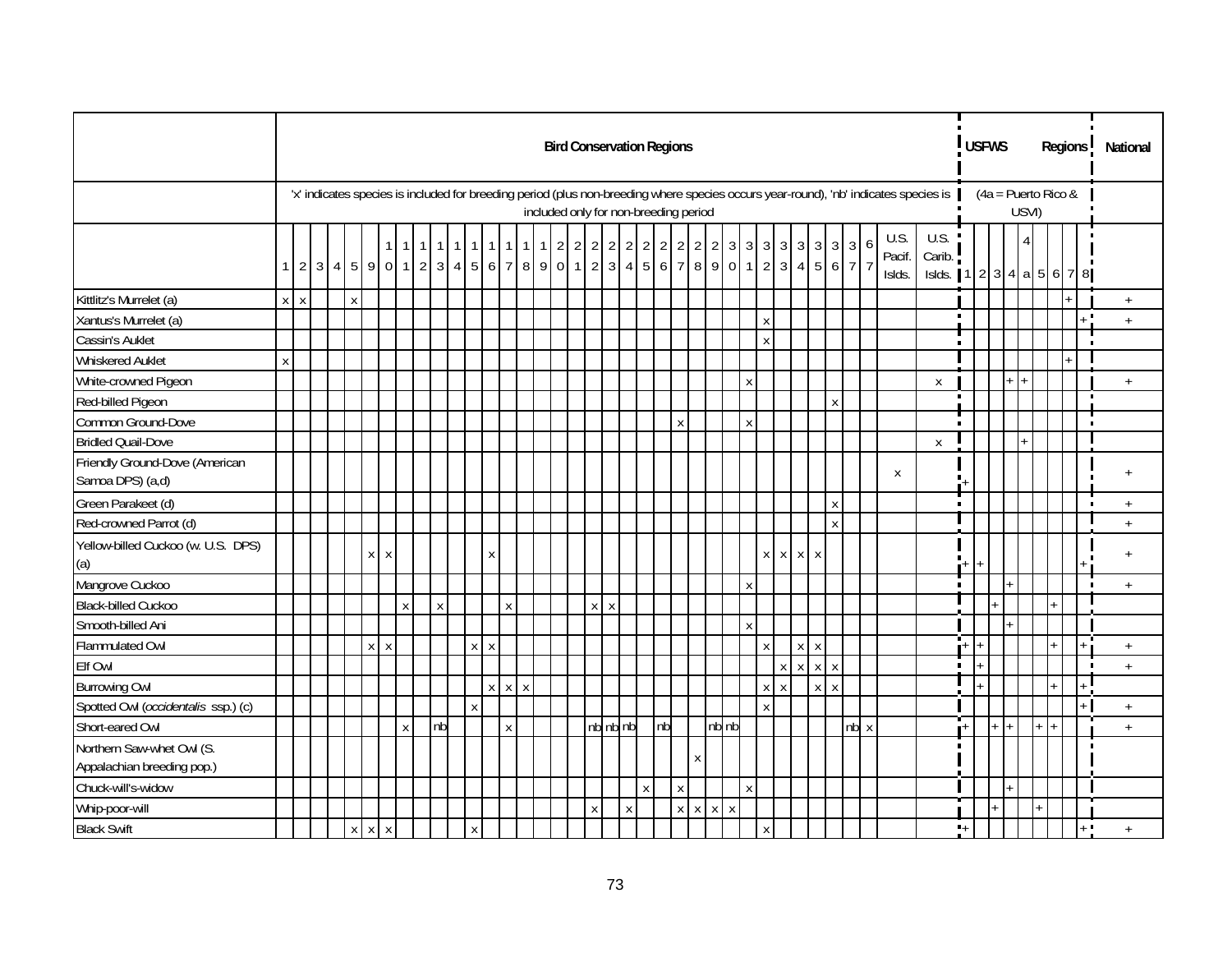|                                                            |              |  |              |              |                    |                 |              |                    |         |                          |   |             |              |              |                  |   | <b>Bird Conservation Regions</b>      |             |              |              |  |         |                    |                           |   |              |              |  |                                                                                                                                      |                            |                  | <b>USFWS</b> |                       |       |       | Regions |                | National         |
|------------------------------------------------------------|--------------|--|--------------|--------------|--------------------|-----------------|--------------|--------------------|---------|--------------------------|---|-------------|--------------|--------------|------------------|---|---------------------------------------|-------------|--------------|--------------|--|---------|--------------------|---------------------------|---|--------------|--------------|--|--------------------------------------------------------------------------------------------------------------------------------------|----------------------------|------------------|--------------|-----------------------|-------|-------|---------|----------------|------------------|
|                                                            |              |  |              |              |                    |                 |              |                    |         |                          |   |             |              |              |                  |   | included only for non-breeding period |             |              |              |  |         |                    |                           |   |              |              |  | 'x' indicates species is included for breeding period (plus non-breeding where species occurs year-round), 'nb' indicates species is |                            |                  |              | $(4a =$ Puerto Rico & | USVI) |       |         |                |                  |
|                                                            | $\mathbf{1}$ |  |              |              |                    | 2 3 4 5 9 0 1 2 |              |                    |         |                          |   |             |              |              |                  |   |                                       |             |              |              |  |         |                    |                           |   |              |              |  | U.S.<br>Pacif.<br>Islds.                                                                                                             | U.S.<br>Carib.<br>Islds. 1 |                  |              | 234a5678              |       |       |         |                |                  |
| Antillean Mango (d)                                        |              |  |              |              |                    |                 |              |                    |         |                          |   |             |              |              |                  |   |                                       |             |              |              |  |         |                    |                           |   |              |              |  |                                                                                                                                      | X                          |                  |              |                       |       |       |         |                |                  |
| Buff-bellied Hummingbird                                   |              |  |              |              |                    |                 |              |                    |         |                          |   |             |              |              |                  |   |                                       |             |              |              |  |         |                    |                           |   |              | $\pmb{\chi}$ |  |                                                                                                                                      |                            | $\blacksquare$   |              |                       |       |       |         | $\blacksquare$ |                  |
| Blue-throated Hummingbird                                  |              |  |              |              |                    |                 |              |                    |         |                          |   |             |              |              |                  |   |                                       |             |              |              |  |         |                    |                           | X |              |              |  |                                                                                                                                      |                            |                  |              |                       |       |       |         |                |                  |
| Lucifer Hummingbird                                        |              |  |              |              |                    |                 |              |                    |         |                          |   |             |              |              |                  |   |                                       |             |              |              |  |         |                    |                           |   | $\mathsf{X}$ |              |  |                                                                                                                                      |                            |                  |              |                       |       |       |         |                |                  |
| Costa's Hummingbird                                        |              |  |              |              |                    |                 |              |                    |         |                          |   |             |              |              |                  |   |                                       |             |              |              |  |         | $\mathsf X$        | $\boldsymbol{\mathsf{X}}$ |   |              |              |  |                                                                                                                                      |                            |                  |              |                       |       |       |         |                | $+$              |
| Calliope Hummingbird                                       |              |  |              | x            | Χ                  |                 |              |                    |         | X                        |   |             |              |              |                  |   |                                       |             |              |              |  |         |                    |                           |   |              |              |  |                                                                                                                                      |                            | ٠.               |              |                       |       |       |         |                | $+$              |
| Rufous Hummingbird                                         |              |  | X            |              |                    |                 |              |                    |         |                          |   |             |              |              |                  |   |                                       |             |              |              |  |         |                    |                           |   |              |              |  |                                                                                                                                      |                            | $\blacksquare^+$ |              |                       |       |       |         |                | $^{\mathrm{+}}$  |
| Allen's Hummingbird                                        |              |  | $\mathsf{X}$ |              |                    |                 |              |                    |         |                          |   |             |              |              |                  |   |                                       |             |              |              |  |         | $\pmb{\mathsf{X}}$ |                           |   |              |              |  |                                                                                                                                      |                            |                  |              |                       |       |       |         |                | $+$              |
| Elegant Trogon                                             |              |  |              |              |                    |                 |              |                    |         |                          |   |             |              |              |                  |   |                                       |             |              |              |  |         |                    |                           | X |              |              |  |                                                                                                                                      |                            |                  |              |                       |       |       |         |                | $+$              |
| Lewis's Woodpecker                                         |              |  |              | $\mathsf{X}$ | $\pmb{\chi}$       |                 |              |                    |         | $x \mid x \mid x \mid x$ |   |             |              |              |                  |   |                                       |             |              |              |  |         | $\mathsf X$        |                           | X |              |              |  |                                                                                                                                      |                            | ‼+               |              |                       |       |       |         |                | $^+$             |
| Red-headed Woodpecker                                      |              |  |              |              |                    | x               | $\mathsf{X}$ | $\pmb{\mathsf{X}}$ |         |                          | X |             | $\pmb{\chi}$ |              |                  |   | $x \mid x \mid x \mid x$              | $\mathsf X$ | $\mathsf{X}$ | $\mathsf{X}$ |  | $X$ $X$ |                    |                           |   |              |              |  |                                                                                                                                      |                            | $\blacksquare$   | $+$          | $+ +$                 |       |       |         |                | $+$              |
| Gila Woodpecker                                            |              |  |              |              |                    |                 |              |                    |         |                          |   |             |              |              |                  |   |                                       |             |              |              |  |         |                    | $\sf X$                   |   |              |              |  |                                                                                                                                      |                            |                  |              |                       |       |       |         |                |                  |
| Williamson's Sapsucker                                     |              |  |              | x            | $\mathsf{X}$       |                 |              |                    |         | X                        |   |             |              |              |                  |   |                                       |             |              |              |  |         |                    |                           |   |              |              |  |                                                                                                                                      |                            |                  |              |                       |       |       |         |                |                  |
| Yellow-bellied Sapsucker (S.<br>Appalachian breeding pop.) |              |  |              |              |                    |                 |              |                    |         |                          |   |             |              |              |                  |   |                                       |             |              | X            |  |         |                    |                           |   |              |              |  |                                                                                                                                      |                            |                  |              |                       |       |       |         |                |                  |
| Nuttall's Woodpecker                                       |              |  |              |              |                    |                 |              |                    |         |                          |   |             |              |              |                  |   |                                       |             |              |              |  |         | $\pmb{\mathsf{X}}$ |                           |   |              |              |  |                                                                                                                                      |                            |                  |              |                       |       |       |         |                | $+$              |
| Arizona Woodpecker                                         |              |  |              |              |                    |                 |              |                    |         |                          |   |             |              |              |                  |   |                                       |             |              |              |  |         |                    |                           | X |              |              |  |                                                                                                                                      |                            |                  |              |                       |       |       |         |                | $\boldsymbol{+}$ |
| White-headed Woodpecker                                    |              |  |              | x            | X                  |                 |              |                    |         |                          |   |             |              |              |                  |   |                                       |             |              |              |  |         | $\pmb{\mathsf{X}}$ |                           |   |              |              |  |                                                                                                                                      |                            |                  |              |                       |       |       |         |                | $+$              |
| Northern Flicker                                           |              |  |              |              |                    |                 |              |                    |         |                          |   |             |              |              | Χ                |   |                                       |             |              |              |  |         |                    |                           |   |              |              |  |                                                                                                                                      |                            |                  |              |                       |       |       |         |                |                  |
| <b>Gilded Flicker</b>                                      |              |  |              |              |                    |                 |              |                    |         |                          |   |             |              |              |                  |   |                                       |             |              |              |  |         |                    | $\boldsymbol{\mathsf{X}}$ |   |              |              |  |                                                                                                                                      |                            |                  |              |                       |       |       |         |                |                  |
| Northern Beardless-Tyrannulet                              |              |  |              |              |                    |                 |              |                    |         |                          |   |             |              |              |                  |   |                                       |             |              |              |  |         |                    |                           |   |              | X            |  |                                                                                                                                      |                            |                  |              |                       |       |       |         |                |                  |
| Olive-sided Flycatcher                                     |              |  | $X$ $X$      |              | $\pmb{\mathsf{X}}$ |                 | X            |                    | $X$ $X$ |                          |   |             |              |              |                  |   |                                       |             |              | X            |  |         |                    |                           |   |              |              |  |                                                                                                                                      |                            |                  |              | $+$ $+$ $+$           |       | $ + $ |         |                | $\boldsymbol{+}$ |
| Acadian Flycatcher                                         |              |  |              |              |                    |                 |              |                    |         |                          |   |             |              |              | $\boldsymbol{X}$ |   |                                       |             |              |              |  |         |                    |                           |   |              |              |  |                                                                                                                                      |                            |                  |              |                       |       |       |         | <b>In</b>      |                  |
| Willow Flycatcher (c)                                      |              |  |              | $X$ $X$ $X$  |                    |                 |              |                    |         | $X$ $X$                  |   | $\mathsf X$ |              |              |                  | X |                                       |             |              |              |  |         |                    |                           |   |              |              |  |                                                                                                                                      |                            |                  |              |                       |       |       |         |                | $+$              |
| <b>Buff-breasted Flycatcher</b>                            |              |  |              |              |                    |                 |              |                    |         |                          |   |             |              |              |                  |   |                                       |             |              |              |  |         |                    |                           | X |              |              |  |                                                                                                                                      |                            |                  |              |                       |       |       |         |                |                  |
| Loggerhead Kingbird                                        |              |  |              |              |                    |                 |              |                    |         |                          |   |             |              |              |                  |   |                                       |             |              |              |  |         |                    |                           |   |              |              |  |                                                                                                                                      | X                          |                  |              |                       |       |       |         |                |                  |
| Scissor-tailed Flycatcher                                  |              |  |              |              |                    |                 |              |                    |         |                          |   |             | $\mathsf{X}$ | $\mathsf{X}$ |                  |   |                                       |             |              |              |  |         |                    |                           |   |              |              |  |                                                                                                                                      |                            |                  |              |                       |       |       |         |                |                  |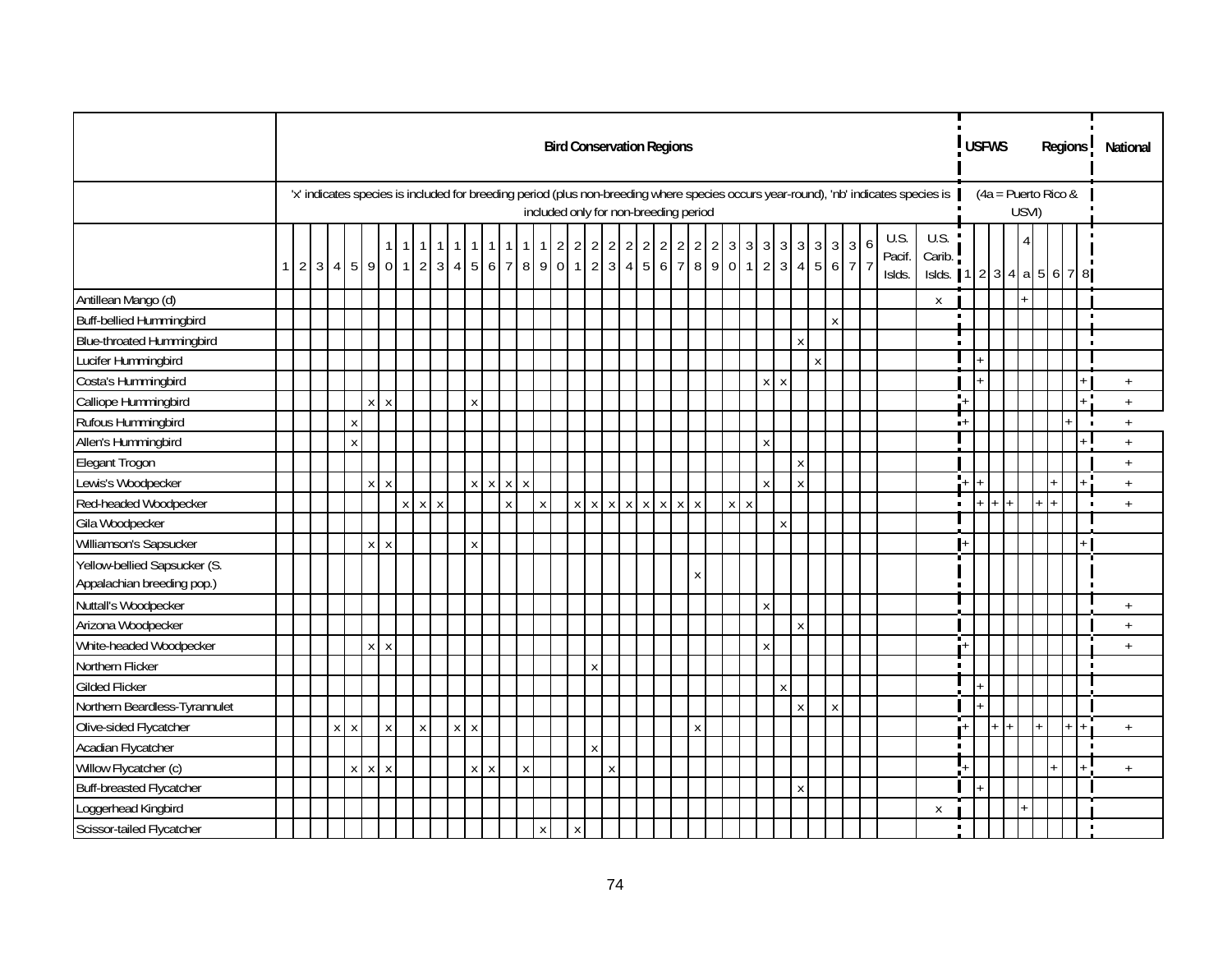|                                                 |           |  |              |              |                               |                |              |       |              |         |                   |                    |              |            |                           |   |              | <b>Bird Conservation Regions</b> |              |                                       |                    |                     |              |                                |                |                           |                                                                      |                     |                          |                                                                                                                                      |                  | <b>USFWS</b> |              |     |                                |         |       | Regions  |            | National        |
|-------------------------------------------------|-----------|--|--------------|--------------|-------------------------------|----------------|--------------|-------|--------------|---------|-------------------|--------------------|--------------|------------|---------------------------|---|--------------|----------------------------------|--------------|---------------------------------------|--------------------|---------------------|--------------|--------------------------------|----------------|---------------------------|----------------------------------------------------------------------|---------------------|--------------------------|--------------------------------------------------------------------------------------------------------------------------------------|------------------|--------------|--------------|-----|--------------------------------|---------|-------|----------|------------|-----------------|
|                                                 |           |  |              |              |                               |                |              |       |              |         |                   |                    |              |            |                           |   |              |                                  |              | included only for non-breeding period |                    |                     |              |                                |                |                           |                                                                      |                     |                          | 'x' indicates species is included for breeding period (plus non-breeding where species occurs year-round), 'nb' indicates species is |                  |              |              |     | $(4a =$ Puerto Rico &<br>USVI) |         |       |          |            |                 |
|                                                 | $1 \vert$ |  |              |              | $\mathbf{1}$<br>2 3 4 5 9 0 1 | $\overline{1}$ | $\mathbf{1}$ | $111$ |              |         | $1 \mid 1 \mid 1$ |                    |              | $2 \mid 2$ |                           |   |              |                                  |              | 222222222                             |                    | $3 \quad 3 \quad 3$ |              | $\mathbf{3}$<br>$\overline{3}$ | $\overline{3}$ |                           | $3 \mid 3$<br>$2 3 4 5 6 7 8 9 0 1 2 3 4 5 6 7 8 9 0 1 2 3 4 5 6 7 $ | 6<br>$\overline{7}$ | U.S.<br>Pacif.<br>Islds. | U.S.<br>Carib.<br>Islds. 1                                                                                                           |                  |              |              |     |                                |         |       | 234a5678 |            |                 |
| Rose-throated Becard                            |           |  |              |              |                               |                |              |       |              |         |                   |                    |              |            |                           |   |              |                                  |              |                                       |                    |                     |              | Χ                              |                | $\pmb{\mathsf{X}}$        |                                                                      |                     |                          |                                                                                                                                      |                  |              |              |     |                                |         |       |          |            |                 |
| Micronesian Myzomela (d)                        |           |  |              |              |                               |                |              |       |              |         |                   |                    |              |            |                           |   |              |                                  |              |                                       |                    |                     |              |                                |                |                           |                                                                      |                     | $\boldsymbol{X}$         |                                                                                                                                      | $\blacksquare$   |              |              |     |                                |         |       |          |            |                 |
| Loggerhead Shrike                               |           |  |              | $\mathsf{x}$ | $\pmb{\mathsf{X}}$            |                |              |       |              | X       |                   | $\pmb{\mathsf{X}}$ |              | x          | $\boldsymbol{\mathsf{X}}$ |   | $X$ $X$      |                                  | $\mathsf X$  | $X$ $X$ $X$ $X$ $X$                   |                    |                     |              |                                |                | $\mathsf X$               | $\boldsymbol{\mathsf{X}}$                                            |                     |                          |                                                                                                                                      | $+$              | l+           | $\mathsf{I}$ |     |                                | $1+$    | $1+1$ |          | ۰.         | $^{\mathrm{+}}$ |
| Puerto Rican Vireo                              |           |  |              |              |                               |                |              |       |              |         |                   |                    |              |            |                           |   |              |                                  |              |                                       |                    |                     |              |                                |                |                           |                                                                      |                     |                          | $\pmb{\chi}$                                                                                                                         |                  |              |              |     |                                |         |       |          |            | $\ddot{}$       |
| Bell's Vireo (c)                                |           |  |              |              |                               |                |              |       |              |         |                   | $X$ $X$            |              |            | $X$ $X$                   |   | $\mathsf{x}$ |                                  |              |                                       |                    |                     |              | $X$ $X$ $X$ $X$                |                |                           |                                                                      |                     |                          |                                                                                                                                      |                  |              | $+$          |     |                                |         | $+$   |          |            | $+$             |
| Gray Vireo                                      |           |  |              |              |                               |                |              |       | $\pmb{\chi}$ |         |                   |                    | $\mathsf{X}$ |            |                           |   |              |                                  |              |                                       |                    |                     |              | $\mathsf{X}$<br>$\mathsf{X}$   | X              |                           |                                                                      |                     |                          |                                                                                                                                      | $\blacksquare$   |              |              |     |                                |         | $+$   |          | <b>D</b>   | $+$             |
| Black-whiskered Vireo                           |           |  |              |              |                               |                |              |       |              |         |                   |                    |              |            |                           |   |              |                                  |              |                                       |                    | X                   |              |                                |                |                           |                                                                      |                     |                          |                                                                                                                                      |                  |              |              |     |                                |         |       |          |            |                 |
| Island Scrub-Jay                                |           |  |              |              |                               |                |              |       |              |         |                   |                    |              |            |                           |   |              |                                  |              |                                       |                    |                     | $\pmb{\chi}$ |                                |                |                           |                                                                      |                     |                          |                                                                                                                                      |                  |              |              |     |                                |         |       |          |            | $\ddot{}$       |
| Pinyon Jay                                      |           |  |              | X            |                               |                |              |       |              | $X$ $X$ |                   |                    |              |            |                           |   |              |                                  |              |                                       |                    |                     |              | X                              |                |                           |                                                                      |                     |                          |                                                                                                                                      |                  |              |              |     |                                |         |       |          |            | $^{\mathrm{+}}$ |
| Yellow-billed Magpie                            |           |  |              |              |                               |                |              |       |              |         |                   |                    |              |            |                           |   |              |                                  |              |                                       |                    |                     | $\mathsf X$  |                                |                |                           |                                                                      |                     |                          |                                                                                                                                      |                  |              |              |     |                                |         |       |          |            | $+$             |
| Rufous Fantail (mariae ssp.) (d)                |           |  |              |              |                               |                |              |       |              |         |                   |                    |              |            |                           |   |              |                                  |              |                                       |                    |                     |              |                                |                |                           |                                                                      |                     | $\boldsymbol{X}$         |                                                                                                                                      | $\blacksquare$   |              |              |     |                                |         |       |          |            | $+$             |
| Rufous Fantail (saipanensis ssp.) (d)           |           |  |              |              |                               |                |              |       |              |         |                   |                    |              |            |                           |   |              |                                  |              |                                       |                    |                     |              |                                |                |                           |                                                                      |                     | X                        |                                                                                                                                      |                  |              |              |     |                                |         |       |          |            |                 |
| Elepaio (d)                                     |           |  |              |              |                               |                |              |       |              |         |                   |                    |              |            |                           |   |              |                                  |              |                                       |                    |                     |              |                                |                |                           |                                                                      | X                   |                          |                                                                                                                                      |                  |              |              |     |                                |         |       |          |            | $+$             |
| Fiji Shrikebill (d)                             |           |  |              |              |                               |                |              |       |              |         |                   |                    |              |            |                           |   |              |                                  |              |                                       |                    |                     |              |                                |                |                           |                                                                      |                     | $\boldsymbol{X}$         |                                                                                                                                      |                  |              |              |     |                                |         |       |          |            |                 |
| Tinian Monarch (d)                              |           |  |              |              |                               |                |              |       |              |         |                   |                    |              |            |                           |   |              |                                  |              |                                       |                    |                     |              |                                |                |                           |                                                                      |                     | X                        |                                                                                                                                      | $\blacksquare_+$ |              |              |     |                                |         |       |          | п          | $+$             |
| Horned Lark (strigata ssp.) (a)                 |           |  | $\mathbf{X}$ |              |                               |                |              |       |              |         |                   |                    |              |            |                           |   |              |                                  |              |                                       |                    |                     |              |                                |                |                           |                                                                      |                     |                          |                                                                                                                                      |                  |              |              |     |                                |         |       |          |            | $\ddot{}$       |
| Black-capped Chickadee (S.<br>Appalachian pop.) |           |  |              |              |                               |                |              |       |              |         |                   |                    |              |            |                           |   |              |                                  |              | X                                     |                    |                     |              |                                |                |                           |                                                                      |                     |                          |                                                                                                                                      |                  |              |              |     |                                |         |       |          |            |                 |
| Oak Titmouse                                    |           |  |              |              |                               |                |              |       |              |         |                   |                    |              |            |                           |   |              |                                  |              |                                       |                    |                     | $\pmb{\chi}$ |                                |                |                           |                                                                      |                     |                          |                                                                                                                                      | $\blacksquare$   |              |              |     |                                |         |       |          | . .        | $+$             |
| Juniper Titmouse                                |           |  |              |              |                               |                |              |       | Χ            |         |                   |                    |              |            |                           |   |              |                                  |              |                                       |                    |                     |              |                                |                |                           |                                                                      |                     |                          |                                                                                                                                      |                  |              |              |     |                                |         |       |          |            |                 |
| Verdin                                          |           |  |              |              |                               |                |              |       |              |         |                   |                    |              |            |                           |   |              |                                  |              |                                       |                    |                     |              |                                |                | $\boldsymbol{\mathsf{X}}$ |                                                                      |                     |                          |                                                                                                                                      |                  |              |              |     |                                |         |       |          |            |                 |
| Brown-headed Nuthatch                           |           |  |              |              |                               |                |              |       |              |         |                   |                    |              |            |                           |   | $X$ $X$      |                                  | $\pmb{\chi}$ |                                       | $X$ $X$ $X$        |                     |              |                                |                |                           |                                                                      |                     |                          |                                                                                                                                      |                  |              |              |     |                                |         |       |          |            | $+$             |
| Cactus Wren                                     |           |  |              |              |                               |                |              |       |              |         |                   |                    |              |            |                           |   |              |                                  |              |                                       |                    |                     | $\mathsf X$  |                                |                |                           |                                                                      |                     |                          |                                                                                                                                      | $\blacksquare$   |              |              |     |                                |         |       |          | , <b>a</b> |                 |
| Bewick's Wren (bewickii ssp.)                   |           |  |              |              |                               |                |              |       |              |         |                   |                    |              |            | $\boldsymbol{X}$          |   | $X$ $X$      |                                  |              | $X$ $X$ $X$                           |                    |                     |              |                                |                |                           |                                                                      |                     |                          |                                                                                                                                      |                  |              |              | $+$ |                                | $+$ $+$ |       |          |            |                 |
| Sedge Wren                                      |           |  |              |              |                               |                |              |       |              |         |                   |                    |              |            |                           |   | $\mathsf X$  |                                  |              | nbnb x                                | $\pmb{\mathsf{X}}$ |                     |              |                                |                |                           | nb                                                                   |                     |                          |                                                                                                                                      |                  | $+$          |              | $+$ |                                | $ + $   |       |          |            |                 |
| Marsh Wren                                      |           |  |              |              |                               |                |              |       |              |         |                   |                    |              |            |                           | X |              |                                  |              |                                       |                    |                     |              |                                |                |                           |                                                                      |                     |                          |                                                                                                                                      |                  |              |              |     |                                |         |       |          |            |                 |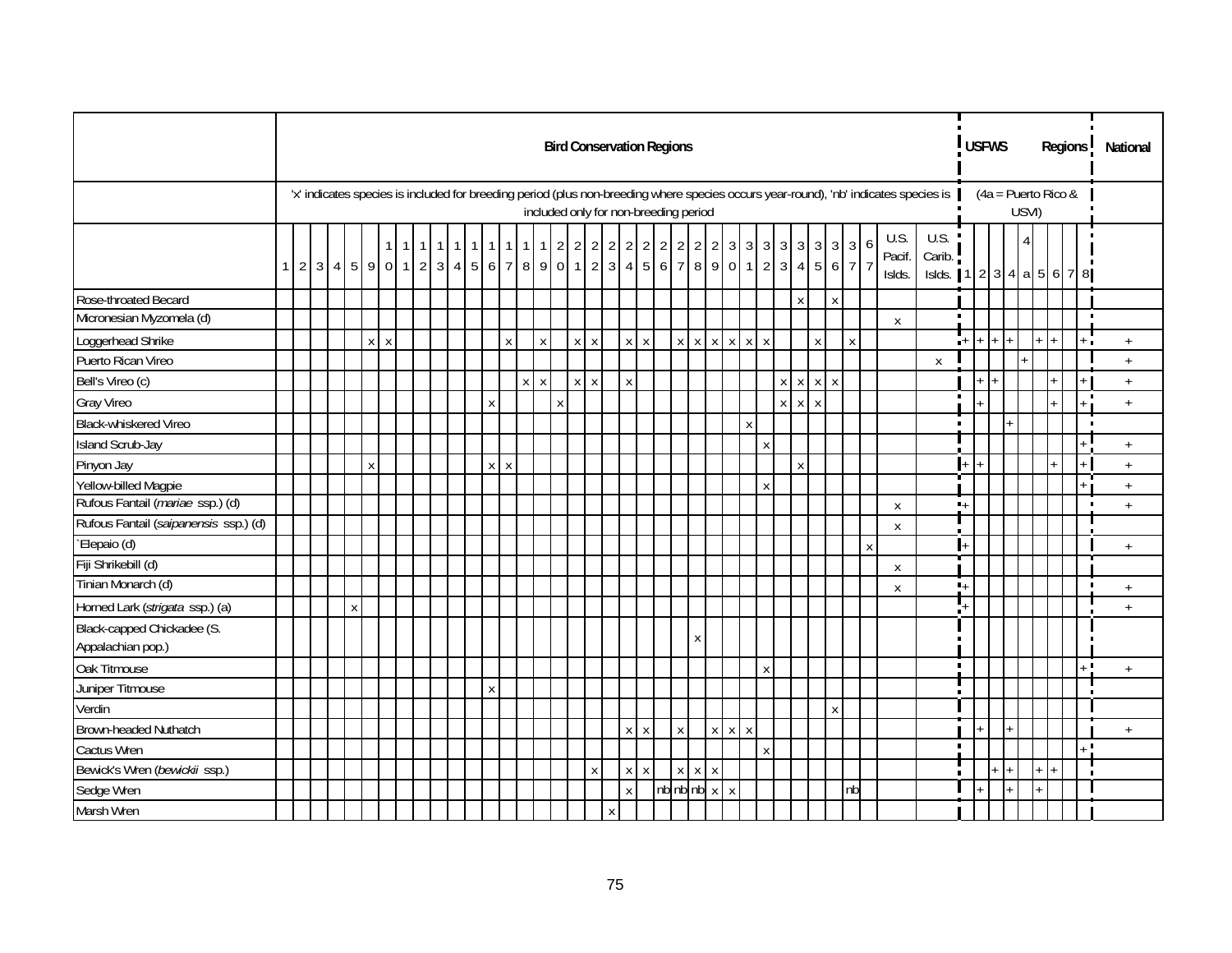|                                                |          |  |  |              |   |   |                   |                    |              |                           |   |           |             | <b>Bird Conservation Regions</b>      |    |                           |              |                     |    |                 |                               |                             |                    |              |              |                |              |         |                    |                                               |              |                                                                                                                                      |                                                            |                  | <b>USFWS</b> |       |                       | Regions <sup>1</sup> |                | National                         |  |
|------------------------------------------------|----------|--|--|--------------|---|---|-------------------|--------------------|--------------|---------------------------|---|-----------|-------------|---------------------------------------|----|---------------------------|--------------|---------------------|----|-----------------|-------------------------------|-----------------------------|--------------------|--------------|--------------|----------------|--------------|---------|--------------------|-----------------------------------------------|--------------|--------------------------------------------------------------------------------------------------------------------------------------|------------------------------------------------------------|------------------|--------------|-------|-----------------------|----------------------|----------------|----------------------------------|--|
|                                                |          |  |  |              |   |   |                   |                    |              |                           |   |           |             | included only for non-breeding period |    |                           |              |                     |    |                 |                               |                             |                    |              |              |                |              |         |                    |                                               |              | 'x' indicates species is included for breeding period (plus non-breeding where species occurs year-round), 'nb' indicates species is |                                                            |                  |              | USVI) | $(4a =$ Puerto Rico & |                      |                |                                  |  |
|                                                | $1 \mid$ |  |  |              |   |   | $234590112345677$ |                    |              |                           |   | $\vert$ 1 |             | $1 \quad 2 \quad 2$                   |    |                           |              | $2 \quad 2 \quad 2$ |    | $2 \mid 2 \mid$ | $2 \mid 2 \mid$               | 2                           |                    | $\mathbf{3}$ |              |                |              |         |                    | $3 \mid 3 \mid 3 \mid 3 \mid 3 \mid 3 \mid 3$ | 6            | U.S.<br>Pacif.<br>Islds.                                                                                                             | U.S.<br>Carib.<br>Islds. 1   2   3   4   a   5   6   7   8 |                  |              |       |                       |                      |                |                                  |  |
| `Omao                                          |          |  |  |              |   |   |                   |                    |              |                           |   |           |             |                                       |    |                           |              |                     |    |                 |                               |                             |                    |              |              |                |              |         |                    |                                               | $\mathsf{X}$ |                                                                                                                                      |                                                            | l+               |              |       |                       |                      |                | $\pm$                            |  |
| Veery                                          |          |  |  |              |   |   |                   |                    |              | $\boldsymbol{\mathsf{X}}$ |   |           |             |                                       |    |                           |              |                     |    |                 |                               |                             |                    |              |              |                |              |         |                    |                                               |              |                                                                                                                                      |                                                            | $\blacksquare$   |              |       |                       |                      | п              |                                  |  |
| <b>Bicknell's Thrush</b>                       |          |  |  |              |   |   |                   |                    | $\mathsf{X}$ |                           |   |           |             |                                       |    |                           |              |                     |    |                 |                               |                             |                    |              |              |                |              |         |                    |                                               |              |                                                                                                                                      |                                                            |                  |              |       |                       |                      |                | $+$                              |  |
| Wood Thrush                                    |          |  |  |              |   |   | x                 | $\pmb{\mathsf{X}}$ | $\mathsf X$  |                           |   |           |             |                                       |    | $\boldsymbol{\mathsf{X}}$ |              |                     |    |                 |                               | $x$ $x$ $x$ $x$ $x$ $x$ $x$ |                    |              |              |                |              |         |                    |                                               |              |                                                                                                                                      |                                                            |                  |              |       |                       |                      |                | $+$                              |  |
| Bridled White-eye (saypani ssp. only)<br>(c,d) |          |  |  |              |   |   |                   |                    |              |                           |   |           |             |                                       |    |                           |              |                     |    |                 |                               |                             |                    |              |              |                |              |         |                    |                                               |              | X                                                                                                                                    |                                                            |                  |              |       |                       |                      |                |                                  |  |
| Golden White-eye (d)                           |          |  |  |              |   |   |                   |                    |              |                           |   |           |             |                                       |    |                           |              |                     |    |                 |                               |                             |                    |              |              |                |              |         |                    |                                               |              | X                                                                                                                                    |                                                            | $\blacksquare^+$ |              |       |                       |                      | $\blacksquare$ | $+$                              |  |
| Sage Thrasher                                  |          |  |  | $\mathsf{X}$ | X |   |                   |                    |              |                           | X |           |             |                                       |    |                           |              |                     |    |                 |                               |                             |                    |              |              |                |              |         |                    |                                               |              |                                                                                                                                      |                                                            |                  |              |       |                       |                      |                |                                  |  |
| <b>Brown Thrasher</b>                          |          |  |  |              |   |   |                   |                    |              |                           |   |           |             |                                       |    |                           | Χ            |                     |    |                 |                               |                             |                    |              |              |                |              |         |                    |                                               |              |                                                                                                                                      |                                                            |                  |              |       |                       |                      |                |                                  |  |
| Bendire's Thrasher                             |          |  |  |              |   |   |                   |                    |              | $\boldsymbol{\mathsf{X}}$ |   |           |             |                                       |    |                           |              |                     |    |                 |                               |                             |                    |              |              | $\mathsf X$    |              | $X$ $X$ |                    |                                               |              |                                                                                                                                      |                                                            | $\blacksquare$   |              |       |                       |                      |                | $\ddot{+}$                       |  |
| Curve-billed Thrasher                          |          |  |  |              |   |   |                   |                    |              |                           |   |           |             |                                       |    |                           |              |                     |    |                 |                               |                             |                    |              |              |                |              |         |                    | $\pmb{\chi}$                                  |              |                                                                                                                                      |                                                            | $\blacksquare$   |              |       |                       |                      | ×              |                                  |  |
| LeConte's Thrasher                             |          |  |  |              |   |   |                   |                    |              |                           |   |           |             |                                       |    |                           |              |                     |    |                 |                               |                             |                    |              |              | $x \mid x$     |              |         |                    |                                               |              |                                                                                                                                      |                                                            |                  |              |       |                       |                      |                | $\ddot{}$                        |  |
| Micronesian Starling (guami ssp.) (d)          |          |  |  |              |   |   |                   |                    |              |                           |   |           |             |                                       |    |                           |              |                     |    |                 |                               |                             |                    |              |              |                |              |         |                    |                                               |              | X                                                                                                                                    |                                                            | $\blacksquare$   |              |       |                       |                      |                |                                  |  |
| Polynesian Starling (d)                        |          |  |  |              |   |   |                   |                    |              |                           |   |           |             |                                       |    |                           |              |                     |    |                 |                               |                             |                    |              |              |                |              |         |                    |                                               |              | X                                                                                                                                    |                                                            | $\blacksquare$   |              |       |                       |                      | $\blacksquare$ |                                  |  |
| Sprague's Pipit                                |          |  |  |              |   | X |                   |                    |              |                           |   |           | $x$ nb $nb$ |                                       | nb |                           |              |                     | nb |                 |                               |                             |                    |              |              |                |              |         |                    | nb nb nb nb                                   |              |                                                                                                                                      |                                                            |                  |              |       |                       |                      |                | $+$                              |  |
| Phainopepla                                    |          |  |  |              |   |   |                   |                    |              |                           |   |           |             |                                       |    |                           |              |                     |    |                 |                               |                             |                    |              |              |                |              | x       |                    |                                               |              |                                                                                                                                      |                                                            |                  |              |       |                       |                      |                |                                  |  |
| Olive Warbler                                  |          |  |  |              |   |   |                   |                    |              |                           |   |           |             |                                       |    |                           |              |                     |    |                 |                               |                             |                    |              |              |                |              | x       |                    |                                               |              |                                                                                                                                      |                                                            |                  |              |       |                       |                      |                |                                  |  |
| <b>Blue-winged Warbler</b>                     |          |  |  |              |   |   |                   | X                  | $\mathsf{X}$ |                           |   |           |             |                                       |    | $\mathsf{x}$              | $\mathsf{X}$ | X                   |    |                 | $\mathsf{X} \quad \mathsf{X}$ | $\times$                    | $\boldsymbol{X}$   |              |              |                |              |         |                    |                                               |              |                                                                                                                                      |                                                            | $\blacksquare$   |              |       |                       |                      |                | $+$                              |  |
| Golden-winged Warbler                          |          |  |  |              |   |   | X                 | $\pmb{\mathsf{X}}$ |              |                           |   |           |             |                                       |    |                           | X            |                     |    |                 | $\boldsymbol{\mathsf{X}}$     |                             | $\pmb{\mathsf{X}}$ |              |              |                |              |         |                    |                                               |              |                                                                                                                                      |                                                            |                  |              |       |                       |                      |                | $\begin{array}{c} + \end{array}$ |  |
| Virginia's Warbler                             |          |  |  | X            |   |   |                   |                    |              |                           |   |           |             |                                       |    |                           |              |                     |    |                 |                               |                             |                    |              |              |                |              |         | $\pmb{\mathsf{X}}$ |                                               |              |                                                                                                                                      |                                                            |                  |              |       |                       |                      |                | $^{+}$                           |  |
| Colima Warbler                                 |          |  |  |              |   |   |                   |                    |              |                           |   |           |             |                                       |    |                           |              |                     |    |                 |                               |                             |                    |              |              |                |              |         | $\mathsf X$        |                                               |              |                                                                                                                                      |                                                            |                  |              |       |                       |                      |                | $+$                              |  |
| Lucy's Warbler                                 |          |  |  |              |   |   |                   |                    |              |                           |   |           |             |                                       |    |                           |              |                     |    |                 |                               |                             |                    |              |              | $\mathsf{X}^-$ | $\mathsf{X}$ |         |                    |                                               |              |                                                                                                                                      |                                                            | $\blacksquare$   |              |       |                       |                      | T              | $\pm$                            |  |
| <b>Tropical Parula</b>                         |          |  |  |              |   |   |                   |                    |              |                           |   |           |             |                                       |    |                           |              |                     |    |                 |                               |                             |                    |              |              |                |              |         |                    | $\mathsf{X}$                                  |              |                                                                                                                                      |                                                            |                  |              |       |                       |                      |                |                                  |  |
| Yellow Warbler (brewsteri)                     |          |  |  |              |   |   |                   |                    |              |                           |   |           |             |                                       |    |                           |              |                     |    |                 |                               |                             |                    |              | $\pmb{\chi}$ |                |              |         |                    |                                               |              |                                                                                                                                      |                                                            |                  |              |       |                       |                      |                |                                  |  |
| Yellow Warbler (gundlachi ssp.)                |          |  |  |              |   |   |                   |                    |              |                           |   |           |             |                                       |    |                           |              |                     |    |                 |                               |                             |                    |              | $\mathsf X$  |                |              |         |                    |                                               |              |                                                                                                                                      |                                                            |                  |              |       |                       |                      |                |                                  |  |
| Yellow Warbler (sonorana)                      |          |  |  |              |   |   |                   |                    |              |                           |   |           |             |                                       |    |                           |              |                     |    |                 |                               |                             |                    |              |              |                | $X$ $X$ $X$  |         |                    |                                               |              |                                                                                                                                      |                                                            | $\blacksquare$   |              |       |                       | $+$ $-$              |                |                                  |  |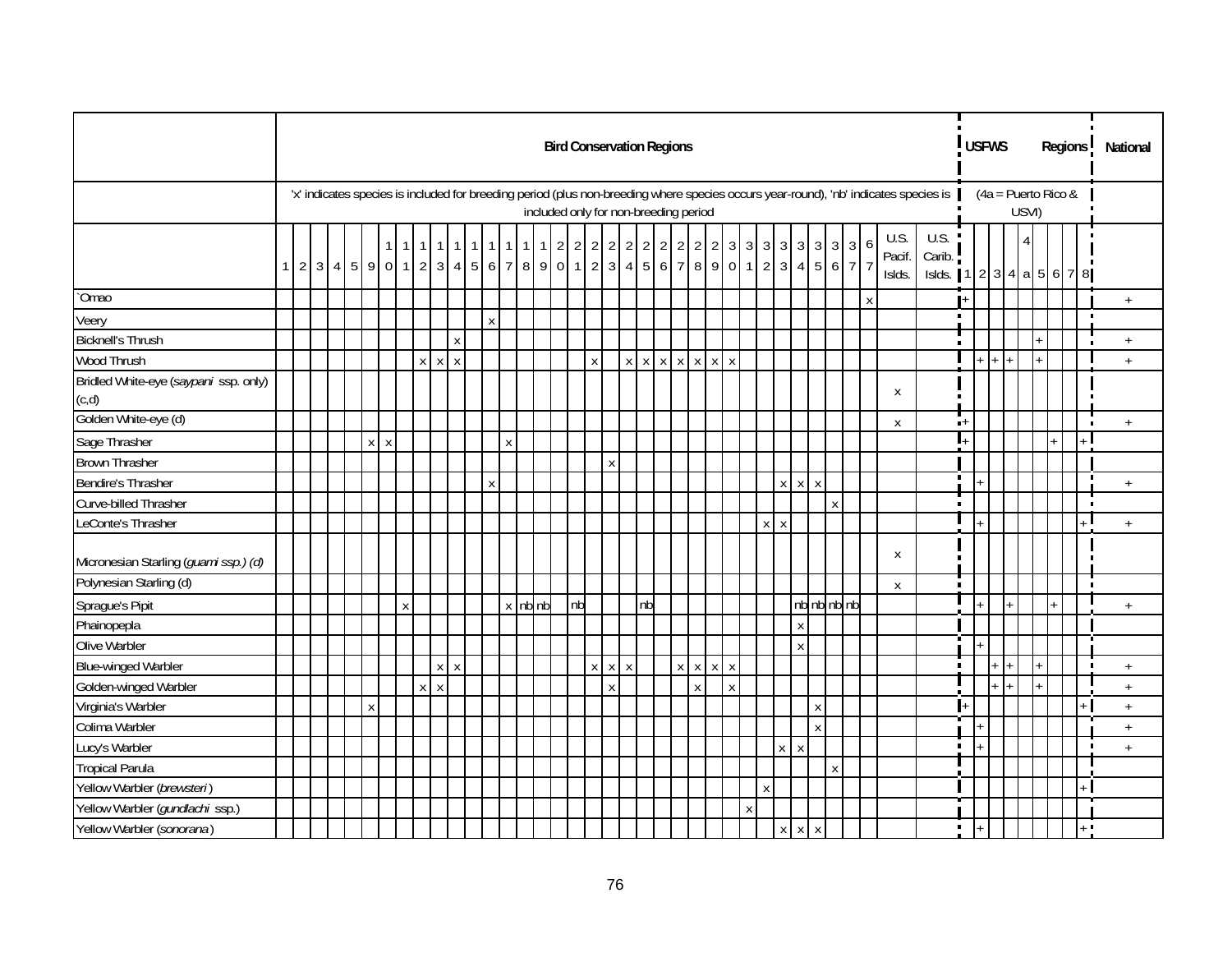|                                     |  |  |                    |              |              |   |                   |   |       |              |              | <b>Bird Conservation Regions</b>      |              |  |             |         |              |                                                      |                    |                     |   |   |                  |         |             |                                 |   |                                                                                                                                      |                                             |                  | <b>USFWS</b> |                       |       |                |  | Regions        | National         |
|-------------------------------------|--|--|--------------------|--------------|--------------|---|-------------------|---|-------|--------------|--------------|---------------------------------------|--------------|--|-------------|---------|--------------|------------------------------------------------------|--------------------|---------------------|---|---|------------------|---------|-------------|---------------------------------|---|--------------------------------------------------------------------------------------------------------------------------------------|---------------------------------------------|------------------|--------------|-----------------------|-------|----------------|--|----------------|------------------|
|                                     |  |  |                    |              |              |   |                   |   |       |              |              | included only for non-breeding period |              |  |             |         |              |                                                      |                    |                     |   |   |                  |         |             |                                 |   | 'x' indicates species is included for breeding period (plus non-breeding where species occurs year-round), 'nb' indicates species is |                                             |                  |              | $(4a =$ Puerto Rico & | USVI) |                |  |                |                  |
|                                     |  |  |                    | $\mathbf{1}$ | 11           |   | $1 \mid 1 \mid 1$ |   | 1 1 1 |              |              | $1222$                                |              |  |             |         |              | $2$ 2 2 2 2 2 2<br>$234590112345677$                 |                    | $3 \quad 3 \quad 3$ |   |   | $3 \overline{3}$ | 3       |             | $3 \overline{\smash{\big)}\ 3}$ | 6 | U.S.<br>Pacif.<br>Islds.                                                                                                             | U.S. !<br>Carib. $\frac{1}{2}$<br>Islds. 11 |                  |              |                       |       |                |  | 234a5678       |                  |
| <b>Black-throated Gray Warbler</b>  |  |  |                    |              |              |   |                   |   |       |              |              |                                       |              |  |             |         |              |                                                      |                    |                     |   |   | X                |         |             |                                 |   |                                                                                                                                      |                                             |                  |              |                       |       |                |  |                |                  |
| <b>Black-throated Green Warbler</b> |  |  |                    |              |              |   |                   |   |       |              |              |                                       |              |  |             |         | X            |                                                      |                    |                     |   |   |                  |         |             |                                 |   |                                                                                                                                      |                                             | $\blacksquare$   |              |                       |       |                |  |                |                  |
| Grace's Warbler                     |  |  |                    |              |              |   |                   | X |       |              |              |                                       |              |  |             |         |              |                                                      |                    |                     |   |   |                  | $X$ $X$ |             |                                 |   |                                                                                                                                      |                                             |                  |              |                       |       |                |  |                | $\ddot{}$        |
| Prairie Warbler                     |  |  |                    |              |              |   |                   |   |       |              |              |                                       |              |  | $X$ $X$     |         |              | $x$ $x$ $x$ $x$ $x$                                  |                    |                     |   |   |                  |         |             |                                 |   |                                                                                                                                      |                                             |                  |              | $+ +$                 |       | $+$            |  |                | $\ddot{+}$       |
| Bay-breasted Warbler                |  |  |                    |              |              |   | X                 |   |       |              |              |                                       |              |  |             |         |              |                                                      |                    |                     |   |   |                  |         |             |                                 |   |                                                                                                                                      |                                             |                  |              |                       |       | $+$            |  |                | $+$              |
| Cerulean Warbler                    |  |  |                    |              |              | X |                   |   |       |              |              |                                       |              |  |             |         |              | $x \mid x \mid x \mid x \mid x \mid x \mid x \mid x$ |                    |                     |   |   |                  |         |             |                                 |   |                                                                                                                                      |                                             |                  |              | $+$ $+$ $+$ $+$       |       | $ + $          |  |                | $\boldsymbol{+}$ |
| Elfin-woods Warbler (a)             |  |  |                    |              |              |   |                   |   |       |              |              |                                       |              |  |             |         |              |                                                      |                    |                     |   |   |                  |         |             |                                 |   |                                                                                                                                      | X                                           | п                |              |                       |       |                |  |                | $+$              |
| Prothonotary Warbler                |  |  |                    |              |              |   |                   |   |       |              |              |                                       | $\mathsf{X}$ |  |             | $X$ $X$ | $\mathsf X$  |                                                      |                    | $\mathsf{X}$        |   |   |                  |         |             | X                               |   |                                                                                                                                      |                                             |                  |              |                       |       |                |  |                | $^+$             |
| Worm-eating Warbler                 |  |  |                    |              |              |   |                   |   |       |              |              |                                       |              |  | $X$ $X$     |         |              | $\mathsf{X}$                                         | X                  |                     |   |   |                  |         |             |                                 |   |                                                                                                                                      |                                             |                  |              | I+ I+ I               |       |                |  |                | $+$              |
| Swainson's Warbler                  |  |  |                    |              |              |   |                   |   |       |              |              | $\pmb{\mathsf{X}}$                    |              |  |             |         |              | $x$ $x$ $x$ $x$ $x$                                  |                    |                     |   |   |                  |         |             | $\mathsf{x}$                    |   |                                                                                                                                      |                                             |                  |              | $+$ $+$ $+$           |       |                |  |                | $\ddot{}$        |
| Louisiana Waterthrush               |  |  |                    |              |              |   |                   |   |       |              |              |                                       |              |  | x           |         |              | $\mathsf{X}$                                         |                    |                     |   |   |                  |         |             |                                 |   |                                                                                                                                      |                                             | $\blacksquare$   |              |                       |       |                |  | $\blacksquare$ |                  |
| Kentucky Warbler                    |  |  |                    |              |              |   |                   |   |       |              |              |                                       | $\mathsf{X}$ |  | $X$ $X$ $X$ |         |              | $X$ $X$ $X$                                          | $\pmb{\mathsf{X}}$ |                     |   |   |                  |         |             |                                 |   |                                                                                                                                      |                                             |                  |              | $+$ + $+$             |       | $ + $          |  |                | $+$              |
| Common Yellowthroat (sinuosa ssp.)  |  |  |                    |              |              |   |                   |   |       |              |              |                                       |              |  |             |         |              |                                                      |                    |                     | X |   |                  |         |             |                                 |   |                                                                                                                                      |                                             |                  |              |                       |       |                |  |                |                  |
| Canada Warbler                      |  |  |                    |              | $\mathsf{x}$ |   | $X$ $X$           |   |       |              |              |                                       |              |  |             |         |              | $\mathsf{X}$                                         |                    |                     |   |   |                  |         |             |                                 |   |                                                                                                                                      |                                             | $\blacksquare$   |              | $+$ $+$               |       | $\mathbf{I}$ + |  | $\blacksquare$ | $+$              |
| Red-faced Warbler                   |  |  |                    |              |              |   |                   |   |       |              |              |                                       |              |  |             |         |              |                                                      |                    |                     |   |   |                  | $X$ $X$ |             |                                 |   |                                                                                                                                      |                                             |                  |              |                       |       |                |  |                | $+$              |
| Summer Tanager                      |  |  |                    |              |              |   |                   |   |       |              |              |                                       |              |  |             |         |              |                                                      |                    |                     |   |   |                  |         | $\mathsf X$ |                                 |   |                                                                                                                                      |                                             |                  |              |                       |       |                |  |                |                  |
| White-collared Seedeater            |  |  |                    |              |              |   |                   |   |       |              |              |                                       |              |  |             |         |              |                                                      |                    |                     |   |   |                  |         | $\mathsf X$ |                                 |   |                                                                                                                                      |                                             |                  |              |                       |       |                |  |                |                  |
| Green-tailed Towhee                 |  |  | $\pmb{\mathsf{X}}$ |              |              |   |                   |   |       |              |              |                                       |              |  |             |         |              |                                                      |                    |                     |   |   |                  |         |             |                                 |   |                                                                                                                                      |                                             | $\mathbf{L}_{+}$ |              |                       |       |                |  | $\blacksquare$ |                  |
| Spotted Towhee (clementae ssp.)     |  |  |                    |              |              |   |                   |   |       |              |              |                                       |              |  |             |         |              |                                                      |                    |                     | X |   |                  |         |             |                                 |   |                                                                                                                                      |                                             | п                |              |                       |       |                |  |                |                  |
| Canyon Towhee                       |  |  |                    |              |              |   |                   |   |       |              |              |                                       |              |  |             |         |              |                                                      |                    |                     |   |   | X                |         |             |                                 |   |                                                                                                                                      |                                             |                  |              |                       |       |                |  |                |                  |
| Rufous-winged Sparrow               |  |  |                    |              |              |   |                   |   |       |              |              |                                       |              |  |             |         |              |                                                      |                    |                     |   | X | l x              |         |             |                                 |   |                                                                                                                                      |                                             |                  |              |                       |       |                |  |                | $+$              |
| Cassin's Sparrow                    |  |  |                    |              |              |   |                   |   |       | $\pmb{\chi}$ |              |                                       |              |  |             |         |              |                                                      |                    |                     |   |   |                  |         | $X$ $X$     |                                 |   |                                                                                                                                      |                                             | $\blacksquare$   |              |                       |       |                |  |                |                  |
| Bachman's Sparrow                   |  |  |                    |              |              |   |                   |   |       |              |              |                                       |              |  | $X$ $X$     |         | $\pmb{\chi}$ | $\mathsf X$                                          |                    | $\mathsf{X}$        |   |   |                  |         |             |                                 |   |                                                                                                                                      |                                             | $\blacksquare$   |              | $+1+1+$               |       |                |  |                | $\ddot{}$        |
| <b>Botteri's Sparrow</b>            |  |  |                    |              |              |   |                   |   |       |              |              |                                       |              |  |             |         |              |                                                      |                    |                     |   |   | X                |         |             | X                               |   |                                                                                                                                      |                                             |                  |              |                       |       |                |  |                |                  |
| Rufous-crowned Sparrow              |  |  |                    |              |              |   |                   |   |       |              | $\mathsf{X}$ |                                       |              |  |             |         |              |                                                      |                    |                     |   |   |                  |         |             |                                 |   |                                                                                                                                      |                                             |                  |              |                       |       |                |  |                |                  |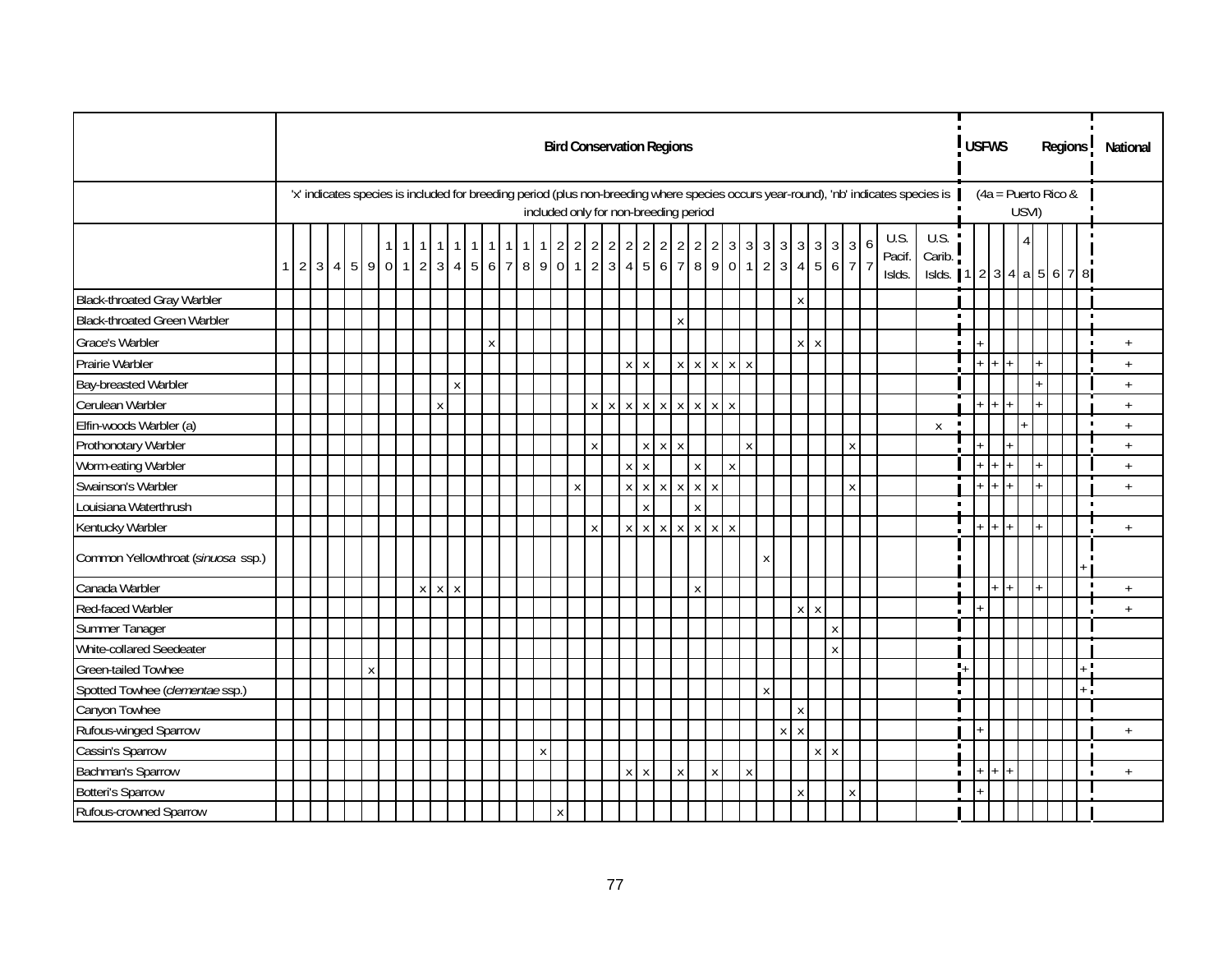|                                         |        |         |   |              |                           |                           |   |                  |                |                |                    |                          |    |         | <b>Bird Conservation Regions</b>                     |                    |                           |                     |       |                 |                |                |                |                   |                |                    |              |              |            |              |   |                         |                                                                                                                                      |                  | <b>USFWS</b> |                       |       |     | Regions |                | National                         |
|-----------------------------------------|--------|---------|---|--------------|---------------------------|---------------------------|---|------------------|----------------|----------------|--------------------|--------------------------|----|---------|------------------------------------------------------|--------------------|---------------------------|---------------------|-------|-----------------|----------------|----------------|----------------|-------------------|----------------|--------------------|--------------|--------------|------------|--------------|---|-------------------------|--------------------------------------------------------------------------------------------------------------------------------------|------------------|--------------|-----------------------|-------|-----|---------|----------------|----------------------------------|
|                                         |        |         |   |              |                           |                           |   |                  |                |                |                    |                          |    |         | included only for non-breeding period                |                    |                           |                     |       |                 |                |                |                |                   |                |                    |              |              |            |              |   |                         | 'x' indicates species is included for breeding period (plus non-breeding where species occurs year-round), 'nb' indicates species is |                  |              | $(4a =$ Puerto Rico & | USVI) |     |         |                |                                  |
|                                         |        |         |   |              |                           | $1 \mid$                  |   | $\mathbf{1}$     | $\overline{1}$ | $\overline{1}$ | $\overline{1}$     | $\overline{\phantom{0}}$ | 11 |         | $1 \quad 2 \quad 2$<br>12345901123456778901234778912 |                    |                           | $2 \quad 2 \quad 2$ |       | $2 \mid 2 \mid$ | $\overline{2}$ | $\overline{2}$ | $\overline{2}$ | $\mathfrak{Z}$    | $\overline{3}$ | $\mathbf{3}$       | $\mathbf{3}$ | <sup>3</sup> | $3 \mid 3$ |              | 6 | U.S.<br>Pacif<br>Islds. | U.S.<br>Carib.<br>Islds. $1234a567$                                                                                                  |                  |              |                       |       |     |         |                |                                  |
| <b>Five-striped Sparrow</b>             |        |         |   |              |                           |                           |   |                  |                |                |                    |                          |    |         |                                                      |                    |                           |                     |       |                 |                |                |                |                   |                |                    |              | X            |            |              |   |                         |                                                                                                                                      |                  |              |                       |       |     |         |                | $+$                              |
| <b>Brewer's Sparrow</b>                 |        |         |   | x            | $\mathsf{X}$              |                           |   |                  |                |                | $\pmb{\mathsf{X}}$ | $\mathsf{X}$             |    |         |                                                      |                    |                           |                     |       |                 |                |                |                |                   |                |                    |              |              |            |              |   |                         |                                                                                                                                      | $\blacksquare$   |              |                       |       |     |         | $\blacksquare$ | $\ddot{}$                        |
| <b>Field Sparrow</b>                    |        |         |   |              |                           |                           |   |                  |                |                |                    |                          |    |         |                                                      |                    | $\mathsf{x}$              |                     |       |                 |                |                |                |                   |                |                    |              |              |            |              |   |                         |                                                                                                                                      | $\blacksquare$   |              |                       |       |     |         |                |                                  |
| <b>Black-chinned Sparrow</b>            |        |         |   | $\mathsf{x}$ |                           |                           |   |                  |                |                |                    |                          |    |         |                                                      |                    |                           |                     |       |                 |                |                |                |                   |                | $X$ $X$ $X$ $X$    |              |              |            |              |   |                         |                                                                                                                                      |                  |              |                       |       |     |         |                | $+$                              |
| Oregon Vesper Sparrow (affinis ssp.)    |        |         | X |              |                           |                           |   |                  |                |                |                    |                          |    |         |                                                      |                    |                           |                     |       |                 |                |                |                |                   |                |                    |              |              |            |              |   |                         |                                                                                                                                      |                  |              |                       |       |     |         |                |                                  |
| Sage Sparrow                            |        |         |   | $\mathsf{X}$ | $\boldsymbol{\mathsf{X}}$ |                           |   |                  |                |                |                    | X                        |    |         |                                                      |                    |                           |                     |       |                 |                |                |                |                   |                |                    |              |              |            |              |   |                         |                                                                                                                                      | $\blacksquare +$ |              |                       |       |     | $\pm$ 1 |                |                                  |
| Lark Bunting                            |        |         |   |              |                           |                           |   |                  |                |                |                    |                          |    | $X$ $X$ |                                                      |                    |                           |                     |       |                 |                |                |                |                   |                |                    |              |              | nb nb nb   |              |   |                         |                                                                                                                                      |                  |              |                       |       |     |         |                |                                  |
| Grasshopper Sparrow                     |        |         |   |              |                           | $\boldsymbol{\mathsf{X}}$ |   |                  |                |                | $\pmb{\chi}$       | $\mathsf{X}$             |    |         |                                                      |                    | $\boldsymbol{\mathsf{x}}$ |                     |       |                 |                |                |                |                   | $\mathsf X$    |                    |              | nb           |            | $\mathsf{x}$ |   |                         |                                                                                                                                      |                  |              |                       |       |     |         |                |                                  |
| Grasshopper Sparrow (ammolegus<br>ssp.) |        |         |   |              |                           |                           |   |                  |                |                |                    |                          |    |         |                                                      |                    |                           |                     |       |                 |                |                |                |                   |                |                    |              | nb           |            |              |   |                         |                                                                                                                                      |                  |              |                       |       |     |         |                |                                  |
| <b>Baird's Sparrow</b>                  |        |         |   |              |                           | $\boldsymbol{\mathsf{X}}$ |   |                  |                |                |                    | $\mathsf{X}$             |    |         |                                                      |                    |                           |                     |       |                 |                |                |                |                   |                |                    |              |              | $nb$ $nb$  |              |   |                         |                                                                                                                                      |                  |              |                       |       |     |         |                | $+$                              |
| Henslow's Sparrow                       |        |         |   |              |                           |                           | x | $\boldsymbol{X}$ |                |                |                    |                          |    |         | $\mathsf X$                                          |                    |                           |                     |       |                 |                |                |                |                   |                |                    |              |              |            | nb           |   |                         |                                                                                                                                      |                  |              |                       |       |     |         |                | $+$                              |
| LeConte's Sparrow                       |        |         |   |              |                           |                           |   |                  |                |                |                    |                          |    |         |                                                      |                    |                           |                     | nb    |                 | nb nb          |                |                |                   |                |                    |              |              |            | nb           |   |                         |                                                                                                                                      |                  |              |                       |       |     |         |                |                                  |
| Nelson's Sharp-tailed Sparrow           |        |         |   |              |                           | $\mathsf{x}$              |   |                  | X              |                |                    |                          |    |         |                                                      |                    |                           |                     |       |                 | nb             |                |                | $x$ nb            |                |                    |              |              |            | nb           |   |                         |                                                                                                                                      | $\blacksquare$   |              |                       |       |     |         | F              | $\ddot{+}$                       |
| Saltmarsh Sharp-tailed Sparrow          |        |         |   |              |                           |                           |   |                  | X              |                |                    |                          |    |         |                                                      |                    |                           |                     |       |                 | nb             |                |                | $x \overline{nb}$ |                |                    |              |              |            |              |   |                         |                                                                                                                                      |                  |              |                       |       |     |         |                | $+$                              |
| Seaside Sparrow (c)                     |        |         |   |              |                           |                           |   |                  |                |                |                    |                          |    |         |                                                      |                    |                           |                     |       |                 | $\mathsf{X}$   |                |                | $X$ $X$           |                |                    |              |              |            | $\mathsf{X}$ |   |                         |                                                                                                                                      |                  |              |                       |       |     |         |                | $\ddot{}$                        |
| Song Sparrow (graminea ssp.)            |        |         |   |              |                           |                           |   |                  |                |                |                    |                          |    |         |                                                      |                    |                           |                     |       |                 |                |                |                |                   |                | $\pmb{\chi}$       |              |              |            |              |   |                         |                                                                                                                                      |                  |              |                       |       |     |         |                |                                  |
| Song Sparrow (maxillaris ssp.)          |        |         |   |              |                           |                           |   |                  |                |                |                    |                          |    |         |                                                      |                    |                           |                     |       |                 |                |                |                |                   |                | X                  |              |              |            |              |   |                         |                                                                                                                                      | $\blacksquare$   |              |                       |       |     |         | $\blacksquare$ |                                  |
| Song Sparrow (pusillula ssp.)           |        |         |   |              |                           |                           |   |                  |                |                |                    |                          |    |         |                                                      |                    |                           |                     |       |                 |                |                |                |                   |                | $\pmb{\mathsf{X}}$ |              |              |            |              |   |                         |                                                                                                                                      | $\blacksquare$   |              |                       |       |     |         |                |                                  |
| Song Sparrow (samuelis ssp.)            |        |         |   |              |                           |                           |   |                  |                |                |                    |                          |    |         |                                                      |                    |                           |                     |       |                 |                |                |                |                   |                | $\mathsf{X}$       |              |              |            |              |   |                         |                                                                                                                                      |                  |              |                       |       |     |         |                |                                  |
| Harris's Sparrow                        |        |         |   |              |                           |                           |   |                  |                |                |                    |                          |    |         | nb nb nb                                             |                    |                           |                     |       |                 |                |                |                |                   |                |                    |              |              |            |              |   |                         |                                                                                                                                      |                  |              |                       |       |     |         |                | $\begin{array}{c} + \end{array}$ |
| McCown's Longspur                       |        |         |   |              | $\mathsf{x}$              | $\boldsymbol{X}$          |   |                  |                |                |                    |                          |    |         | $x \mid x \mid nb \mid nb$                           |                    |                           |                     |       |                 |                |                |                |                   |                |                    |              |              | nb         |              |   |                         |                                                                                                                                      | $\blacksquare$   |              |                       |       |     |         |                | $\begin{array}{c} + \end{array}$ |
| Smith's Longspur                        |        | $X$ $X$ |   |              |                           | nb                        |   |                  |                |                |                    |                          |    |         | nb                                                   | $nb$ <sub>nb</sub> |                           |                     | nb nb |                 |                |                |                |                   |                |                    |              |              |            |              |   |                         |                                                                                                                                      | п                |              |                       |       | $+$ |         | $\blacksquare$ | $^{+}$                           |
| Chestnut-collared Longspur              |        |         |   |              |                           | $\mathsf{X}$              |   |                  |                |                |                    |                          |    |         | $nb x x$ $nb nb$                                     |                    |                           |                     |       |                 |                |                |                |                   |                |                    |              |              | nb nb nb   |              |   |                         |                                                                                                                                      |                  |              |                       |       |     |         |                |                                  |
| McKay's Bunting                         | $x$ nb |         |   |              |                           |                           |   |                  |                |                |                    |                          |    |         |                                                      |                    |                           |                     |       |                 |                |                |                |                   |                |                    |              |              |            |              |   |                         |                                                                                                                                      |                  |              |                       |       |     |         |                | $\ddot{}$                        |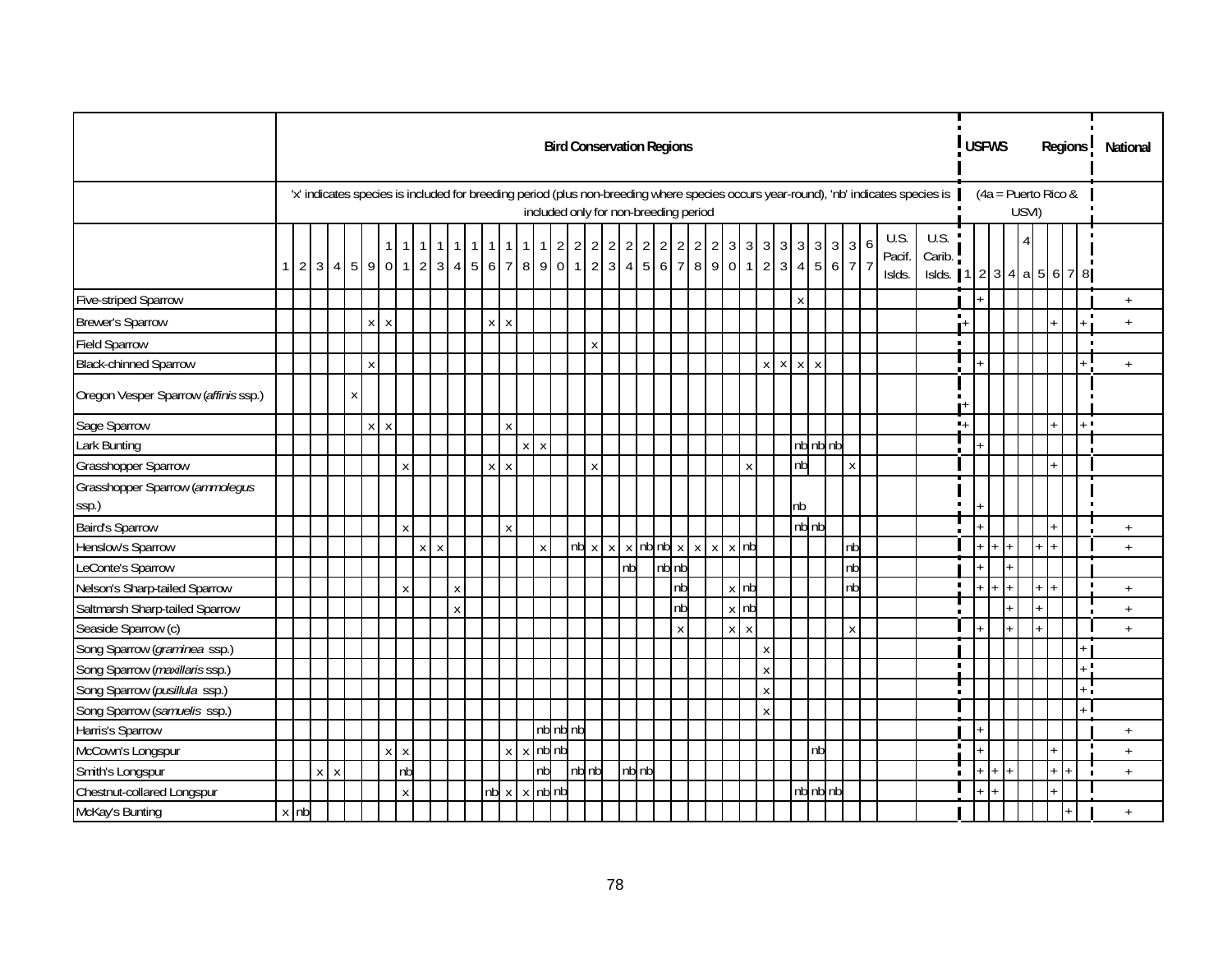|                                     |                |  |   |              |         |   |              |   |             |                                |     |           | <b>Bird Conservation Regions</b>      |         |         |                     |         |                 |                    |                |    |              |              |             |                    |                    |                          |                                                                                                                                      |                | <b>USFWS</b> |  |       |  |                       | Regions <sup>1</sup> | National                         |  |
|-------------------------------------|----------------|--|---|--------------|---------|---|--------------|---|-------------|--------------------------------|-----|-----------|---------------------------------------|---------|---------|---------------------|---------|-----------------|--------------------|----------------|----|--------------|--------------|-------------|--------------------|--------------------|--------------------------|--------------------------------------------------------------------------------------------------------------------------------------|----------------|--------------|--|-------|--|-----------------------|----------------------|----------------------------------|--|
|                                     |                |  |   |              |         |   |              |   |             |                                |     |           | included only for non-breeding period |         |         |                     |         |                 |                    |                |    |              |              |             |                    |                    |                          | 'x' indicates species is included for breeding period (plus non-breeding where species occurs year-round), 'nb' indicates species is |                |              |  | USVI) |  | $(4a =$ Puerto Rico & |                      |                                  |  |
|                                     | 1 <sup>1</sup> |  |   |              |         |   |              |   |             |                                | - 1 | $\vert$ 1 | $1 \mid 2 \mid 2$                     |         |         | $2 \quad 2 \quad 2$ |         | 2 2 2 2 2       |                    |                |    |              |              |             | 3 3 3 3 3 3 3 3 3  | 6                  | U.S.<br>Pacif.<br>Islds. | U.S.<br>Carib.<br>Islds. 1   2   3   4   a   5   6   7   8                                                                           |                |              |  |       |  |                       |                      |                                  |  |
| <b>Varied Bunting</b>               |                |  |   |              |         |   |              |   |             |                                |     |           |                                       |         |         |                     |         |                 |                    |                |    |              |              | $X$ $X$ $X$ |                    |                    |                          |                                                                                                                                      |                |              |  |       |  |                       |                      | $+$                              |  |
| <b>Painted Bunting</b>              |                |  |   |              |         |   |              |   |             |                                |     |           |                                       |         |         |                     |         | $X$ $X$ $X$ $X$ |                    |                | nb |              |              |             | $X$ $X$ $X$        |                    |                          |                                                                                                                                      | $\blacksquare$ |              |  |       |  |                       | п                    | $^+$                             |  |
| Dickcissel                          |                |  |   |              |         |   | $\mathsf{X}$ |   |             |                                | X   |           |                                       |         | $X$ $X$ |                     |         | $\mathsf{X}$    |                    |                |    |              |              |             | $X$ $X$            |                    |                          |                                                                                                                                      | п              |              |  |       |  |                       |                      | $+$                              |  |
| <b>Bobolink</b>                     |                |  |   |              |         |   |              |   |             |                                |     |           |                                       |         | X       |                     |         |                 |                    |                |    |              |              |             |                    |                    |                          |                                                                                                                                      |                |              |  |       |  |                       |                      |                                  |  |
| <b>Tricolored Blackbird</b>         |                |  |   |              | X       |   |              |   |             |                                |     |           |                                       |         |         |                     |         |                 |                    |                |    | $\mathsf{x}$ |              |             |                    |                    |                          |                                                                                                                                      |                |              |  |       |  |                       |                      | $+$                              |  |
| Rusty Blackbird                     |                |  | X |              |         |   |              | X | $\mathsf X$ |                                |     |           |                                       |         |         | nb nb nb            |         |                 |                    | nb nb nb nb nb |    |              |              |             |                    |                    |                          |                                                                                                                                      | $\blacksquare$ |              |  |       |  |                       |                      | $+$                              |  |
| Greater Antillean Oriole            |                |  |   |              |         |   |              |   |             |                                |     |           |                                       |         |         |                     |         |                 |                    |                |    |              |              |             |                    |                    |                          | X                                                                                                                                    | $\blacksquare$ |              |  |       |  |                       | $\blacksquare$       |                                  |  |
| Orchard Oriole                      |                |  |   |              |         |   |              |   |             |                                |     |           |                                       | $X$ $X$ |         |                     | $X$ $X$ |                 |                    |                |    |              |              |             |                    |                    |                          |                                                                                                                                      |                |              |  |       |  |                       |                      |                                  |  |
| <b>Hooded Oriole</b>                |                |  |   |              |         |   |              |   |             |                                |     |           |                                       |         |         |                     |         |                 |                    |                |    |              |              |             | $\mathsf X$        |                    |                          |                                                                                                                                      |                |              |  |       |  |                       |                      |                                  |  |
| Altamira Oriole                     |                |  |   |              |         |   |              |   |             |                                |     |           |                                       |         |         |                     |         |                 |                    |                |    |              |              |             | $\mathsf X$        |                    |                          |                                                                                                                                      | П              |              |  |       |  |                       |                      |                                  |  |
| Audubon's Oriole                    |                |  |   |              |         |   |              |   |             |                                |     |           |                                       |         |         |                     |         |                 |                    |                |    |              |              |             | $\pmb{\mathsf{X}}$ |                    |                          |                                                                                                                                      | $\blacksquare$ |              |  |       |  |                       | $\blacksquare$       | $+$                              |  |
| <b>Black Rosy-Finch</b>             |                |  |   |              | $X$ $X$ |   |              |   |             | $\boldsymbol{\mathsf{X}}$      |     |           |                                       |         |         |                     |         |                 |                    |                |    |              |              |             |                    |                    |                          |                                                                                                                                      | L              |              |  |       |  |                       |                      | $+$                              |  |
| Brown-capped Rosy-Finch             |                |  |   |              |         |   |              |   |             | $\boldsymbol{\mathsf{X}}$      |     |           |                                       |         |         |                     |         |                 |                    |                |    |              |              |             |                    |                    |                          |                                                                                                                                      |                |              |  |       |  |                       |                      | $+$                              |  |
| Purple Finch                        |                |  |   | $\pmb{\chi}$ |         |   |              |   |             |                                |     |           |                                       |         |         |                     |         |                 |                    |                |    |              |              |             |                    |                    |                          |                                                                                                                                      | π              |              |  |       |  |                       |                      |                                  |  |
| Cassin's Finch                      |                |  |   |              |         | Χ |              |   |             | X<br>$\boldsymbol{\mathsf{X}}$ |     |           |                                       |         |         |                     |         |                 |                    |                |    |              |              |             |                    |                    |                          |                                                                                                                                      | $+$            |              |  |       |  |                       |                      |                                  |  |
| Red Crossbill (S. Appalachian pop.) |                |  |   |              |         |   |              |   |             |                                |     |           |                                       |         |         |                     |         |                 | $\pmb{\mathsf{X}}$ |                |    |              |              |             |                    |                    |                          |                                                                                                                                      |                |              |  |       |  |                       |                      |                                  |  |
| Lawrence's Goldfinch                |                |  |   |              |         |   |              |   |             |                                |     |           |                                       |         |         |                     |         |                 |                    |                |    | $\mathsf{X}$ | $\mathsf{X}$ |             |                    |                    |                          |                                                                                                                                      |                |              |  |       |  |                       |                      | $+$                              |  |
| Hawai`i`Amakihi (d)                 |                |  |   |              |         |   |              |   |             |                                |     |           |                                       |         |         |                     |         |                 |                    |                |    |              |              |             |                    | $\mathsf X$        |                          |                                                                                                                                      | шT<br>ı+       |              |  |       |  |                       |                      | $+$                              |  |
| Oahu `Amakihi (d)                   |                |  |   |              |         |   |              |   |             |                                |     |           |                                       |         |         |                     |         |                 |                    |                |    |              |              |             |                    | $\mathsf X$        |                          |                                                                                                                                      | $+$            |              |  |       |  |                       | п                    | $\begin{array}{c} + \end{array}$ |  |
| Kaua`i `Amakihi (d)                 |                |  |   |              |         |   |              |   |             |                                |     |           |                                       |         |         |                     |         |                 |                    |                |    |              |              |             |                    | $\pmb{\mathsf{X}}$ |                          |                                                                                                                                      |                |              |  |       |  |                       |                      | $\ddot{}$                        |  |
| `Anianiau (d)                       |                |  |   |              |         |   |              |   |             |                                |     |           |                                       |         |         |                     |         |                 |                    |                |    |              |              |             |                    | $\mathsf{X}$       |                          |                                                                                                                                      |                |              |  |       |  |                       |                      | $+$                              |  |
| `Akikiki (a,d)                      |                |  |   |              |         |   |              |   |             |                                |     |           |                                       |         |         |                     |         |                 |                    |                |    |              |              |             |                    | $\mathsf X$        |                          |                                                                                                                                      | $\mathbf{H}$   |              |  |       |  |                       |                      | $\pm$                            |  |
| Maui `Alauahio (d)                  |                |  |   |              |         |   |              |   |             |                                |     |           |                                       |         |         |                     |         |                 |                    |                |    |              |              |             |                    | $\mathsf X$        |                          |                                                                                                                                      | $\blacksquare$ |              |  |       |  |                       |                      | $+$                              |  |
| `Akeke`e (d)                        |                |  |   |              |         |   |              |   |             |                                |     |           |                                       |         |         |                     |         |                 |                    |                |    |              |              |             |                    | $\mathsf X$        |                          |                                                                                                                                      |                |              |  |       |  |                       |                      | $+$                              |  |
| `l`iwi (d)                          |                |  |   |              |         |   |              |   |             |                                |     |           |                                       |         |         |                     |         |                 |                    |                |    |              |              |             |                    | $\mathsf X$        |                          |                                                                                                                                      |                |              |  |       |  |                       |                      | $+$                              |  |
| `Apapane (d)                        |                |  |   |              |         |   |              |   |             |                                |     |           |                                       |         |         |                     |         |                 |                    |                |    |              |              |             |                    | $\pmb{\chi}$       |                          |                                                                                                                                      |                |              |  |       |  |                       |                      | $+$                              |  |
|                                     |                |  |   |              |         |   |              |   |             |                                |     |           |                                       |         |         |                     |         |                 |                    |                |    |              |              |             |                    |                    |                          |                                                                                                                                      |                |              |  |       |  |                       |                      |                                  |  |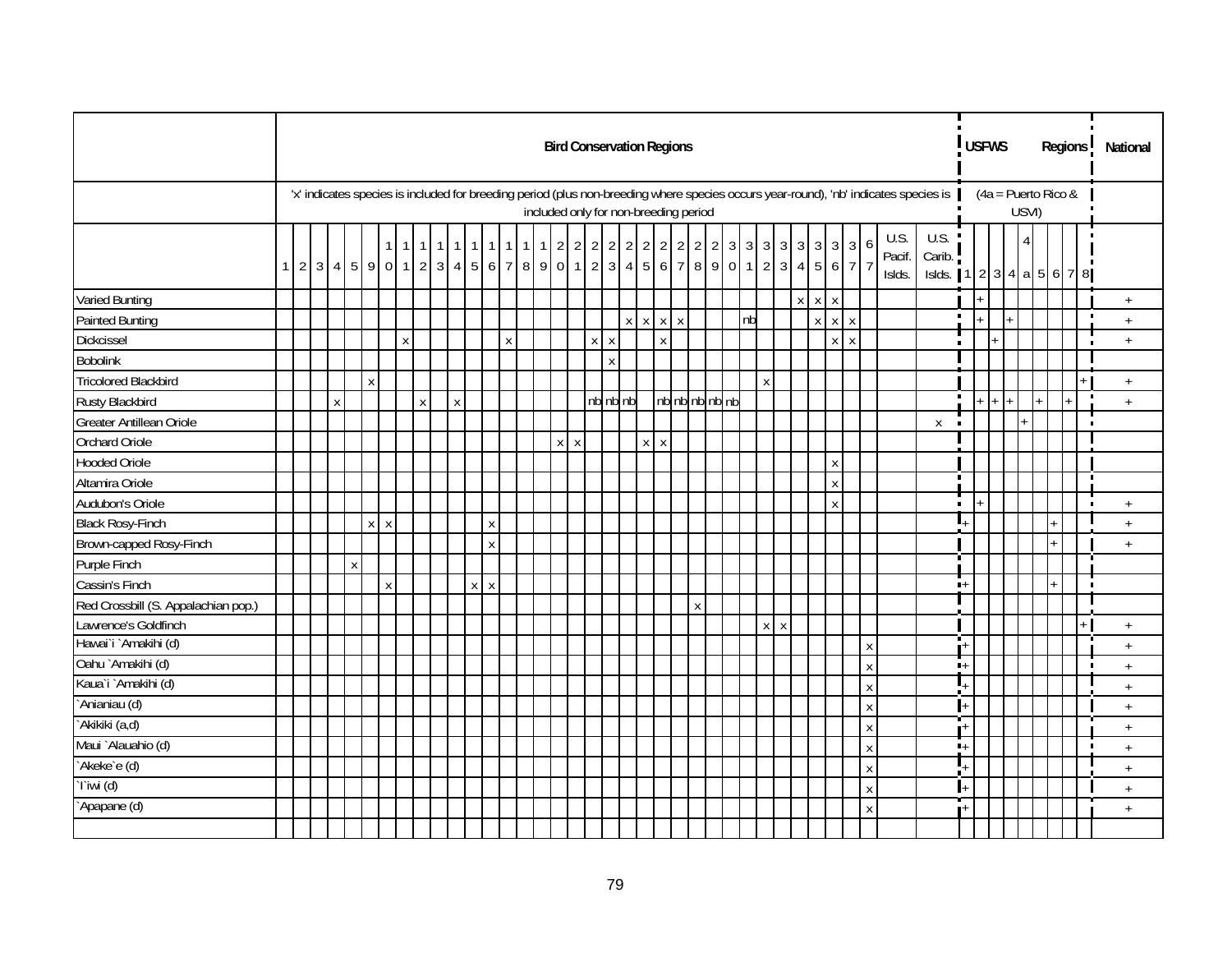|               |  |  |  |  |  |  |  |  |  |  | <b>Bird Conservation Regions</b> |  |  |                                       |  |  |  |  |                          |                                                                                                                                      | <b>USFWS</b> |  |                                |  | Regions         |  | National |
|---------------|--|--|--|--|--|--|--|--|--|--|----------------------------------|--|--|---------------------------------------|--|--|--|--|--------------------------|--------------------------------------------------------------------------------------------------------------------------------------|--------------|--|--------------------------------|--|-----------------|--|----------|
|               |  |  |  |  |  |  |  |  |  |  |                                  |  |  | included only for non-breeding period |  |  |  |  |                          | 'x' indicates species is included for breeding period (plus non-breeding where species occurs year-round), 'nb' indicates species is |              |  | $(4a =$ Puerto Rico &<br>USVI) |  |                 |  |          |
|               |  |  |  |  |  |  |  |  |  |  |                                  |  |  |                                       |  |  |  |  | U.S.<br>Pacif.<br>Islds. | U.S.<br>Carib.<br>Islds. 1   2   3   4   a   5   6   7   8                                                                           |              |  |                                |  |                 |  |          |
|               |  |  |  |  |  |  |  |  |  |  |                                  |  |  |                                       |  |  |  |  |                          |                                                                                                                                      |              |  |                                |  |                 |  |          |
| <b>Totals</b> |  |  |  |  |  |  |  |  |  |  |                                  |  |  |                                       |  |  |  |  | 20                       | $\overline{27}$                                                                                                                      |              |  |                                |  | 인터하이의 이 이 이 이 시 |  |          |
|               |  |  |  |  |  |  |  |  |  |  |                                  |  |  |                                       |  |  |  |  |                          |                                                                                                                                      |              |  |                                |  |                 |  |          |

(a) ESA candidate, (b) ESA delisted, (c) non-listed subspecies or population of ESA listed species, (d) MBTA protection uncertain or lacking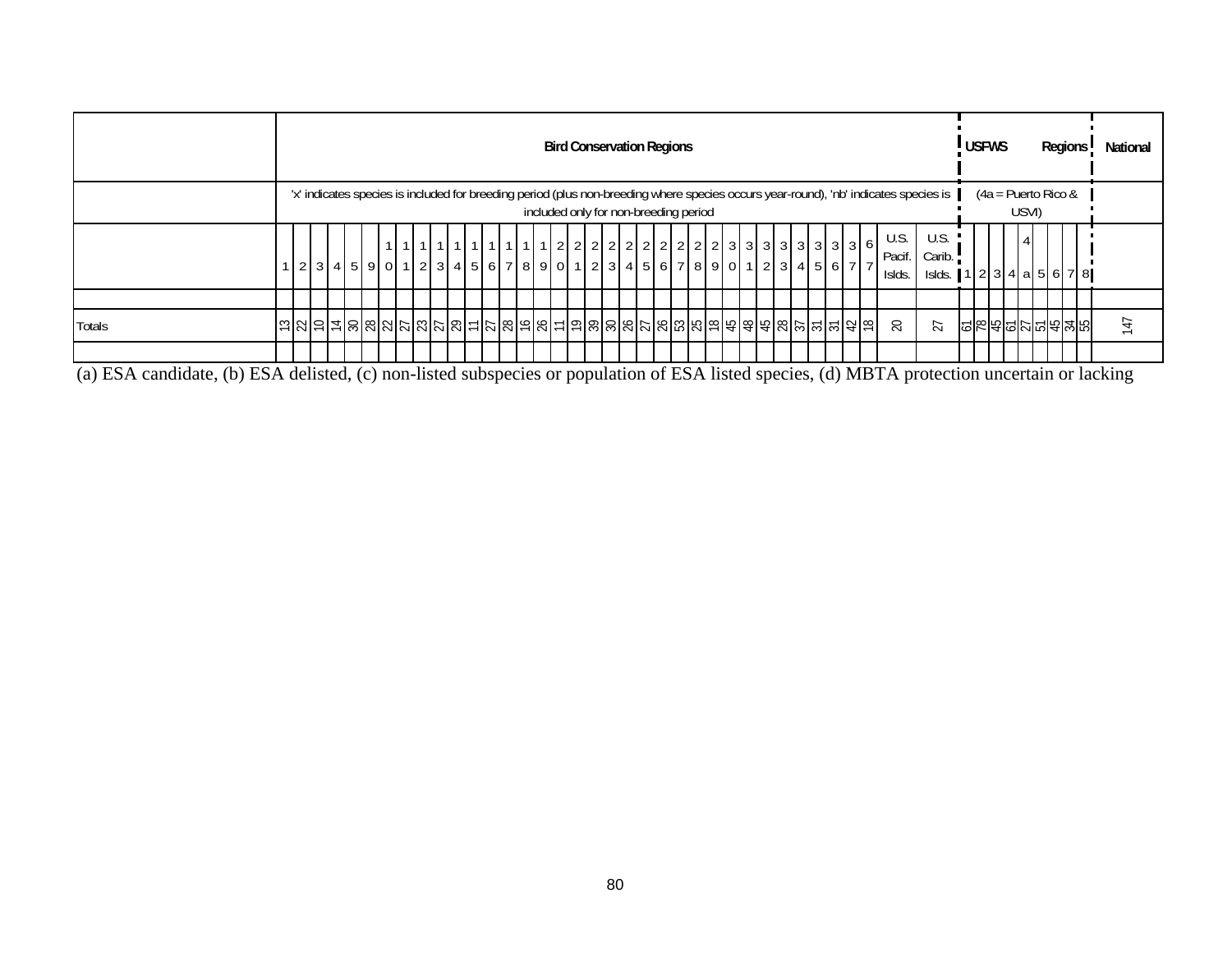## APPENDIX C

Index of Scientific Names of Species Appearing in the BCC 2008 Lists (Tables 2-48), Arranged Alphabetically by Common Name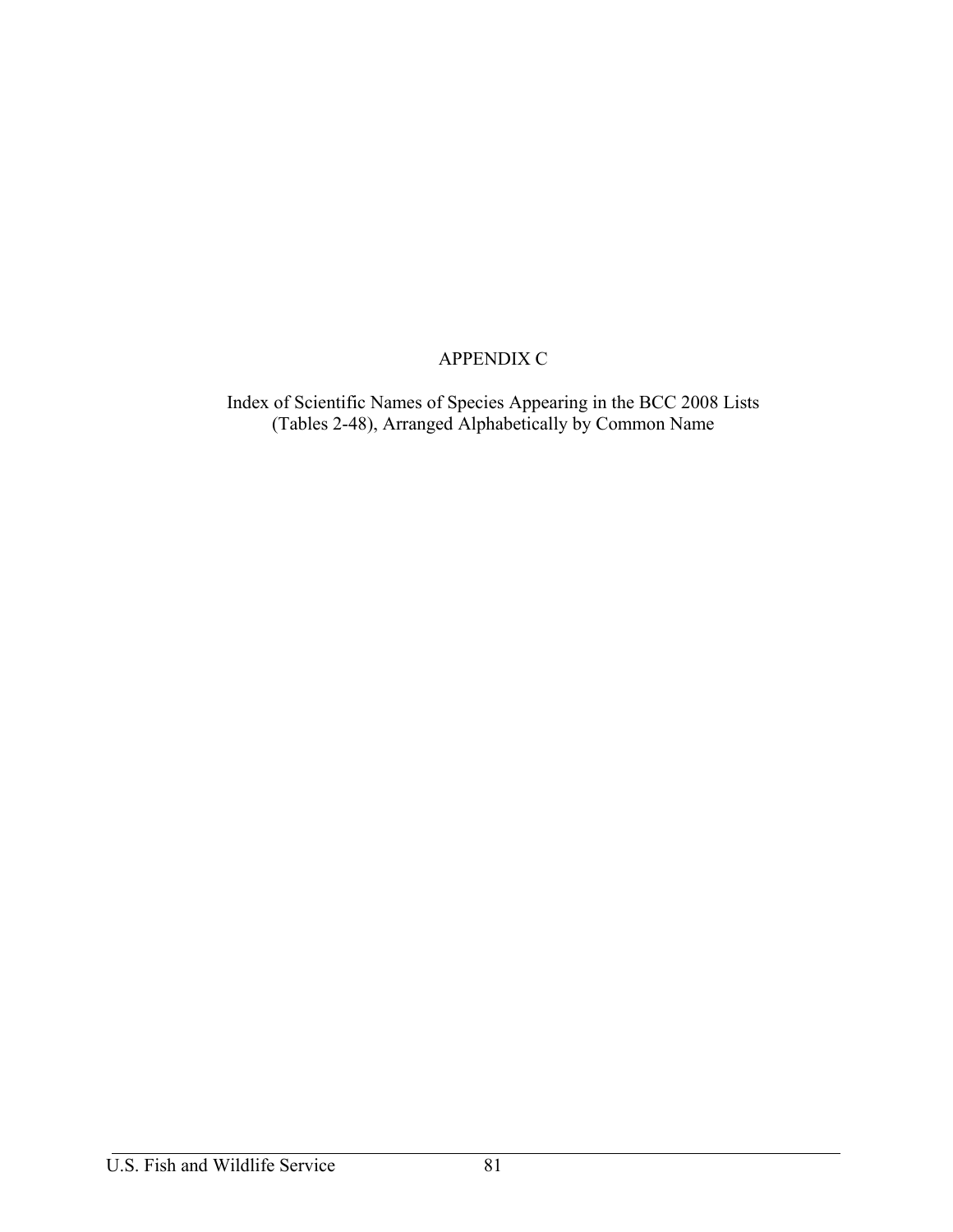Common Name Scientific Name

Akekee *Loxops caeruleirostris* Akikiki *Oreomystis bairdi*  Alauahio, Maui *Paroreomyza maculata* Albatross, Black-footed *Phoebastria nigripes* Albatross, Laysan *Phoebastria immutabilis* Amakihi, Hawaii *Hemignathus virens* Amakihi, Kauai *Hemignathus kauaiensis* Amakihi, Oahu *Hemignathus flavus* Ani, Smooth-billed *Crotophaga ani* Anianiau *Hemignathus pan*/us Apapane *Mimatione sanguinea* Auklet, Cassin's *Ptychororamphus aleuticus* Auklet, Whiskered *Aethia pygmaea* Beardless-Tyrannulet, Northern *Camptostoma imberbe* Becard, Rose-throated *Pachyramphus aglaiae* Bittern, American *Botaurus lentiginosus* Bittern, Least *Ixobrychus exilis*  Blackbird, Rusty *Euphagus carolinus* Blackbird, Tricolored *Agelaius tricolor* Black-Hawk, Common *Buteogallus anthracinus* Bobolink *Dolichonyx oryzivorus* Booby, Brown *Sula leucogaster* Booby, Masked *Sula dactylatra* Booby, Red-footed *Sula sula* Bunting, Lark *Calamospiza melanocorys* Bunting, McKay's *Plectrophenax hyperboreus* Bunting, Painted *Passerina ciris* Bunting, Varied *Passerina versicolor* Chickadee, Black-capped *Poecile atricapillus* Chuck-will's-widow *Caprimulgus carolinensis* Coot, Caribbean *Fulica caribaea* Cormorant, Great *Phalacrocorax carbo* Cormorant, Red-faced *Phalacrocorax urile*  Crake, Spotless *Porzana tabuensis* Crake, Yellow-breasted *Porzana flaviventer* Crossbill, Red *Loxia curvirostra* Cuckoo, Black-billed *Coccyzus erythropthalmus* Cuckoo, Mangrove *Coccyzus minor* Cuckoo, Yellow-billed *Coccyzus americanus* Curlew, Bristle-thighed *Numenius tahitiensis* Curlew, Long-billed *Numenius americanus* Dickcissel *Spiza americana* Dowitcher, Short-billed *Limnodromus griseus* Duck, Masked *Nomonyx dominicus*

Cormorant, Pelagic *Phalacrocorax pelagicus pelagicus*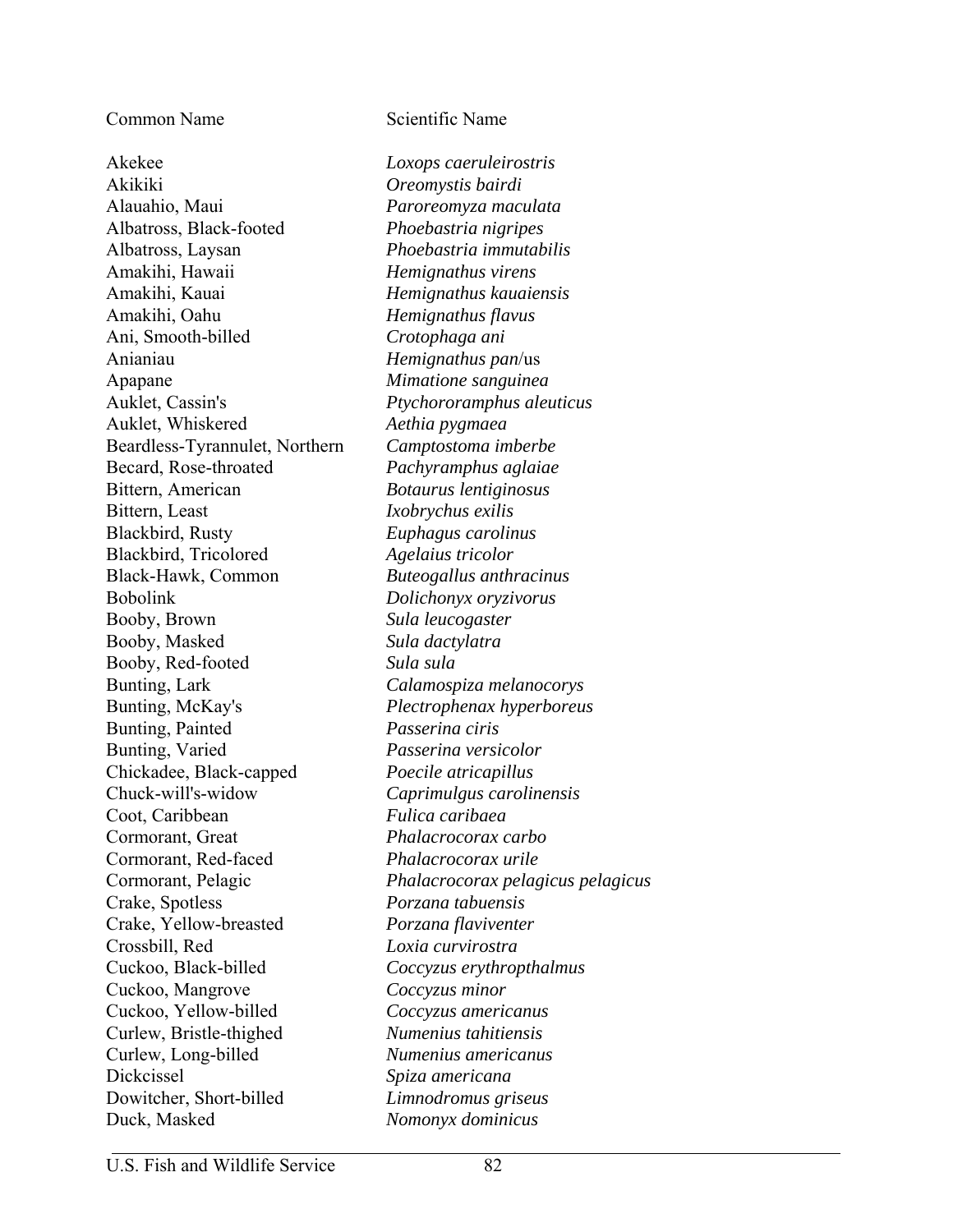Dunlin *Calidris alpina arcticola* Eagle, Bald *Haliaeetus leucocephalus* Eagle, Golden *Aquila chrysaetos* Egret, Reddish *Egretta rufescens* Egret, Snowy *Egretta thula* Elepaio *Chasiempis sandwichensis* Falcon, Peregrine *Falco peregrinus* Falcon, Prairie *Falco mexicanus* Fantail, Rufous *Rhipidura rufifrons mariae* Finch, Cassin's *Carpodacus cassinii* Finch, Purple *Carpodacus purpureus* Flamingo, American *Phoenicopterus ruber* Flicker, Gilded *Colaptes chrysoides* Flicker, Northern *Colaptes auratus* Flycatcher, Acadian *Empidonax virescens* Flycatcher, Buff-breasted *Empidonax fulvifrons* Flycatcher, Olive-sided *Contopus cooperi* Flycatcher, Scissor-tailed *Tyrannus forficatus* Flycatcher, Willow *Empidonax traillii* Frigatebird, Magnificent *Fregata magnificens* Godwit, Bar-tailed *Limosa lapponica baueri* Godwit, Hudsonian *Limosa haemastica* Godwit, Marbled *Limosa fedoa* Goldfinch, Lawrence's *Carduelis lawrencei* Goshawk, Northern *Accipiter gentilis laingi* Grebe, Eared *Podiceps nigricollis* Grebe, Horned *Podiceps auritus* Grebe, Pied-billed *Podilymbus podiceps* Grebe, Western *Aechmophorus occidentalis* Ground-Dove, Common *Columbina passerina* Ground-Dove, Friendly *Gallicolumba stairi* Hawk, Ferruginous *Buteo regalis* Hawk, Harris's *Parabuteo unicinctus* Hawk, Short-tailed *Buteo brachyurus* Hawk, Swainson's *Buteo swainsoni* Hawk, White-tailed *Buteo albicaudatus* Heron, Little Blue *Egretta caerulea*  Hummingbird, Allen's *Selasphorus sasin* Hummingbird, Blue-throated *Lampornis clemenciae* Hummingbird, Buff-bellied *Amazilia yucatanensis* Hummingbird, Calliope *Stellula calliope* Hummingbird, Costa's *Calypte costae* Hummingbird, Lucifer *Calothorax lucifer* Hummingbird, Rufous *Selasphorus rufus* liwi *Vestiaria coccinea*

Duck, Ruddy *Oxyura jamaicensis jamaicensis* Fantail, Rufous *Rhipidura rufifrons saipanensis*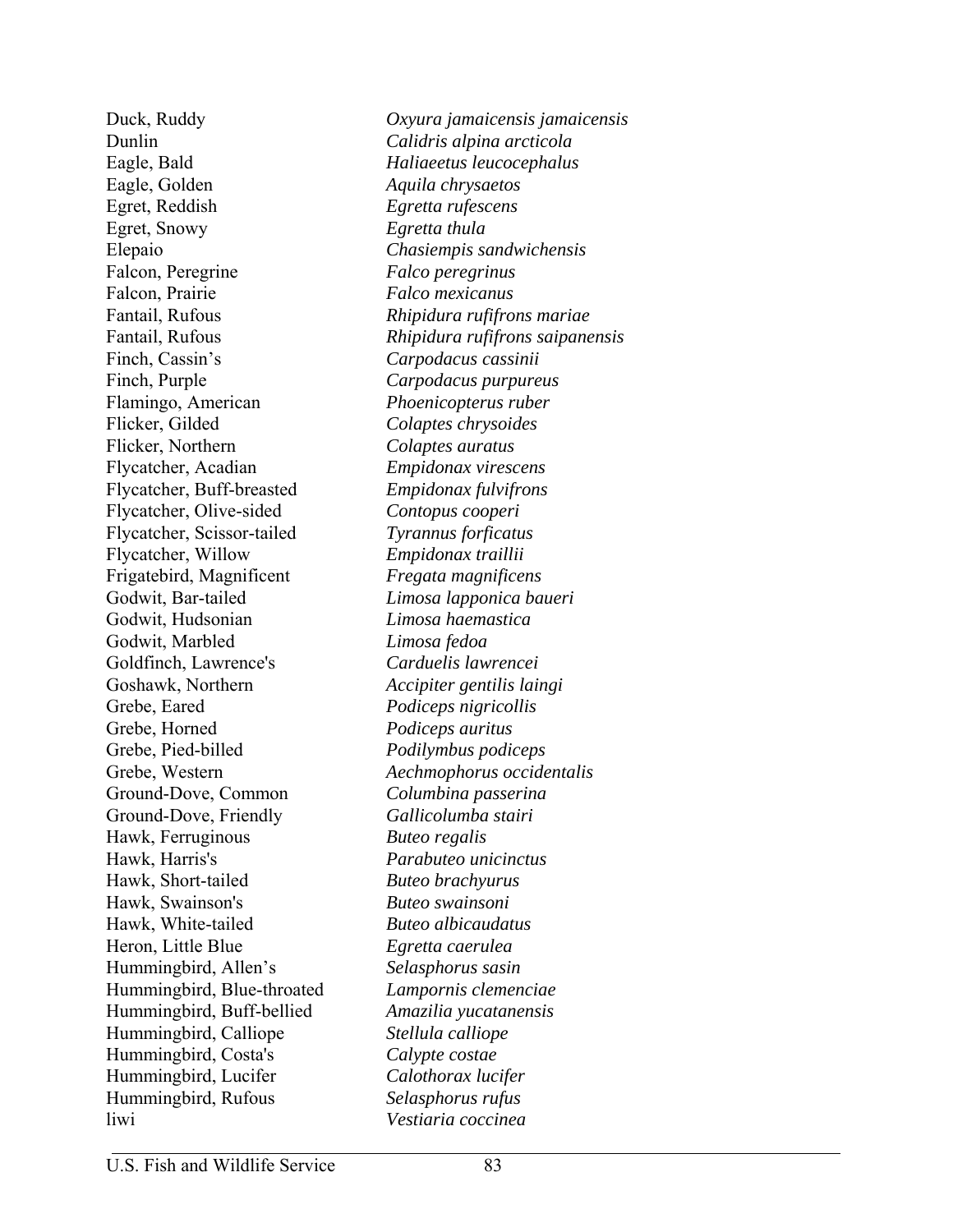Kestrel, American *Falco sparverius paulus* Kingbird, Loggerhead *Tyrannus caudifasciatus* Kite, Mississippi *Ictinia mississippiensis* Kite, Swallow-tailed *Elanoides forficatus* Kittiwake, Red-legged *Rissa brevirostris* Knot, Red *Calidris canutu roselaari*  Knot, Red *Calidris canutus rufa* Limpkin *Aramus guarauna* Longspur, Chestnut-collared *Calcarius ornatus* Longspur, McCown's *Calcarius mccownii* Longspur, Smith's *Calcarius pictus* Loon, Red-throated *Gavia stellata* Loon, Yellow-billed *Gavia adamsii* Magpie, Yellow-billed *Pica nuttalli* Mango, Antillean *Anthracothorax dominicus* Monarch, Tinian *Monarcha takatsukasae* Murrelet, Kittlitz's *Brachyramphus brevirostris* Murrelet, Marbled *Brachyramphus marmoratus*  Myzomela, Micronesian *Myzomela rubrata* Night-Heron, Black-crowned *Nycticorax nycticorax* Nuthatch, Brown-headed *Sitta pusilla*  Omao *Myadestes obscurus* Oriole, Altamira *Icterus gularis* Oriole, Audubon's *Icterus graduacauda* Oriole, Greater Antillean *Icterus dominicensis* Oriole, Hooded *Icterus cucullatus*  Oriole, Orchard *Icterus spurius* Owl, Burrowing *Athene cunicularia* Owl, Elf *Micrathene whitneyi* Owl, Flammulated *Otus flammeolus* Owl, Northern Saw-whet *Aegolius acadicus* Owl, Short-eared *Asio flammeus* Oystercatcher, Black *Haematopus bachmani* Parakeet, Green *Aratinga holochlora* Parrot, Red-crowned *Amazona viridigenalis* Parula, Tropical *Parula pitiayumi* Petrel, Black-capped *Pterodroma hasitata* Petrel, Herald *Pterodroma arminjoniana* Petrel, Phoenix *Pterodroma alba* Petrel, Tahiti *Pterodroma rostrata* Phainopepla *Phainopepla nitens* Pigeon, Red-billed *Columba flavirostris*

Jay, Pinyon *Gymnorhinus cyanocephalus* Lark, Horned *Eremophila alpestris strigata* Murrelet, Xantus's *Synthliboramphus hypoleucus* Owl, Spotted *Strix occidentalis occidentalis* Oystercatcher, American *Haematopus palliatus palliatus*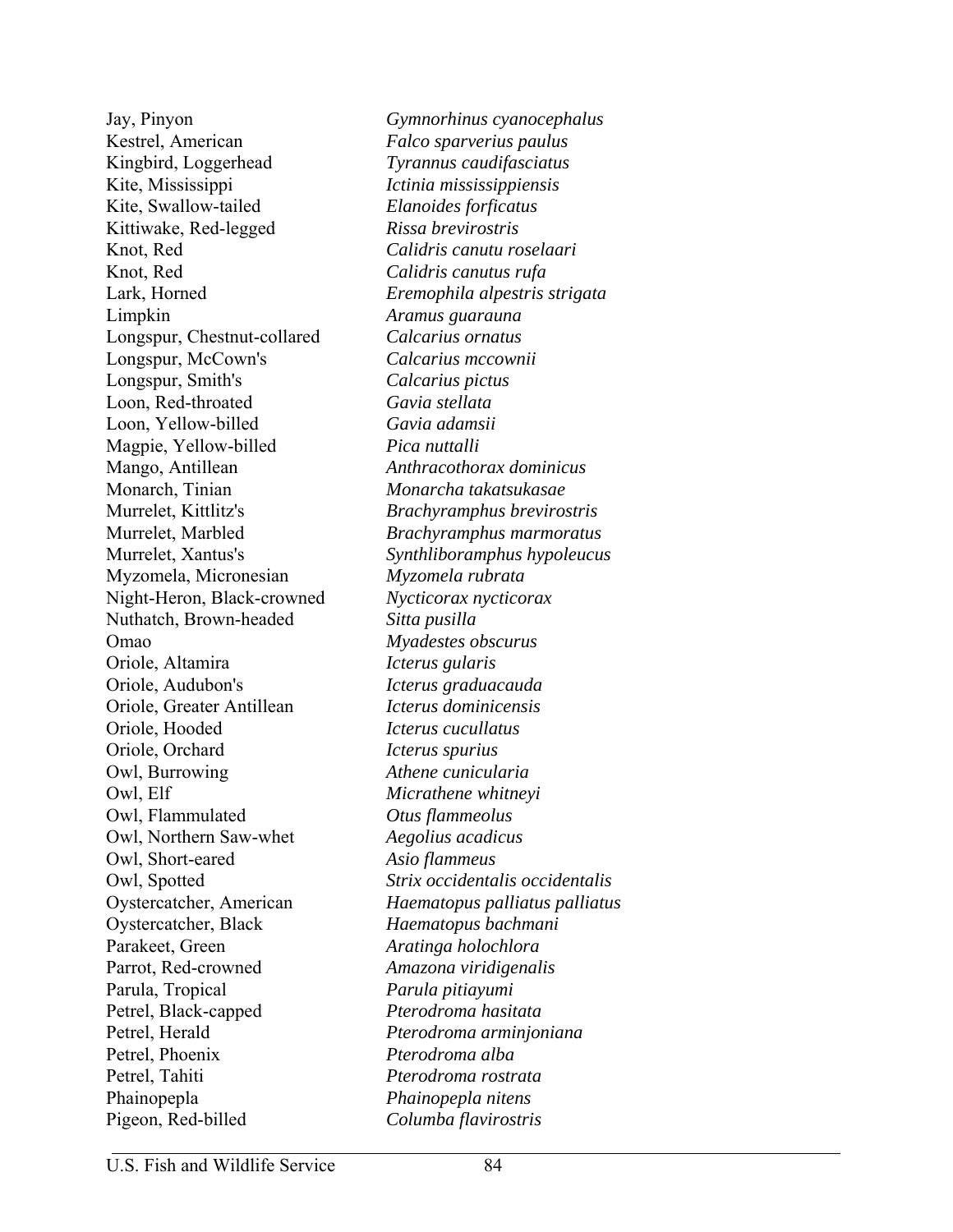Pigeon, White-crowned *Columba leucocephala* Pintail, White-cheeked *Anas bahamensis* Pipit, Sprague's *Anthus spragueii* Plover, Mountain *Charadrius montanus* Prairie-Chicken, Lesser *Tympanuchus pallidicinctus* Quail-Dove, Bridled *Geotrygon mystacea* Rail, Black *Laterallus jamaicensis* Rail, Yellow *Coturnicops noveboracensis* Rosy-Finch, Black *Leucosticte atrata* Rosy-Finch, Brown-capped *Leucosticte australis* Sage-Grouse, Greater *Centrocerus urophasianus* Sage-Grouse, Gunnison *Centrocercus minimus* Sandpiper, Buff-breasted *Tryngites subruficollis* Sandpiper, Semipalmated *Calidris pusilla* Sandpiper, Solitary *Tringa solitaria* Sandpiper, Upland *Bartramia longicauda* Sapsucker, Williamson's *Sphyrapicus thyroideus* Sapsucker, Yellow-bellied *Sphyrapicus varius* Scrub-Jay, Island *Aphelocoma insularis* Seedeater, White-collared *Sporophila torqueola* Shearwater, Audubon's *Puffinus nativitatis* Shearwater, Black-vented *Puffinus opisthomelas* Shearwater, Christmas *Puffinus nativitatis* Shearwater, Greater *Puffinus gravis* Shearwater, Pink-footed *Puffinus creatopus* Shrike, Loggerhead *Lanius ludovicianus* Shrikebill, Fiji *Clytorhynchus vitiensis* Skimmer, Black *Rynchops niger* Sparrow, Bachman's *Aimophila aestivalis* Sparrow, Baird's *Ammodramus bairdii* Sparrow, Black-chinned *Spizella atrogularis* Sparrow, Botteri's *Aimophila botterii*  Sparrow, Brewer's *Spizella breweri* Sparrow, Cassin's *Aimophila cassinii* Sparrow, Field *Spizella pusilla* Sparrow, Five-striped *Aimophila quinquestriata* Sparrow, Grasshopper *Ammodramus savannarum* Sparrow, Harris's *Zonotrichia querula*  Sparrow, Henslow's *Ammodramus henslowii* Sparrow, Le Conte's *Ammodramus leconteii* Sparrow, Nelson's Sharp-tailed *Ammodramus nelsoni* Sparrow, Rufous-crowned *Aimophila ruficeps*

Plover, Snowy *Charadrius alexandrinus nivosus/tenuirostris* Plover, Wilson's *Charadrius wilsonia wilsonia* Sandpiper, Purple *Calidris maritima maritima/belcheri* Sandpiper, Rock *Calidris ptilocnemis ptilocnemis* Sparrow, Grasshopper *Ammodramus savannarum ammolegus*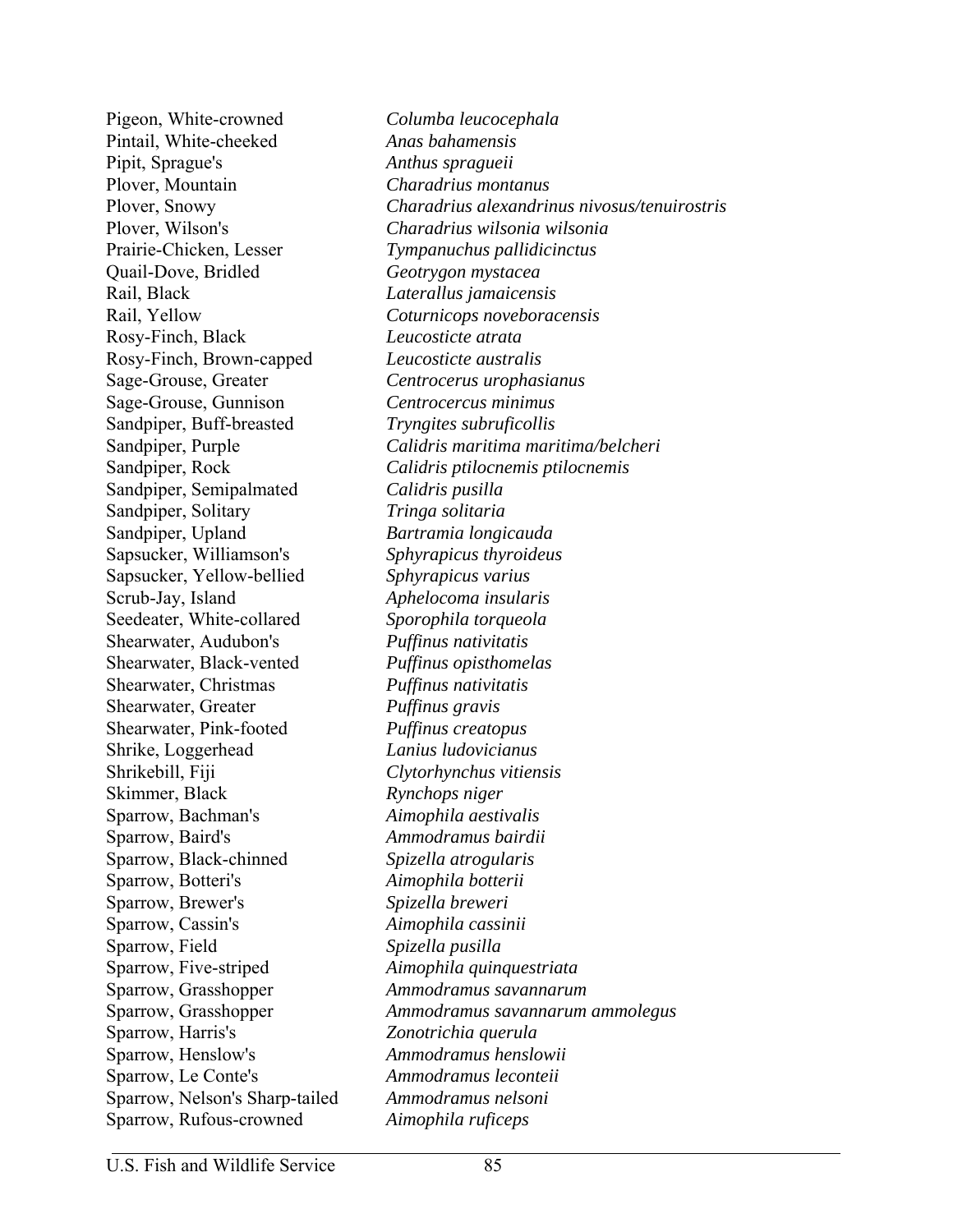Sparrow, Rufous-winged *Aimophila carpalis*  Sparrow, Sage *Amphispiza belli* Sparrow, Saltmarsh Sharp-tailed *Ammodramus caudacutus* Sparrow, Seaside *Ammodramus maritimus* Sparrow, Song *Melospiza melodia graminea* Sparrow, Song *Melospiza melodia maxillaris* Sparrow, Song *Melospiza melodia pusillula* Sparrow, Song *Melospiza melodia samuelis* Sparrow, Oregon Vesper *Pooecetes gramineus affinis* Spoonbill, Roseate *Platalea ajaja* Starling, Micronesia *Aplonis opaca guami* Starling, Polynesian *Aplonis tabuensis* Storm-Petrel, Ashy *Oceanodroma homochroa* Storm-Petrel, Band-rumped *Oceanodroma castro* Storm-Petrel, Polynesian *Nesofregatta fuliginosa* Storm-Petrel, Tristram's *Oceanodroma tristrami* Swamphen, Purple *Porphyrio porphyrio* Swift, Black *Cypseloides niger* Tanager, Summer *Piranga rubra* Tern, Caspian *Hydroprogne caspia* Tern, Aleutian *Sterna aleutica* Tern, Arctic *Sterna paradisaea* Tern, Black *Chlidonias niger* Tern, Common *Sterna hirundo* Tern, Gull-billed *Gelochelidon nilotica* Tern, Least *Sternula antillarum* Tern, Sandwich *Thalasseus sandvicensis* Thrasher, Bendire's *Toxostoma bendirei* Thrasher, Brown *Toxostoma rufum* Thrasher, Curve-billed *Toxostoma curvirostre* Thrasher, Le Conte's *Toxostoma lecontei* Thrasher, Sage *Oreoscoptes montanus* Thrush, Bicknell's *Catharus bicknelli* Thrush, Wood *Hylocichla mustelina* Titmouse, Juniper *Baeolophus ridgwayi* Titmouse, Oak *Baeolophus inornatus* Towhee, Canyon *Pipilo fuscus* Towhee, Green- tailed *Pipilo chlorurus* Towhee, Spotted *Pipilo maculates clementae* Trogon, Elegant *Trogon elegans* Verdin *Auriparus flaviceps* Veery *Catharus fuscescens* Vireo, Bell's *Vireo bellii* Vireo, Black-whiskered *Vireo altiloquus* Vireo, Gray *Vireo vicinior* Vireo, Puerto Rican *Vireo latimeri* Warbler, Bay-breasted *Dendroica castanea*